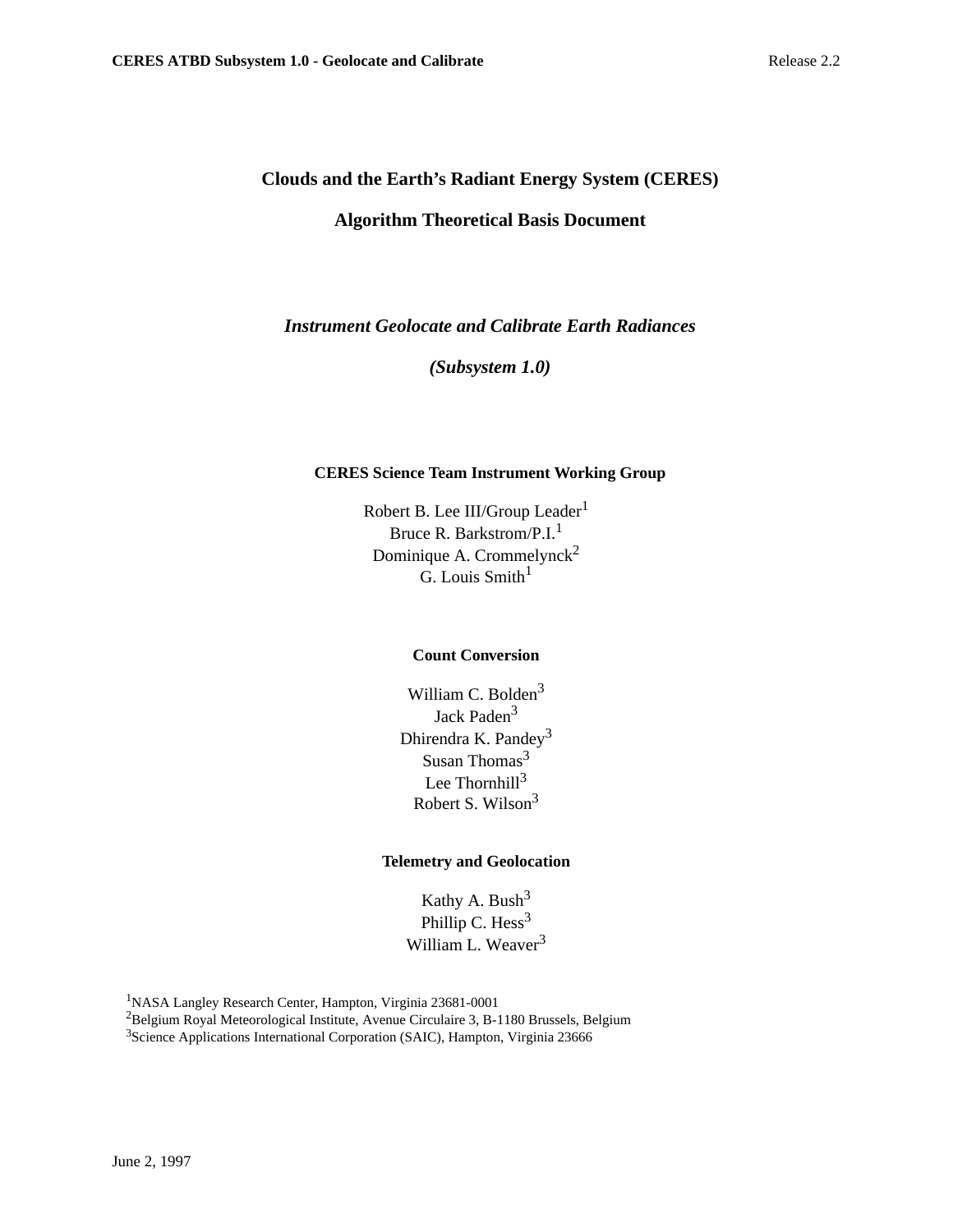

# **CERES Top Level Data Flow Diagram**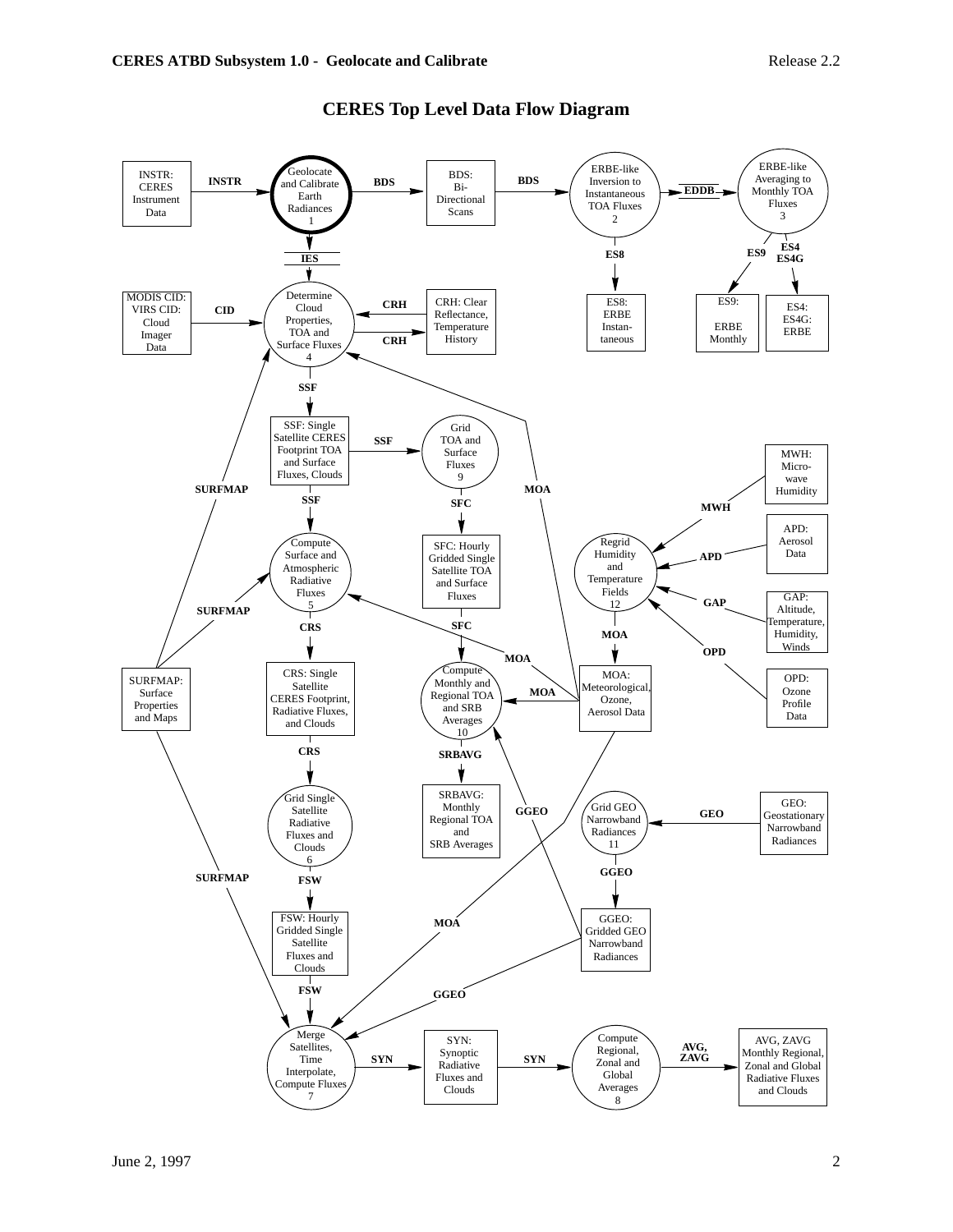

# **Subsystem 1.0 Top Level Data Flow Diagram**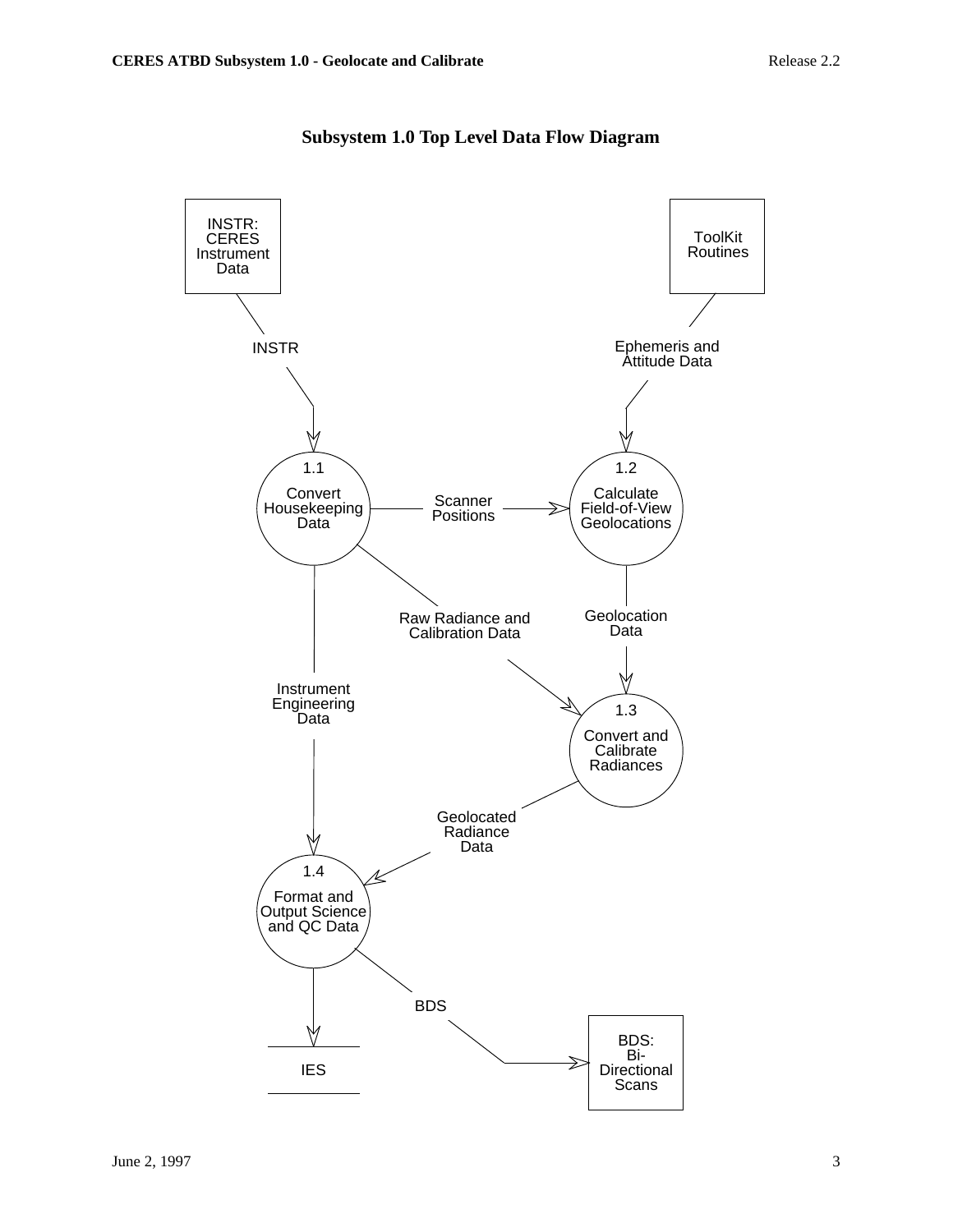# **Abstract**

*The instrument geolocate and calibrate Earth radiance subsystem is the front end of the Clouds and the Earth's Radiant Energy System (CERES) data management system. The spacecraft ephemeris and sensor telemetry are inputs to this subsystem which uses instrument calibration coefficients to convert the spacecraft telemetry inputs into geolocated filtered radiances and housekeeping data into engineering units. These level-1b, chronologically organized standard data products are called the bidirectional scan (BDS) radiances. The BDS product package contains the full set of raw telemetry data along with the converted engineering values. The BDS filtered radiances are converted by the Earth Radiation Budget Experiment (ERBE)-like inversion subsystem into the standard product of unfiltered fluxes at the top of the atmosphere. The instrument subsystem produces nonstandard/internal radiance products, identified as instrument Earth scan (IES). The IES spatially organized products are inputs to the cloud processing subsystem.*

# **1.0. Instrument Geolocate and Calibrate Earth Radiances**

## **Acronyms**

| <b>ACA</b>    | <b>Azimuth Control Assembly</b>                                |
|---------------|----------------------------------------------------------------|
| <b>ADC</b>    | Analog-to-Digital Conversion                                   |
| <b>ADM</b>    | <b>Angular Distribution Model</b>                              |
| <b>APID</b>   | <b>Application Process Identifier</b>                          |
| <b>BB</b>     | Blackbody                                                      |
| <b>BDS</b>    | <b>Bidirectional Scan</b>                                      |
| <b>CAM</b>    | <b>Calibration Attitude Maneuver</b>                           |
| <b>CCSDS</b>  | Consultative Committee for Space Data Systems, based on octets |
| <b>CERES</b>  | Clouds and Earth's Radiant Energy System                       |
| <b>CPU</b>    | <b>Central Processing Unit</b>                                 |
| <b>CRR</b>    | <b>Constant Radiance Reference</b>                             |
| <b>CSR</b>    | Cold Space Reference                                           |
| <b>DAA</b>    | Data Acquisition Assembly                                      |
| <b>DAAC</b>   | Distributed Active Archive Center                              |
| <b>DAC</b>    | Digital-to-Analog Converter                                    |
| DAP           | Data Acquisition Processor                                     |
| <b>DMS</b>    | Data Management System                                         |
| <b>ECA</b>    | <b>Elevation Control Assembly</b>                              |
| <b>ECS</b>    | <b>EOSDIS</b> Core System                                      |
| <b>EOS</b>    | Earth Observing System                                         |
| <b>EOSDIS</b> | <b>EOS</b> Data and Information System                         |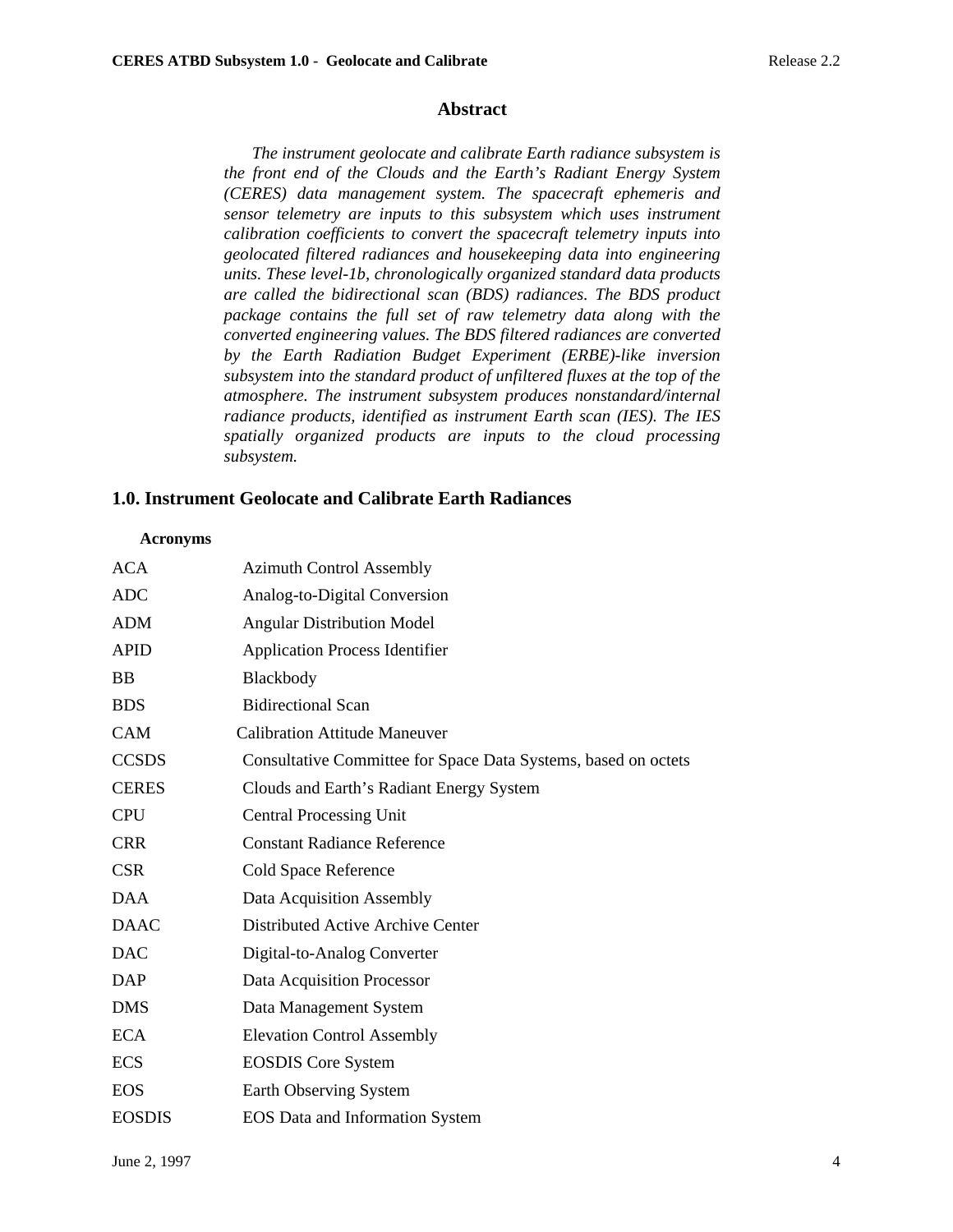| <b>ERBE</b>     | <b>Earth Radiation Budget Experiment</b>          |
|-----------------|---------------------------------------------------|
| FM1             | Flight Model 1                                    |
| FM <sub>2</sub> | Flight Model 2                                    |
| FM3             | Flight Model 3                                    |
| FM4             | Flight Model 4                                    |
| <b>FOV</b>      | Field of View                                     |
| <b>FTM</b>      | <b>Functional Test Model</b>                      |
| <b>FTS</b>      | <b>Fourier Transform Spectrometer</b>             |
| <b>ICA</b>      | <b>Instrument Control Assembly</b>                |
| <b>ICM</b>      | <b>Internal Calibration Module</b>                |
| <b>ICP</b>      | <b>Instrument Control Processor</b>               |
| <b>ICS</b>      | <b>Instrument Coordinate System</b>               |
| <b>ICSBB</b>    | <b>Internal Calibration Source Blackbody</b>      |
| <b>IES</b>      | <b>Instrument Earth Scan</b>                      |
| IPTS-68         | International Practical Temperature Scale of 1968 |
| <b>ITS-90</b>   | International Temperature Scale of 1990           |
| LaRC            | <b>NASA Langley Research Center</b>               |
| LW              | Longwave                                          |
| <b>MAM</b>      | <b>Mirror Attenuator Mosaic</b>                   |
| <b>MEA</b>      | Main Electronics Assembly                         |
| <b>MODIS</b>    | Moderate-Resolution Imaging Spectrometer          |
| <b>NFBB</b>     | Narrow Field-of-View Blackbody                    |
| <b>PCA</b>      | <b>Power Converter Assembly</b>                   |
| <b>PFM</b>      | Protoflight Model                                 |
| <b>PRFS</b>     | <b>Point Response Function Source</b>             |
| <b>PROM</b>     | Programmable Read Only Memory                     |
| <b>PRT</b>      | Platinum Resistance Thermometer                   |
| <b>RAM</b>      | <b>Random Access Memory</b>                       |
| <b>RAPS</b>     | Rotating Azimuth Plane Scan                       |
| <b>RCF</b>      | Radiometric Calibration Facility                  |
| <b>RTM</b>      | Radiometric Test Module                           |
| S/C             | Spacecraft                                        |
| SEA             | <b>Sensor Electronics Assembly</b>                |
| <b>SPS</b>      | <b>Solar Presence Sensor</b>                      |
| <b>SDP</b>      | <b>Science Data Processing</b>                    |
| <b>SSA</b>      | <b>Sensor Scan Assembly</b>                       |
| SW              | Shortwave                                         |
| <b>SWICS</b>    | <b>Shortwave Internal Calibration Source</b>      |
| <b>SWRS</b>     | <b>Shortwave Reference Source</b>                 |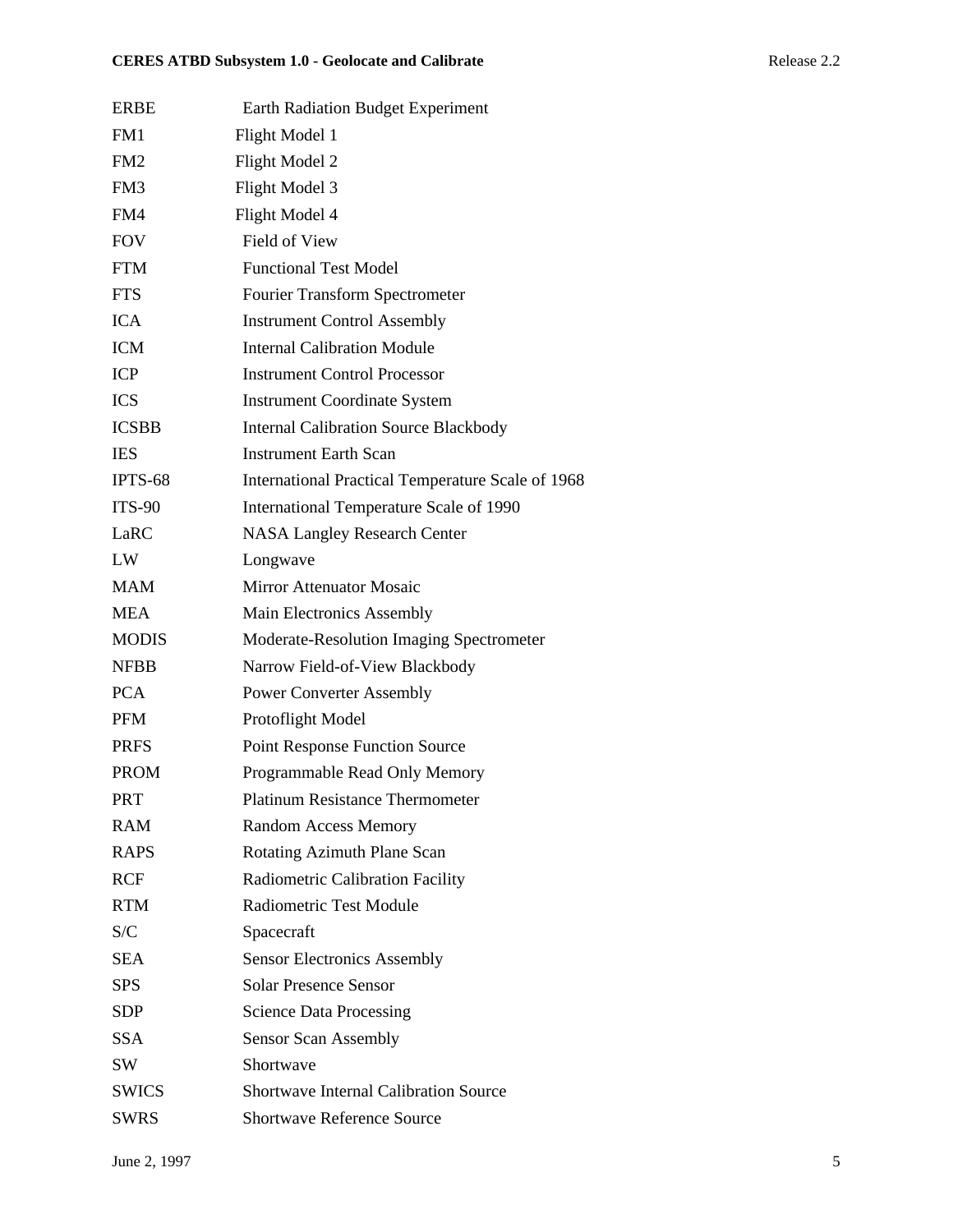# **CERES ATBD Subsystem 1.0 - Geolocate and Calibrate** Release 2.2

| <b>TACR</b> | <b>Transfer Active Cavity Radiometer</b>                            |
|-------------|---------------------------------------------------------------------|
| <b>TBD</b>  | To Be Defined                                                       |
| TC.         | <b>Total Channel</b>                                                |
| <b>TOA</b>  | Top of the atmosphere, defined 30 km above the surface of the Earth |
| <b>TRMM</b> | <b>Tropical Rainfall Measuring Mission</b>                          |
| <b>VIRS</b> | Visible Imaging Radiometer Sounder                                  |
| <b>WFBB</b> | Wide Field-of-View Blackbody                                        |

# **Symbols**

| $A_B$                                           | Detector bias voltage constant defined by equation (1-21)                   |
|-------------------------------------------------|-----------------------------------------------------------------------------|
| $A_D$                                           | Detector DAC constant defined by equation (1-20)                            |
| $A_H$                                           | Detector heat-sink constant defined by equation (1-19)                      |
| $A_{S}$                                         | Space observation constant defined by equation (1-18)                       |
| $A_V$                                           | Detector gain expression, defined by equation (1-17)                        |
| AB                                              | Detector bias voltage calibration constant                                  |
| AD                                              | Detector DAC voltage calibration constant                                   |
| AHA                                             | Detector heat-sink calibration constant                                     |
| AV                                              | Detector calibration gain                                                   |
| <b>AVA</b>                                      | Detector space observation calibration constant                             |
| B                                               | Temperature coefficient of bolometer material, 3400 K                       |
| $\mathcal{C}_{0}^{0}$                           | Digital-to-analog conversion factor of 409.5 counts per volt                |
| $C_1$                                           | $1.1909 \times 10^8$ W- $\mu$ m <sup>4</sup> -m <sup>-2</sup>               |
| $C_2$                                           | 14388 µm-K                                                                  |
| $\boldsymbol{h}$                                | Height of spacecraft above the surface of the Earth                         |
| $K_{fo}$                                        | Post amplification gain                                                     |
| $K_T$                                           | Housekeeping temperature thermistor coefficient, defined by equation (1-25) |
| $K_1, K_2, K_f, K_{on},$<br>$K_{p1}, K_{p2}, K$ | Housekeeping temperature coefficients defined in table 1-2                  |
|                                                 | Filtered radiance                                                           |
| $L(\lambda)$                                    | Unfiltered spectral radiance                                                |
| $\boldsymbol{m}$                                | Detector output signal at time $t$                                          |
| $m_{\rm s}$                                     | Detector output signal, observing cold space                                |
| o(t)                                            | Detector offset dependent upon scan geometry (elevation angle)              |
| $\overline{P}$                                  | Point spread function                                                       |
| $\boldsymbol{p}$                                | Roll angle around the spacecraft $X$ -axis                                  |
| $\varrho$                                       | Heat transfer                                                               |
| q                                               | Pitch angle about spacecraft Y-axis                                         |
| R                                               | Bolometer resistivity at temperature $T$                                    |
| $R_e$                                           | Earth radius at the equator                                                 |
|                                                 |                                                                             |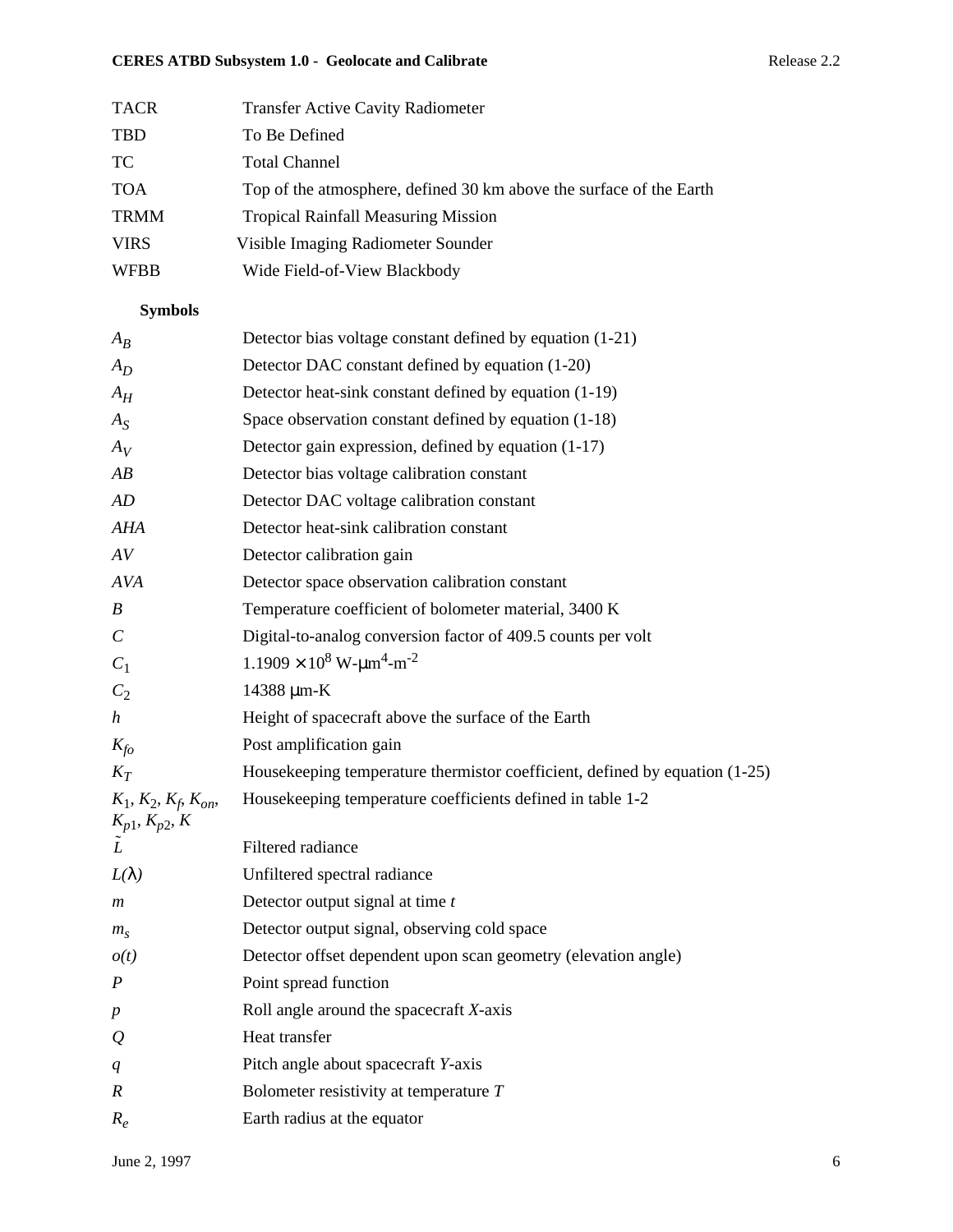| $R_0$                | Bolometer resistivity at reference temperature $T_0$ , 250 ohm-cm                                                      |
|----------------------|------------------------------------------------------------------------------------------------------------------------|
| $R_p$                | Earth radius at either pole                                                                                            |
| r                    | Yaw angle about spacecraft Z-axis                                                                                      |
| $\boldsymbol{S}$     | Detector response                                                                                                      |
| $S(\lambda)$         | Spectral response                                                                                                      |
| $S(\theta,\phi,x,y)$ | Detector angular and spatial response                                                                                  |
| $\boldsymbol{T}$     | Temperature                                                                                                            |
| $T_H$                | Detector heat-sink temperature                                                                                         |
| $T_m$                | Thermistor temperature                                                                                                 |
| $T_{0}$              | Reference temperature of thermistor bolometer electrical resistance measurement                                        |
| $T_{PRT}$            | Detector temperature                                                                                                   |
| $T_{s}$              | Sensor heater control temperature, defined by equation (1-23)                                                          |
| t                    | Time                                                                                                                   |
| $t_k$                | Time of the reference space observations                                                                               |
| $t_{ki}$             | $t_k + i$ (10 msec)                                                                                                    |
| $t_{0}$              | Time of space observation                                                                                              |
| $V_{bias}$           | Bolometer bias and bridge voltage                                                                                      |
| $V_D$                | Detector DAC drift voltage                                                                                             |
| V(t)                 | Detector output signal voltage at time t                                                                               |
| $V(t_k)$             | Detector output signal voltage at time $t_k$ space observation                                                         |
| $X_{S}$              | Spacecraft fixed X-axis, figure 1-21                                                                                   |
| $X_{\beta}$          | Detector X-axis, perpendicular to elevation plane                                                                      |
| $Y_S$                | Spacecraft fixed Y-axis, figure 1-21                                                                                   |
| $Y_{\beta}$          | Detector <i>Y</i> -axis, in elevation plane and perpendicular to detector optical axis                                 |
| $Z_S$                | Spacecraft fixed Z-axis, figure 1-21                                                                                   |
| $Z_{\beta}$          | Detector Z-axis, aligned with the detector optical axis                                                                |
| α                    | Azimuthal angle of rotation, between $Y_{\beta}$ and $Y_{\alpha}$ axes                                                 |
| $\alpha_b$           | Absorptance of bolometer black paint layer                                                                             |
| β                    | Elevation angle of rotation                                                                                            |
| γ                    | Average time lag between the instantaneous detector optical field of view and point<br>spread function centroid        |
| $\Delta_t$           | 6.6-sec total scan period                                                                                              |
| $\delta_k$           | Estimate of unaccounted detector drift during the kth scan period                                                      |
| ε                    | Emittance                                                                                                              |
| η                    | Heading angle defined between north and the projection of the spacecraft velocity<br>vector in the local horizon plane |
| $\theta$             | Polar angle aligned with optical axis of telescope                                                                     |
| Λ                    | Geodetic longitude of detector measurement                                                                             |
| λ                    | Wavelength, µm                                                                                                         |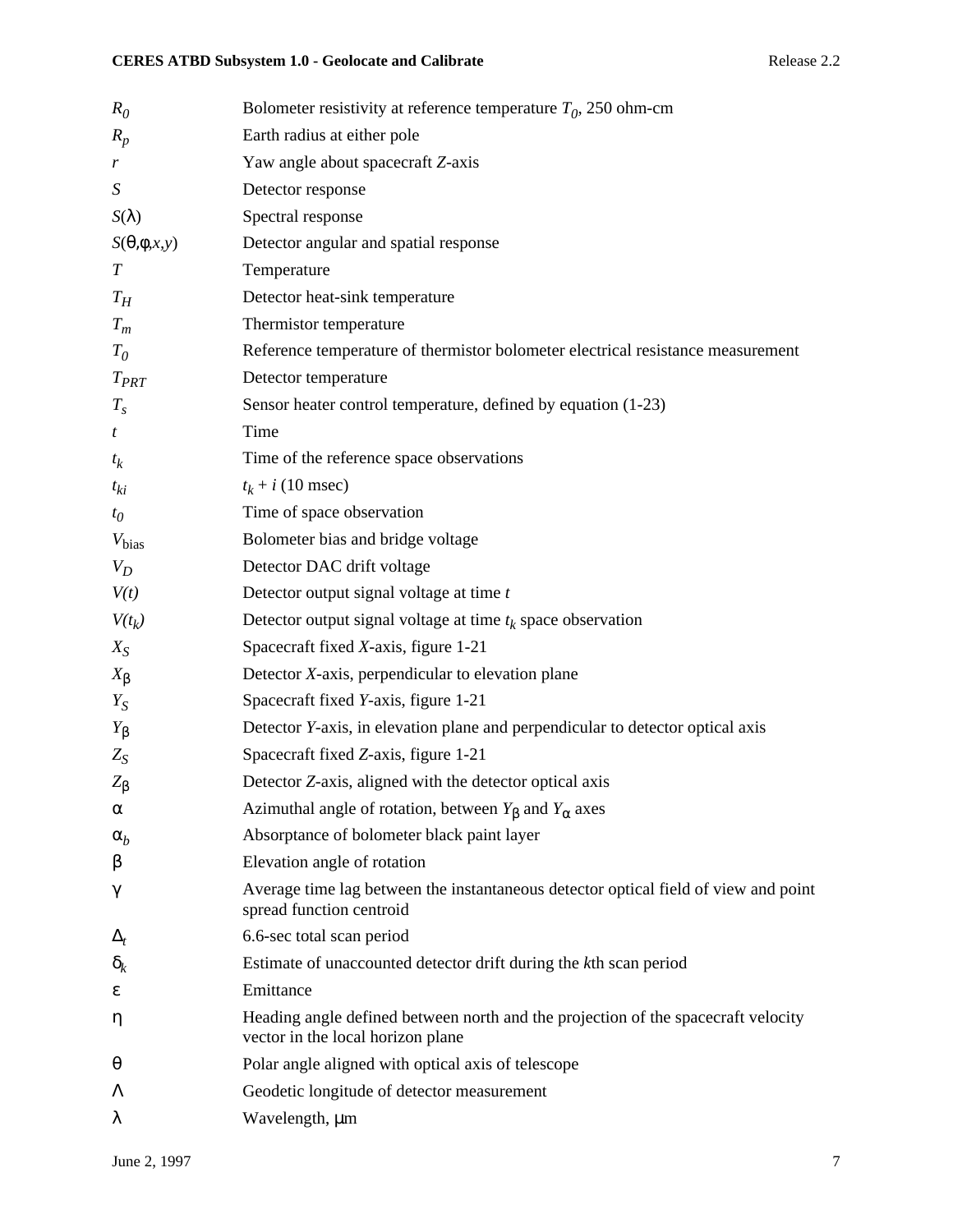# **CERES ATBD Subsystem 1.0 - Geolocate and Calibrate** Release 2.2

| Noise variance estimate during space measurements |
|---------------------------------------------------|
|                                                   |
| Geodetic latitude of the detector measurement     |
| Azimuthal angle aligned with the scan direction   |
|                                                   |
|                                                   |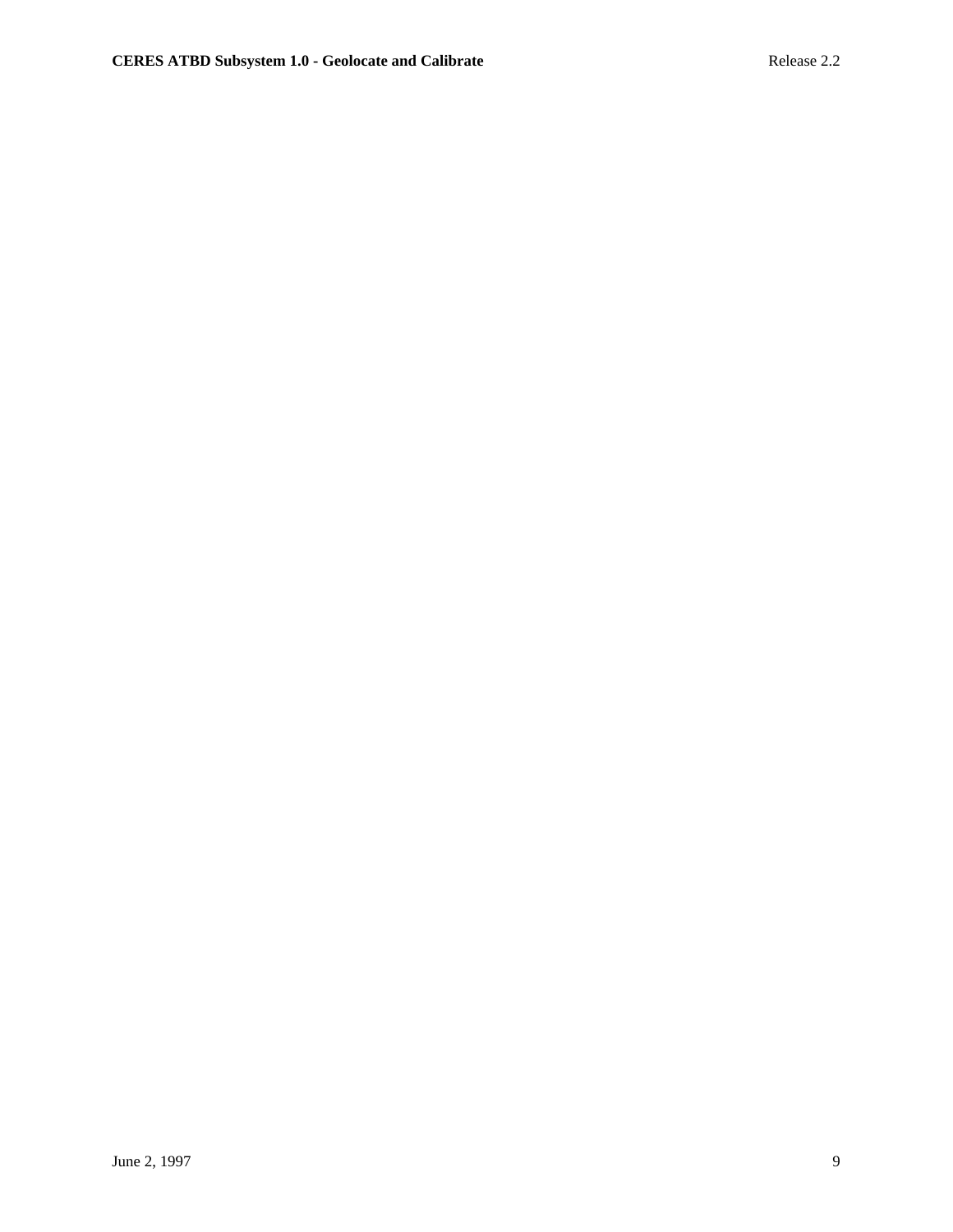#### **1.1. Introduction**

Subsystem 1.0 generates geolocated broadband shortwave and total (shortwave and longwave) filtered radiances as well as narrowband filtered radiances in the 8 to 12 µm water vapor window region. The Clouds and the Earth's Radiant Energy System (CERES) thermistor bolometers sense radiances in the broadband shortwave and total spectral regions. Daytime longwave radiances are derived from the differences of the total and shortwave bolometer measurements while the nighttime longwave radiances are derived from the total bolometer measurements, with the nighttime shortwave radiances equal to zero. The broadband shortwave and longwave filtered radiance accuracy requirements are  $0.8 \text{ Wm}^{-2} \text{sr}^{-1}$  and  $0.6 \text{ Wm}^{-2} \text{sr}^{-1}$  $Wm^{-2}$ sr<sup>-1</sup>, respectively. The accuracy requirement for radiances in the narrowband 8 to 12  $\mu$ m water vapor window region is 0.3 Wm<sup>-2</sup>sr<sup>-1</sup>. The CERES instrument pointing knowledge requirement for the geolocated measurements is 0.1 angular degree per 10 msec, at the spacecraft.

This report outlines the pre-flight calibration plan (Lee *et al*. 1996a, Lee *et al*. 1997) as well as the online and off-line processing of the CERES filtered radiance data products. The in-flight calibration and validation plans are outlined by Lee *et al.* (1996b) and are summarized in sections 1.4.4. and 1.8., respectively. Validation summary charts are found after the appendices.

#### *1.1.1. Algorithm Purpose*

Geolocate algorithms identify the geographic scenes emitting the measured filtered radiances and define the solar and observational geometries of the radiances. The identification of the geographical scenes allows the radiances to be correlated with the cloud coverage of the scene. Scene cloud coverage and solar/observational geometries are vital in the inversion processes in which the filtered radiances are converted into unfiltered fluxes.

In order to determine accurately the scene radiances, the radiometric count conversion algorithms must be adjusted for changes in specific detector housekeeping temperatures and voltages. These specific housekeeping parameters are used as inputs into the radiometric algorithms and calibration processes.

The detectors output signals are fed into the telemetry stream as digital counts, which are converted into voltages. The radiometric count conversion algorithms convert the detector voltages into the level-1 product of radiances, using calibration (count conversion) coefficients (Lee *et al.* 1997) which are derived in ground laboratory measurements. The detector radiance conversion algorithms are represented by equations  $(1-15)$  through  $(1-21)$ , while the detector house keeping algorithms are outlined by equations  $(1-15)$ 22) through (1-25). The Pixel-FOV toolkit geolocate algorithms, summarized by equation (1-26), calculate geodetic latitudes and longitudes of the radiance measurements while the CERES processing systems convert the coordinates into a geocentric system.

The "Geolocate and Calibrate Earth Radiances" processing bubble on the Clouds and the Earth's Radiant Energy System (CERES) Top Level Data Flow Diagram, found on page 2, is outlined on page 3. As illustrated in the Geolocate and Calibrate Earth Radiances processing level flow diagram, this instrument subsystem (1) converts the raw housekeeping telemetry into engineering units (temperatures, voltages, etc.), (2) calculates the geographical location of the CERES footprints, (3) merges the raw spacecraft ephemeris and detector point knowledge telemetry, converted housekeeping data, and raw radiometric detector telemetry, (4) off-line, revises the radiometric detector count conversion coefficients when required (Lee et al. 1996b), (5) converts the detector radiometric signals into filtered radiances, and (6) archives the bidirectional (BDS) standard products and generates the nonstandard/internal instrument Earth scan (IES) products.

### *1.1.2. Historical Perspective*

The basic geolocate and calibrate algorithm schemes were developed in the Earth Radiation Budget Experiment (Barkstrom *et al*. 1990) and the Nimbus-7 (Kyle *et al*. 1993) spacecraft missions. The specific algorithms for the Earth Radiation Budget Experiment (ERBE) thermistor bolometers are outlined by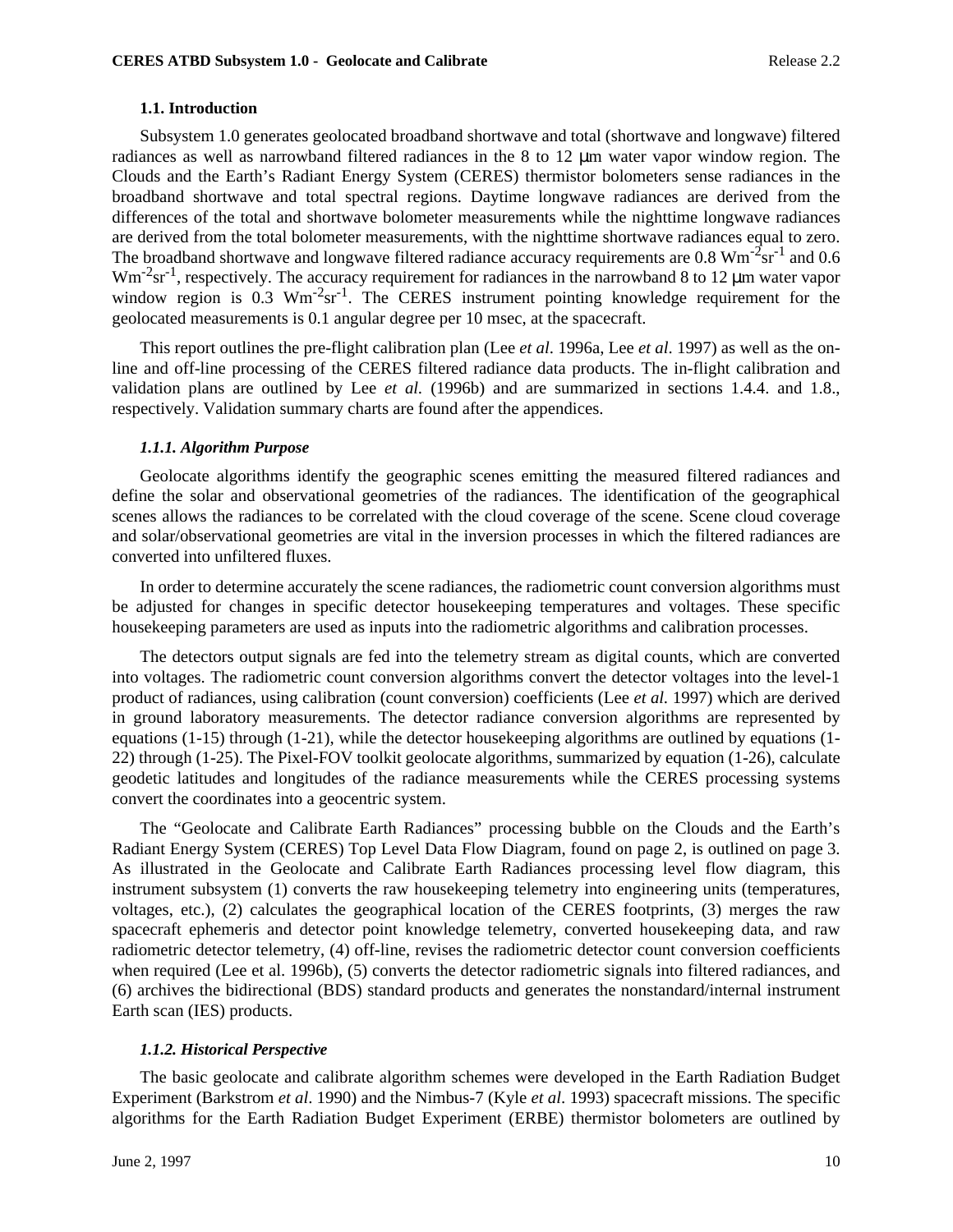Halyo *et al.* (1987) and Lee *et al.* (1989), while the validation geolocate algorithms are summarized by Hoffmann *et al.* (1987). The geolocate, housekeeping, and radiometric count conversion algorithms are discussed briefly in the sections to follow.

To provide a better understanding of the physical and operational processes vital to these algorithms, the CERES detector characteristics and measurement operational modes are discussed before the algorithms are presented. The input and output products of the instrument subsystem are listed in Appendixes A and B, respectively.

# **1.2. Instrument Description**

# *1.2.1. General Description*

| Detector                 |                                        | Shortwave                                   | Total                                       | Window                                 |                                      |
|--------------------------|----------------------------------------|---------------------------------------------|---------------------------------------------|----------------------------------------|--------------------------------------|
| Spectral Region          |                                        | $0.3 \rightarrow < 5.0 \text{ }\mu\text{m}$ | $0.3 \rightarrow < 100 \text{ }\mu\text{m}$ | $8 \rightarrow$ < 12 µm                |                                      |
| Scene Levels             | $< 100 \text{ W-m}^{-2}\text{sr}^{-1}$ | $> 100 \text{ W-m}^{-2}\text{sr}^{-1}$      | $< 100 \text{ W-m}^{-2}\text{sr}^{-1}$      | $> 100 \text{ W-m}^{-2}\text{sr}^{-1}$ | All levels                           |
| Accuracy<br>Requirements | $0.8 W-m^{-2}sr^{-1}$                  | 1.0%                                        | $0.6 \text{ W-m}^{-2}\text{sr}^{-1}$        | $0.5\%$                                | $0.3 \text{ W-m}^{-2}\text{sr}^{-1}$ |

Table 1-1. CERES Instrument Accuracy Requirements (1 sigma)

The CERES experiment concepts are built upon the successful legacy of the Earth Radiation Budget Experiment (ERBE) spacecraft mission (Barkstrom et al. 1990). The CERES experiment has challenging goals of defining Earth-emitted longwave and Earth-reflected solar radiances, with precisions (1σ) approaching 0.5 percent and 1.0 percent, respectively, at the instrument level, and measuring narrowband longwave (8-µm to 12-µm) radiances. In table 1-1, the CERES instrument accuracy requirements are listed. The ground calibrations of the CERES sensors are described by Lee *et al.* (1996a, 1997).

In addition, the CERES spacecraft investigation is designed to define the physical properties of clouds, define the surface radiation budget, and determine the divergence of energy throughout the atmosphere (Barkstrom 1990, Wielicki and Barkstrom 1991, Wielicki *et al.* 1996). The CERES proto-flight model (PFM) instrument package is scheduled for launch on the NASA Tropical Rainfall Measuring Mission (TRMM) spacecraft in 1997. The TRMM spacecraft will be launched into a low-inclination 35°, 350-km altitude orbit by a National Space Development Agency (Japan) launch vehicle. The flight model 1 (FM1) and flight model 2 (FM2) instruments are scheduled for launch on the Earth Observing System (EOS) morning (AM-1) spacecraft platforms in 1998. The EOS AM-1 spacecraft platform will be launched into a 10:30 a.m. Sun-synchronous polar, 705-km orbit using NASA Atlas IIC launch vehicles. In 2000, the flight model 3 and 4 (FM3 and FM4) instruments will be launched on the EOS afternoon (PM-1) spacecraft mission into a 1:30 p.m. Sun-synchronous polar, 705-km orbit. Flight model 5 (FM5) is tentatively scheduled for launch on a follow-on TRMM spacecraft in 2004.

CERES will focus upon cloud studies and initiate new studies on the surface radiation budget. The work of Ramanathan *et al.* (1989), based on ERBE detector measurements, has demonstrated that clouds serve to cool the Earth's climate. The higher spatial and spectral resolution cloud pixel measurements from instruments such as the Moderate-Resolution Imaging Spectrometer (MODIS) will be merged with the CERES footprint radiance measurements to provide the best identification of the cloud properties. Along with the continuation of the ERBE-like measurements of reflected solar fluxes and emitted terrestrial fluxes, the CERES instruments will provide angular radiance measurements which will be used to build better Angular Distribution Models (ADM).

The CERES instrument package, as shown in figure 1-1, contains total, window, and shortwave scanning thermistor bolometer detector units (Lee *et al.* 1993a). The detectors measure the radiation in the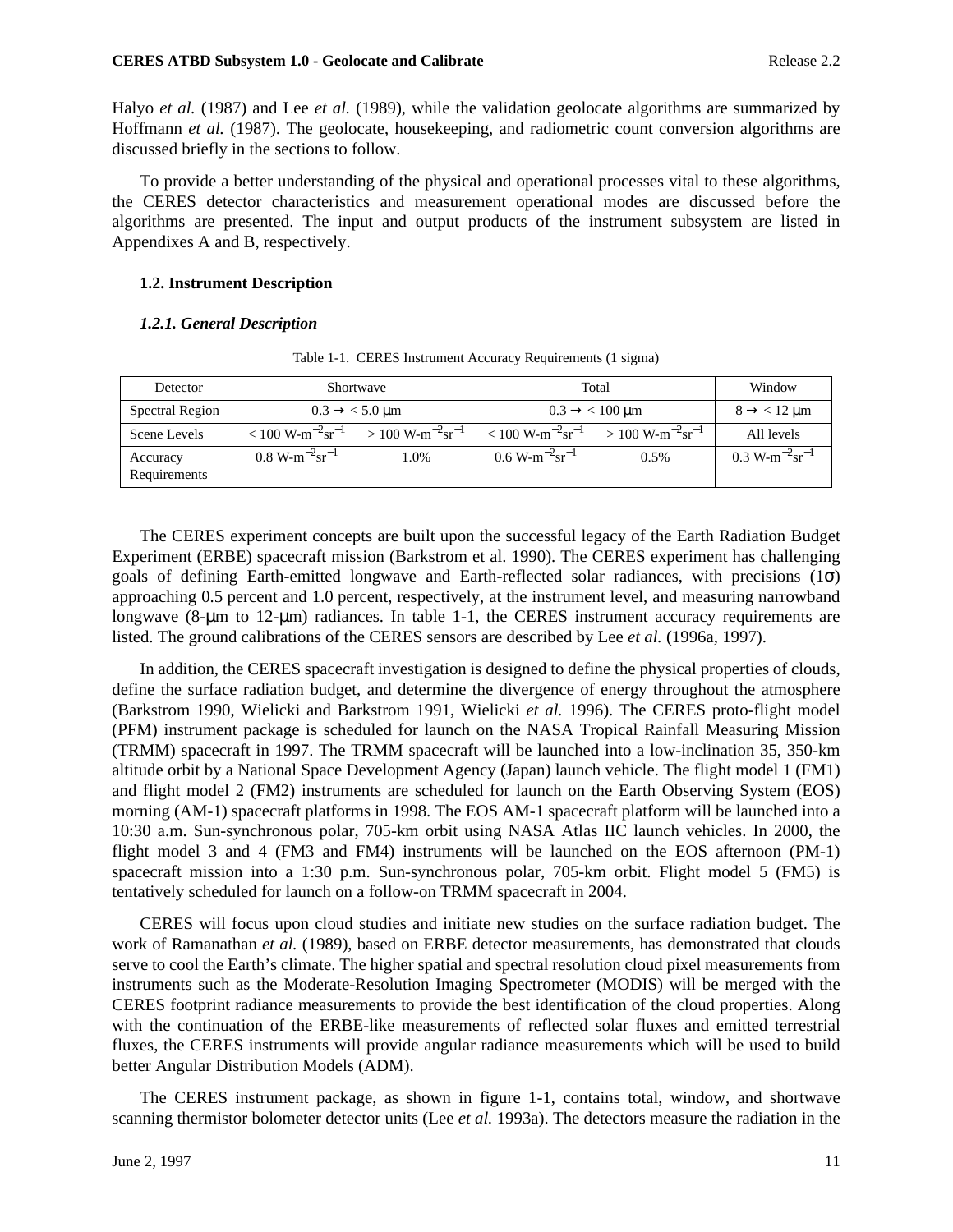#### **CERES ATBD Subsystem 1.0 - Geolocate and Calibrate Release 2.2 Release 2.2**

near-visible through far-infrared spectral region. The main electronics assembly (MEA) access connector is shown in the upper portion of the figure, while the mirror attenuator mosaic (MAM) baffles are shown to the right. The CERES detectors are designed, manufactured, and tested by TRW's Space and Electronics Group, Spacecraft and Technology Division (Redondo Beach, CA) under NASA contract number NAS1- 19039. The shortwave detector measures Earth-reflected solar radiation in the wavelength region of 0.3 µm to 5.0 µm; the window detector measures Earth-emitted longwave radiation in the water vapor window wavelength region of 8  $\mu$ m to 12  $\mu$ m; and the total detector measures radiation in the range of 0.2  $\mu$ m to  $<$ 100  $\mu$ m. The spectral responses of the TRMM CERES detectors are shown in figure 1-2. The responses represent the spectral throughput of the individual detector optical elements, illustrated in figure 1-3, and described in section 1.31. The three detectors are coaligned and mounted on a spindle that rotates about the elevation axis. The detectors fields of view overlap about 98 percent.



Figure 1-1. CERES instrument.

# *1.2.2. Detector Element*

 Each CERES detector unit consists of telescope baffle, telescope, and thermistor bolometer detector modules as shown in figure 1-3. The detector module consists of an active and a reference thermistor bolometer flake with time constants less than 9 and 12 milliseconds, respectively. Telescope baffle prevents radiation from striking the active bolometer flake at angles greater than 16° off the telescope optical axis. The f/1.8 Cassegrainian telescope module has a silvered secondary mirror and an 18-mm diameter silvered primary mirror. In the shortwave and window detectors, the filters are located before the secondary mirror spider and in front of the active bolometer flake. The shortwave detector has a filter made of Dynasil, fused, waterless quartz. The  $8 \mu m-12 \mu m$  window detector has 1-mm-thick zinc sulfide and 0.5-mm-thick cadmium telluride filter elements. The total detector does not have an optical filter. The active and the reference flakes are arranged on a heat sink, which is maintained at a constant temperature of 38°C using 1.9-watt electrical heaters. Surfaces of both the active flake and the reference bolometers are covered with a 12-µm-thick absorptive black paint layer of Aeroglaze Z-306 that is doped with 10-percent carbon black. The absorptance of the paint layer is greater than 85 percent out to 100 µm (Jarecke *et al.*) 1991). The cross-sectional view of a bolometer detector element assembly is given in figure 1-4.

The black paint layer on the active flake absorbs and converts the target scene energy into heat, which causes a measurable change in the bolometer electrical resistance. The bolometer consists of a sintered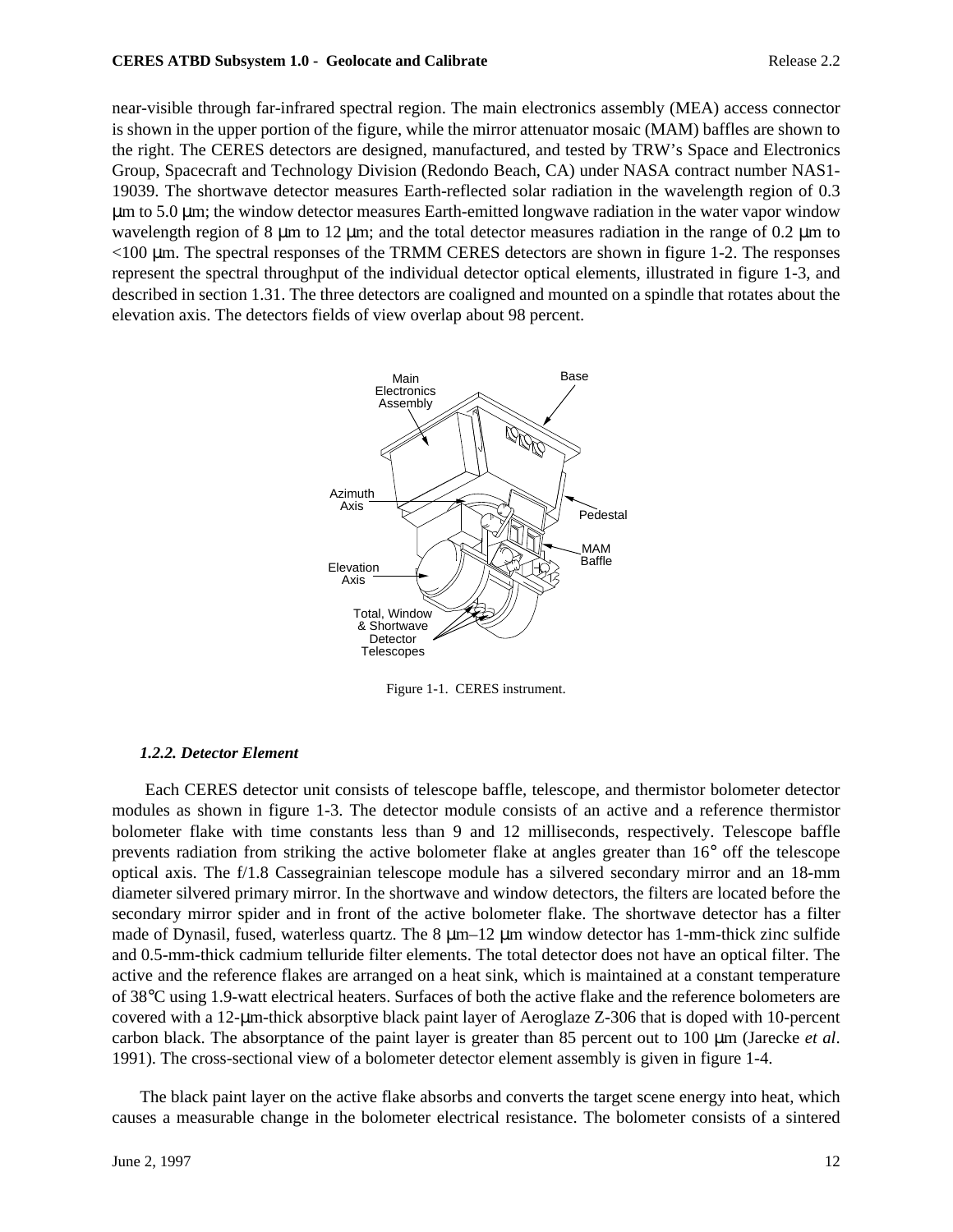

Figure 1-2. Spectral responsivity of CERES TRMM spacecraft detectors.



Figure 1-3. CERES baffle, telescope, and detection modules.

semiconductor material with a high negative coefficient of resistance. The bolometer electrical resistivity, *R*, can be represented as a function of the temperature, *T*, by the following equation (Astheimer 1983)

$$
R = R_0 \exp\left[B\left(\frac{1}{T} - \frac{1}{T_0}\right)\right]
$$
 (1-1)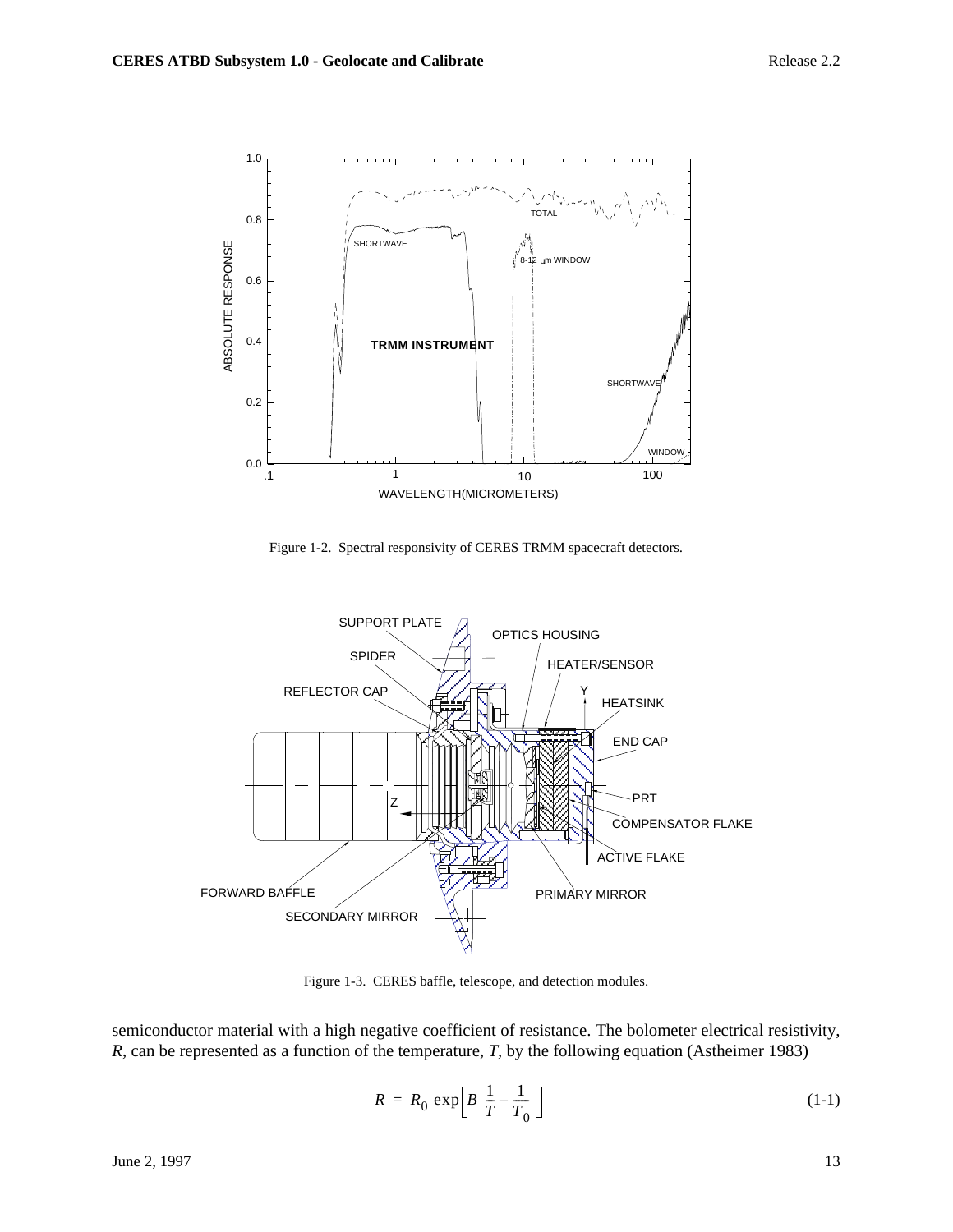

Figure 1-4. Detector element assembly cross-section.





Figure 1-5. Illustration of point spread function.

coefficient of the bolometer material. The sintered semiconductor bolometer material is a mixture of manganese, nickel, and cobalt oxides having a resistivity,  $R_0$ , of approximately 250 ohm-cm at 25<sup>o</sup>C. Note that Astheimer's equation and equation (1-1) are equivalent except for a geometric constant factor associated with the thermistor that relates resistivity and resistance. Because the temperature of the bolometer responses to both incoming radiation and heat conducted from the heat sink, we used a compensator bolometer flake to follow thermal changes in the heat sink. The active and compensator bolometer flakes are elements of a Wheatstone bridge. Thus, the bridge output is determined by the scene dependent energy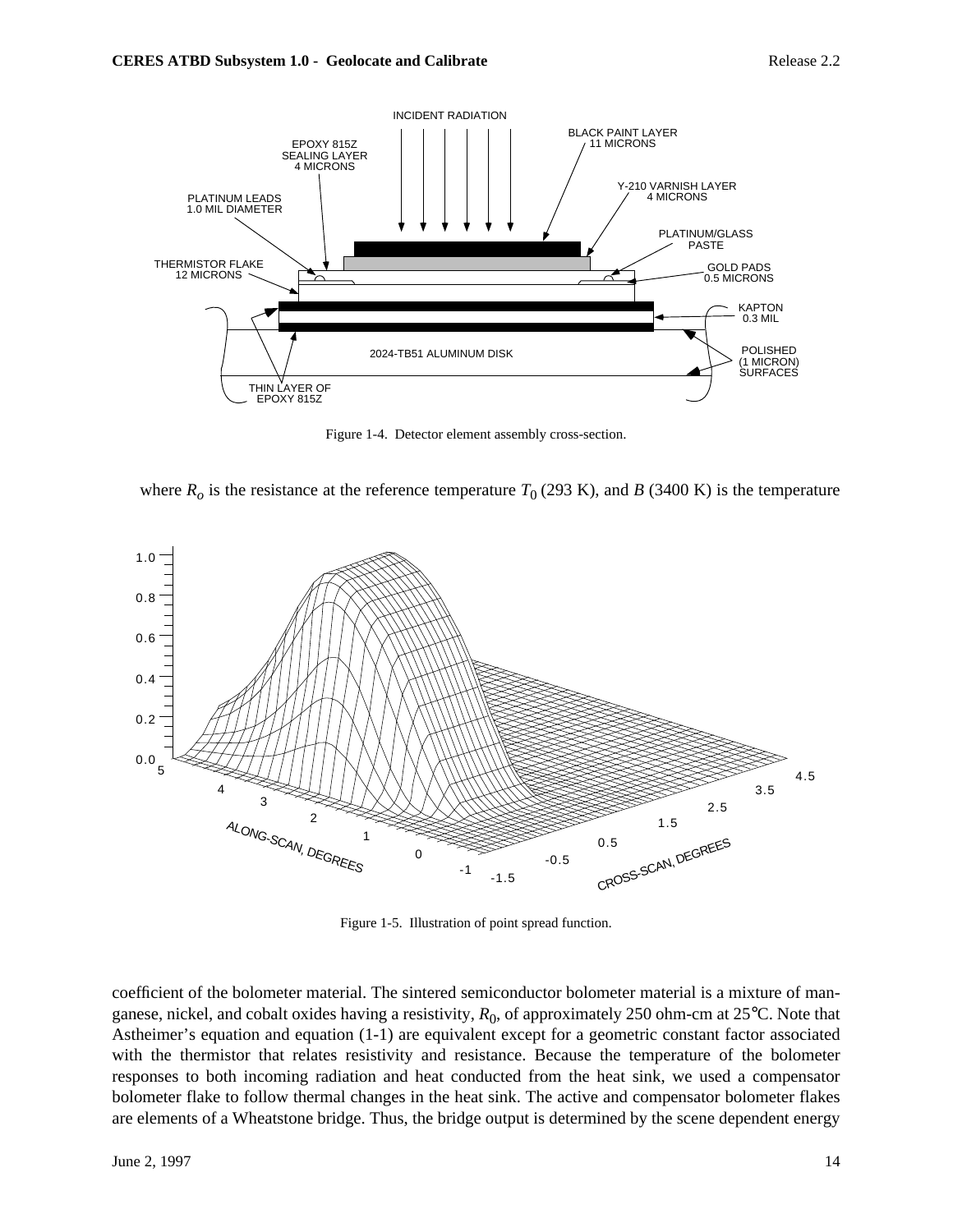that is absorbed and sensed by the active flake. The bridge signal is passed through a noise filter and a four-pole Bessel filter. The electronic filtering delays and smooths the analog signal before sampling. Using a 0.514  $\mu$ m laser, the TRMM shortwave and total-wave sensor responses were measured at 65.4 and 62.9 volts/W. At 10.6 µm, the TRMM total-wave and 8-12 µm window sensors had 61.5 and 52.1 volts/W responses.

The radiometric measurements are sampled from the detectors every 10 milliseconds. The radiation being sampled enters the telescope and strikes the 0.75-mm by 1.50-mm hexagonal precision field stop. The field stop aperture restricts the detector field of view to 1.3° by 2.6°; the small angular dimension is in the elevation plane and the larger dimension is perpendicular to the elevation plane. The bolometer signal is then passed through a noise filter and a 4-pole Bessel filter. The filter further delays and smooths the analog signal before the electronics sample it. The footprints of the CERES detectors are approximately 10- and 20-km squares at nadir for the instruments on the TRMM and EOS spacecraft, respectively. Portions of the Earth near the center of the optical axis will contribute more strongly to the measurements than those off center. Quantitatively, each part of the field of view contributes according to the point spread function (*P*) as shown in figure 1-5 (Smith 1994); the normalized detector response is plotted as functions of along-scan and cross-scan angles, which are found perpendicular to and in the elevation plane, respectively. If the half power point is considered to be the footprint, the CERES footprint measured in Earth central angle is about 4 degrees along track and 2.6 degrees cross track. The point spread function is used in the data reduction algorithms, as described later in sections 1.3.2, Algorithms/Theoretical Basis and 1.3.3, Flight Algorithms/Practical Basis. The TRMM and EOS detector pointing requirements are presented in tables 1-2 and 1-3.

| Science<br>requirement       | <b>Mission</b><br>requirement   | Boresight<br>requirement        | <b>CERES</b> instrument<br>capability | <b>TRMM</b><br>capability | <b>CERES/TRMM</b><br>capability |
|------------------------------|---------------------------------|---------------------------------|---------------------------------------|---------------------------|---------------------------------|
| <b>Sensor</b><br>coalignment | 98 percent common<br><b>FOV</b> | 98 percent common<br><b>FOV</b> | >98 percent common<br><b>FOV</b>      | N/A                       | N/A                             |
| Pointing<br>knowledge        | 10 percent<br>effective FOV     | 9.8 arc-min                     | 3 arc-min $(0.05^{\circ})$            | 12 arc-min                | $12.4$ arc-min                  |
| Pointing<br>accuracy         | Earth/Sun<br>knowledge          | $<$ 30 arc-min                  | 3 arc-min $(0.05^{\circ})$            | 24 arc-min                | $24.2$ arc-min                  |
| Coregistration               | $0.75 \; \mathrm{km}$           | 7.4 arc-min                     | 3 arc-min $(0.05^{\circ})$            | 6 arc-min                 | 6.7 arc-min                     |
| Jitter                       | 2 percent of FOV                | 2.0 arc-min/Earth<br>Scan       | 0.6 arc-min $(0.01^{\circ})$          | $6$ arc-min/<br>1 sec     | $6$ arc-min/<br>1 sec           |

Table 1-2. CERES Instrument-TRMM Pointing Requirements

Table 1-3. CERES Instrument-EOS AM-1 and PM-1 Pointing Requirements

| Science<br>requirement | <b>Mission</b><br>requirement      | Boresight<br>requirement        | <b>CERES</b> instrument<br>capability | EOS-AM<br>capability     | <b>CERES/EOS-AM</b><br>capability |
|------------------------|------------------------------------|---------------------------------|---------------------------------------|--------------------------|-----------------------------------|
| Sensor<br>coalignment  | 98 percent common<br><b>FOV</b>    | 98 percent common<br><b>FOV</b> | $ >98$ percent common<br><b>FOV</b>   | N/A                      | N/A                               |
| Pointing<br>knowledge  | 10 percent effective<br><b>FOV</b> | 588 arc-sec                     | 180 arc-sec $(0.05^{\circ})$          | 114 arc-sec              | 215 arc-sec                       |
| Pointing<br>accuracy   | Earth/Sun<br>knowledge             | $<1800$ arc-sec                 | 180 arc-sec $(0.05^{\circ})$          | 312 arc-sec              | 360 arc-sec                       |
| Coregistration         | $0.75 \; \mathrm{km}$              | 215 arc-sec                     | 180 arc-sec $(0.05^{\circ})$          | 215 arc-sec              | 215 arc-sec                       |
| Jitter                 | 2 percent of FOV                   | 120 arc-sec/Earth<br>Scan       | 36 arc-sec $(0.01^{\circ})$           | 36 arc-sec/<br>$6.6$ sec | 79 arc-sec/<br>$6.6$ sec          |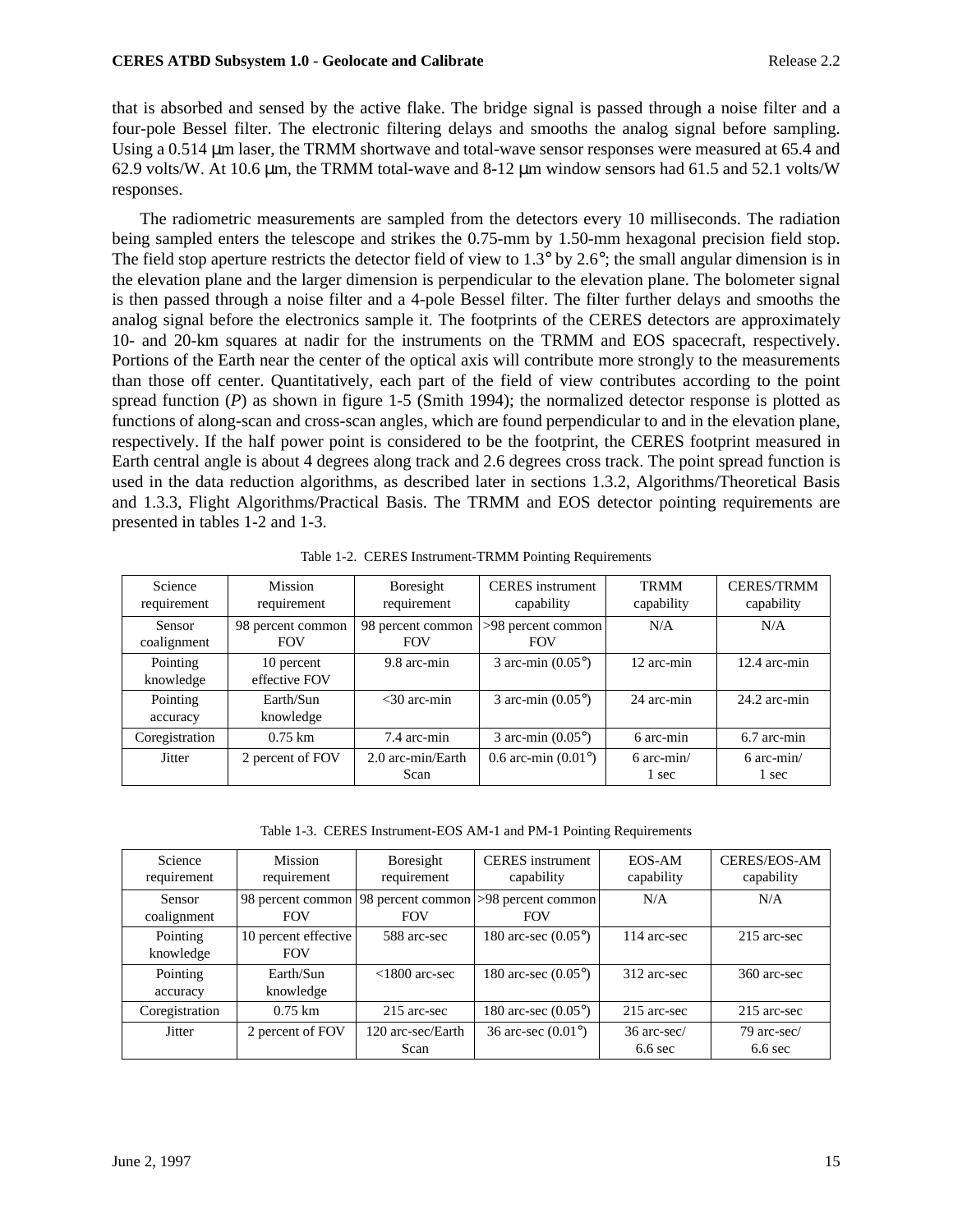# *1.2.3. Instrument Operations*

*1.2.3.1. General.* The CERES instrument has an operational cycle of 6.6 seconds and several different operational modes, shown in table 1-4. The outputs of the detectors are sampled every 10 milliseconds in all operational modes. While the detectors rotate in the vertical (elevation scan) and horizontal (azimuth rotation) planes, the instrument makes Earth science measurements. The scanning geometry for the TRMM CERES detectors is illustrated in figure 1-6. The instrument has built-in calibration sources, for performing flight calibrations, and can be calibrated by measuring solar radiances reflected by a solar diffuser plate into the instrument field of view.

The normal Earth and the short Earth scans are the two basic elevation scan profiles associated with the fixed-azimuth and biaxial/rotating azimuth plane scan (RAPS) modes. Figure 1-6 identifies scenes observed at some specific elevation angles, and figure 1-7 shows the elevation angle with time during a 6.6 second scan period for the normal and short scan profiles of the instrument on the TRMM spacecraft. Figure 1-7 illustrates the uniform motion of the detectors across the Earth and the time spent at several of the fixed scan positions illustrated in figure 1-6. The built-in internal calibration sources are not active (turned on) during normal science operations. The short scan profile restricts the detectors to elevation angles below the Earth limb and is used primarily during rotating azimuth plane scan operation to prevent the detectors from scanning the Sun.)

|                                    | Fixed azimuth<br>scan mode                           | Rotating azimuth<br>plane scan mode                  | Solar calibration<br>mode | Standby mode                 | Diagnostic mode     | Safe mode                           |
|------------------------------------|------------------------------------------------------|------------------------------------------------------|---------------------------|------------------------------|---------------------|-------------------------------------|
| Nominal<br>profile                 | Normal Earth<br>scan                                 | Normal Earth<br>scan                                 | MAM scan                  | Scan head<br>stowed          | Scan head<br>stowed | Scan head<br>stowed                 |
| Secondary<br>profile               | N/A                                                  | Short scan                                           | N/A                       | N/A                          | N/A                 | N/A                                 |
| Azimuth<br>angle                   | Crosstrack $(180^{\circ})$                           | Uprange-<br>downrange<br>$(90^{\circ}-270^{\circ})$  | At predicted Sun<br>angle | Braked at<br>arbitrary angle | <b>TBD</b>          | <b>Braked</b> at<br>arbitrary angle |
| Inflight<br>calibration<br>sources | OFF or alternate:<br>ON and OFF for<br>internal vals | OFF or alternate:<br>ON and OFF for<br>internal cals | <b>OFF</b>                | <b>OFF</b>                   | <b>OFF</b>          | <b>OFF</b>                          |
| Data type                          | Science                                              | Science                                              | Calibration               | Diagnostic                   | Diagnostic          | Diagnostic                          |
| Data output<br>format              | Science                                              | Science                                              | Science                   | Science                      | Diagnostic          | Science or<br>diagnostic            |

Table 1-4. Operational Modes and Configurations of CERES Instruments

*1.2.3.2. Science operations.* The most important science operational configuration is crosstrack, fixedazimuth scan mode and the normal Earth scan profile. In this configuration, the detectors scan perpendicular to the spacecraft orbit plane in a whiskbroom fashion. Data collected and archived chronologically are referred to as bidirectional scan (BDS) measurements. Data internally stored spatially, in one hour time blocks, is referred to as instrument Earth scan (IES) measurements. The crosstrack, fixedazimuth measurements will be the primary data used by the CERES science team for performing Earth radiation budget studies.

The biaxial/rotating azimuth plane scan operation also includes the normal Earth scan profile. In this configuration, the detector elevation scan plane normally oscillates through an azimuth angle of 180° with the end points being uprange and downrange. At the nominal azimuthal rotation rate of 6° per second, a complete azimuth scan cycle is completed in 1 minute. During rotating azimuth operations, the detectors measure radiances from all geographical scenes with varying incident solar radiation and observing geometry. The resulting angular radiance measurements will be used to compute new angular distribution models for use in converting radiances to radiant fluxes.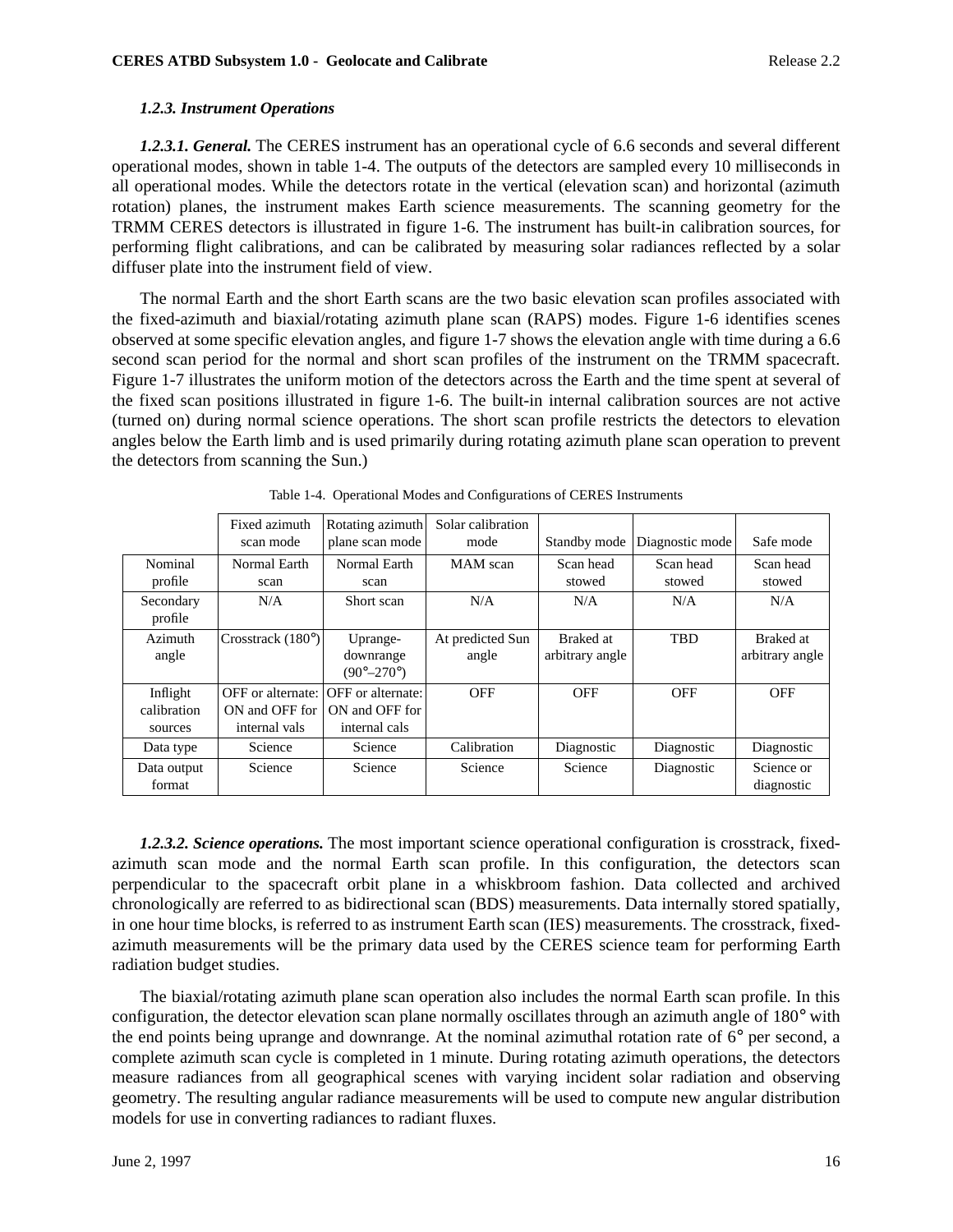The alternate configuration during rotating azimuth plane scan includes the short Earth scan profile, which is used to prevent the detectors from scanning the Sun during sunrise and sunset. The scan operation is changed to the short scan profile at the beginning of sunrise and sunset events, and is changed back to the normal scan profile at the end of these events. Changes between scan profiles will be made via stored commands whose times of execution are based on ephemeris predictions. The instrument will perform normal and short scan profiles about 75 and 25 percent of the time, respectively, during RAPS operation.

*1.2.3.3. Calibrations.* The instrument can perform flight calibrations while operating in the fixedazimuth (cross track) or rotating azimuth plane scan mode. During flight calibrations, the internal calibration sources are cycled on and off via a programmed sequence of commands while the instrument continues to perform a normal Earth scan profile. Earth measurement data taken during internal calibrations are also included in the archival science data.

Two different in-flight calibration systems are built into the CERES instrument package. They will be used to define shifts or drifts in the sensor responses. The in-flight calibration systems are shown in figure 1-6. At the elevation angle of 194 degrees, the primary in-flight calibration system is called the internal calibration module (ICM). The ICM and the sensors will carry the ground calibration radiometric scale into orbit. The ICM consists of 2.75-cm diameter, concentric grooved, anodized black aluminum blackbody sources for the total and window sensors, and an evacuated tungsten lamp source, known as the shortwave internal calibration source (SWICS), for the shortwave sensor. The blackbodies can be operated at any temperature between ambient and 320 K range. Imbedded in the blackbodies, platinum resistance thermometers (PRT) indicate the temperatures of the blackbodies' emitting surfaces. Before the PRT's are placed in the ICM blackbody structure, the PRT's are calibrated in a temperature controlled bath to verify that the correct coefficients are used in the PRT temperature equation at 273.16 K. After the PRT's are placed into the blackbody structure, the blackbodies are immersed in a temperature controlled bath in order to verify that the PRT's are indicating the same temperature as the controlled bath. If the PRT derived temperatures are not consistent with the bath temperature within 0.05 K, the coefficients in the temperature equation are evaluated empirically using the bath measurements.

At an elevation angle of 236 degrees, the second system is called the mirror attenuator mosaic (MAM), a solar diffuser plate. The shortwave and total-wave channels will be calibrated using the solar radiances reflected from the MAM's. Each MAM consists of baffle-solar diffuser plate systems which guide incoming solar radiances into the instrument fields of view of the shortwave and total wave sensor units. The MAM baffle, solar view cover, and MAM are labeled in figure 1-1. The MAM diffuser plate consists of an array of spherical aluminum mirror segments which are separated by a black paint reflecting surface. Thermistors are located in each MAM plate and in each MAM baffle.

The MAM calibration procedure includes measurements of the MAM before the Sun drifts into the MAM baffle field of view, of the MAM when the Sun is in the field of view, and after the Sun has drifted out of the view. During the MAM scan cycle of 6.6 seconds, the sensors make staring radiance measurements of first the MAM, second the ICM, and then cold space at the elevation angle of 169 degrees. The ICM is not activated during the MAM calibrations.

The solar calibration mode incorporates a special scan profile in which solar radiances, reflected by the mirror attenuator mosaic (MAM), are measured by the detectors. In this profile, the CERES TRMM detectors alternate between making measurements at space (169°), the internal calibration sources, and the MAM. The solar calibration procedure requires that the instrument be rotated to the predicted azimuth angle at which the Sun drifts through the MAM field of view.

*1.2.3.4. Other operational modes.* The diagnostic mode will be used primarily for handling microprocessor memory loads. The safe mode is incorporated to protect the instrument during emergencies or high-risk situations. The safe mode can be entered at any time from any operational mode via a command from either the instrument or the spacecraft. It can be exited only by a real-time ground command. The standby mode is essentially the same as the safe mode, except that it can be entered only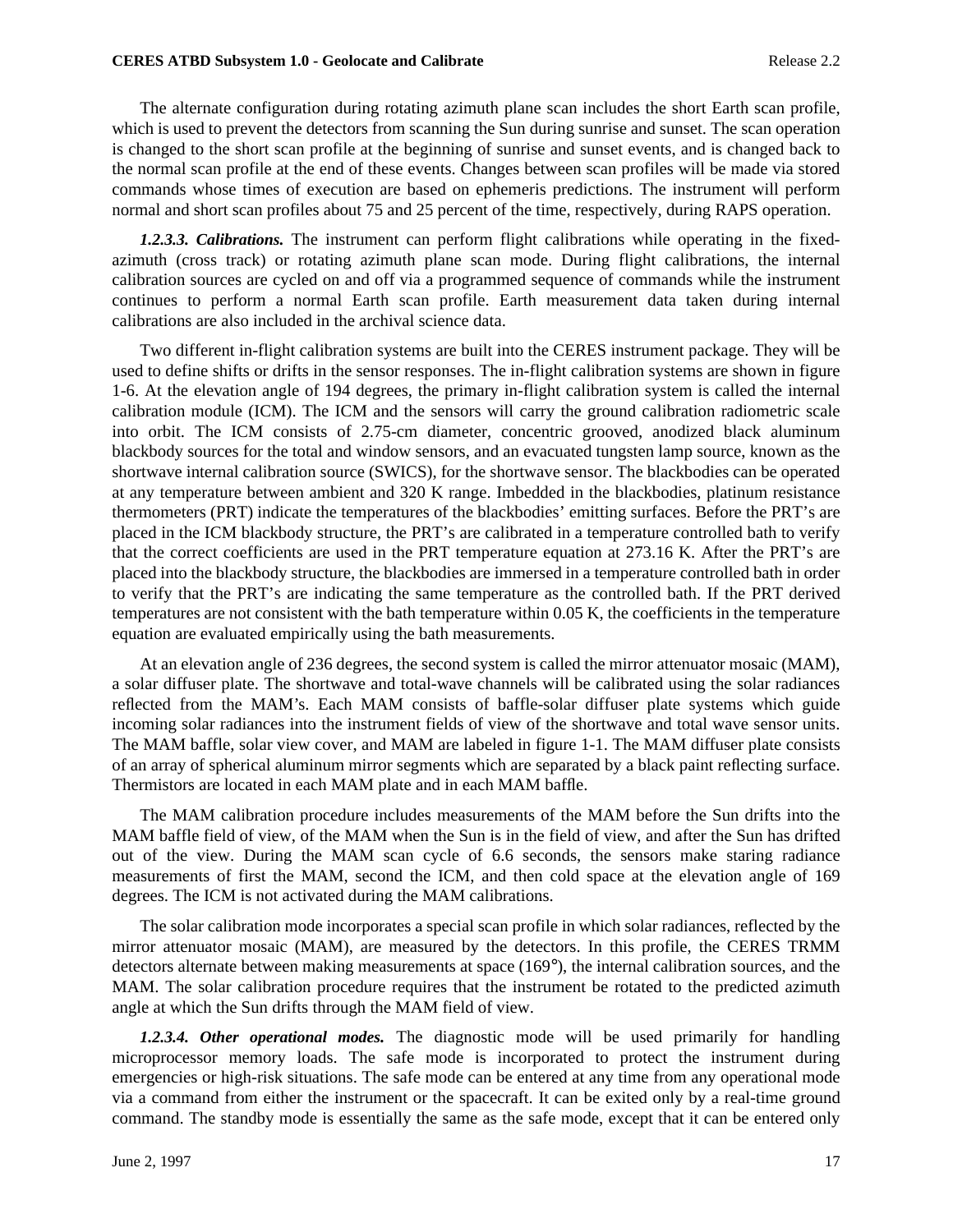

Figure 1-6. Elevation scan positions for instrument on TRMM platform.



Figure 1-7. Normal and short Earth scan profiles for instrument on TRMM platform.

via a few operational commands, but the instrument will respond to most operational commands during the standby mode. Diagnostic instrument parameters are listed in table A-4.

*1.2.3.5. Operational plans.* The TRMM spacecraft will have a single CERES instrument. The current plan is to operate the instrument in the cross track/normal Earth scan configuration for 2 days and in the rotating azimuth plane mode for 1 day out of every 3 days. The internal flight and solar calibrations are performed on each instrument during the same orbit about every 2 weeks. There will be two CERES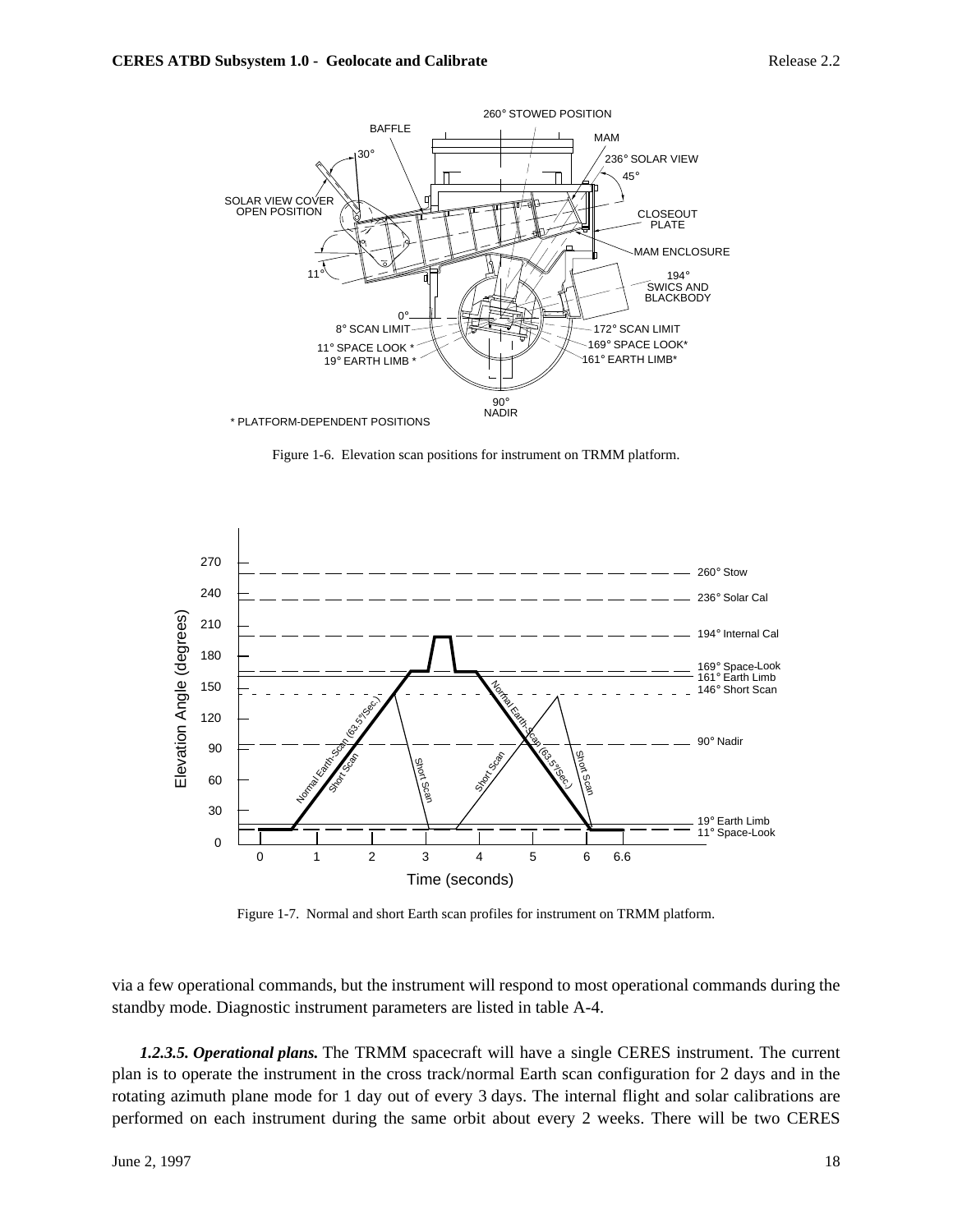instruments aboard the EOS AM-1 (morning) and PM-1 (afternoon) spacecraft. The current plan is to operate one instrument in the cross-track/normal Earth scan configuration and the other instrument in the rotating azimuth plane mode with the instrument switching between the normal and short scan profiles as described above in paragraph 1.2.3.2.

### **1.3. Earth Radiance Count Conversion Algorithms**

#### *1.3.1. Math Model*

In figure 1-3, the silvered primary and secondary telescope mirrors, the filters, and the black paint layer on the active bolometer flake represent the sensor optical elements that reflect, absorb, or transmit scene energy. The spectral response or sensitivity, *S*, of these sensor elements can be represented as

$$
S(\lambda) = \tau_f(\lambda) \rho_m^2(\lambda) \alpha_b(\lambda)
$$
 (1-2)

where τ<sub>*f*</sub> represents the combined transmittance of the filters,  $ρ<sub>m</sub>$  represents the reflectance of the telescope secondary or primary mirrors, and  $\alpha_b$  is the effective absorptance of the black paint layer on the bolometer. In the 0.3 to 2.1 µm wavelength region, the reflectances of the silvered telescope mirrors were derived using the TRW Absolute Reflectance Measurement Station (ARMS) while in the 0.3 to 15 µm wavelength region, Cary spectrometers defined the transmittances of the filters. In the 0.3 to 2.5  $\mu$ m wavelength region, the absorptance of the black paint was equated to 95% while beyond 2.5 µm, Fourier transform spectrometer (FTS) measurements defined the absorptance between 2.5 to 200  $\mu$ m. In the 1 to >100  $\mu$ m wavelength region, end-to-end sensor spectral responses were defined using the TRW Bio-Rad Fourier transform spectrometer and a pyroelectric reference detector (Frink *et al*. 1993). In figure 1-2, for the 0.3 to 2.1 µm wavelength region, the absolute detector spectral responses are derived using equation (1-2), the spectral characterizations of the optical component elements, and the narrowband shortwave calibration results which are outlined in section 1.4.2. For the 2 to  $>100$  µm wavelength region, the responses are derived from end-to-end spectral characterizations (Jarecke *et al.* 1994) of each detector using a Fourier transform spectrometer. In the 1 µm to 3 µm spectral region, the end-to-end FTS spectral characterizations are tied to the absolute shortwave characterizations. In figure 1-2, the spectral responses for the CERES TRMM proto-flight model detectors are presented. Note that the shortwave detectors have longwave out of band sensitivities at wavelengths beyond 60 µm and that window detectors have slight out of band leaks beyond 100 µm. The filtered radiance sensed at the bolometer surface can be represented as

$$
\tilde{L} = \int_{0}^{\infty} L(\lambda) S(\lambda) \, d\lambda \tag{1-3}
$$

where  $L(\lambda)$  is the unfiltered radiance from a target scene before the radiance enters the telescope. During ground or flight calibrations, the unfiltered spectral radiance  $L(\lambda)$  from a blackbody target (Siegel and Howell 1981) is calculated as a function of the temperature *T* and is expressed as

$$
L(\lambda) = \frac{C_1}{\lambda^5 (e^{C_2/\lambda T} - 1)}
$$
(1-4)

where  $C_1$  (1.1909 × 10<sup>8</sup> W- $\mu$ m<sup>4</sup>-m<sup>-2</sup>) and  $C_2$  (14388  $\mu$ m-K) are the constants. The filtered radiance  $\tilde{L}$  can be described as the average filtered radiance over the point spread function (*P*). Thus,  $\tilde{L}$  is expressed as

$$
\tilde{L} = \int d\Omega P(\Omega) \int_{0}^{\infty} d\lambda S(\lambda) L(\lambda \Omega)
$$
\n(1-5)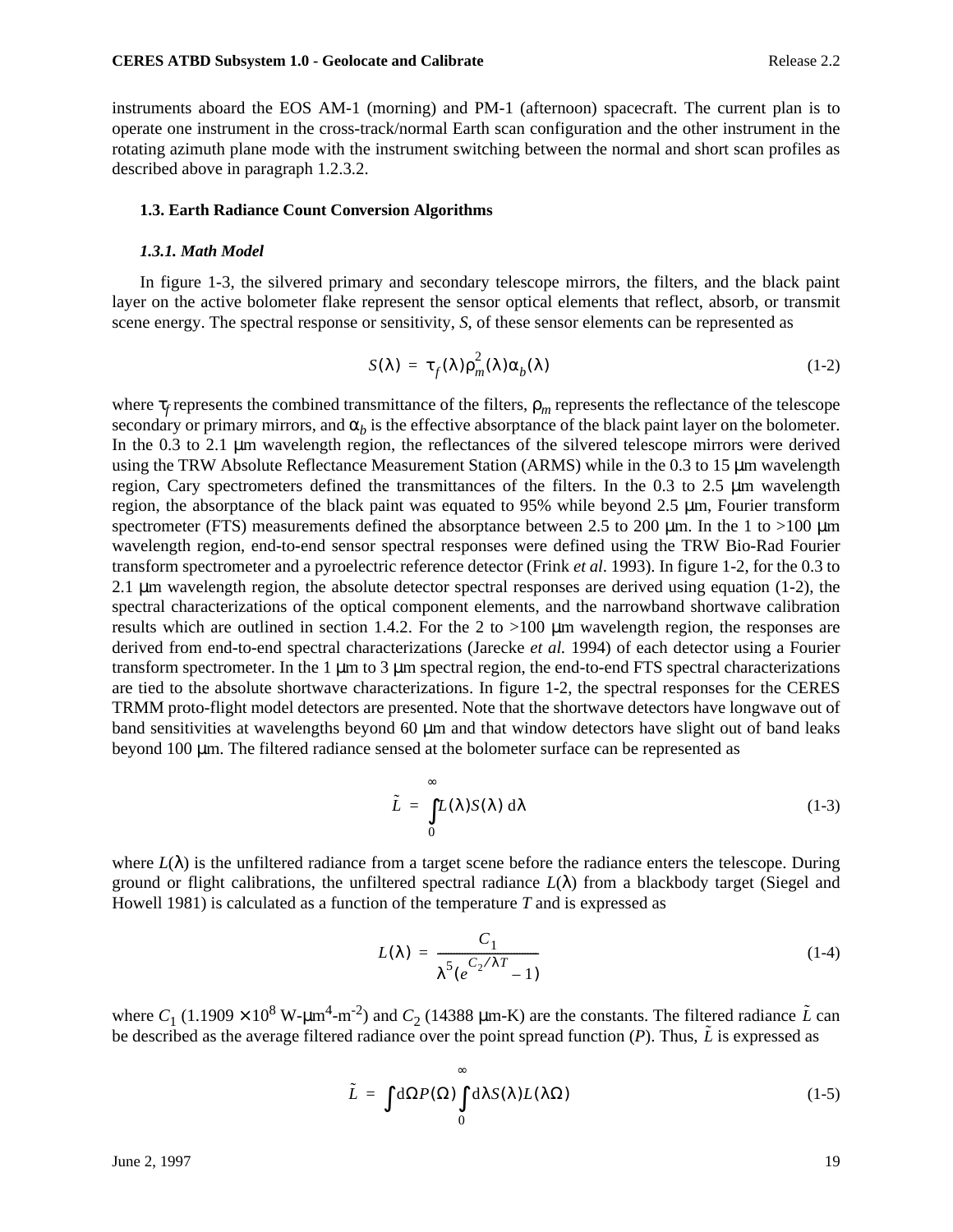where  $d\Omega$  is the increment of solid angle and is given as

$$
d\Omega = d\phi \, d\theta \sin(\theta) \tag{1-6}
$$

where  $\theta$  is the polar angle aligned with the optical axis and  $\phi$  is the azimuthal angle aligned with the scan direction. The symbols θ and φ define the right-handed, spherical polar coordinate system. Using the shortwave detector spectral response (Fig. 1-2) and integrating equation 1-5 between 5 and 200µm, the magnitude of the longwave leak in the shortwave filter is approximately  $0.2 \text{ Wm}^2 \text{sr}^1$  for the typical Earth-emitted top-of-the-atmosphere longwave radiance level of 77  $Wm<sup>-2</sup>sr<sup>-1</sup>$ . The longwave leak in the window filter is less than  $0.01 \text{ Wm}^{-2}\text{sr}^{-1}$ .

A simplified version of the basic sensor data reduction equation for filtered radiance is

$$
\tilde{L} = \frac{AV[m(t) - m_s(t_0)]}{CV_{bias}} \tag{1-7}
$$

where *AV* is the detector gain,  $V_{bias}$  represents the bias voltage in applied to the bolometers at time *t*,  $m(t)$ is the detector output voltage signal, in counts, at time  $t$ ,  $m<sub>s</sub>$  ( $t<sub>0</sub>$ ) is the detector output voltage signal, in counts, when exposed to cold space  $(3 K$  radiance source) at time  $t_0$ , and C is the digital-to-analog conversion factor of 409.5 counts/volt. Thus, the gain can be expressed as

$$
AV = \frac{CV_{bias}(\tilde{L} - \tilde{L}_{cold dark source})}{m - m_{cold dark source}}
$$
(1-8)

where gain is a function of the bias voltage. For the ERBE thermistor bolometer detectors, equations (1-7) and (1-8) are described by Halyo *et al*. (1987, 1989). The CERES sensor gains are derived from observations of the standard radiometric sources, described in section 1.4.

### *1.3.2. Algorithms/Theoretical Basis*

As shown in figure 1-3, the radiation from the target scenes passes through the filters (except for the total channel) and falls on the 18-mm diameter primary telescope mirror and is then reflected to the secondary mirror, which reflects the radiation through the primary insert, the precision field stop (aperture), and through the corresponding filters. Finally, the radiation is absorbed by the active flake paint layer. The absorbed target radiation causes a change in temperature between active and reference flakes that is detected by a balanced bridge. Figure 1-8 shows the block diagram for the detector electronics. The difference in active and reference flake resistances produces a signal that is amplified in the preamp and processed through a low pass filter. The filtered output is sampled, digitized into counts, and telemetered to Earth as the radiometric output of the detector.

The detector output, illustrated in figure 1-9 and resulting from the combined interaction of the incoming radiation, conduction, and electrical modes of heat transfer, *Q*, can be written under steady state conditions as

$$
Q_{\text{conduction}} + Q_{\text{radiation}} + Q_{\text{electrical}} = 0 \tag{1-9}
$$

The CERES estimation equation for filtered radiance is of the same form as that for the ERBE thermistor bolometers, described by Halyo *et al.* (1987, 1989). The radiance estimation equation for the CERES sensors can be expressed as

$$
\tilde{L}(t - \gamma) = A_V[m(t) - m(t_k)] + A_H[T_H(t) - T_H(t_k)] + A_\delta \delta_k \frac{t - t_k}{\Delta t}
$$
\n(1-10)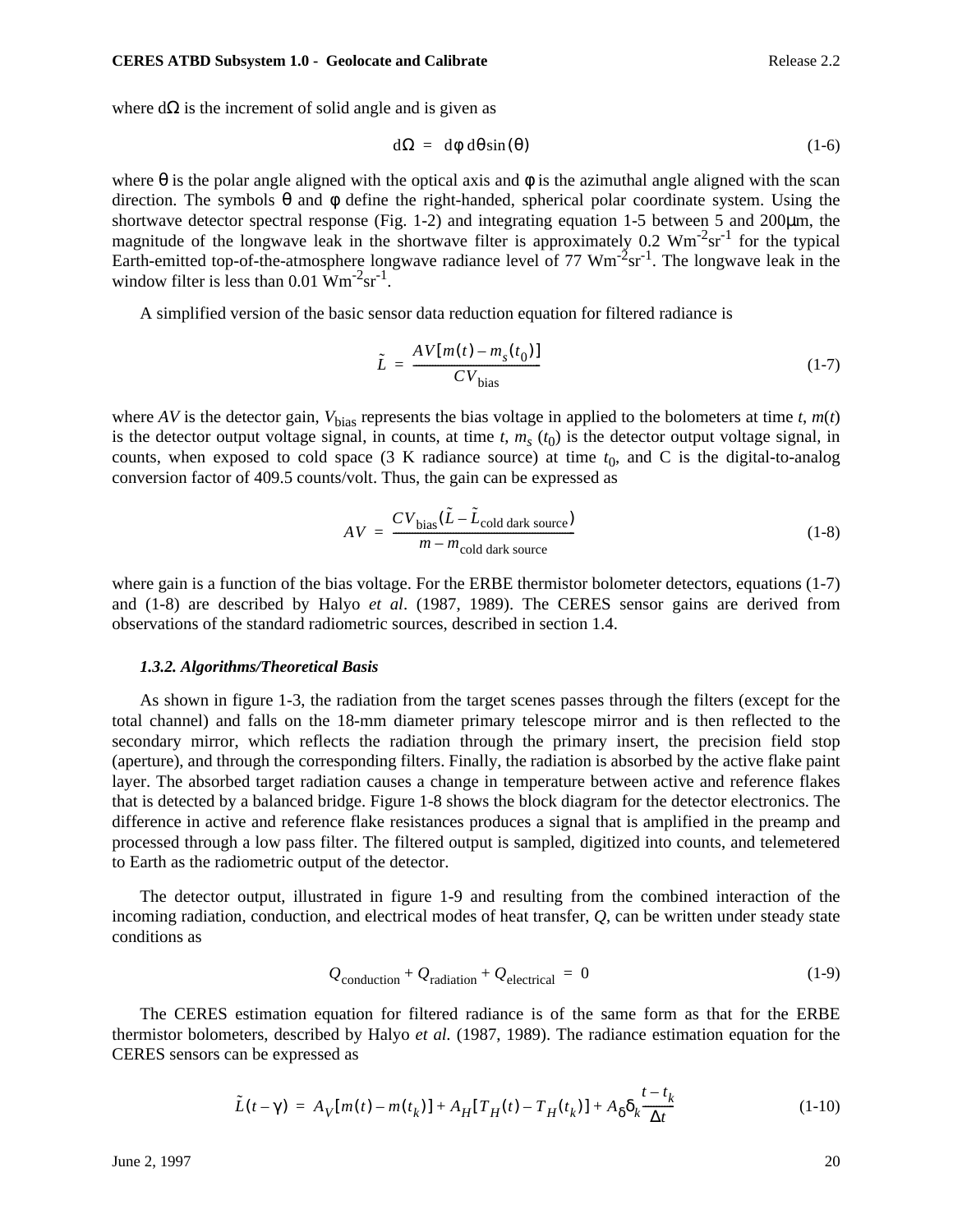

Figure 1-8. Scanner electronics block diagram.



Figure 1-9. Detector output.

for

 $t_{k-1} \leq t \leq t_k$ 

The coefficient gain terms  $A_V$  and  $A_H$  are determined using the detector voltage and heatsink temperature measurements, respectively. The coefficient  $A_V$  is the gain expression. The term  $A_\delta$  can be given as

$$
A_{\delta} = C K_{f_o} A_V \tag{1-11}
$$

The time  $t_k$  is given as

$$
t_k = t_{k-1} + \Delta t \tag{1-12}
$$

The average of the scan points during space clamp is given as

$$
\overline{m}(t_k) = \frac{1}{n} \sum_{i=1}^{n} m(t_{ki}) \text{ where } n = 12
$$
 (1-13)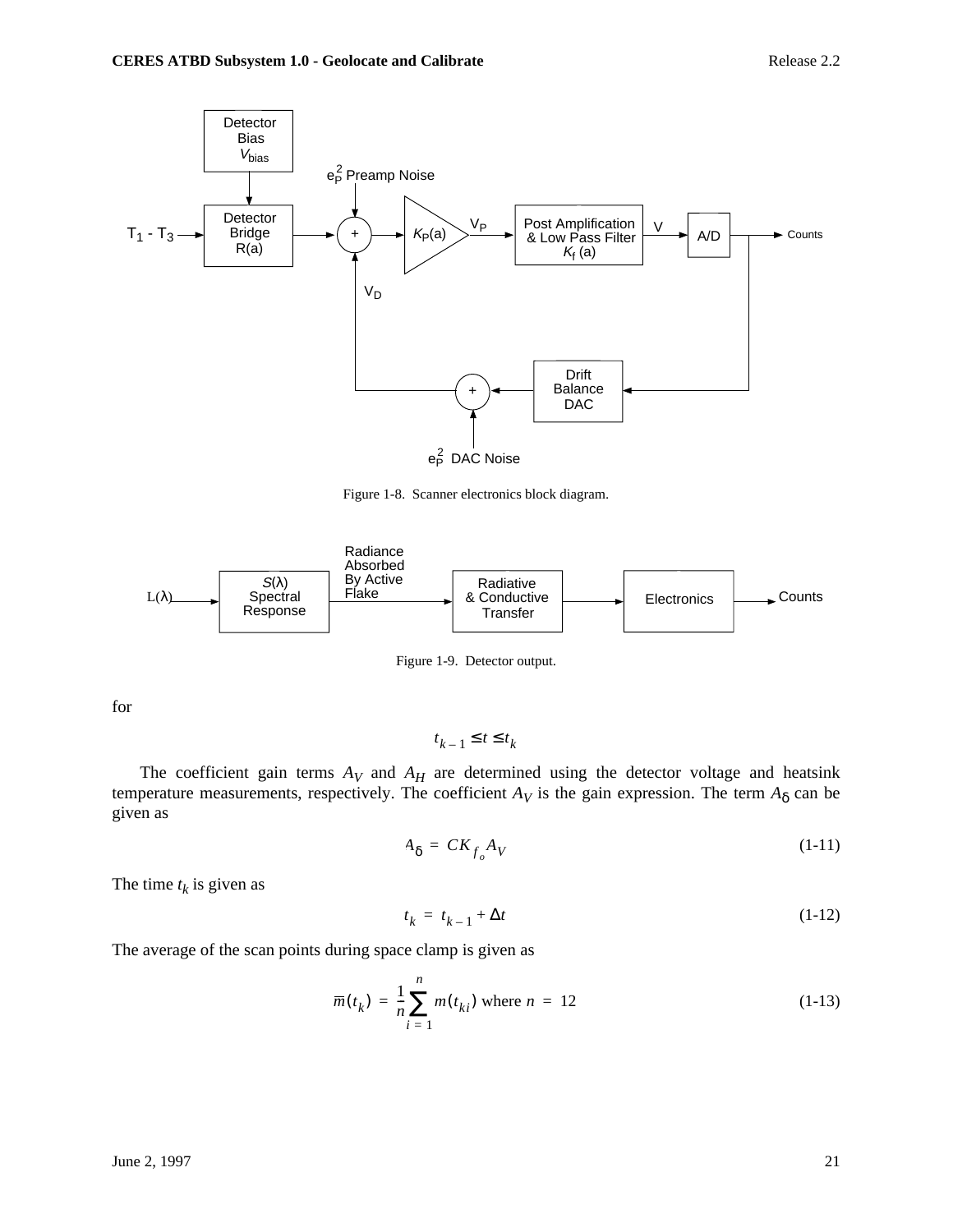The mean variance of the counts compared with the space clamp during a scan cycle is obtained by the equation

$$
\sigma_k^2 = \frac{1}{n} \sum_{i=1}^n \left[ m(t_k) - \overline{m}(t_k) \right]^2
$$
 (1-14)

The constants in the above equations are defined as

- $\overline{m}(t_k)$  = detector signal, in digital counts, corresponding to space measurement at time  $t_k$
- $m(t_{ki})$  = detector signal, in digital counts, when viewing space at time  $t_{ki} = t_k + i (10 \text{ ms})$ 
	- $\sigma_k^2$  = noise variance estimate during space look
	- $m(t)$  = detector output signal, in counts, at time *t*

 $T_H(t)$  = heat sink temperature measurement at *t* or most recent value (K)

- $\Delta t$  = total scan period (6.6 sec)
- $t_k$  = time of space measurement (sec)
- $t =$  time of detector measurement (sec)

 $V_{\text{bias}}(t)$  = detector bridge bias voltage, in digital counts, measurement at time *t* 

 $V_D(t_k)$  = drift balance digital to analog conversion (DAC) voltage, in counts, measurement at time  $t_k$ 

- $\delta_k$  = estimate of unaccounted drift during  $t_k$ th scan period (v)
- $\gamma$  = average time lag between the instantaneous detector optical field of view and point spread function centroid (sec)

 $K_{f_o}$  = post amplification gain

 $C =$  digital to analog conversion factor, 409.5 digital counts/volt

### *1.3.3. Flight Algorithms/Practical Basis*

From the standpoint of computational time, it is desirable to have as simple an algorithm as possible. Based on equation (1-10), the following algorithm (Lee et al. 1989) has been selected to interpret the CERES detector's radiometric output voltage, *m*(*t*), in digital counts at time *t*:

$$
\tilde{L}(t-\gamma) = A_V[m(t) - \overline{m}(t_k) - o(t)] + \frac{t - t_k}{\Delta t} [A_S(\overline{m}(t_{k+1}) - \overline{m}(t_k)) + A_H(T_H(t_{k+1}) - T_H(t_k)) + A_D(V_D(t_{k+1}) - V_D(t_k)) + A_B(V_{bias}(t_{k+1}) - V_{bias}(t_k))]
$$
\n(1-15)

where

$$
t_k = t_{k+1} - \Delta t \tag{1-16}
$$

and  $\bar{m}(t_k)$  is the average detector output signal during the reference space measurements at the beginning of the scan and at time  $t_k$ ,  $\Delta t$  is the scan duration of 6.6 sec,  $o(t)$  is an offset dependent on the scan geometry during the scan. The housekeeping data  $T_H(t_k)$  and  $V_D(t_k)$  are transmitted to Earth once every scan and are not available during the scan. The symbol  $T<sub>H</sub>(t)$  is the heatsink temperature used to drive the heatsink controller, and  $V_D(t)$  is the digital to analog conversion drift voltage. The symbol  $V_{bias}(t)$  is the detector bridge bias voltage.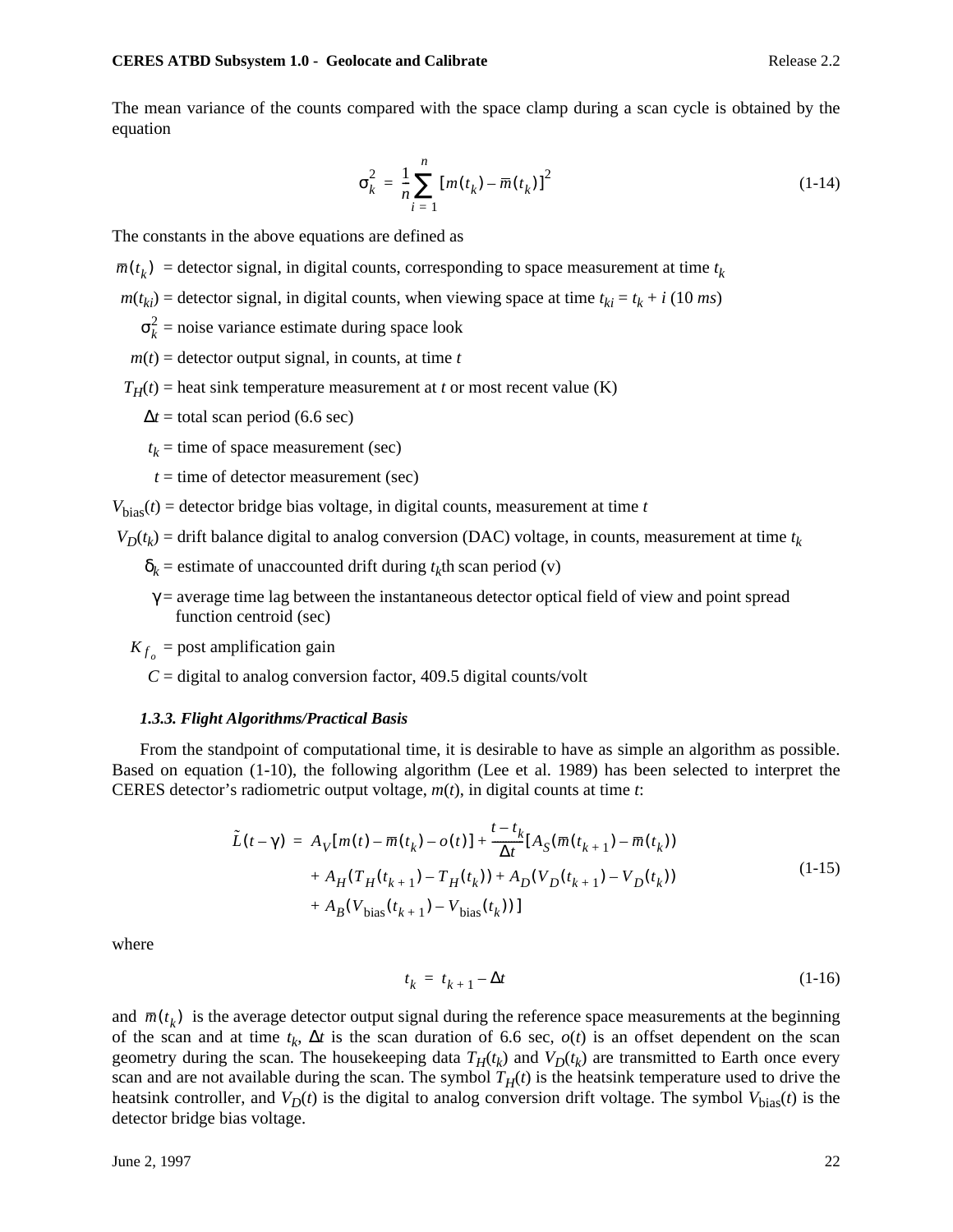#### **CERES ATBD Subsystem 1.0 - Geolocate and Calibrate Release 2.2 Release 2.2**

The coefficients  $A_V$ ,  $A_S$ ,  $A_H$ ,  $A_D$ , and  $A_B$  are defined as

$$
A_V = \frac{AV}{CV_{bias}(t)}\tag{1-17}
$$

$$
A_S = \frac{AVA}{CV_{bias}(t)}\tag{1-18}
$$

$$
A_H = \frac{AHA}{CV_{bias}(t)}\tag{1-19}
$$

$$
A_D = \frac{AD}{CV_{bias}(t)}\tag{1-20}
$$

$$
A_B = \frac{AB}{CV_{bias}(t)}\tag{1-21}
$$

where *AV*, *AVA*, *AHA*, *AD*, and *AB* are constants determined using the ground calibration data (Lee *et al.* 1989, Halyo *et al.* 1989, and Jarecke *et a*l. 1993), and *C* is the digital-to-analog conversion factor and is equal to 409.5 digital counts/volt.

The first term,  $A_V$ , in equation (1-15) is the most important term, while the remaining terms are relatively small. A<sub>S</sub> is equal in magnitude to  $A_V$  but opposite in sign. When there are changes in the bias voltages<sub>*B*</sub>, heat sink temperature,  $T_H$ , or in the analog-to-digital voltage,  $V_D$ , during a 6.6-second scan cycle, the corresponding filtered radiometric radiances are flagged as bad from equation (1-15). It is important to point out that the  $A_B$  term in ERBE ground calibration data analysis was found to be negligible. The ground calibrations of the detectors are outlined in the following section, along with descriptions of the in-flight calibrations.

#### **1.4. Ground and Flight Calibrations**

 The ground calibrations are designed to define the sensor gain and offset terms which are presented in equation (1-15). In order to define these terms with the highest accuracies, the CERES pre-flight calibration plans include characterizing temporal, spatial, and spectral variations in the calibration sources and CERES sensors. The TRW radiometric calibration facility (RCF) is used to define the gain terms using the spectral characterizations of the calibration sources and sensors and using the sensor offset determinations. In the facility, the sensor in field of view and out of field of view responses are considered in the gain determinations.

Using equation  $(1-15)$ , the basic calibration procedure consists of  $(1)$  defining the filtered radiances reaching the sensor active bolometer flake, (2) correcting for variations in the sensor zero-radiance offset with elevation angle, (3) staring and measuring alternately the radiances from a reference calibration source and a cold space reference [near zero-radiance, blackbody], and (4) performing least squares analyses of the filtered calibration radiances and the independent variables equation 1-15. The in and out fields of view calibration filtered radiances can be described by the following relation:

$$
\tilde{L} = \int_{in} L(\lambda, T) P(\Omega) S(\lambda) d\Omega d\lambda
$$

$$
+ \int_{out} L(\lambda, T) P(\Omega) S(\lambda) d\Omega d\lambda
$$
OFFSET/EINCTION OF SCAN ANGI E

+ OFFSET(FUNCTION OF SCAN ANGLE)

where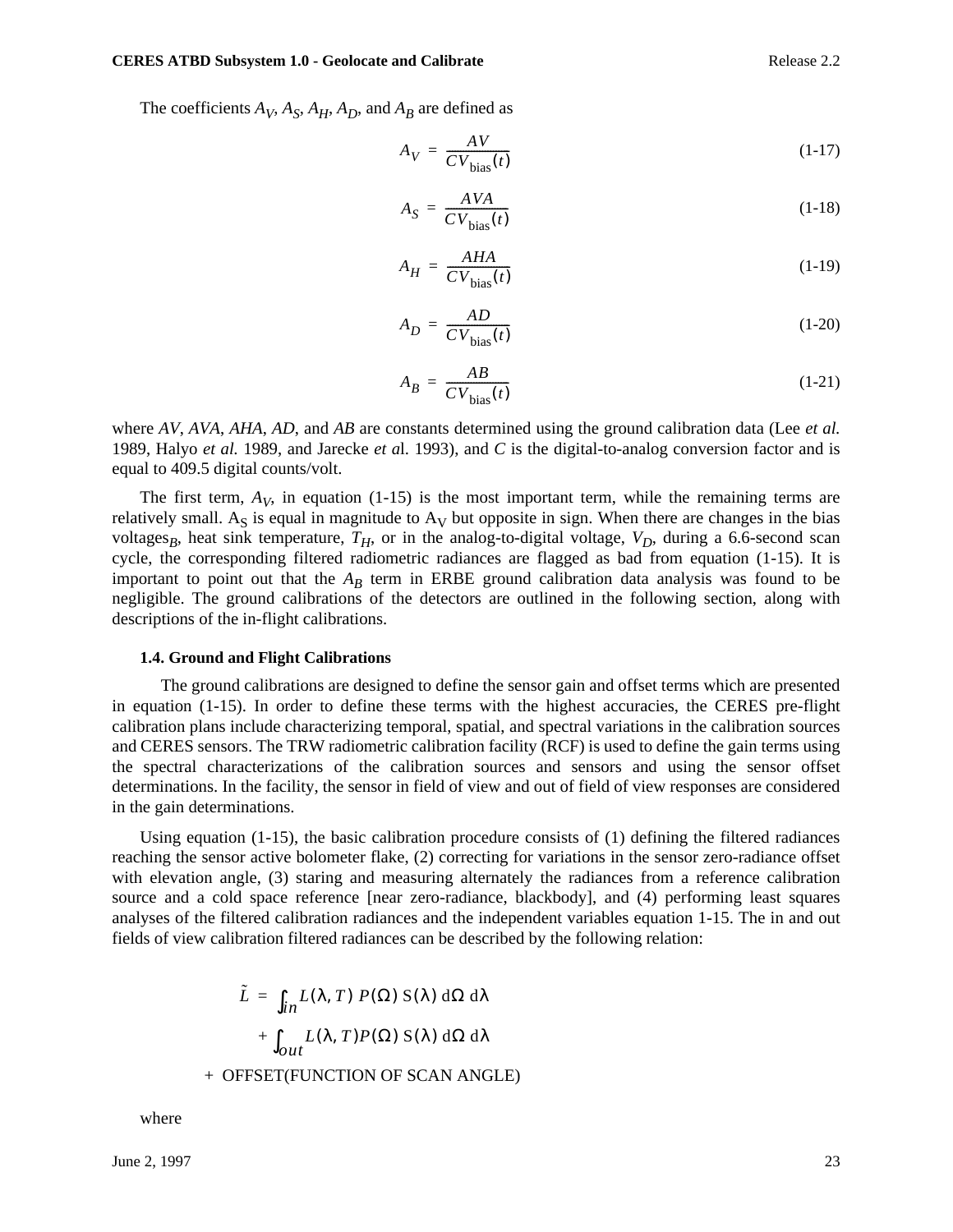- L(λ, T) Plank's relationship, equation  $(1-4)$
- $P(\Omega)$  point spread function
- $S(\lambda)$  spectral response, equation (1-2)
- IN response within field of view
- OUT response outside of field of view

 Using the TRW 137-cm diameter vacuum chamber or the radiometric calibration facility, in a vacuum environment of approximately 10-6 torr, the sensors' output signals are sampled as a function of elevation scan angle/geometry with low-emittance caps on the telescope module, in place of the telescope baffles. These samplings are used to determine the variation of the detector zero-radiance offset signal with elevation angle. The observed systematic offset variations are used to adjust the near zero-radiance measurement of the cold space reference source as a function of scan position.

In ground laboratories, it has been noted that the sensor output signals are affected by gravitational forces (due to gravity-induced strain coupling) during the offset determination processes. To account for gravitational effects, the sensors' offsets are determined with the instrument elevation plane aligned perpendicular to the gravitational force and in the same orientation in which the calibration gain terms are derived. In this orientation, the gravitational force is constant on the sensors at all elevation angles. The sensors' offsets are determined again with the instrument elevation plane rotated 180<sup>o</sup>. If both orientations produce the same offset variations, then the flight (gravity-free) offset variations should be equal to the measured offset as a function of elevation angle.The electronic offsets variations are caused by strain induced in the bolometer flakes by the scanning elevation torques.

The CERES radiometric test model (RTM), functional test model (FTM), TRMM S/C proto-flight model (PFM), flight model 1 (FM1), and flight model 2 (FM2) detectors were calibrated in the TRW radiometric calibration facility (RCF), which is illustrated in figure 1-10. In 1998, flight models 3 and 4 are scheduled for calibrations in the RCF. The radiometric calibration facility is 2.44 meters in diameter and 3.66 meters in length. In the early 1980's, the facility was used to calibrate the Earth Radiation Budget Experiment (ERBE) scanning thermistor bolometer detectors (Lee *et al.* 1989). During the ERBE detector calibrations, the wide field of view blackbody (WFBB) was the primary calibration standard for the TRW facility. The blackbody was formerly called the master reference blackbody (Carman 1983) and the WFBB was based on the International Practical Temperature Scale of 1968 (IPTS'68). The blackbody consists of a 12.7-cm-diameter, concentric-groove, anodized black aluminum blackbody. Presently, its emitted radiances are based upon the international temperature scale of 1990 (ITS-90) using six platinum resistance thermometers (PRT), and it is operated over the 200 K and 370 K temperature range. One of its six thermometers is used for temperature control, while the remaining five PRT's are used for temperature knowledge with measurement precisions of the order of  $\pm 0.1$  K. During the ERBE calibrations, the TRW radiometric calibration facility employed cold space reference (CSR) blackbodies, a solar simulator, a 50.8-cm-diameter integrating sphere with associated optics (Hesser and Carman 1983), liquid nitrogen cooled shroud walls, and Earth visible and infrared albedo radiation simulators.

Since the 1980's, TRW has expanded the facility to include a very accurate reference narrow field of view blackbody (NFBB), an accurate shortwave reference source (SWRS) with minimum longwave variations and better spectral characterizations, a point response function source (PRFS), a blackbody mask for the narrow field of view blackbody that is used as an out of field response mechanism, a constant radiance reference (CRR), curved strip blackbody that is an offset variation measuring instrument, an improved solar simulator, and a cryogenically cooled transfer active cavity radiometer (TACR). The TACR is identical to the reference active-cavity radiometer used by the National Institute of Standards and Technology (NIST). Detailed descriptions of the radiometric calibration facility are given by Folkman *et al.* (1991), Jarecke *et al*. (1991), and Lee *et al*. (1993a). The May 1992 longwave calibration results and equations for the CERES radiometric test model total detectors are presented by Jarecke *et al.* (1993). The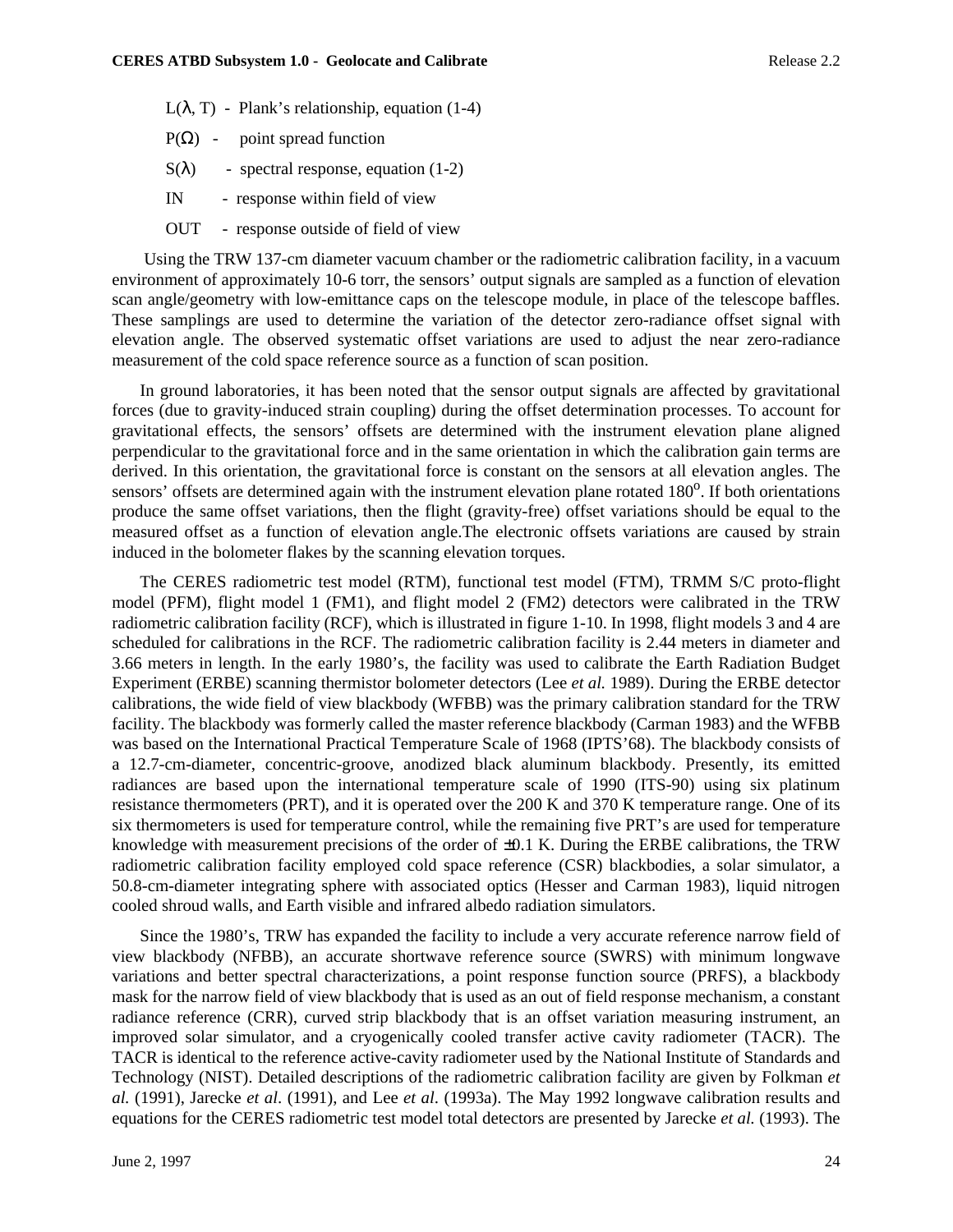

Figure 1-10. Radiometric calibration facility (RCF).

CERES functional test model shortwave, window, and total detectors were calibrated during December 1993. The TRMM protoflight model (PFM) detectors were calibrated in the July-September 1995 time frame while the EOS AM-1 flight model 1 and 2 detectors calibrations were completed October 1996 and February 1997, respectively. Flight models 3 and 4 are scheduled for calibrations in 1998.

# *1.4.1. Longwave Calibrations*

The narrow field of view blackbody (NFBB) is the reference source for the CERES longwave and shortwave calibrations (detector gain determinations). The narrow field of view blackbody (NFBB) is the CERES reference standard because its spectral radiances are characterized more accurately than those for the wide field of view blackbody. The NFBB has an aperture opening that is 3.8 cm by 4.7 cm. Using the NFBB, the CERES detectors are calibrated in the staring configuration and not in the scanning configuration since the NFBB aperture opening and the CERES detector field-of-view are of the same size. The aperture is shown in the front view of figure 1-11. The narrow field of view blackbody has copper walls that are coated with an Aeroglaze Z-302 specular black paint. The paint spectral absorptance was characterized beyond 100 um and its vectorial reflectance field was determined. The blackbody is approximately 21.45 cm deep with an estimated emittance of 0.999952 (Jarecke *et al.* 1993). It has seven platinum resistance thermometers that are used for temperature knowledge, and it has one thermometer that is used for temperature control. The PRT's exhibit less than  $\pm 0.033$  K uncertainty in temperature knowledge. The aperture of the blackbody is covered by a thermally controlled, diffused black mask. The mask permits the CERES detector out of field response to be determined and the longwave out of field radiances to be known and held constant during longwave calibrations. The mask covers the detector out of field view between the telescope module field of view and the location of the telescope detector baffle, 16° off the detector optical axis. The blackbody temperature is varied at different levels between 200 K and 320 K, while the blackbody aperture mask temperature is typically maintained at 170 K. The mask temperature is operated in the 170 K to 380 K range during the detectors out of field response determination tests.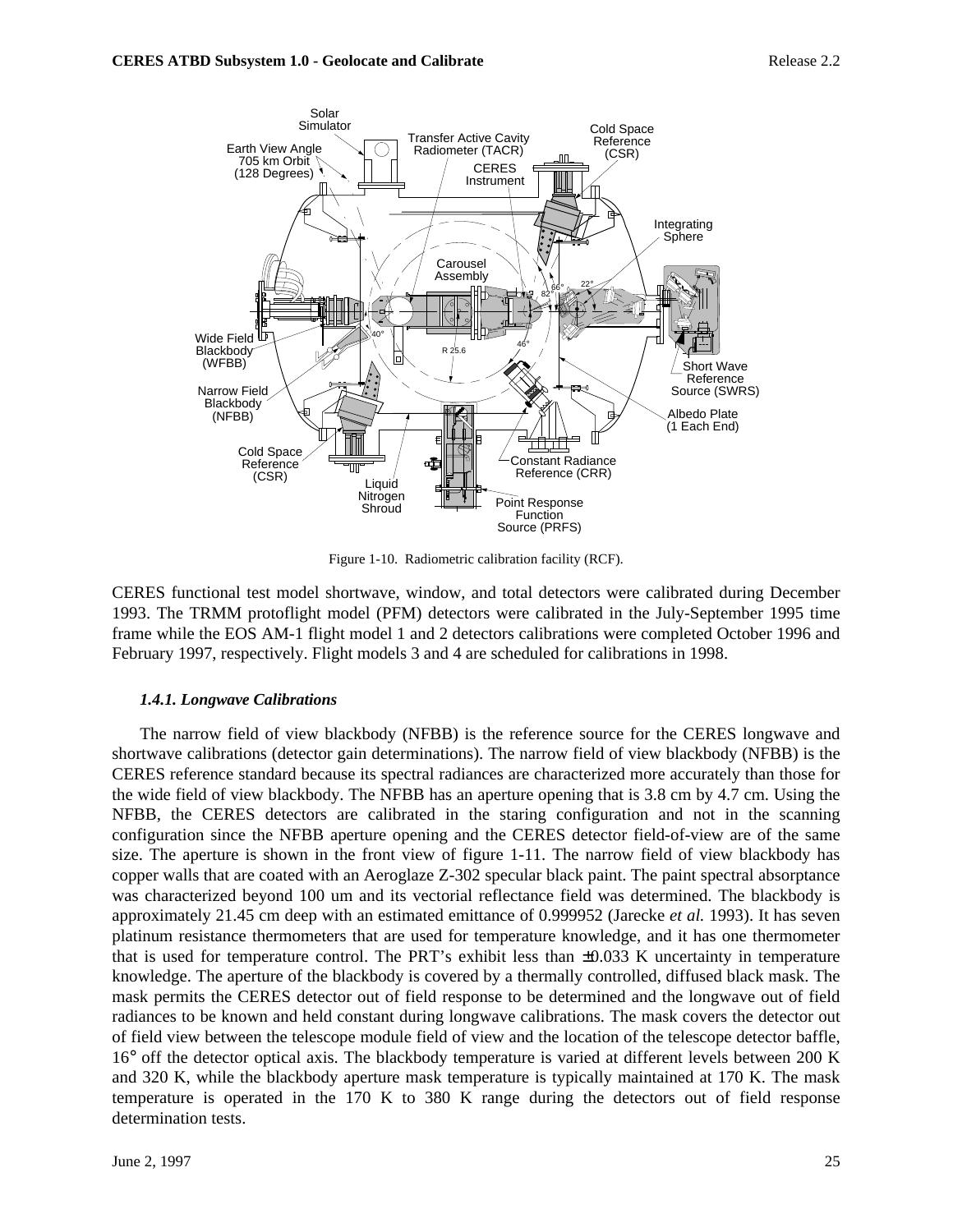

Figure 1-11. Schematic of narrow field of view blackbody (NFBB).

The longwave gain determination of CERES detectors consists of alternating staring observations at the narrow field of view blackbody and staring observations at the cold space reference blackbody identified in figure 1-10. The cold space reference blackbody is a 12.7-cm-diameter, concentric groove, anodized black aluminum emitting surface. It has two platinum resistance thermometers, which can be used for either temperature control or knowledge. It is cooled by liquid nitrogen to a constant temperature near 85 K. The narrow field of view blackbody radiances are calculated using a temperature-based model. The model is tied to the international temperature scale of 1990 using platinum resistance thermometers. The blackbody radiances are measured by CERES detectors when the NFBB is operated at different temperature levels in the 200 K to 330 K range. Using a form of equation (1-8), the detector gains are determined from regression analyses of the differences in the filtered radiances emitted from the NFBB and the CSR, and of the differences in the detectors output signals corresponding to measurements of the NFBB and CSR radiances. Since the detectors are sensitive to the out of field radiances as well as in field radiances, the detector out of field response is considered in the gain determinations. The out of field response is determined from observations of the narrow field of view blackbody with the NFBB temperature held constant near 200 K, while the NFBB aperture mask temperature is varied between 170 K and 380 K. For the FTM, PFM, FM1, and FM2 detectors, regression analyses of the mask data indicate out-of view responses less than 1.4% of the in-field responses.

The detector zero-radiance offset signal varies as a function of scan elevation angle position. Using low emittance polished aluminum end-caps on the telescope module in place of the telescope baffles, the detector output signal is sampled as a function of elevation angle. The end-caps emit low constant radiances. Therefore, variations in the signal are used to characterize variations in the near zero-radiance measurements of the cold space reference source as a function of scan elevation angle position. The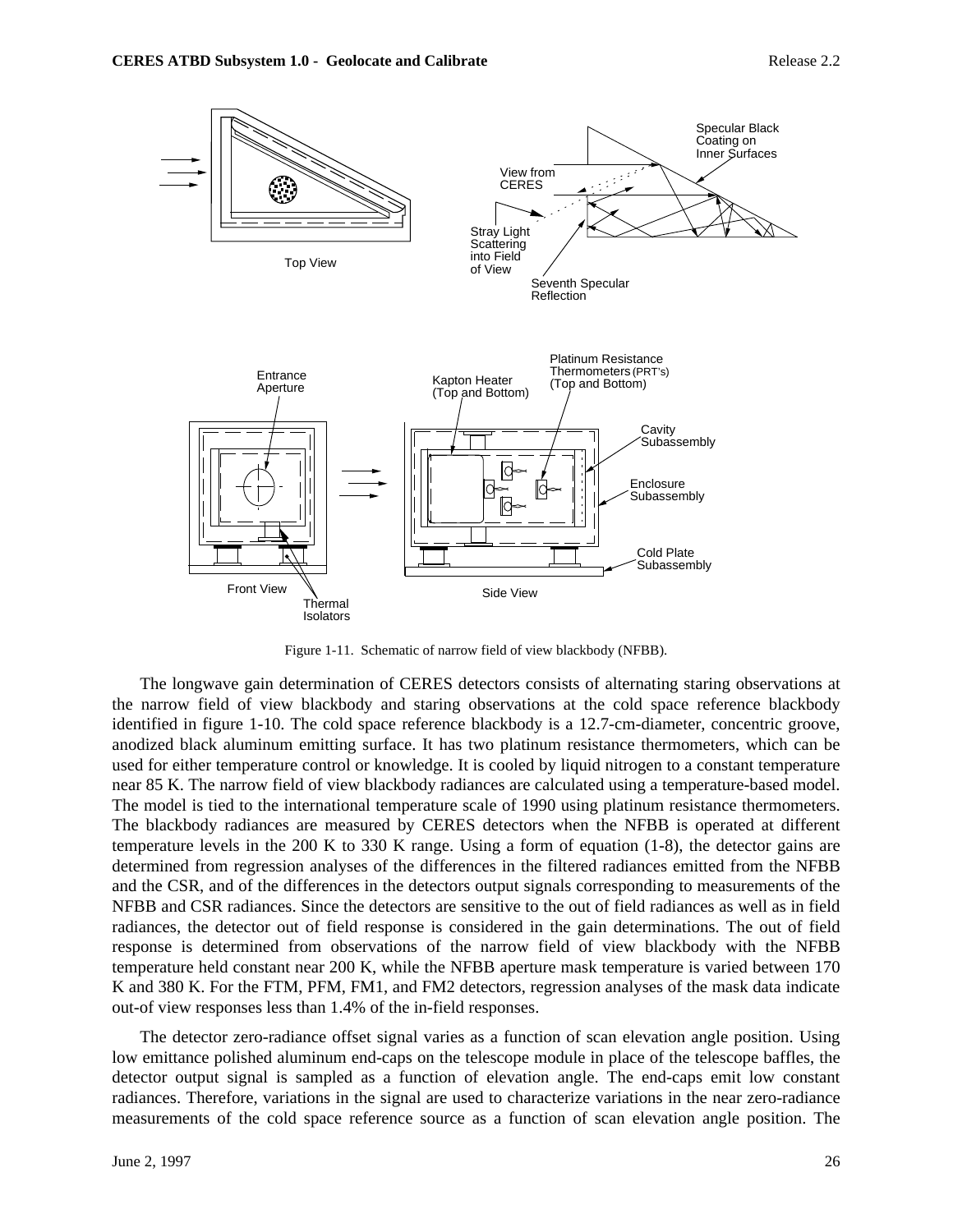#### **CERES ATBD Subsystem 1.0 - Geolocate and Calibrate Release 2.2 Release 2.2**

detectors are sensitive to gravity forces during the offset determination processes. Consequently, the offset variation determinations are determined with the elevation plane perpendicular to the gravitational force. The detector gains are determined in the same gravitational configuration. Observations of the constant radiance reference (CRR) yield offsets which are affected by gravity. However, the CRR derived offsets can be vectorially added to characterize the offset variations with reduced precision. The CRR measurements over a period time were used to demonstrate that the PFM detector offset variability did not change with time.

 In figure 1-12, the uncertainty allocations in percent for the NFBB radiances are presented (Jarecke *et al.* 1993). In late 1999, after the CERES flight model 5 detectors are calibrated, the NFBB irradiances will be compared with those from the cryogenically cooled transfer active cavity radiometer (TACR), shown in figure 1-10. Presently, the TACR is operated only in the radiance measuring configuration. In the comparisons, the TACR baffle will be replaced with precision primary and secondary apertures which are required to make absolute irradiance measurements at the 0.1% accuracy level.

The wide field of view blackbody (WFBB) is observed in the staring and operational scanning cycle modes to define calibration differences that may be caused by observational geometry and scan rate.

In figure 1-13, the longwave uncertainty allocations in percent are presented for the total detector ground and flight calibrations (Jarecke *et al*. 1993). In the upper panel of figure 1-13, the ground longwave percent uncertainty allocations are presented for the total detector. The delta from ground block represents the uncertainty error due to differences in the radiant and thermal environments between the ground calibration in the radiometric calibration facility and flight in space, which result in an offset error in the internal calibration source blackbodies (ICSBB). The symbol ∆*S*(λ) represents the longwave percent uncertainty in characterizing the spectral throughput of each detector. The symbol  $S(\theta, \phi, x, y)$  represents the angular and spatial detector response. The point response function source (PRFS) device is used to define the spatial response function  $S(x,y)$  and the point spread function. The internal calibration source blackbody uncertainty is represented by the transfer uncertainty block, and RANDOM is the random error. In the lower panel, the flight longwave percent uncertainty requirements are presented for the total detector.

### *1.4.2. Shortwave Calibrations*

The ERBE total-wave and longwave bolometer sensors were used to transfer the WFBB international practical temperature scale of 1968 (IPTS'68) temperature-based radiometric scale to the calibration facility integrating sphere. The ERBE longwave sensor unit had a diamond substrate filter system which transmitted radiances in the 5 to 20 mm broadband spectral region. Initially, the ERBE total-wave and longwave sensor gains were derived from observation of the wide field of view and the cold space reference blackbodies. Then, the total-wave sensor was used to measure the longwave and shortwave radiances from the integrating sphere while the longwave sensor was used to measure longwave radiances from the integrating sphere. The differences between the total and longwave sensor measurements were used to characterize the shortwave radiances from the integrating sphere. The spectral responses of the total-wave, longwave, and shortwave sensors were used to transform the total-wave minus longwave radiance differences into the shortwave sensor spectral region.

During shortwave calibrations, the ERBE integrating sphere emitted significant longwave radiances to the sensors because its lamps were located within the sphere. For the CERES calibrations, the new shortwave reference source (SWRS) system was developed which minimizes the longwave heating effects of the integrating sphere and which uses an electrical substitution radiometer to transfer the NFBB temperature-based radiometric scale to the new shortwave reference source system.

The radiometer is called the transfer active-cavity radiometer (TACR), identified in figure 1-14. The radiometer (Foukal *et al.* 1990), which operates near 4 K, is equipped with the same telescope and field stop aperture design geometries as those for the CERES sensors, in order to duplicate the CERES sensor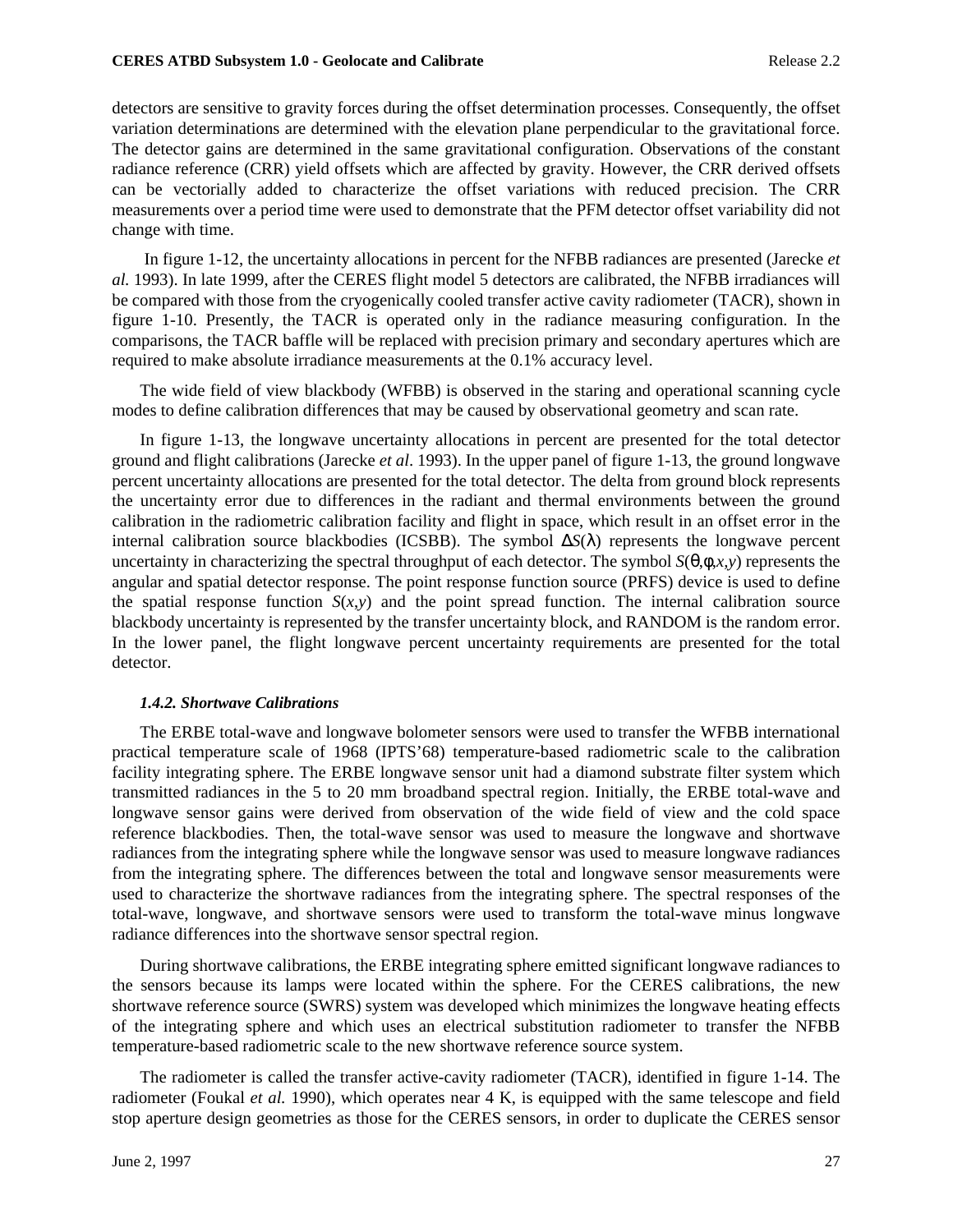

Figure 1-12. Narrow field of view blackbody (NFBB) percent uncertainty allocations.



Figure 1-13. Longwave (LW) ground and flight calibration percent uncertainty allocations.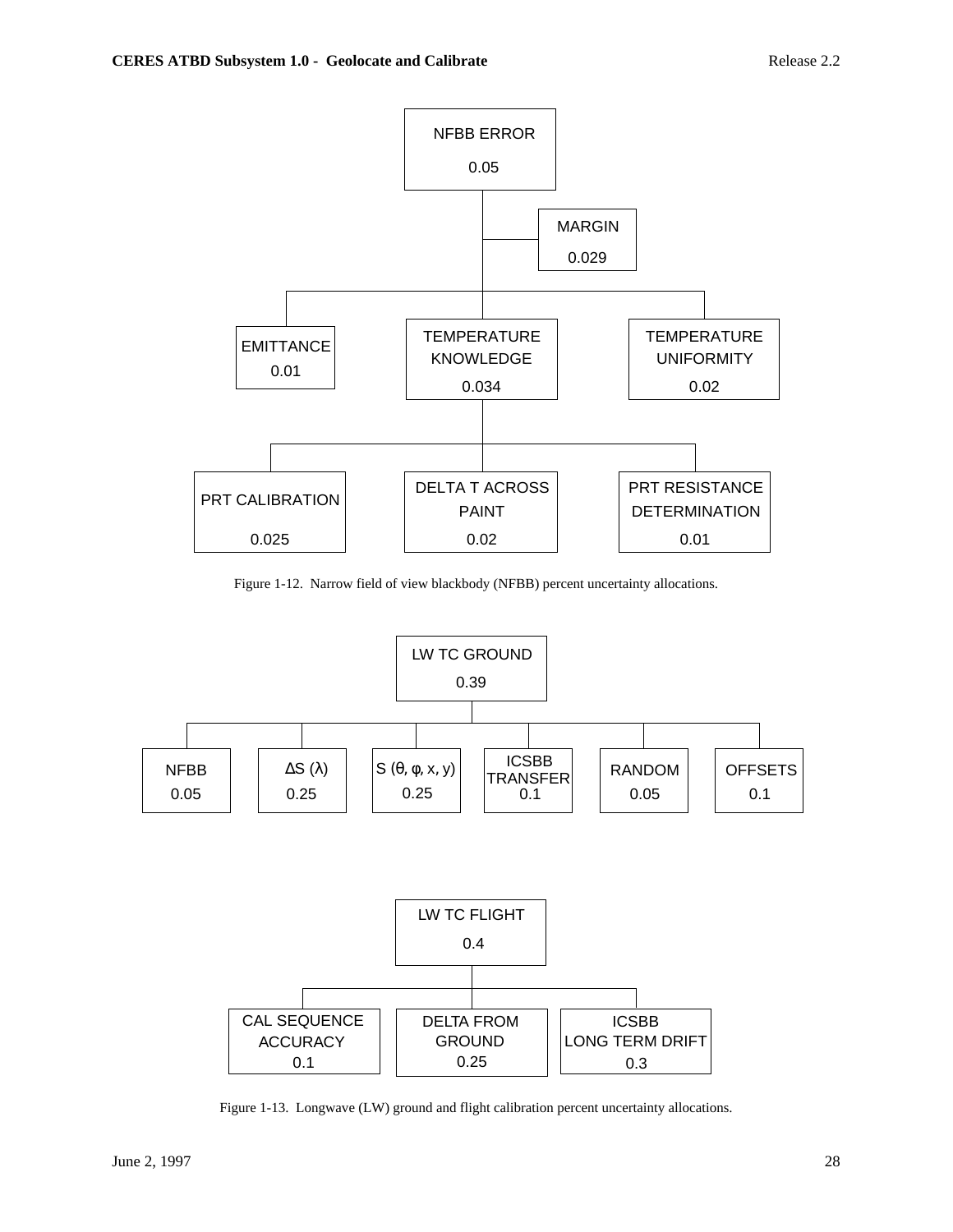

Figure 1-14. Transfer active cavity radiometer (TACR).

field of view and aperture area. The TACR makes power measurements at an accuracy of  $+0.05\%$  with an NEP of 2 nW and has a 1-second time constant. The product of the TACR aperture area and field of view is calculated from the TACR power measurements of the NFBB divided by the modeled NFBB source radiances. Folkman *et al.* (1994) describe the calibration of the SWRS using the TACR. During the calibration of the TACR, the TACR measures longwave radiances from the NFBB. The resultant TACR signals are regressed against the corresponding NFBB radiances in order to determine the TACR gain and offsets which are required to place the TACR on the NFBB radiometric scale. The uncertainty allocations in percents for the radiometer are presented in figure 1-15.

 The shortwave reference source is used to determine the shortwave sensor and shortwave portion of the total-wave sensor gains. The SWRS consists of a 250-Watt quartz tungsten halogen source lamp, a variable area aperture, 17 narrowband optical filters, a broadband Potassium Di-Phosphate (KDP) filter, relay reflective optics, an 11-cm diameter Spectralon integrating sphere, and associated optics (Folkman *et al.* 1991). The sphere exit port is 3.6 angular degrees in the along track direction and 7.5 degrees in the cross track direction as measured from the scanning sensors (See Fig. 7 for the illustration of cross track direction). The SWRS lamp output is maintained at the 0.1% stability level over as many as 14 hours. The radiant exitance from the sphere has been mapped at the 0.3% uniformity level over the exit port.

 For shortwave calibrations, narrow band filters are used to define the spectral shape of the integrating sphere radiances. The narrow band filters are centered at 0.38, 0.40, 0.45, 0.50, 0.60, 0.70, 0.80, 0.90, 1.00, 1.15, 1.25, 1.35, 1.47, 1.64, 1.94, 2.24, and 3.25 µm with corresponding sphere radiance levels of 0.9, 22, 86, 105, 142, 160, 196, 182, 132, 230, 256, 103, 90, 139, 41, 49, and 27  $\text{Wm}^2\text{sr}^1$ , respectively. During the calibrations of the CERES functional test model sensors, the TACR was used to measure the above narrow band radiances. Using the narrow band filters, the SWRS radiances are not high enough to calibrate, at the 0.1% accuracy level, the shortwave and total-wave sensors gains. With the variable aperture opened at the maximum setting and using the KDP filter, the SWRS provides radiances over 500  $\text{Wm}^2\text{sr}^1$  between 0.3 and 1.6  $\mu$ m with peak radiances occurring at 1.29  $\mu$ m. Therefore, the broadband KDP filter is used to define the sensors' shortwave region filtered gains. The shortwave radiances are chopped. A variable area aperture is used to regulate the amount of shortwave radiances which are transmitted through the KDP filter to the SWRS integrating sphere. During the calibration of each flight sensor set, the SWRS is calibrated using the TACR. The window sensors are calibrated with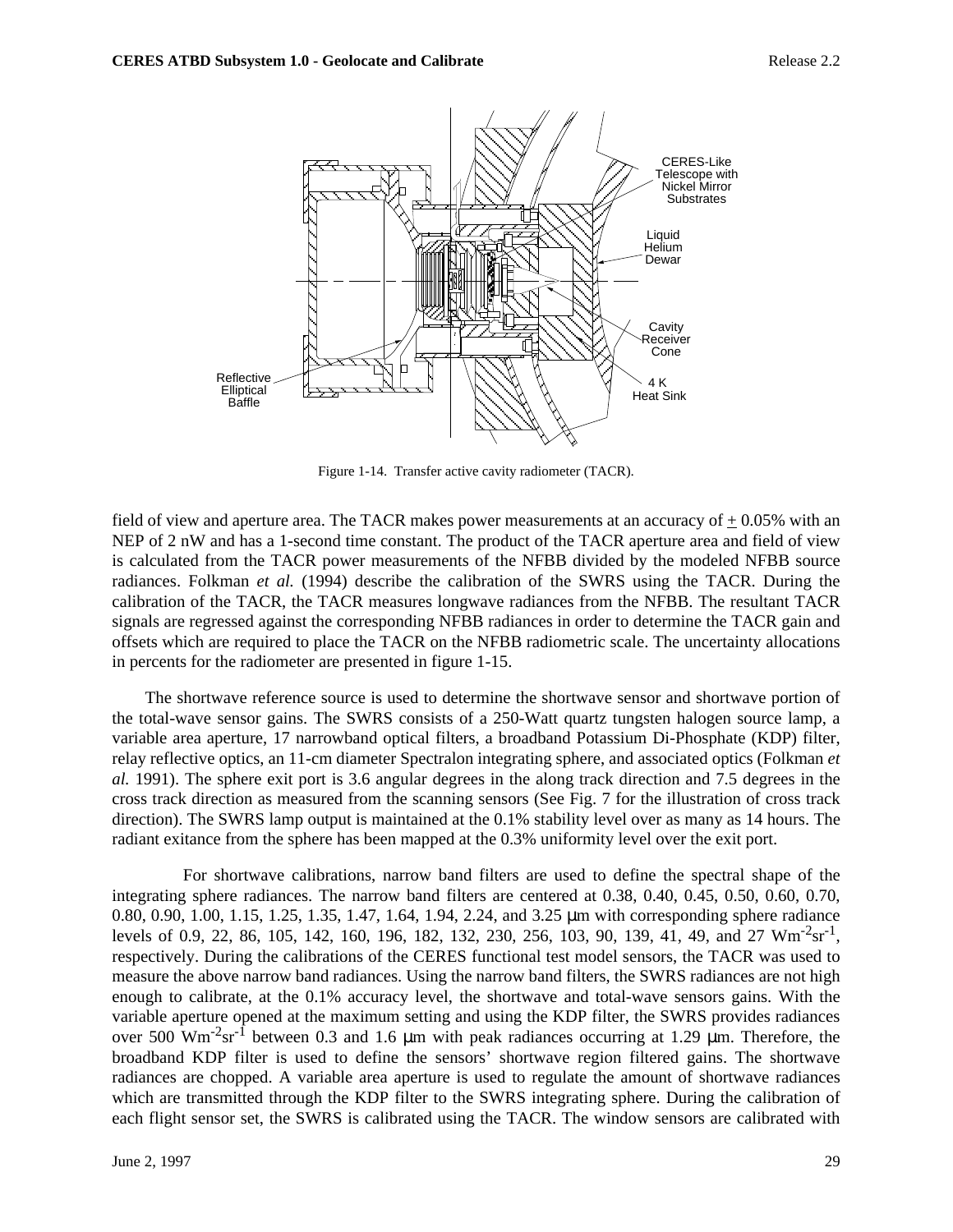shortwave radiances to determined the impact of shortwave leaks or shortwave heating of the window filter system upon its output signal. Figure 1-2 shows that the window sensors are sensitive to radiances beyond 100 mm.

In the upper portion of figure 1-16, the shortwave calibration percent uncertainty allocations are presented. The uncertainty in the shortwave internal calibration source (SWICS) is considered in the error budget.



Figure 1-15. Transfer active cavity radiometer (TACR) percent uncertainty allocations.

In figure 1-17, the uncertainty allocations for the total detector are presented. The numbers in italics represent the predicted performance levels.

# *1.4.3. Point Response Function*

As shown in figure 1-10, the RCF has a point response function source (PRFS). Paden *et al*. (1997) describe the point response measurement procedures and present comparisons of the CERES detector PRFS measurements with the theoretical models of the detectors point spread function (Smith 1994). The point response function source (PRFS) has a Nernst glower source whose angular subtense is slightly less than 0.17 degree. The glower is operated at 2400 K and has an emittance of 0.7. In 3.3 seconds, the target sensor scans through the collimated PRFS beam  $\pm$  17 degrees relative to the beam. The sensor's output signal is sampled every 0.6 degrees. In order to fill in data gaps, a PRFS steering mirror introduces  $\pm$  0.2 degree phase shifts into the scan. Therefore, there are three sets of measurements for each sensor cross track scan position. The scan positions in the field of view are spaced every 0.2 degrees. Thirteen cross track scans are required to cover the sensor's 2.6 degree field of view. The CERES sensors will scan across the PRFS imaged at infinity.

# *1.4.4. In-Flight Calibrations*

In-flight calibration systems are built into the CERES instrument. The three detectors are calibrated using the internal calibration module (ICM), shown in figure 1-18. The module consists of concentric grooved, anodized aluminum blackbody sources for the total and longwave detectors and an evaluated tungsten lamp source system, known as the shortwave internal calibration source (SWICS), for the shortwave detector. The basic SWICS design is described by Lee *et al.* (1993b). The ICM was used to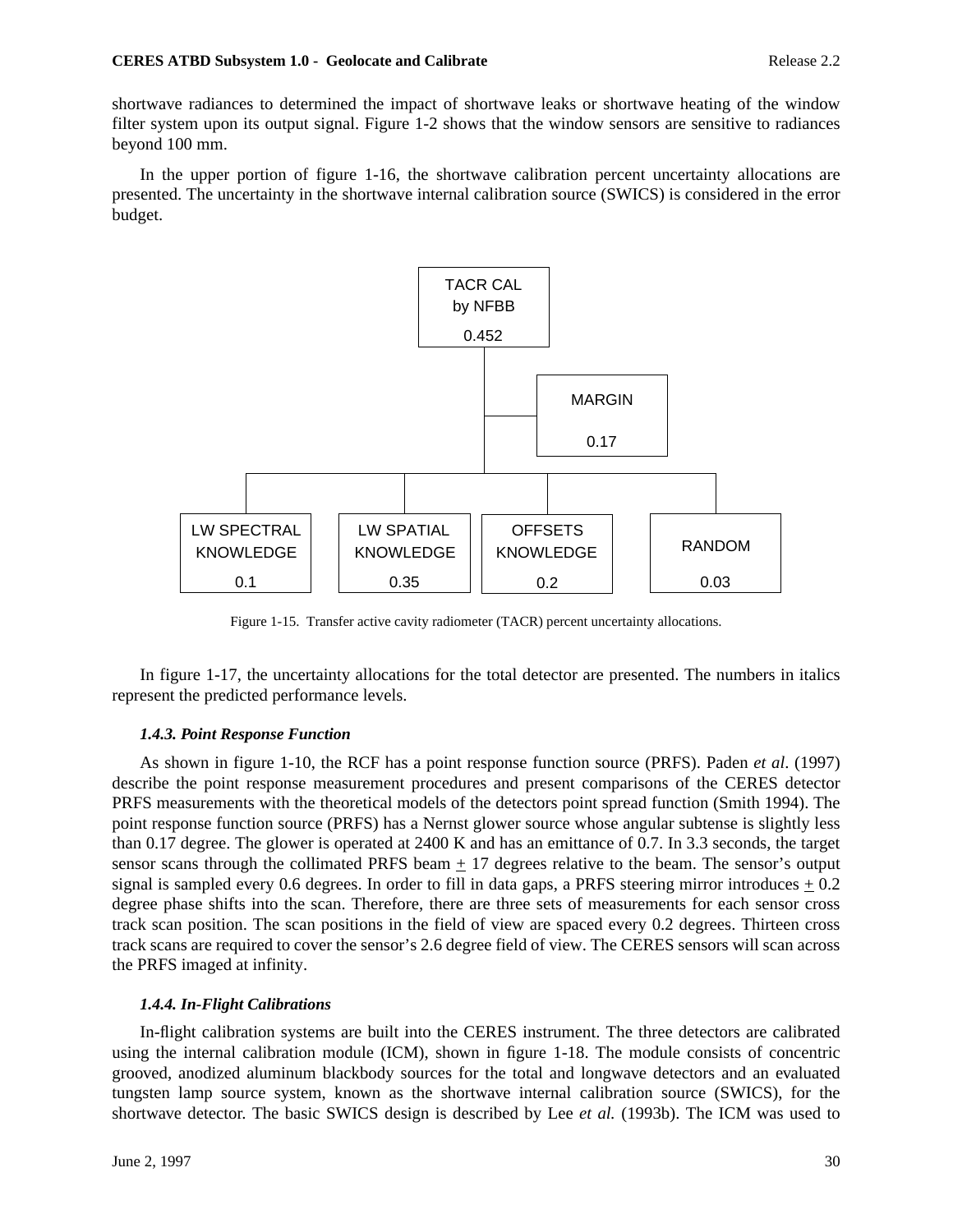



Figure 1-16. Shortwave ground and flight percent uncertainty allocations.



Figure 1-17. Total detector ground and flight percent uncertainty allocations.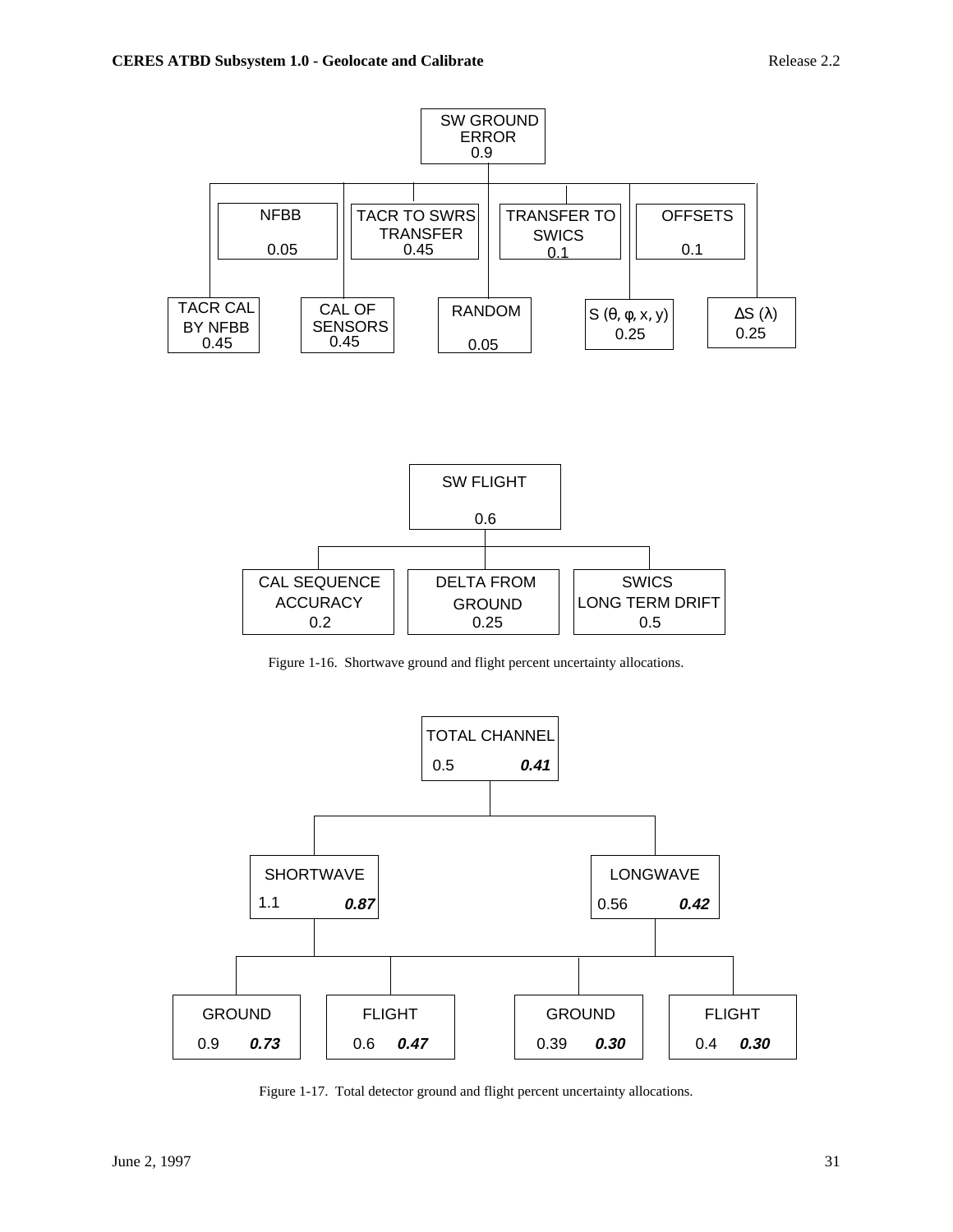calibrate thermistor bolometers and active-cavity radiometers aboard the Earth Radiation Budget Satellite (ERBS), NOAA-9, and NOAA-10 spacecraft platforms. In figure 1-19, ERBS thermistor bolometer flight calibration measurements demonstrate the maturity of the CERES ICM design. The measurements represent raw output signals from the shortwave, longwave, and total thermistor bolometers. The dropouts in the measurements were caused by misalignments between the bolometers and the calibration sources. The misalignments occurred when the sensor scanning mechanism became sluggish (Kopia and Lee 1992). The measurements show that the bolometers and flight calibration sources (evacuate tungsten lamp and blackbodies) were stable to approximately 0.3 percent (Lee and Barkstrom 1991, Lee *et al.* 1993b). The shortwave and total channels are calibrated using the solar radiances reflected from a solar diffuser plate, referred to as the mirror attenuator mosaic (MAM). The locations of the MAM baffle and reflecting surface are identified in figure 1-6. The MAM solar radiance reflecting surface consists of an array of spherical aluminum mirror segments that are separated by a black painted reflecting surface. The CERES MAM design should yield calibration precisions approaching 1 percent for the total and shortwave detectors (Folkman *et al.* 1993). The CERES basic solar calibration approach and flight data reduction algorithms are similar to those for ERBE, described by Lee *et al*. (1992). The ERBE MAM calibration approach,



Figure 1-18. Internal calibration module (ICM).

flight data reduction algorithms, and in-flight performances yielded measurement precisions at the 3 percent level (Lee *et al.* 1992) as shown in figure 1-20. Using the ICM, the CERES total, window, and shortwave detectors will be calibrated to define revisions in the count conversion coefficients, used in equations 1-17 to 1-21, and to monitor the gain stability of these detectors (Lee *et al.* 1990, Gibson *et al*. 1992). The nighttime radiance time series for each shortwave detector will be produced on a daily basis to modify the detector offset. By definition, the nighttime shortwave radiance should be zero.

During the ICM calibration process, the blackbodies are operated and maintained at several temperatures between ambient and 320 K. Using equation 1-15, the total-wave and window sensors measurements of the in-flight blackbodies are converted into filtered radiances. The blackbody radiances are calculated from the Stefan-Boltzman relationship using the PRT temperatures and the effective blackbody emittances. The calculated sensor and the calculated blackbody radiances are compared using regression analyses to verify that the blackbodies are on the same radiometric scale as the sensors.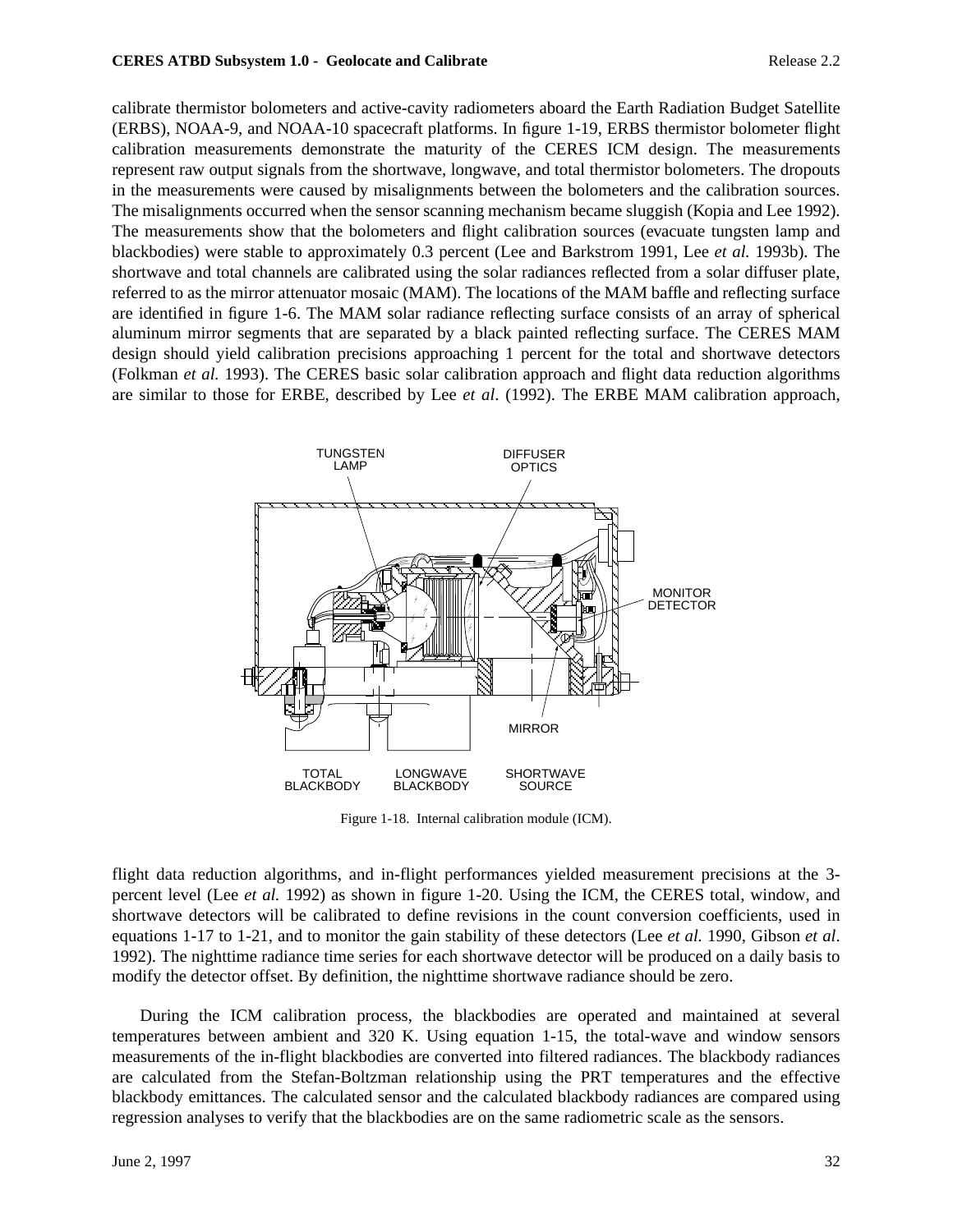

Figure 1-19. ERBS scanner calibration.



Figure 1-20. NOAA-9 thermistor bolometer solar calibrations.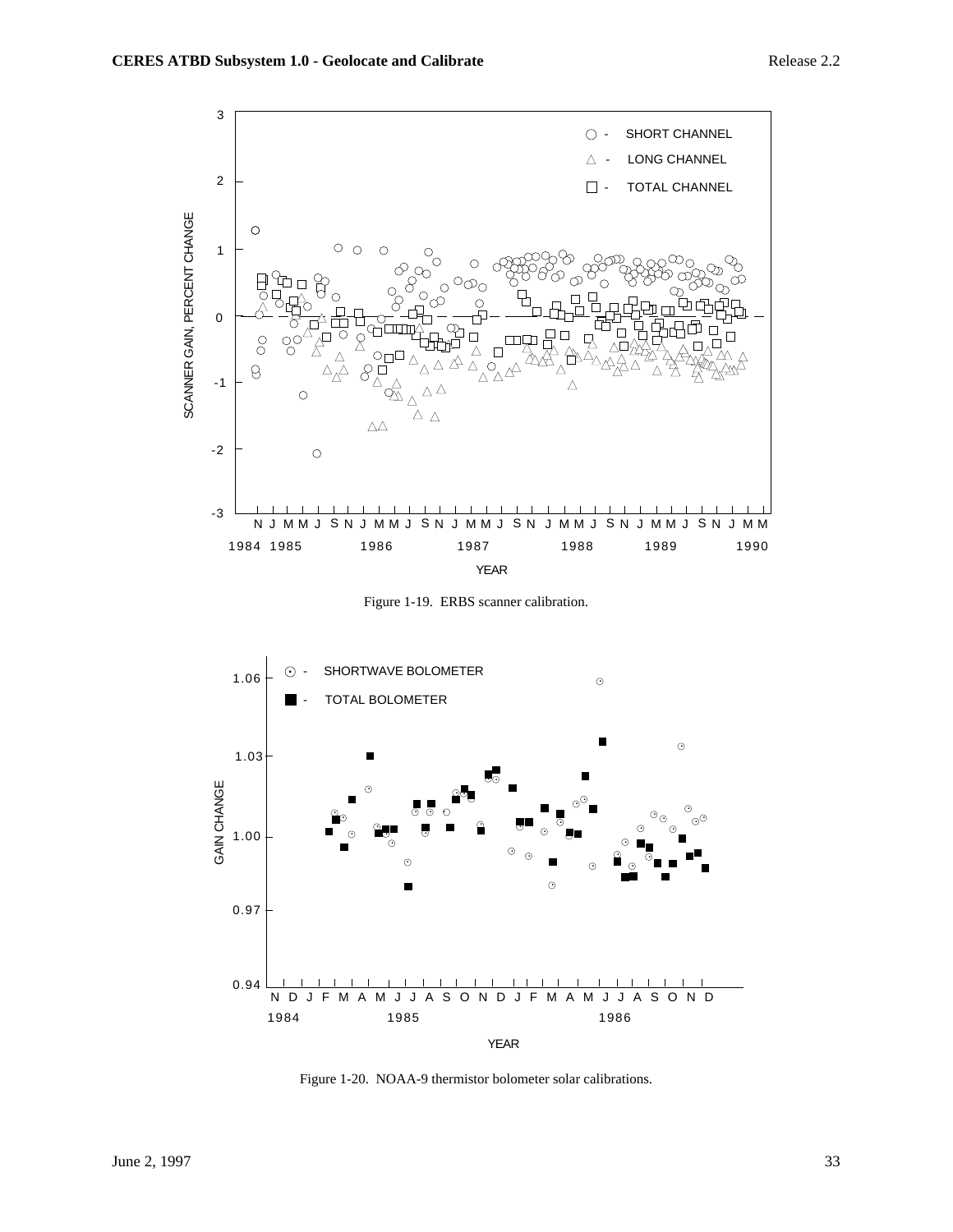#### **CERES ATBD Subsystem 1.0 - Geolocate and Calibrate Release 2.2 Release 2.2**

The SWICS radiances are calibrated using the shortwave sensor. The sensor measures the SWICS radiances at 3 different constant non-zero radiance levels between 0 and 400  $\text{Wm}^{-2}\text{sr}^{-1}$ . Using equation 1-15, the sensor output signals are converted into radiances. The calculated radiances are then assigned to the four SWICS levels. The first non-zero level of SWICS tungsten lamp has peak radiances near 1.7  $\mu$ m, since it operates at temperatures near 1700 K.

The MAM reflectance uniformity is determined using the total-wave and shortwave sensors and using the solar simulator, illustrated in figure 1-10. The simulator is a 5 KW Xenon arc lamp which is typically operated at the one Sun level of  $434.5 \text{ Wm}^2 \text{sr}^1$ . The lamp beam is 15.2 cm which is large enough to cover the total-wave and shortwave MAM baffles. In the elevation plane, the incident angle, between the optical axes of the solar simulator beam and the MAM baffle, is varied in 0.1 angular degree steps in the  $+ 5.0$ degree range relative to the MAM baffle optical axis. The total-wave and shortwave sensors are used to measure the MAM-reflected shortwave and longwave radiances as well as MAM emitted longwave radiances. For the shortwave sensor, the MAM-reflected shortwave radiances are equal to the differences between the MAM and cold space reference radiances. In the case of the total-wave sensor, the MAM radiances consist of both shortwave and longwave components. For the total-wave sensor calibrations, the MAM-emitted and -reflected longwave radiances must be regressed against the MAM baffle and MAM structure temperatures in order to derive an empirical relation for the longwave radiances as a function of MAM temperatures. The empirical relationship is needed to define the longwave component of the mixed shortwave and longwave radiances from the MAM during flight calibrations.

The MAM is a relative calibration system. Its vectorial reflectances are not defined absolutely. Calibrations of the CERES functional test model sensors indicate that its MAM reflectances were uniform to +2.5%. When the solar simulator was operated at the 521  $\text{Wm}^2\text{sr}^1$  radiance level (1.2 Suns), the totalwave and shortwave sensors measured MAM-reflected shortwave radiances at the 120 Wm<sup>-2</sup>sr<sup>-1</sup> level

The uncertainty requirements for the flight calibrations are presented in the lower portions of figures 1-13 and 1-16.

#### **1.5. Input Data**

The primary data stream is a 24-hour data file or set of archival science data packets containing CERES instrument science measurements and associated engineering data. The contents of a packet are listed in Appendix A, table A-2. A packet consists of instrument data acquired during a 6.6-second scan period when the instrument is operating in one of the two primary science modes. A packet also contains a time stamp and an application process identifier (APID) that identifies the data as archival science data from a specific CERES instrument. Calibration data packets are generated during solar calibrations, and the structure and content are identical to the science packets.

In addition to the CERES science and calibration data, the Instrument Subsystem must also process data sets consisting of packets of diagnostic data generated by the CERES instruments. The structure of these packets is similar to that for the science data packets, but the data content is different and the packets are identified by different application identifiers.

For every 24-hour period of CERES instrument data, a corresponding 24-hour file of spacecraft orbit and attitude data are required to calculate the Earth locations of the measurements and other pertinent Earth-Sun-spacecraft parameters.

The files containing the CERES instrument measurements and spacecraft orbit and attitude data are generated at the GSFC and transferred to the LaRC DAAC. Data in these files required to perform all CERES science data processing are accessed through software toolkit routines provided in the Science Data Processing (SDP) Toolkit.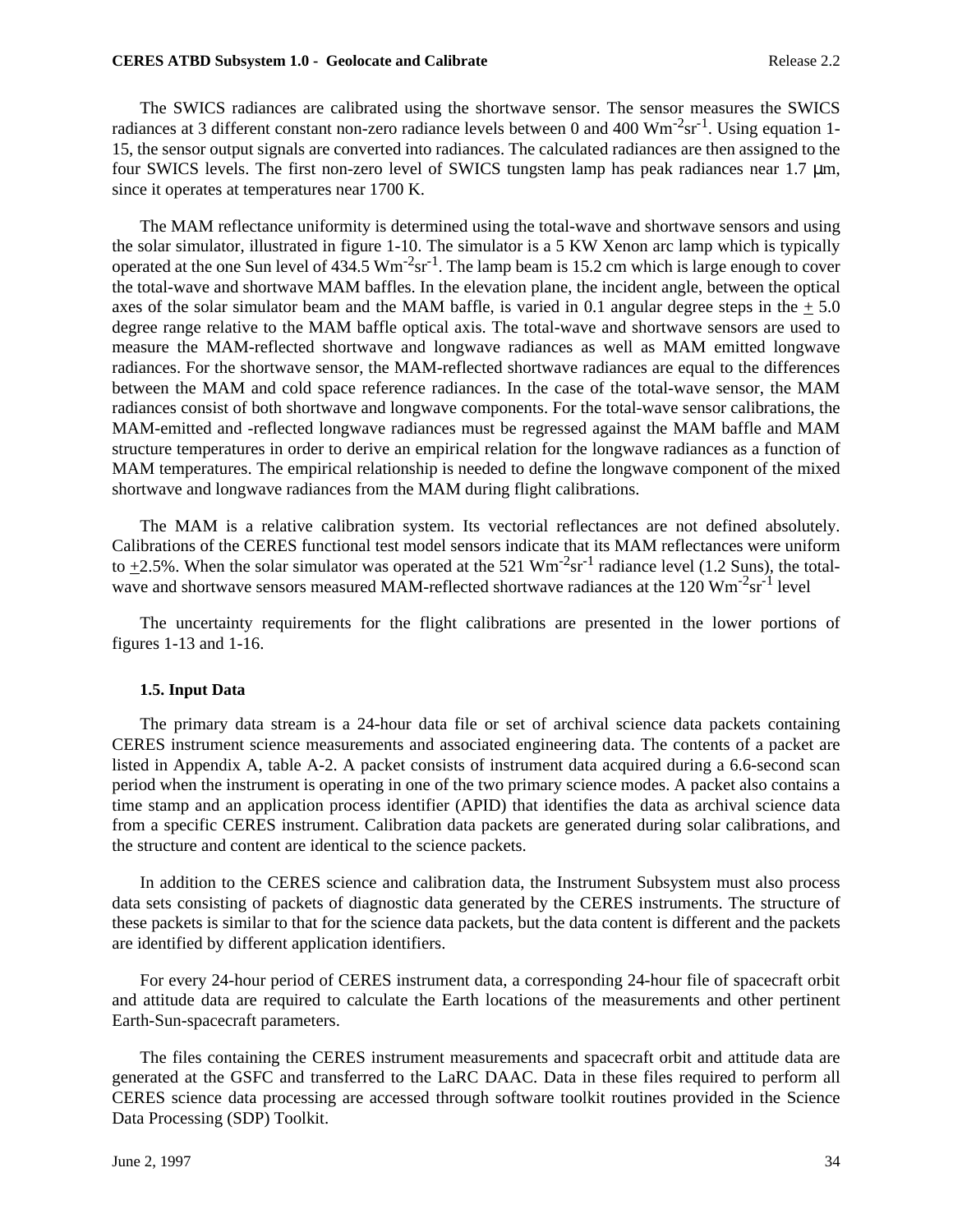## **1.6. Housekeeping Data Conversions to Engineering Units**

The basic engineering data provided by the CERES instrument package are elevation and azimuth positions, voltage and temperature measurements, and instrument status information. The temperature and voltage measurements and the status data are essential in monitoring the health and safety of the instruments and in studying the instrument condition during emergencies.

| Equation:     |                       |                       |                       |        |
|---------------|-----------------------|-----------------------|-----------------------|--------|
| $1-22$        | $3.3922 \cdot 10^{3}$ | $1.3208 \cdot 10^{7}$ | $8.4931 \cdot 10^{2}$ | N/A    |
| $1-23$ (Tot.) | 860.85                | 4.5525                | N/A                   | N/A    |
| $1-23$ (LW)   | 862.30                | 4.4925                | N/A                   | N/A    |
| $1-23$ (SW)   | 865.16                | 4.179167              | N/A                   | N/A    |
| $1 - 24$      | $7.8431 \cdot 10^{6}$ | $7.3365 \cdot 10^{3}$ | $1.7341 \cdot 10^{3}$ | 273.15 |

Table 1-5. "C" Coefficients for CERES PFM(TRMM) Instrument

Table 1-6. "K" Coefficients for CERES PFM(TRMM) Instrument

| Sensor:               | $K_0$    | $K_1$   | $K_2$    | $K_3$                  | $K_4$    |
|-----------------------|----------|---------|----------|------------------------|----------|
| PRT.                  | 14794.25 | 1.0     | 7.85955  | $-5.10^{-5}$           | $\Omega$ |
| Control Htr. Tot.     | 275520.4 | 1.0     | 269.0211 | $-2.10^{-4}$           | $\Omega$ |
| Control Htr. LW       | 275520.4 | 1.0     | 269.0211 | $-2.10^{-4}$           | $\Omega$ |
| Control Htr. SW       | 275520.4 | 1.0     | 271.4712 | $-2.018 \cdot 10^{-4}$ | $\Omega$ |
| Thermistor Det.       | 27405.4  | 1.0     | 1.7024   | $-1.10^{-5}$           | $\Omega$ |
| <b>Thermistor SEA</b> | 273.7300 | 1.0     | 0.04291  | $-8.264 \cdot 10^{-6}$ | $\Omega$ |
| Thermistor GTM        | 273.7300 | 1.0     | 0.04291  | $-8.264 \cdot 10^{-6}$ | 1200.    |
| Thermistor S/C        | $\Omega$ | 12.2100 | 5000.    | 0.00244                | $\Omega$ |
| <b>Thermistor GSE</b> | $\theta$ | 22.8934 | 9375     | 0.00244                | $\theta$ |

The elevation and azimuth positions, along with the ephemeris and attitude data, determine the location of instrument measurements at the top of the atmosphere. The bias voltage, digital to analog (DAC) drift voltage, and heat-sink temperature are used in the calculation of filtered radiances. The blackbody temperatures and shortwave internal calibration source output voltage are needed in analyzing the calibration data. The instrument status words identify the instrument's operational state

The data conversion equations for transforming temperature measurements in counts to degrees Celsius are outlined by the CERES Science Team and by TRW. The following relationships are used to calculate the CERES PFM(TRMM) instrument, sensor heater control, and thermistor temperatures.

Detector Temperature:

$$
T_{PRT} = C_0 - \sqrt{(C_1 - (C_2 \cdot K_T))}
$$
\n(1-22)

Sensor Heater Control Temperature:

$$
T_s = (K_T - C_0) / C_1 \tag{1-23}
$$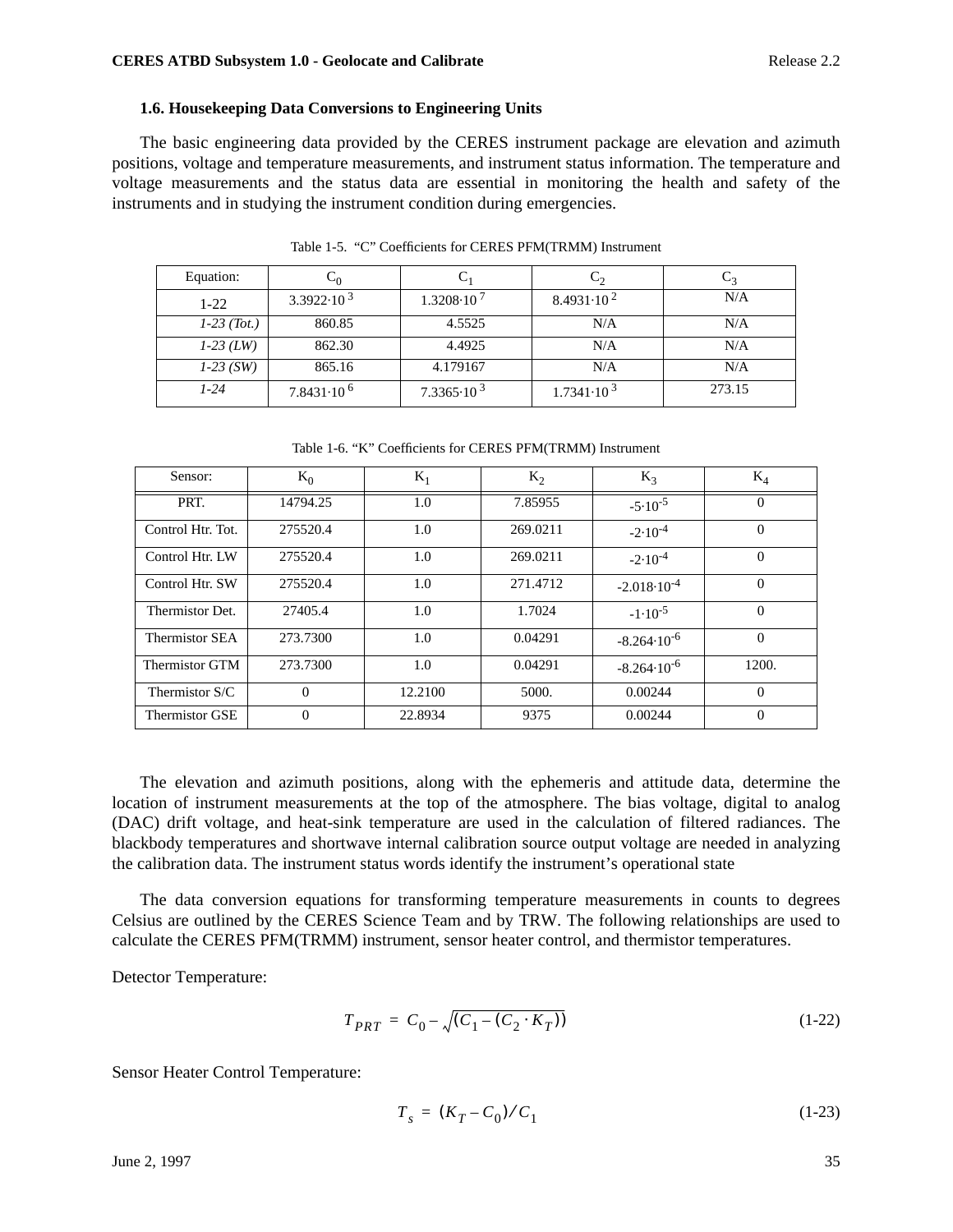Thermistor Temperature:

$$
T_m = C_0 / (C_1 + C_2 \cdot \log K_T + \log K_T^3) - C_3 \tag{1-24}
$$

where  $K_T$  is given as

$$
K_T = (K_0 + K_1 \cdot counts) / (K_2 - (K_3 \cdot counts)) - K_4 \tag{1-25}
$$

The numerical constant values for the  $C_i$  and  $K_i$  constants required in the above equations for the CERES PFM(TRMM) instrument are given in tables  $1-5 \& 1-6$ , respectively. The corresponding constant values for the EOS flight model instruments will be defined at a later date.

#### **1.7. Field-of-View Location**

#### *1.7.1. Overview*

It is essential in interpreting the CERES radiance measurements to accurately locate the radiation



Figure 1-21. Relationship of rotating detectors to fixed axes of CERES instrument

source of each measurement on the surface of the Earth. Calculation of the Earth locations of the measurements requires pointing knowledge of the detectors referenced to the instrument coordinate system, spacecraft position and attitude data, and a geometric model of the Earth.

The geolocation calculations are performed in two main steps. Calculations in the first step are performed using CERES-unique equations and data. This step calculates pointing angles (in degrees) of the detectors in the CERES instrument fixed-axes coordinate system by converting the raw pointing data contained in the science data packets. The pointing angles are then used to calculate unit pointing vectors of the detectors in the spacecraft coordinate system. The second step calculates the Earth locations, or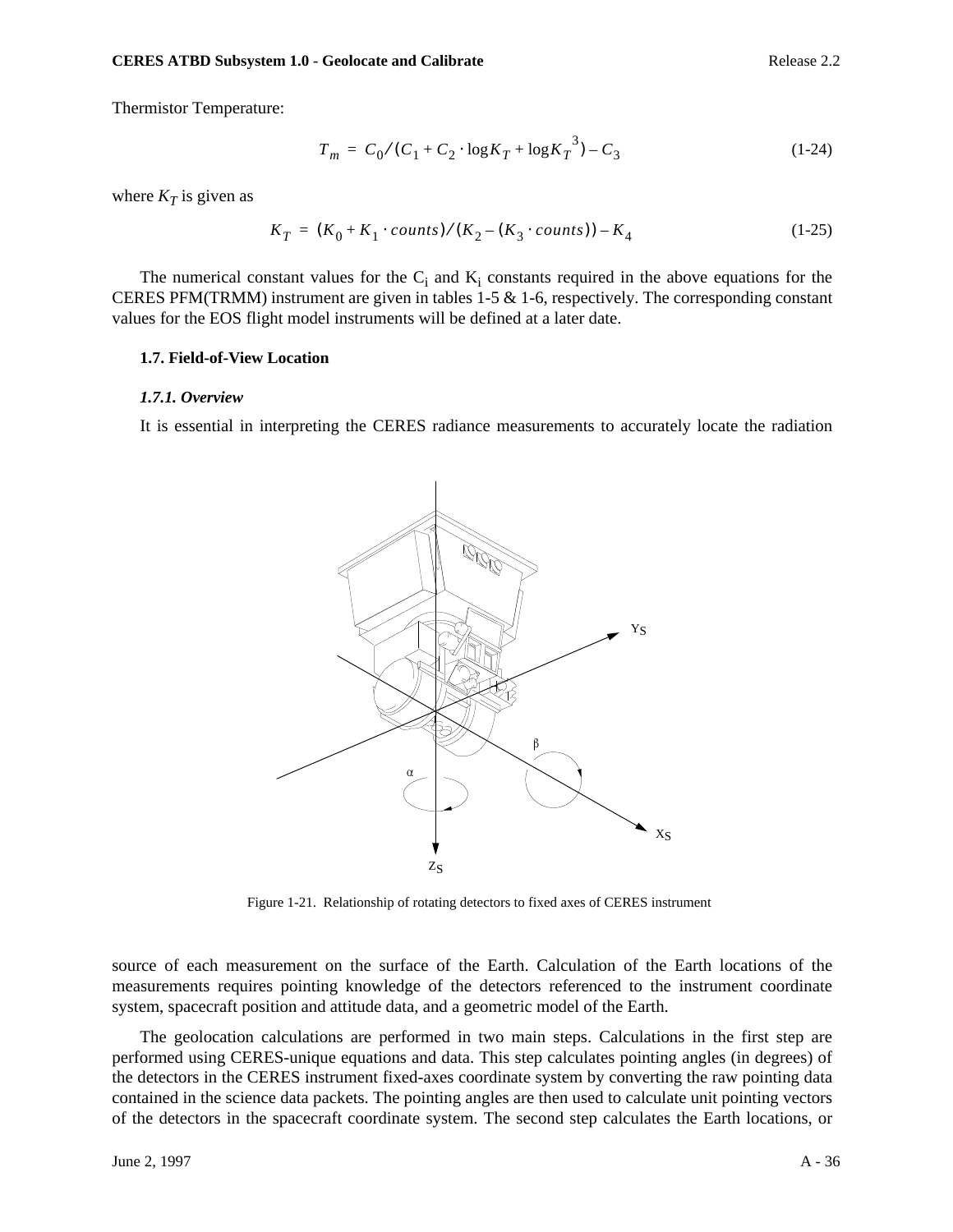#### **CERES ATBD Subsystem 1.0 - Geolocate and Calibrate Release 2.2 Release 2.2**

fields of view, associated with the radiance measurements, using science data processing (SDP) toolkit routines provided to the NASA Langley Research Center (LaRC) distributed active archive center (DAAC) by the ECS Project. The toolkit calculates the points where the detector pointing vectors, which lie along the line of sight of the detectors, intersect the surface of a geometric Earth model or the surface of some other specified model.

### *1.7.2. Calculation of Detector Pointing Vectors*

Figure 1-21 illustrates the relationship of the rotating detectors to the fixed-axes coordinates of the instrument  $[X_s, Y_s, Z_s]$ . The detectors have two rotational degrees of freedom relative to the fixed-axes coordinate system. The detectors rotate in azimuth (alpha) about the  $Z_s$  axis and in elevation (Beta) about an axis normal to the azimuth-rotation plane. The figure shows the detectors at an azimuth angle of 180 degrees and an elevation angle of 90 degrees (nadir).

$$
\begin{bmatrix} X_S \\ Y_S \\ Z_S \end{bmatrix} = \begin{bmatrix} \cos \alpha & -\sin \alpha \cos \beta & -\sin \alpha \sin \beta \\ \sin \alpha & \cos \beta \cos \alpha & \sin \alpha \cos \alpha \\ 0 & -\sin \beta & \cos \beta \end{bmatrix} \begin{bmatrix} X_i \\ Y_i \\ Z_i \end{bmatrix}
$$
(1-26)

using values of the measured azimuth and elevation angles (Alpha and Phi) contained in the science data packets. The vectors,  $[X_i, Y_i, Z_i]$  are unit vectors which define the initial pointing direction of the detectors [ $α = 0$ ,  $β = 0$ ]. During integration of a CERES instrument with a spacecraft (TRMM, EOS AM, or EOS PM) the fixed axes of the instrument will be coaligned with the fixed axes of the spacecraft. If the alignment is perfect and if the detectors are aligned perfectly with the fixed axes of the instrument, the initial pointing vectors will have values of  $[0, -1, 0]$ . This alignment points the detectors along the negative direction of the spacecraft Y axis. Misalignments between the detectors and the fixed axes of the instrument and between the instrument and spacecraft fixed-axes systems will be accounted for in equation 1-26 by modifying the components of the initial unit pointing vector.

#### *1.7.3. Calculation of Detector Fields Of View*

Earth locations of the ERBE radiance measurements were calculated by the equations derived in (Hoffman, *et al,* 1987). Earth locations of the CERES radiance measurements and other pertinent Earthspacecraft-Sun parameters are calculated using the science data processing (SDP) toolkit provided by the ECS project. Using the SDP Toolkit to calculate the FOV's and other geometric parameters helps insure compatibility in Earth-spacecraft-Sun geometry when comparing CERES instrument data with data from other instruments on the TRMM and EOS spacecraft.

A pixel-FOV toolkit routine calculates the points that the detector pointing vectors intersect the surface of the Earth or other specified geometric model [figure 1-22]. This toolkit routine performs the complete set of coordinate transformations corresponding to those described in (Hoffman, *et. at* 1987) using values of the detector pointing vectors calculated in step 1 and spacecraft position and attitude.

The CERES Data Management system DMS accesses the Pixel-FOV routine at the beginning of a 6.6-second scan period and specifies the spacecraft and Earth model to be used in the calculations. Input data to this routine includes an array of the 660 values of the detector unit pointing vectors in a scan period, time at the beginning of the scan, derived from the time stamp in the packet header, and an array of offset times which relate the radiance measurement times to the packet time.

The Pixel-FOV toolkit routine calculates values of longitude and geodetic latitude for each pointing vector that intersects the surface of the specified geometric model. It calculates values of longitude in a range from  $+\pi$  to -  $\pi$  and geodetic latitude in a range from  $+\pi/2$  to -  $\pi/2$ . A toolkit coordinate transformation routine is used to convert values of geodetic latitude to geocentric latitude. Finally, values of geocentric longitude are converted to a range from 0 to 360 degrees and values of geocentric latitude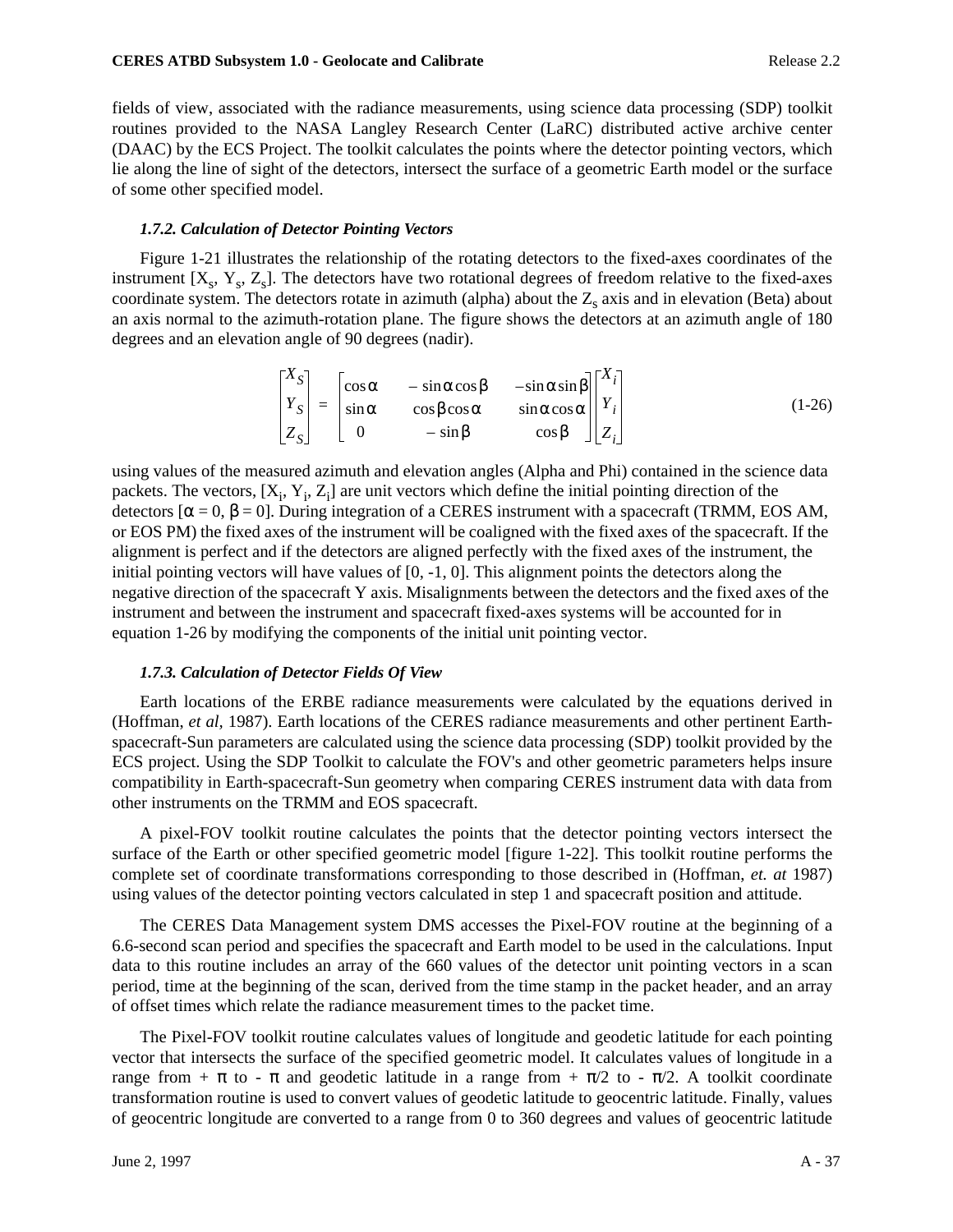

Figure 1-22. Geometry of the detector field-of-view and Earth ellipsoid intersection.

are converted to colatitude over a range of 0 to 180 degrees. These are the values of FOV longitude and colatitude that are output to the IES data product.

The CERES DMS makes maximum use of the ECS toolkit to calculate Earth-Sun-spacecraft parameters required as output data or to process science data. For example, toolkit routines are used to determine the position of the spacecraft and Sun in geocentric coordinates and to calculate zenith and azimuth angles measured from the radiance FOV locations to the spacecraft and the Sun. And finally, toolkit routines are used in all cases which require vector coordinate transformations.

## **1.8. Post Launch Calibration and Validation Data Quality Control Schemes**

## *1.8.1. Monitoring Detector Housekeeping Parameters (Temperatures and Voltages)*

Time histories of all flight housekeeping measurements in terms of minimum, mean, and maximum values will be graphically displayed daily.

## *1.8.2. Limit tests:*

 Flight edit routines will be used to justify/verify the set of converted data (detector housekeeping, attitude, spacecraft housekeeping, and radiometric). The tables for limits can be prepared accordingly.

## *1.8.3. Special Flight Algorithms*

Will be used to detect possible abnormal space zero-radiance measurements.

## *1.8.4. Revision of Count Conversion Coefficients.*

In the TRMM on-orbit activation plan, the sensor contamination doors will be closed during the first 30 days in orbit. During this period, the sensors will be calibrated every third day using the internal calibration module (ICM). On day 30 in orbit, the contamination doors will be opened. After the doors are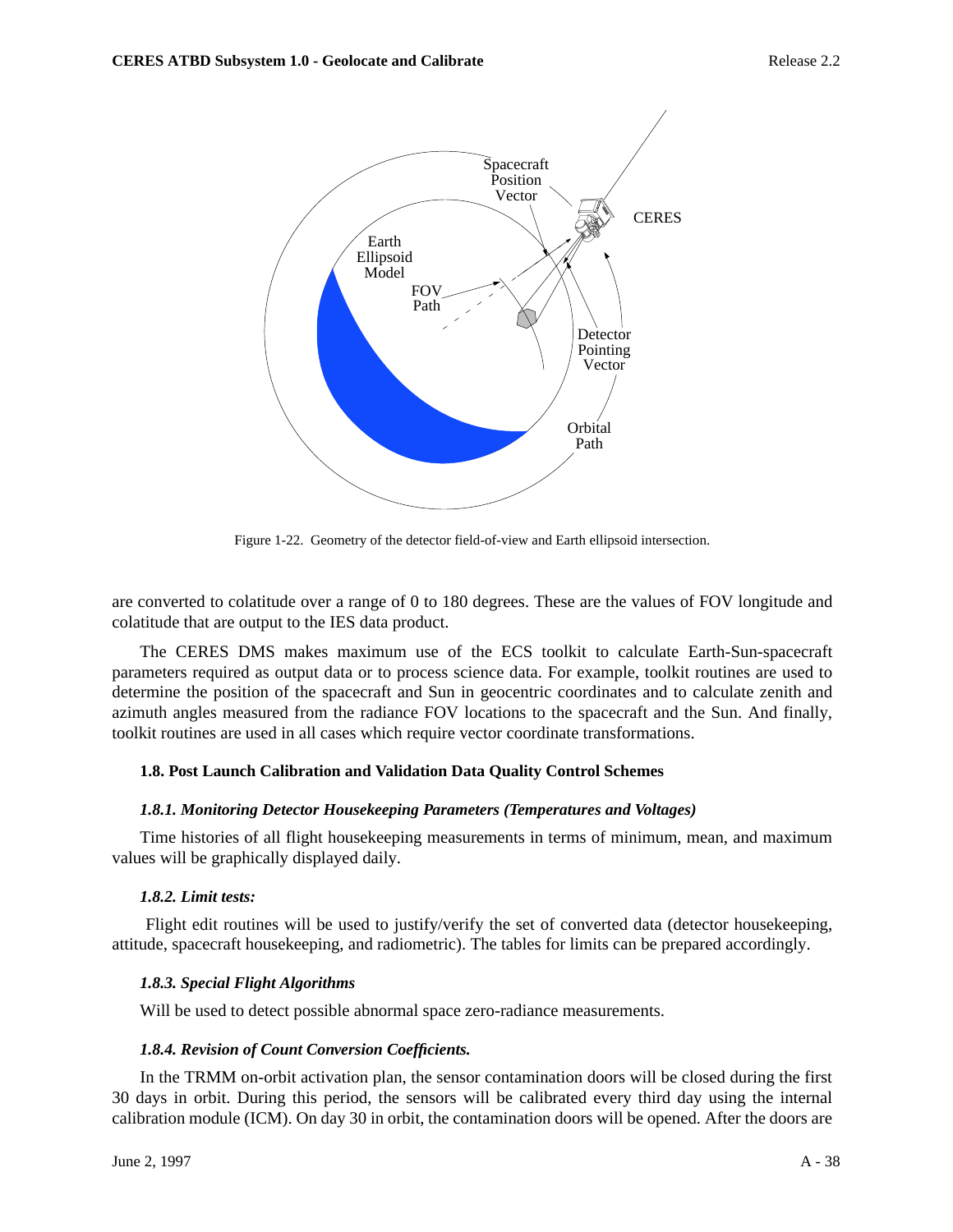opened, the ICM and mirror attenuator mosaic (MAM) in-flight calibrations will be performed daily between day 30 and day 52 in orbit. After day 55, the calibrations will be conducted every 14 days. The EOS AM-1 and PM-1 on-orbit activation plans should closely follow the above-outlined TRMM plan.

For CERES total-wave, window, and shortwave sensors, the resulting time series plots will be analyzed to monitor the gain stability of these sensors (Lee *et al.* 1993b). In addition, the difference between the total-wave and longwave sensor nighttime radiance will be monitored on a daily basis to determine any drifts in the sensor coefficients.The sensors' flight gains and offsets will be evaluated using in-flight calibrations and validation studies. The preflight sensor gains and offsets will be used to initially convert the CERES sensor output signals into radiances. The in-flight calibrations will be used to detect drifts or abrupt shifts in the sensors' responses. Validation measurements of the Earth radiances will be used to verify sensor response changes, indicated by in-flight calibrations. The CERES science team will conduct detailed analyses of the first 6 months of in-flight calibrations and of the validations before the sensor gains or offsets are revised. Thereafter, the gains or offsets will be revised only if the sensors' responses degrade by more than 0.5 percent in the longwave region or 1 percent in the shortwave region.

### *1.8.5. Detector Zero-Radiance Offset Determinations*

Flight sensor zero-radiance offset for all three sensors will be determined from observations of cold space [3K temperature radiance source], located between the Earth horizon and the spacecraft platform. In addition, preliminary offset variations with elevation angle will be determined in ground calibration facilities. In addition, in-flight, shortwave sensor offset variations will be determined from observations of the nighttime side of the Earth (shortwave sensors) and of cold space (all sensors). The nighttime Earth shortwave radiance is zero by definition. During each orbit, the nighttime Earth radiances for each shortwave sensor are used to define the sensor zero-radiance offsets as a function of elevation angle. During the next series of day side measurements, these offset determinations are used to adjust the cold space determined offsets as a function of elevation angle. In the case of the total-wave and window sensors, the variations of the offsets with elevation angle will be derived from measurements of space during the 180<sup>o</sup> deep space spacecraft pitch/calibration attitude maneuver (CAM). For the Tropical Rainfall Measuring Mission (TRMM) spacecraft experiment, the CAM will be conducted on the 40th and 41st day after launch and thereafter annually. On each of these days, the CAM will be performed during 3 non-consecutive orbits. The frequency of each EOS platform CAM will be defined in the near future.

The TRMM CAM orbital geometry is illustrated in figure 1-23 where the spacecraft is placed in an inertially-fixed configuration in which the spacecraft Earth-nadir pointing axis is maintained 180 degrees away from the spacecraft-Sun direction. The CAM orbital geometry should permit [1] deep space to be observed for about 20 minutes; and [2] deep space to be observed at geometries in which Earth radiance measurements are conducted [in the hemisphere centered around the nominal spacecraft Nadir direction]. The TRMM CAM geometry provides the best thermal environment in which to determine zero-radiance sensor offsets. It should be noted that the moon cannot be used as a radiance target because the CERES radiometers' corresponding signals would be in the radiometers noise and close to the zero-radiance levels of the deep space.

The CERES instrument radiometric offsets, corresponding to a zero radiance source, are determined every 6.6 seconds measuring the radiances of cold space at viewing geometries between the spacecraft and the Earth's limb. These offsets are applied to Earth-viewing measurement geometries in which the radiances from the Earth can be sensed. For the typical Earth scene of 76  $\text{Wm}^{-2}\text{sr}^{-1}$ , the level 1 instrument offsets may vary as much as 1% with measurement geometry. CAM radiometric observations of space will allow the uncertainty associated with the measurement geometry to decrease to 0.2%. There are no known engineering risks associated with CAM's. The CERES project and science team have considerable experience in applying CAM deep space radiometric measurements in the level 1 data processing algorithms.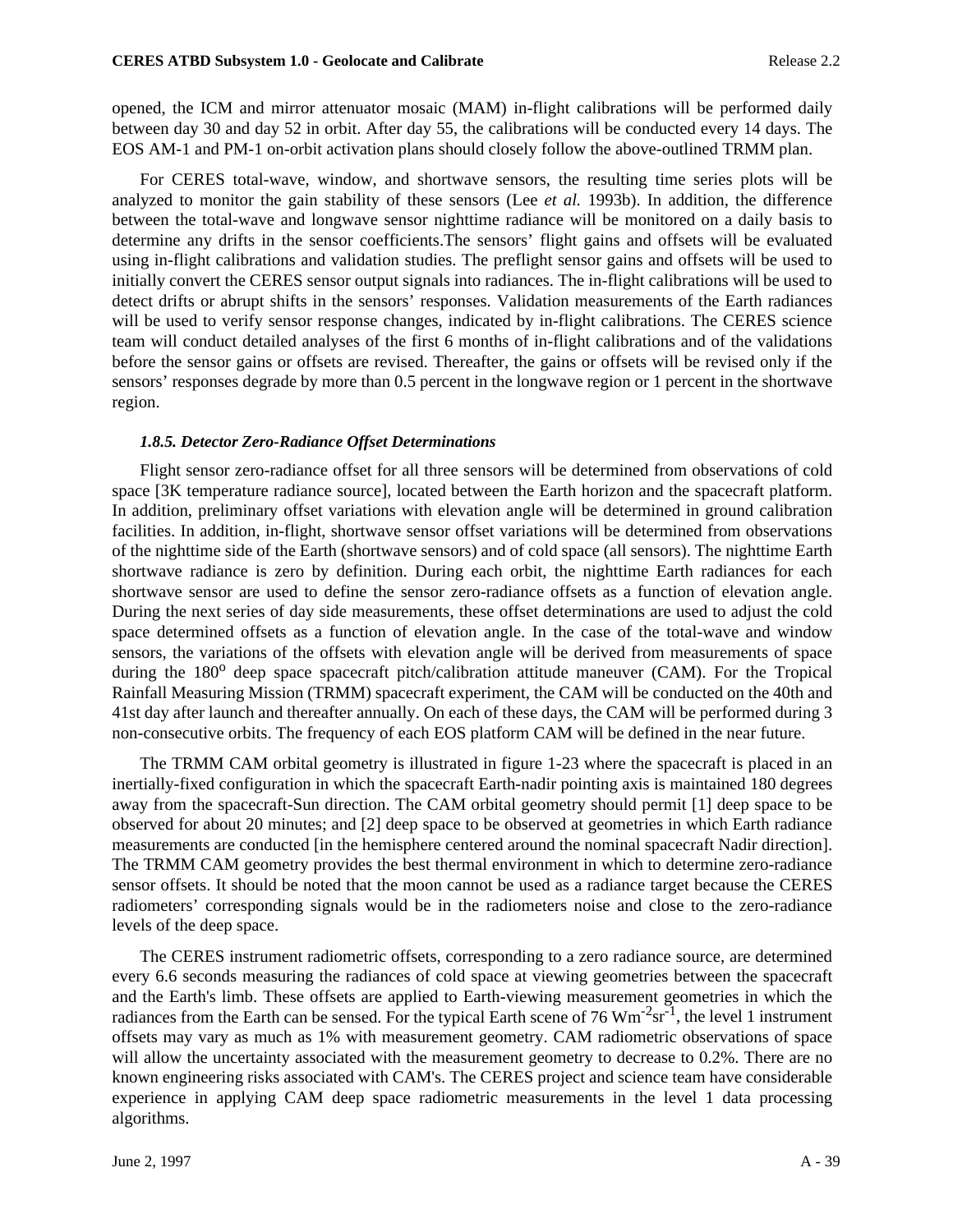

Figure 1-23. Orbital geometry for the determinations of CERES sensor zero-radiance offsets from the observation of cold space.

Basically, the sensors' measurements of cold space will be used to define the sensor flight zeroradiance offset. The nighttime Earth shortwave radiance is zero by definition. During each orbit, the nighttime Earth radiances for each shortwave sensor will be used to define the sensor zero-radiance offsets as a function of elevation angle. During the next series of day side measurements, these offset determinations will be used to adjust the cold space determined offsets as a function of elevation angle. In the case of the total-wave and window sensors, the variations of the offsets will be derived from measurements of space during the 180° deep space spacecraft pitch maneuver. The sensor offsets can also be determined from comparisons with different spacecraft calibrated/validation radiance measurements of the same geographical scenes using the techniques of Avis *et al.* (1994).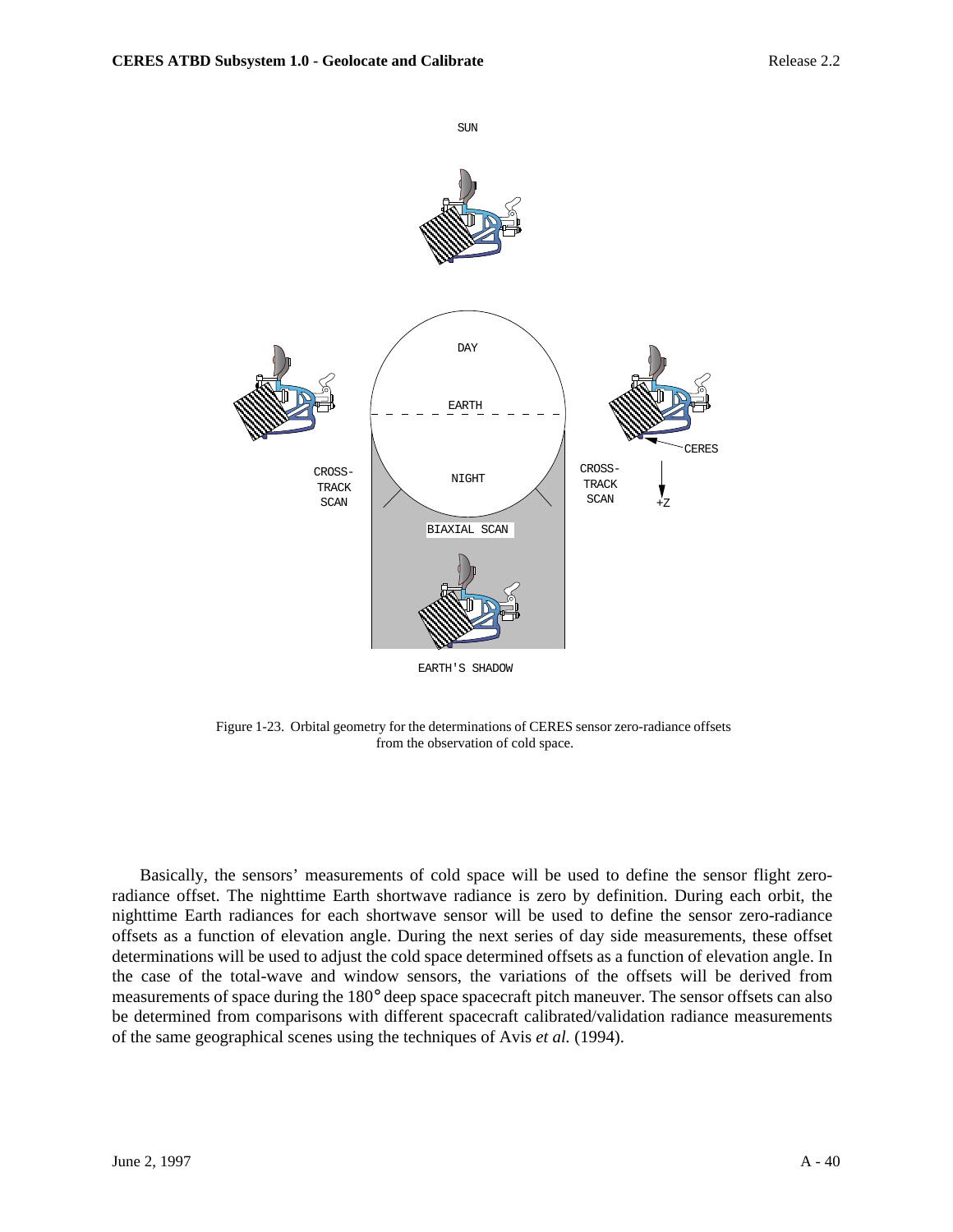## *1.8.6. Geolocation and Validation Techniques*

The TRMM and EOS sensor pointing requirements are presented in tables 1-2 and 1-3. Coregistration refers to pointing knowledge between the CERES sensor optical axis and the axes of visible and infrared imaging sensors such as the TRMM visible imaging radiometer sounder (VIRS) and EOS AM platform MODIS. The pointing knowledge for the CERES footprints will be checked using coastline crossings (Hoffmann *et al.* 1987). The crossings were used to verify the ERBE pointing knowledge with average geographical local errors less than 6.1 km from the Earth Radiation Budget Satellite orbital altitude of 610 km.

The geolocation process uses spacecraft ephemeris and attitude, Earth rotation and geoid, and instrument pointing data to calculate the latitude and longitude of the measurement location with estimated errors of the order of 1 km at nadir. A heuristic description of the process is given by Lee *et al. (1996b)*. The actual procedures used to implement the geolocation process are provided by the Earth observing system data and information system (EOSDIS) core system project in the science data production toolkit. The use of the science data production toolkit for geolocation is mandatory for EOS instruments. This mandate should eliminate some potential problems associated with correlation of satellite data from different instruments on EOS platforms.

Co-registration refers to pointing knowledge between the CERES sensor optical axis and the axes of visible and infrared imaging sensors such as the TRMM visible imaging radiometer sounder (VIRS) and EOS AM platform Moderate-Resolution Imaging spectrometer (MODIS). The pointing knowledge for the CERES footprints will be checked using coastline crossings.

End-to-end validation and accuracy assessment techniques for the geolocation process require detection and geolocation of independently geolocated Earth features for comparison. For CERES, as with its predecessor ERBE, a technique for detecting coastlines under certain conditions and comparing their geolocated position with coastline maps will be used. At night, using longwave radiance measurements, the coastline crossings were used to verify the ERBE pointing knowledge with average geographical local errors less than 6 km from the Earth Radiation Budget Satellite (ERBS) orbital altitude of 610 km. A brief overview of the CERES geolocation validation technique follows.

The ERBE longwave channel displayed a characteristic signature when the detector scanned certain high thermal contrast scenes such as desert adjacent to ocean. For a typical desert/ocean coastline, the ocean maintains a relatively constant diurnal temperature, the desert temperature fluctuates resulting in a diurnal reversal in the slope of the coastline signature. A set of threshold values based on empirical data were applied to the absolute signal levels to filter out cloudy scenes. To limit the amount of data searched, only data predicted to be within 25 km of the coastline was used. A cubic equation was found to fit the signature well and the inflection point was assumed to represent the exact location of the coastline. The latitude and longitude of the inflection point was determined by interpolating from the adjacent measurements. In figure 1-24, an example, in ERBE geolocation studies, is the coastline of Baja, California [22 - 32 North latitude, 243-252 East longitude] where coastline are measured radiometrically and compared to the geolocated map. In the studies, the coastlines of, Australia [16-22 South latitude, 115-124 East longitude], Libya [30-33 North latitude, 14-23 east longitude], and the Arabian Peninsula 16-24 North latitude, 52-61 East longitude] were used as validation targets, as well as the Baja coastline.

After the latitude and longitude errors are determined by comparison with the coastline map, the errors were transformed into cross track and along track errors for correlation with possible error sources. Additive cross-track and along-track bias parameters were introduced and adjusted to minimize the squared error. The bias parameters were determined for all cloud free coastlines under consideration over an extended time and displayed on a scatterplot to determine long term along-track and cross-track biases.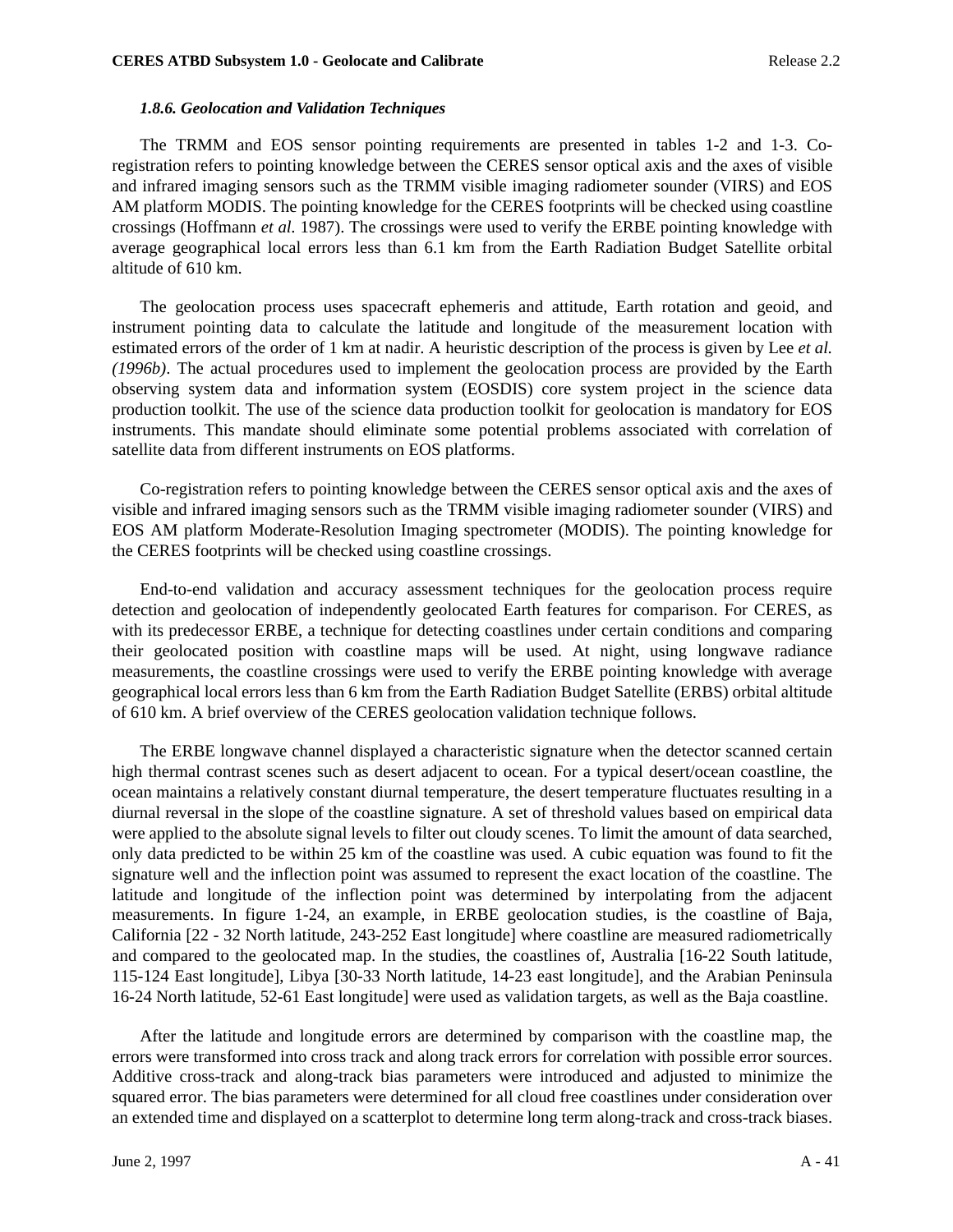

Figure 1-24. Plot of the Baja, California coastline overlaid with measured locations of detected coastlines. The Earth Radiation Budget Satellite (ERBS) spacecraft sub-satellite point is also indicated in the lower left portion of the plot.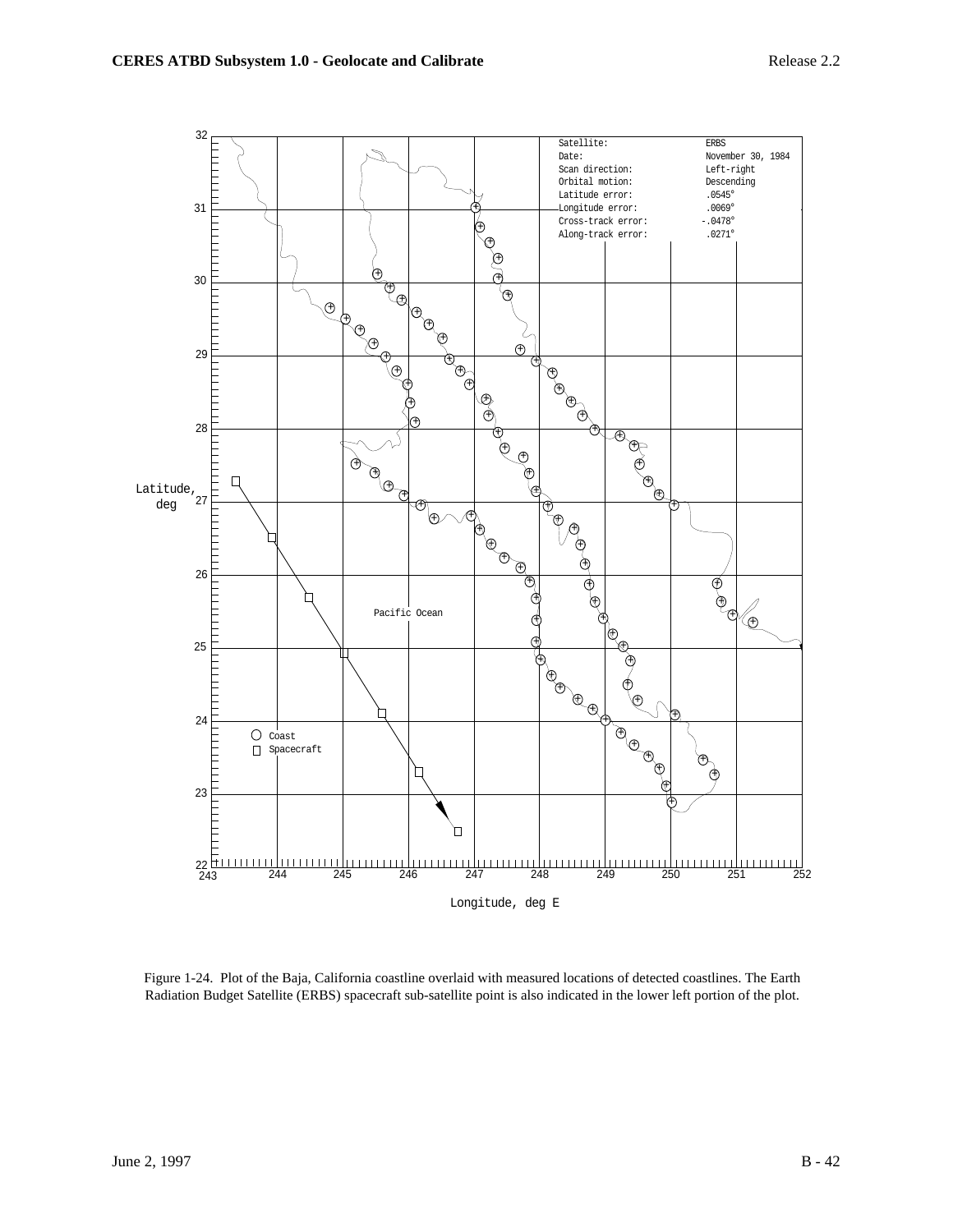Two conclusions drawn from coastline validation analysis for ERBE are that the geolocation process used was sufficiently accurate to accomplish the ERBE mission science objectives and that the coastlinedetection technique was sufficient for validating the geolocation process and evaluating long term end-to-end cross-track and along-track biases.

Enhancing the coastline detection technique for validating CERES geolocation processing will involve a few modifications to existing ERBE algorithms with potential for improvement. Most of the improvements are expected to be derived from utilization of CERES data products and SDP Toolkit routines that were not available during the ERBE mission, and bi-directional instrument scanning. For the ERBE geolocation analyses, the shortwave channel was not used for coastline validation since it is sensitive to large variations due to clouds and was not useful at night. By analyzing VIRS and MODIS imager data, the CERES Science Team will determine the presence or absence of clouds in the field of view of the CERES detectors. This determination for all footprints is called a cloud mask. The cloud mask will be used to insure that a chosen coastline is cloud free so coastline analysis can be performed. The ability to filter out cloudy scenes from consideration may also allow use of the shortwave channel on appropriate daytime scenes.

The viewing angles for the ERBE coastline detection processing were limited to 30 degrees from nadir to reduce the effect of atmospheric refraction. The SDP toolkit allows the use of an atmospheric refraction model so these effects can be easily accounted for resulting in both increased accuracy and range over which coastline data can be analyzed.

Since the CERES instrument performs a bidirectional scan there will be an opportunity to assess biases inherent in the technique due to scan direction, i.e. scanning from ocean to desert vs. desert to ocean. The instrument also uses a biaxial scanning mode to acquire data for deriving angular direction models. Data obtained in the biaxial mode will scan a coastline from many different directions during a single pass. Data of this type may further enhance the potential for recovering biases due to scan direction or allow refinement of the cubic model used to define the detected coastline point.

## *1.8.7. Consistency Checks Among CERES Sensors and other Spacecraft Sensors*

**1.8.7.1. Intercomparison Consistency Checks Among CERES Sensors On Single Spacecraft**. The single spacecraft sensor consistency checks involve intercomparisons of (1) the three sensors' filtered Earth radiance measurements in the same instrument package (TRMM and EOS platforms) and of (2) the filtered Earth radiance output signals from the same type of sensor in two difference instrument packages (EOS platform). Differences in the Earth radiance measurements will define the level of consistency.

The first intercomparison check was used in evaluating the consistency of the three Earth Radiation Budget Satellite (ERBS) scanning thermistor bolometer sensors. The evaluation approach is described by Green and Avis (1996) and it is insensitive to the anisotropy of the target radiation field. For a particular geophysical scene like a desert, ocean, land, overcast cloud scene, etc., or the combination of all the scenes, the ratios of any two sensor outputs should be constant with time if the sensors' responses do not drift or shift. If changes in the ratios are observed, then, more detailed reviews of the calibration time series should be evaluated to determine the size and direction of possible response drifts or shifts in one or both of the ratioed sensors. In the consistency check, the ratios of sensor outputs will be monitored for all scenes. If changes in the ratios occur, then ratios will be collected and evaluated for different spectral scenes (overcast clouds, oceans, deserts, land, etc.) into to determine the spectral nature of the sensor changes.

In the second consistency check, on each EOS platforms, the stabilities of the same type of sensors can be evaluated. Operating both EOS instruments in the cross-track scan mode, many intercomparisons of the two shortwave, or total-wave, or window sensors Earth radiance measurements from the same geographical scene can be obtained. If both instruments are scanning in phase within  $+0.1$  second, 2 pairs of intercomparison radiance measurements for each type of sensor and for every scan elevation position will be obtained every 6.6-second scan. Operating one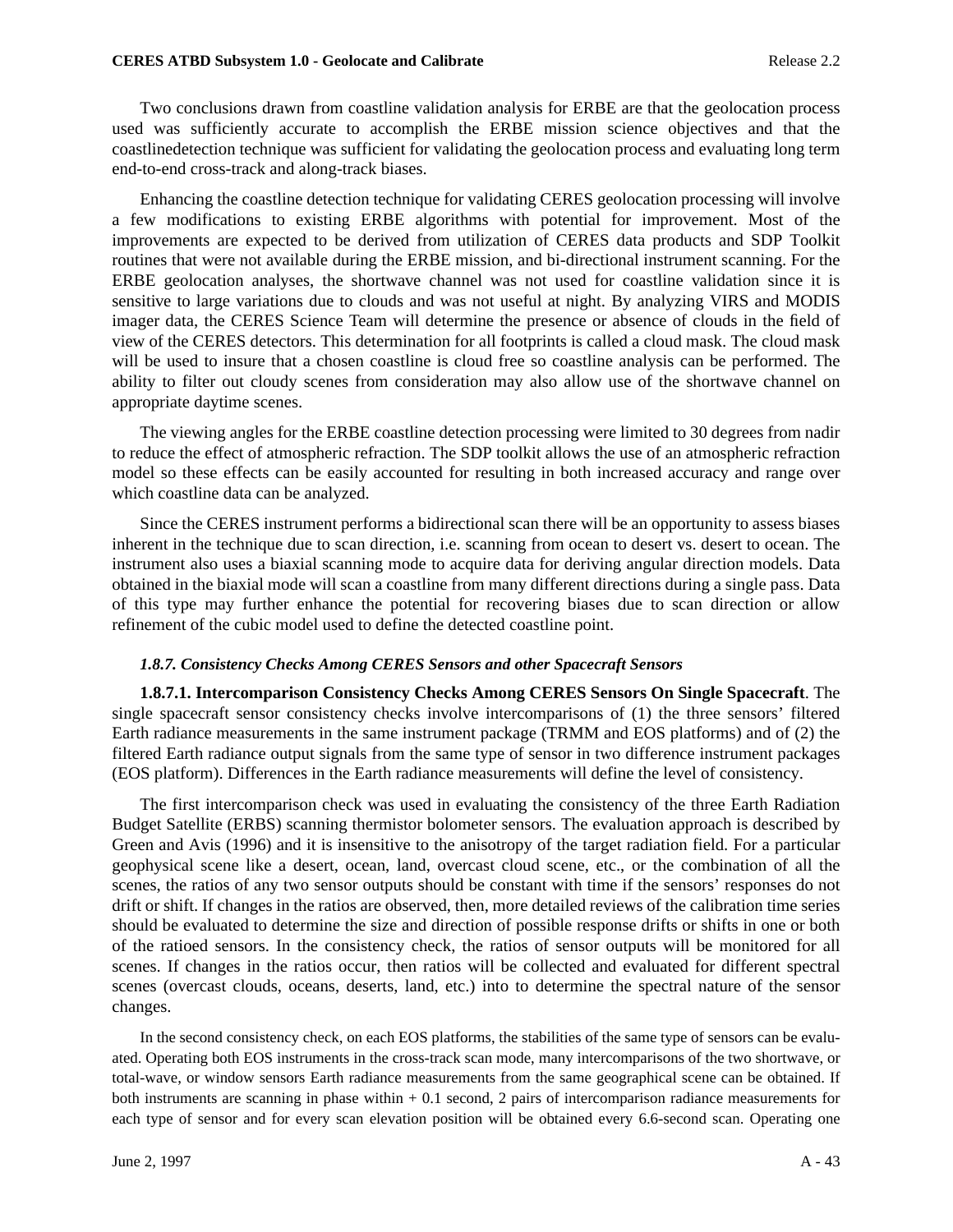instrument package in the cross-track scan mode and the other instrument in the rotating azimuth plane scan mode, 2 intercomparison radiance measurements from large (100 km) uniform scenes can be obtained at the nadir during a 6.6-second scan. At non-nadir elevation scan angles, the radiance Intercomparison cannot be conducted at the radiance level because the emitted and reflected Earth radiation fields vary with the azimuth elevation angles. For the non-nadir elevation angles, intercomparisons will not be conducted because angular distribution models<sup>15</sup> are required to account for the anisotropy of the target radiation fields and to convert the Earth radiances into unfiltered Earth irradiances.



Figure 1-25. Geometry of Intercomparisons of similar sensors on multi-spacecraft platforms or with other sensors on different platform.

**1.8.7.2. Multi-spacecraft Consistency Checks.** Using multi-spacecraft platform CERES instruments (TRMM and EOS AM-1, or TRMM and EOS PM-1, or EOS AM-1 and EOS PM-1), filtered radiance products will be compared for the same type of sensor (shortwave, or total-wave, or window) in order to determine the consistencies among data products from the different CERES instrument packages. At least four times a day, at the intersection point between the two spacecraft ground tracks, the sensors from both platforms should measure nadir Earth radiances from the intersection point within 30 minutes (Bolden et al. 1993). In figure 1-25, the intersection point measurements from two different spacecraft platforms are illustrated. Two intersection points are night and the other two occur during the day. Since radiances are independent of the detector solid angle, then, the measurements from the two different platforms can be compared without correcting for the differences in attitude. For instrument level 1 validations, comparisons of radiance products at non-nadir scan elevation angles will not be performed because angular distribution models are required to account for the anisotropy in the Earth emitted and reflected radiation fields.

**1.8.7.3.Consistency Checks Between CERES Sensors And Other Sensors**. Since 1984, the ERBS spacecraft wide and medium fields of view radiometers measured broadband shortwave and longwave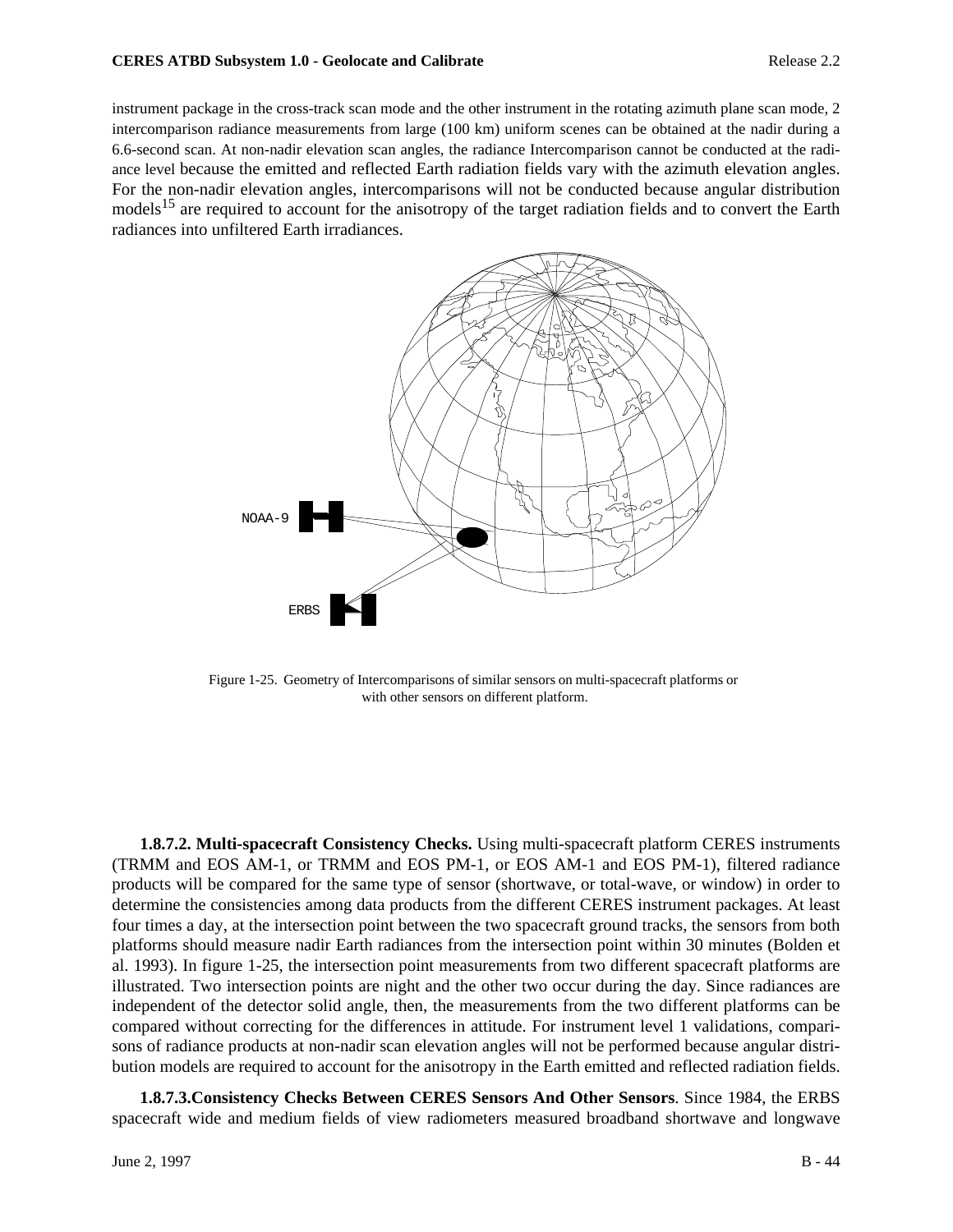#### **CERES ATBD Subsystem 1.0 - Geolocate and Calibrate Release 2.2 Release 2.2**

irradiances. The ERBS radiometers are expected to be operational during the early lifetimes of the TRMM and EOS AM-1 missions. Therefore, Intercomparison between the global ERBS and CERES shortwave and longwave irradiances should link the CERES absolute radiometric scale to the ERBS scale. In addition, during the overlap period between the ERBS and CERES measurements, the intercomparisons should enable the detection of shifts or drifts in the CERES sensor responses using the stable ERBS irradiances as references. CERES spacecraft longwave Earth-emitted irradiances can be used to infer atmospheric temperatures (Cess 1990, Auer and Kao 1991) using the Stefan-Boltzman relationship. Therefore, intercomparisons among the broadband irradiances, global surface air station temperature, and NOAA spacecraft microwave sounding unit (MSU) mid-troposphere and lower stratosphere temperature soundings can be used [as a consistency check] to detect shifts or drifts in the CERES sensors.

## **1.9. Output Data**

There are two output data products, the bidirectional scans (BDS) and the instrument Earth scan (IES). Appendix B lists these output products. Each BDS product is a time-ordered 24-hour bidirectional scan data product that is used in the production of the ERBE like products. The BDS product contains both the raw and converted values of radiometric, engineering, digital status, and location data. The IES product consists of 1-hour data of spatially organized footprints that are sent to the cloud subsystem. The IES products contain only the converted filtered radiance for the three channels with each footprint location data, along with associated viewing geometries and quality flags.

# **1.10. References**

- Astheimer, R. W. 1983: Thermistor Infrared Detectors. *Infrared Detectors: Proceedings of SPIE*, William L. Wolfe, ed., vol. 443, SPIE, pp. 95–109.
- Avis, L. M.; Paden, J.; Lee, R. B. III; Pandey, D. K.; Stassi, J. C.; Wilson, R. S.; Tolson, C. J.; and Bolden, W. C. 1994: NOAA-9 Earth Radiation Budget Experiment (ERBE) Scanner Offsets Determination. NASA TM 109086.
- Auer, L. H. and Kao, C. J. 1991: Further analysis of the global outgoing radiative flux observed by Nimbus, *J. Geophysical Research*, vol. 96, pp. 17,367-17,370.
- Barkstrom, Bruce R. 1990: Earth Radiation Budget Measurements—Pre-ERBE, ERBE, and CERES. *Proc. of SPIE*, vol. 1299, pp. 52–60.
- Barkstrom, Bruce R.; Harrison, Edwin F.; and Lee, Robert, B., III 1990: Earth Radiation Budget Experiment—Preliminary Seasonal Results. *EOS*, vol. 71, p. 297 and 304.
- Bolden, W. C.; Lee III, R. B.; Paden, J.; Pandey, D. K.; and Wilson, R. S., 1993: A Validation Tool for the Earth Radiation Budget Experiment (ERBE) Nonscanner Data Product, *Proc. of SPIE*, vol. 1938, pp. 23-32.
- Carman, Stephen L. 1983: Deep Concentric Grooves Enhance Blackbody Spectral and Spatial Uniformity. *Applications of Optical Metrology: Techniques and Measurements II—Proc. of SPIE*, John J. Lee, Jr., ed., vol. 416, pp. 178–186.
- Cess, R. D., 1990: Interpretation of an 8-year record of Nimbus 7 wide-field-of-view infrared measurements, *J. Geophysical Research*, vol. 95, pp. 16,655-16,657.
- Folkman, Mark A.; Jarecke, Peter J.; and Darnton, Lane A. 1991: Enhancements to the Radiometric Calibration Facility for the Clouds and the Earth's Radiant Energy System (CERES) Instruments. *Calibration of Passive Remote Observing Optical and Microwave Instrumentation—Proc. of SPIE*, Bruce W. Guenther, ed., SPIE, vol. 1493, pp. 255–266.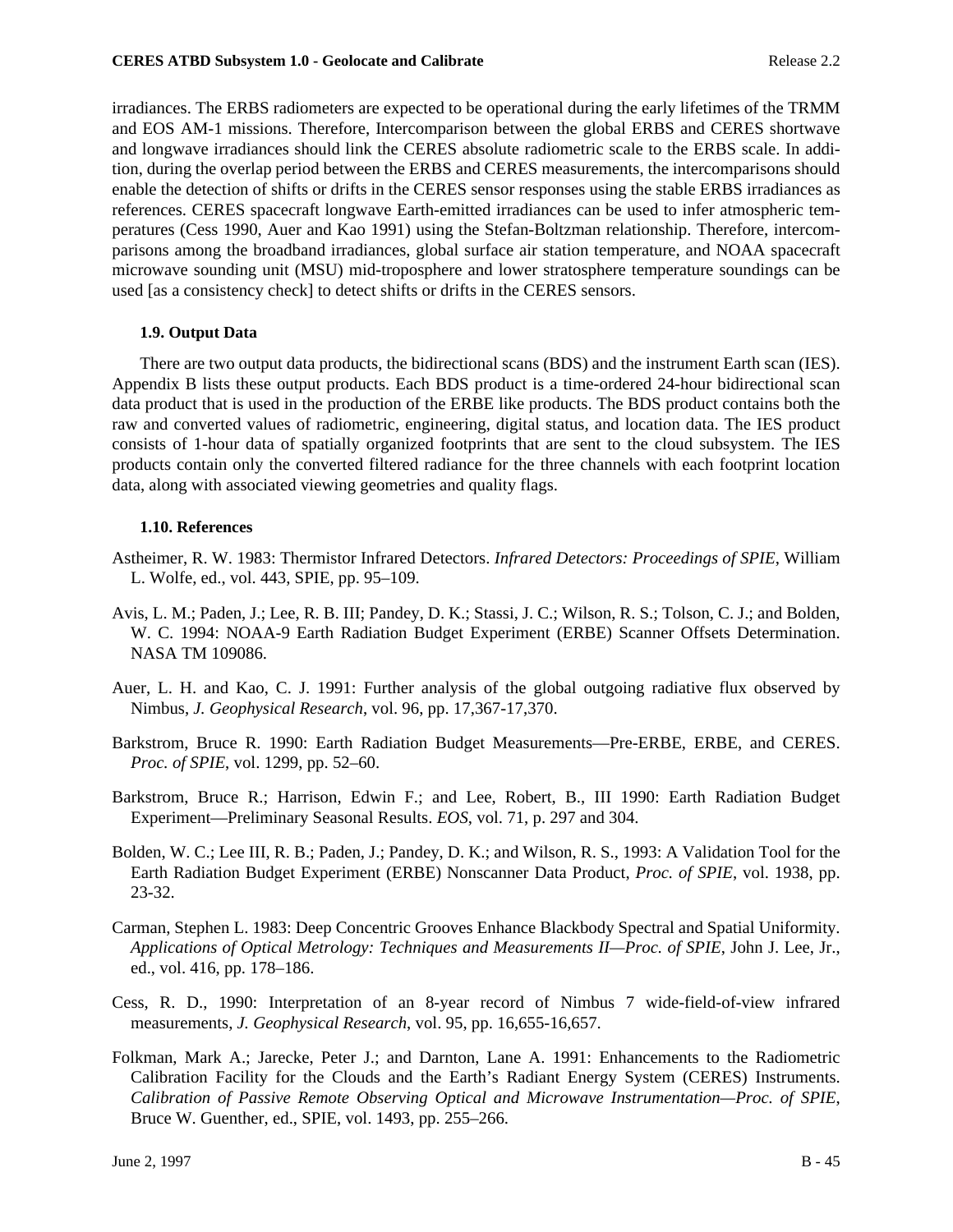- Folkman, Mark A.; Jarecke, Peter J.; Hedman, Ted R.; Yun, John S.; and Lee, Robert B., III 1993: Design of a Solar Diffuser for On-Orbit Calibration of the Clouds and the Earth's Radiant Energy System (CERES) Instruments. *Sensor Systems for the Early Earth Observing System Platforms—Proc. of SPIE,* William E. Barnes, ed., SPIE, vol. 1939, pp. 72–81.
- Folkman, Mark; Jarecke, Peter; Hedman, Ted; Carman, Steve; Avis, Lee; Barkstrom, Bruce; Cooper, Jack; Kopia Leonard; Lawrence, Wes; Lee, Robert; and Smith, Lou 1994: Calibration of a Shortwave Reference Standard by Transfer From a Blackbody Standard Using a Cryogenic Active Cavity Radiometer. *IGRASS '94—Surface and Atmospheric Remote Sensing: Technologies, Data Analysis and Interpretation,* Volume IV, IEEE, pp. 2298–2300.
- Foukal, Peter V.; Hoyt, C.; Kochling, H.; and Miller, P. 1990: Cryogenic Absolute Radiometers as Laboratory Irradiance Standards. *Remote Sens. Detect., & Pyrheliometers. Appl. Opt.*, vol. 29, pp. 988– 993.
- Frink, M. E.; Jarecke, P. J.; Folkman, M. A.; and Wright, R. E. 1993: Far-IR Spectral Measurements of the Clouds and the Earth's Radiant Energy System (CERES) Sensors Using a Fourier Transform Spectrometer and Pyro-Electric Reference Detector. *Sensor Systems for the Early Earth Observing System Platforms—Proc. of SPIE*, William E. Barnes, ed., SPIE, vol. 1939, pp. 82–91.
- Gibson, Michael A.; Lee, Robert B., III; and Thomas, Susan 1992: Evaluation of the Earth Radiation Budget Experiment Shortwave Channel's Stability Using In-Flight Calibration Sources. *Instrumentation for Planetary and Terrestrial Atmospheric Remot*e, *Proc. of SPIE*, vol. 1745, pp. 108– 216.
- Green, R. N. and Avis, L. M. 1996: Validation of ERBS scanner radiances, *J. Atmospheric and Ocean Technology*, vol. 13, pp. 851-862.
- Halyo, Nesim; Choi, Dan A., Jr.; and Samms, Richard W. 1987: *Development of Response Models for the Earth Radiation Budget Experiment (ERBE) Sensors. I—Dynamic Models and Computer Simulations for the ERBE Nonscanner, Scanner and Solar Monitor Sensors*. NASA CR-178292.
- Halyo, Nesim; Pandey, Dhirendra K.; and Taylor, Deborah B. 1989: *Modeling and Characterization of the Earth Radiation Budget Experiment (ERBE) Nonscanner and Scanner Sensors*. NASA CR-181818.
- Hesser, R. J.; and Carman, S. L. 1983: Integrating Sphere as a Precision Radiometer Calibration Source. *Proc. of SPIE*, vol. 416, pp. 111–118.
- Hoffman, Lawrence H.; Weaver, William L.; and Kibler, James F. 1987: *Calculation and Accuracy of ERBE Scanner Measurement Locations*. NASA TP-2670.
- Jarecke, P. J.; Folkman, M. A.; and Darnton, L. A. 1991: Radiometric Calibration Plan for the Clouds and the Earth's Radiant Energy System (CERES) Scanning Instruments. *Calibration of Passive Remote Observing Optical and Microwave Instrumentation—Proc. of SPIE*, Bruce W. Guenther, ed., vol. 1493, pp. 244–254.
- Jarecke, P. J.; Folkman, M. A.; and Hedman, T. R. 1993: Clouds and the Earth's Radiant Energy System (CERES): Long-Wave Calibration Plan and Radiometric Test Model (RTM) Calibration Results. *Metrologia*., vol. 30, no. 4, p. 223.
- Jarecke, Peter; Frink, Mark; Folkman, Mark; Carman, Steve; Baliga, Shankar; Doctor, Alan; Avis, Lee; Barkstrom, Bruce; Cooper, Jack; Kopia, Leonard; Lawrence, Wes; Lee, Robert; and Smith, Lou: Endto-End Spectral Response Characterization of the Clouds and the Earth's Radiant Energy System Sensors From 0.3 to 200 Microns. *IGRASS '94—Surface and Atmospheric Remote Sensing: Technologies, Data Analysis and Interpretation,* Volume IV, IEEE, pp. 2007–2009.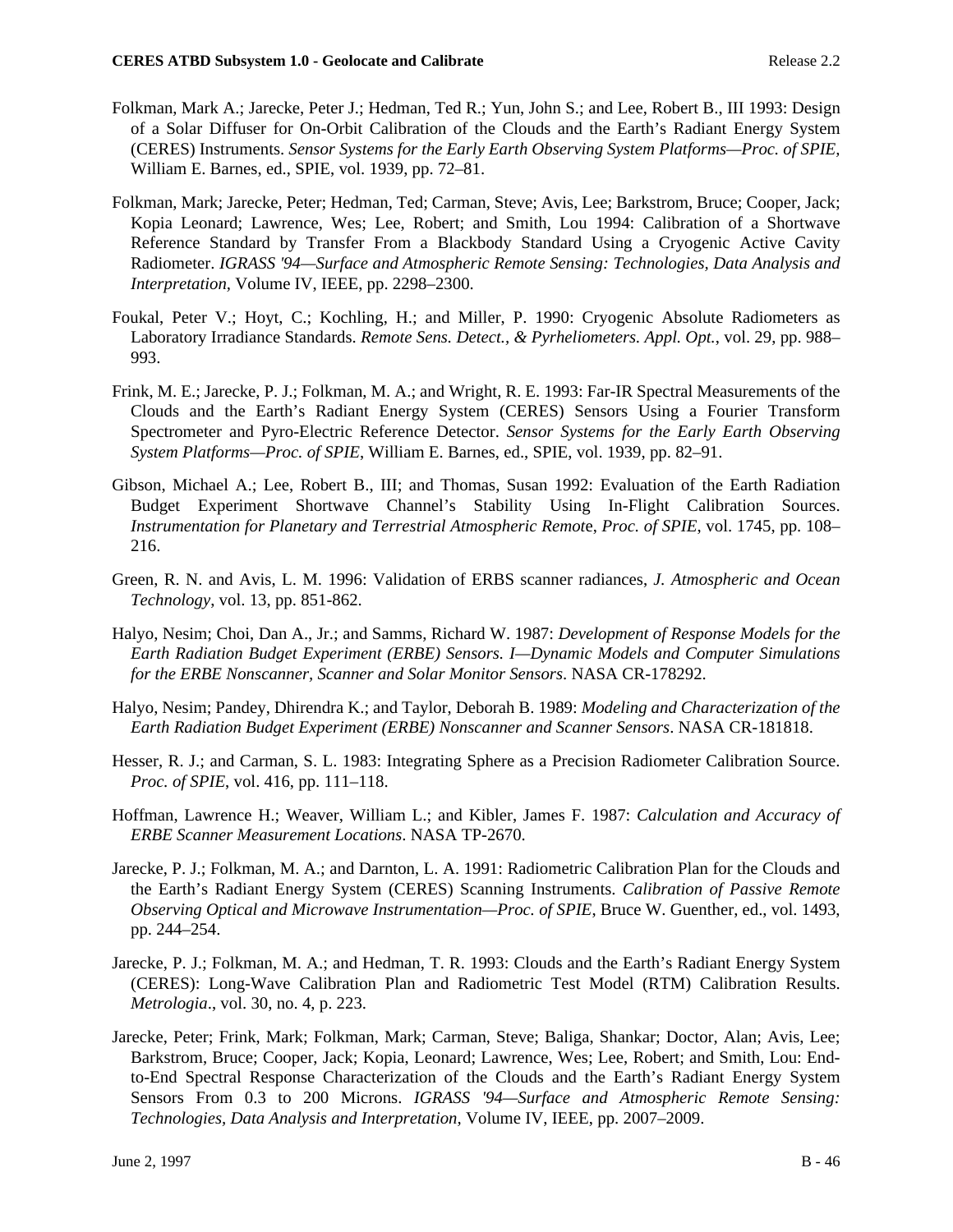- Kopia, Leonard P.; and Lee, Robert B., III 1992: Thermistor Bolometer Scanning Radiometer— Applications and Flight Experience. *Opt. Eng*., vol. 31, pp. 156–165.
- Kyle, H. L. 1993: The Nimbus Earth Radiation Budget (ERB) Experiment—1975 to 1992. *Bull. Am. Meteorol. Soc.*, vol. 74, no. 5, p. 815.
- Kyle, H. L.; Hickey, J. R.; Ardanuy, P. E.; Jacobowitz, H.; Arking, A.; Cambell, G. G.; House, F. B.; Maschhoff, R.; Smith, G. L.; Stowe, L. L.; and Vonder Haar, T. 1933: The Nimbus Earth Radiation Budget (ERB) Experiment: 1975 to 1992. *Bull. American Meteorol. Soc*., vol. 74, pp. 815–830/
- Lee, Robert B., III; Barkstrom, Bruce R.; Avis, Lee M.; Halyo, Nesim; and Gibson, Michael A. 1989: Characterization of the Earth Radiation Budget Experiment (ERBE) Scanning Radiometers. *Proc of SPIE*, vol. 1109, pp. 186–194.
- Lee, Robert B., III; Gibson, M. A.; Thomas, Susan; Meekins, Jeffrey L.; and Mahan, J. R. 1990: Earth Radiation Budget Experiment Scanner Radiometric Calibration Results. *Proc. of SPIE*, vol. 1299, pp. 80–91.
- Lee, R. B., III; and Barkstrom, B. R. 1991: Characterization of the Earth Radiation Budget Experiment Radiometers. *Metrologia*, vol. 28, p. 183–187.
- Lee, Robert B.; Avis, Lee M.; Gibson, M. Alan; and Kopia, Leonard P. 1992: Characterization of the Mirror Attenuator Mosaic: Solar Diffuser Plate. *Appl. Opt*., vol. 31, no. 31, pp. 6643–6652.
- Lee, Robert B., III; Barkstrom, Bruce R.; Carman, Steve L.; Cooper, John E.; Folkman, Mark A.; Jarecke, Peter J.; Kopia, Leonard P.; and Wielicki, Bruce A. 1993a: *Sensor Systems for the Early Earth Observing System Platforms—Proc. of SPIE,* William E. Barnes, ed., SPIE, vol. 1939, pp. 61–71.
- Lee, R. B., III; Avis, L. M.; and Gibson, M. A. 1993b: In-Flight Evaluations of Tungsten Calibration Lamps Using Shortwave Thermistor Bolometers and Active-Cavity. *Metrologia*., vol. 30, no. 4, p. 389.
- Lee, R. B., III; Barkstrom, B. R.; Smith, G. L.; Cooper, J. E.; Kopia, L. P.; Lawrence, R. W.; Folkman, M. A.; Jarecke, P. J.; Thomas, S.; Pandey, D. K.; Gibson, M. A.; Degnan, K. T.; Weaver, W. L.; and Crommelynck, D. A. H. 1996a: The Clouds and the Earth's Radiant Energy System (CERES) Sensors and Preflight Calibration Plans, *J. Atmos. & Ocean. Technol*., vol. 13, pp. 300-313.
- Lee, R. B., III; Childers, B. A.; Smith, G. L.; Paden, J.: Pandey, D. K.; and Thomas, S. 1996b: Clouds and the Earth's Radiant Energy System (CERES) Instrument Level 1 Science Data Validation Plan for Geolocated Radiances. *Proc. of SPIE*, vol. 2820, pp. 105-116.
- Lee, R. B., III; Smith, G. L.; Barkstrom, B. A.; Priestley, K. J.; Thomas, S.; Paden, J.; Pandey, D. K.; Thornhill, K. L.; Bolden, W. C.; and Wilson, R. S., 1997: Ground calibrations of the Clouds and the Earth's Radiant Energy System (CERES) Tropical Rainfall Measuring Mission spacecraft thermistor bolometers, *Proc. of SPIE*, vol. 3117 (presented as paper 3117-37, San Diego, CA).
- Paden, Jack; Smith, G. Louis; Lee, III, R. B.; Pandey, D. K.; and Thomas, Susan: Reality check: a point response function (PRF) comparison of theory to measurements for the Clouds and the Earth's Radiant energy System (CERES) Tropical Rainfall Mission (TRMM) instrument, *Proc. of SPIE*, vol. 3074 (presented as paper 3074-15, Orlando, Florida).
- Ramanathan, V.; Barkstrom, Bruce R.; and Harrison, Edwin F. 1989: Climate and the Earth's Radiation Budget. *Phys. Today*, vol. 42, pp. 22–32.
- Smith, G. L.; Green, R. N.; Raschke, E; Avis, L. M.; Suttle, J. T.; Wielicki, B. A.; and Davies, R.; 1986: Inversion methods for satellite studies of the earth's radiation budget: Development of algorithms for the ERBE mission, *Rev. Geophys.*, vol. **24**, pp. 407-42.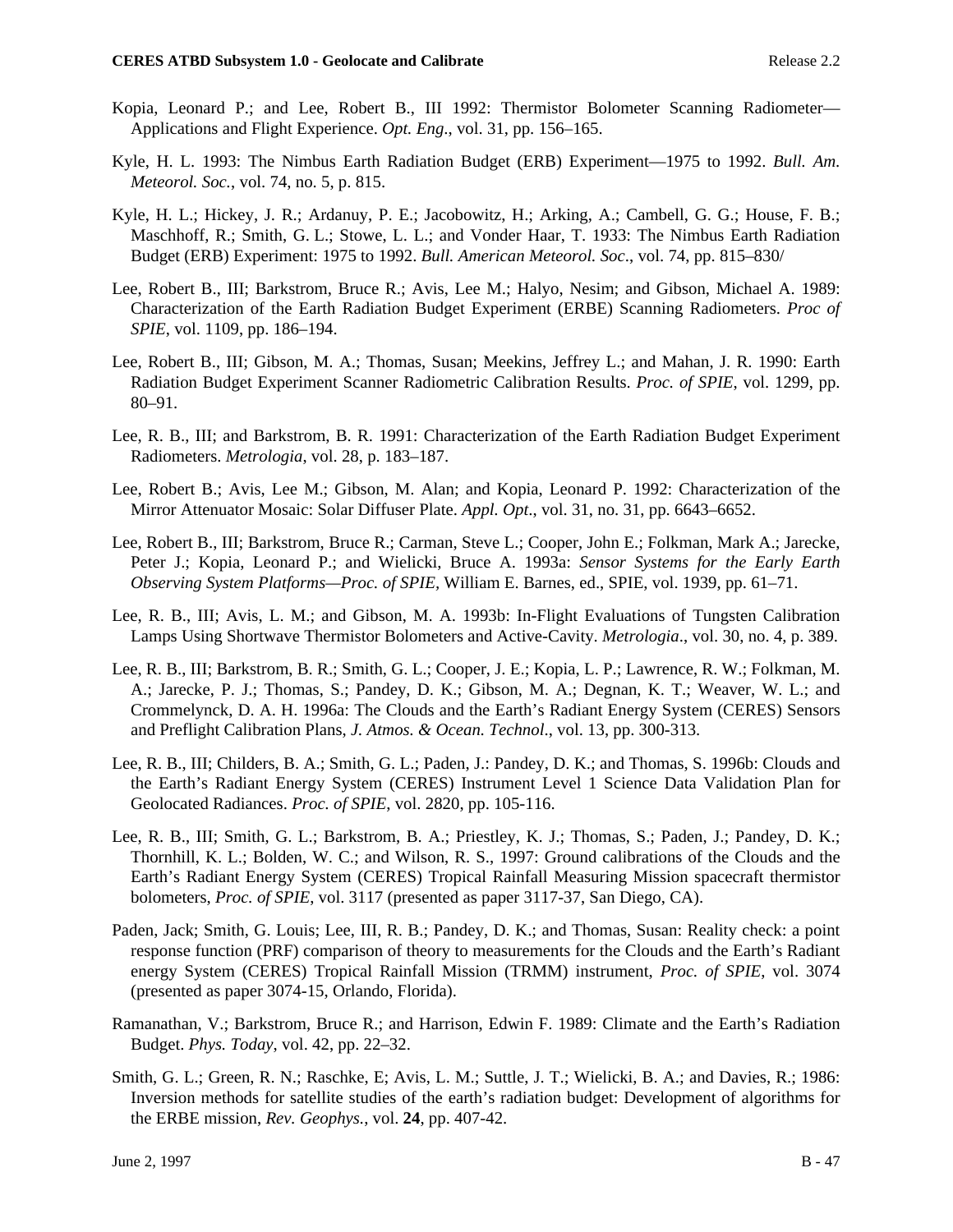- Smith, G. Louis 1994: Effects of Time Response on the Point Spread Function of a Scanning Radiometer. *Appl. Opt.*, vol. 33, no. 30, p. 7031.
- Siegel, Robert; and Howell, John R. 1981: *Thermal Radiation Heat Transfer.* Hemisphere Publ., Corp and McGraw-Hill Book Company.
- Wielicki, Bruce A.; and Barkstrom, Bruce R. 1991: Clouds and the Earth's Radiant Energy System (CERES)—An Earth Observing System Experiment. *Second Symposium on Global Change Studies×— Preprints*, Am. Meteorol. Soc., pp. 11–16.
- Wielicki, Bruce A.; Barkstrom, B. R.: Harrison, E. F.; Lee, R. B.,III; Smith, G. L.; and Cooper, J. E. 1996: Clouds and the Earth's Radiant Energy System (CERES): An Earth Observing System Experiment. *Bulletin of American Meteorological Society*, vol. 77, 853-868.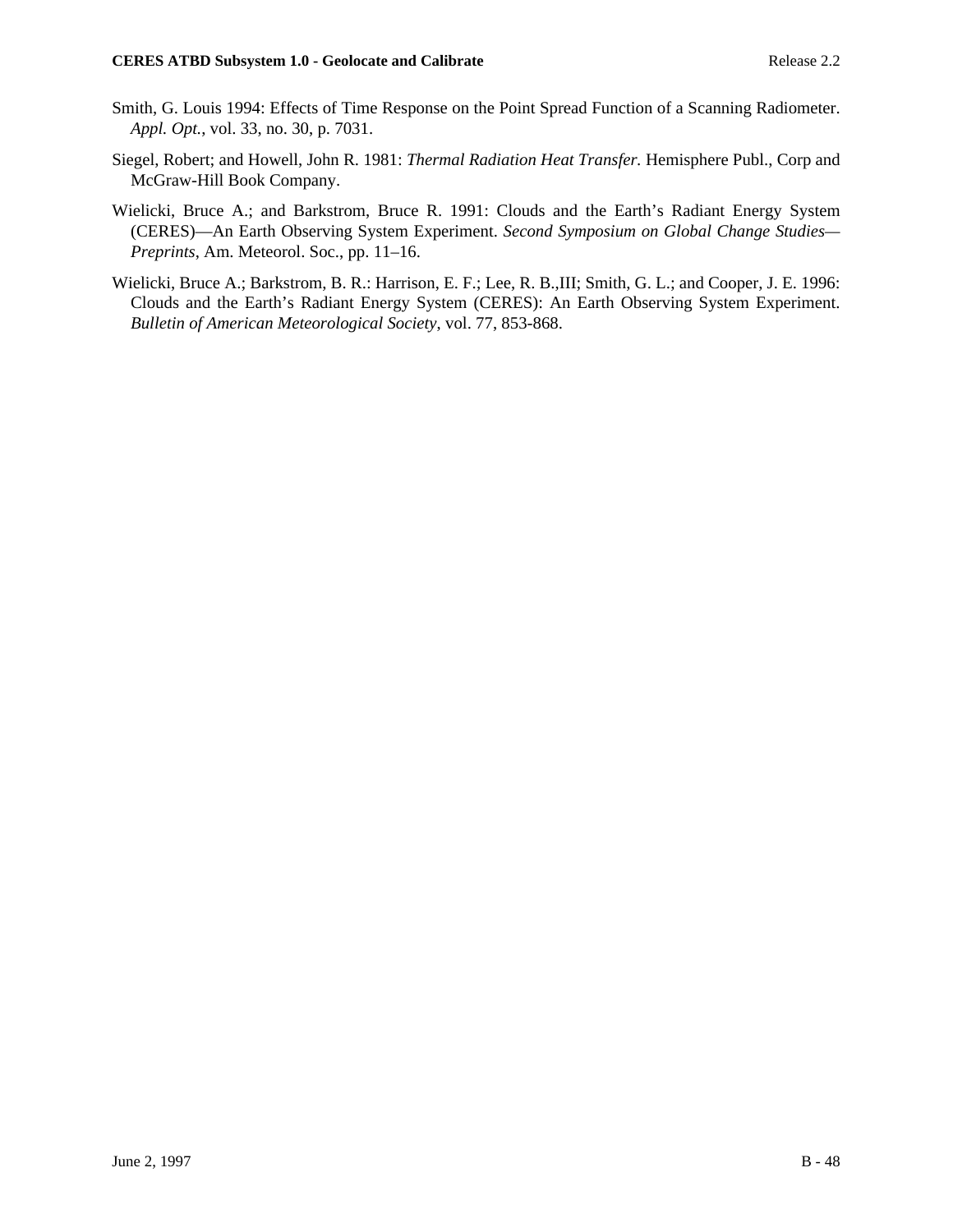# **Appendix A**

# **Input Data Products**

## **Geolocate and Calibrate Earth Radiances (Subsystem 1)**

This appendix describes the data products which are used by the algorithms in this subsystem. The table below summarizes these products, listing the CERES and EOSDIS product codes or abbreviations, a short product name, the product type, the production frequency, and volume estimates for each individual product as well as a complete data month of production. The product types are defined as follows:

| Archival products:  | Assumed to be permanently stored by EOSDIS      |
|---------------------|-------------------------------------------------|
| Internal products:  | Temporary storage by EOSDIS (days to years)     |
| Ancillary products: | Non-CERES data needed to interpret measurements |

The following pages describe each product. An introductory page provides an overall description of the product and specifies the temporal and spatial coverage. The table which follows the introductory page briefly describes every parameter contained in each product. Each product may be thought of as metadata followed by data records. The metadata (or header data) is not well-defined yet and is included mainly as a placeholder. The description of parameters which are present in each data record includes parameter number (a unique number for each distinct parameter), units, dynamic range, the number of elements per record, an estimate of the number of bits required to represent each parameter, and an element number (a unique number for each instance of every parameter). A summary at the bottom of each table shows the current estimated sizes of metadata, each data record, and the total data product. A more detailed description of each data product will be contained in a User's Guide to be published before the first CERES launch.

|                  | Product Code  |                                       |          |           |          |                     |
|------------------|---------------|---------------------------------------|----------|-----------|----------|---------------------|
| <b>CERES</b>     | <b>EOSDIS</b> | Name                                  | Type     | Frequency | Size, MB | Monthly<br>Size, MB |
| <b>INSTR PDS</b> | CERX00a       | <b>Instrument Production Data Set</b> | Archival | 1/Day     | 93.4     | 2895.4              |

## **Instrument Production Data Set (INSTR\_PDS)**

The Instrument Production Data Set (INSTR\_PDS) is the level 0 raw data from the CERES instrument as structured by the instrument itself, and is programmed by the instrument developer, TRW. All CERES instrument output is formatted into a CCSDS packet. CERES instrument packets contain the same data output formatting options, although some instrument data packets contain data unique to a particular spacecraft. There are seven basic pieces of information contained in a normal CERES data packet (i.e., science output format) are:

- 1. Packet Header Same format for all instruments
- 2. Time (secondary header) formats specified by platform's selected CCSDS option
- 3. Radiometric Detector Outputs
- 4. Instrument Elevation and Azimuth Position Data
- 5. Instrument Analog Engineering Data (e.g., Temperatures and Voltages)
- 6. Instrument Digital Engineering Data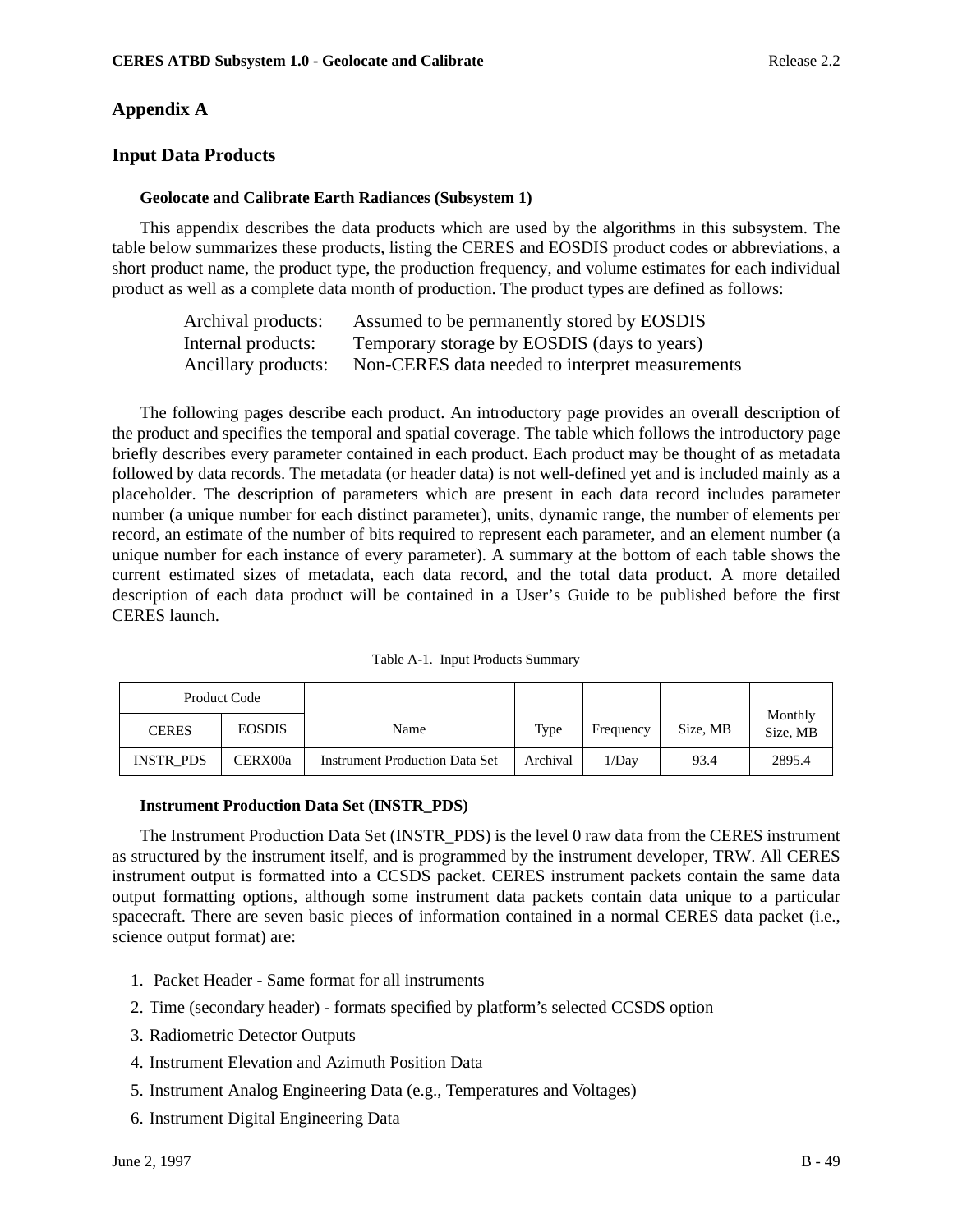### **CERES ATBD Subsystem 1.0 - Geolocate and Calibrate Release 2.2 Release 2.2**

There are five types of packets currently defined for the CERES instrument - Science, Diagnostic Memory, Diagnostic Processor, Diagnostic Gimbal, and Diagnostic Fixed Pattern. Each of these packet types correspond to a particular operation of the CERES instrument. Differences in packet content for each of these five types are defined in Table A-2.

For processing purposes, packets are grouped into Level 0 files which typically represent data collected from the CERES instrument over a 24 hour period. The types of Level 0 file formats for the Instrument Production Data Set are illustrated in Figure A-1.

**Level:** 0 **Portion of Globe Covered Type:** Archival **File:** Satellite Swath **Frequency:** 1/Day **Record:** N/A

**File:** 1 Day **File:** N/A **Record:** Single 6.6 sec scans

**Time Interval Covered Portion of Atmosphere Covered**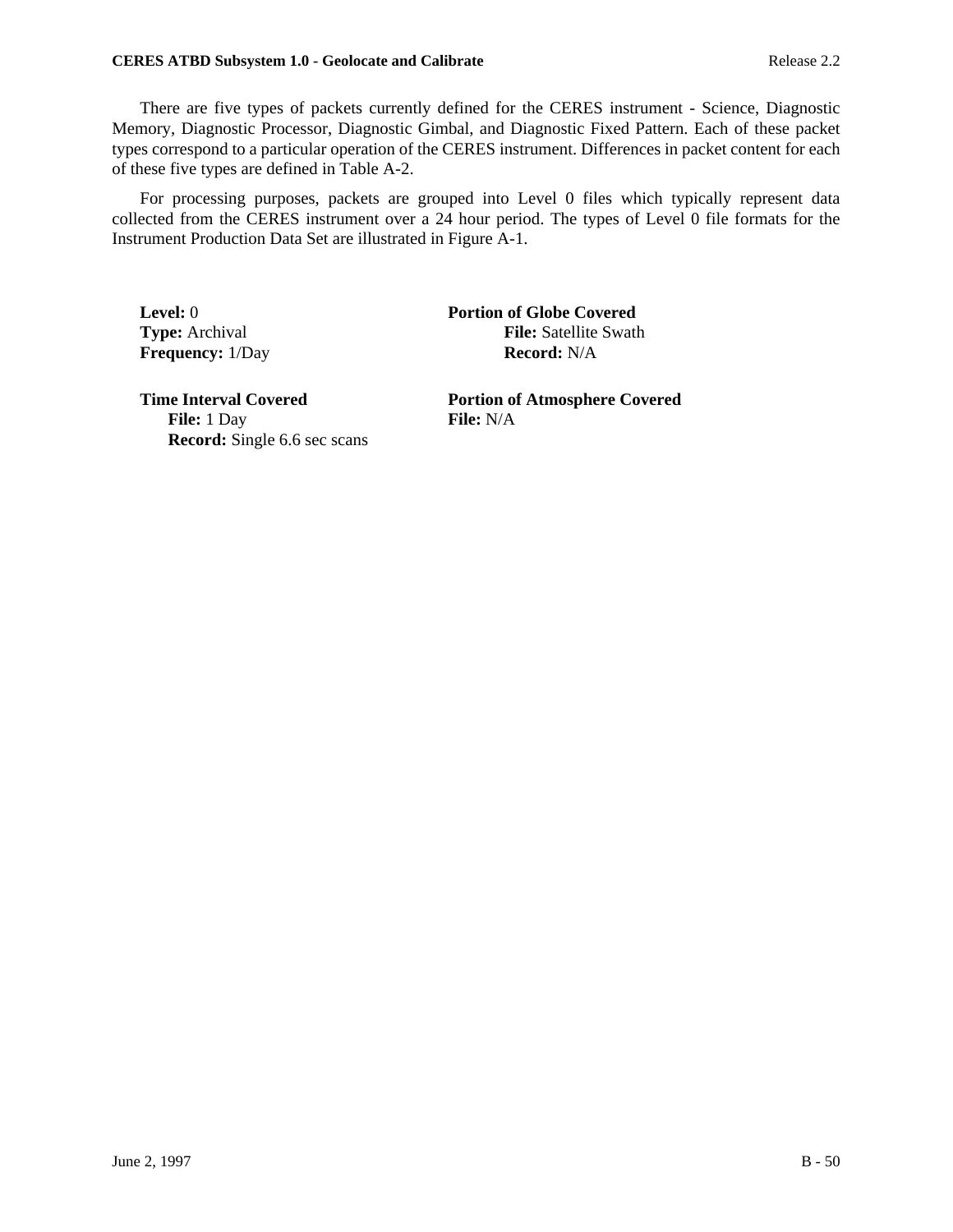# **Level 0 File Definitions**

# TRMM Level 0 File

| File Header<br>$(48 \text{ to } 52 \text{ Bytes})$                                     |
|----------------------------------------------------------------------------------------|
| <b>Instrument Data Packets</b><br>(Number of Packets x 7132 Bytes)                     |
| File Footer (QAC)<br>(Total = Length of QAC Footer (4) +[Number of Entries x 5] Bytes) |
|                                                                                        |

**File Footer (MDUL)** (Total = Length of MDUL Footer (4) + [Number of Entries x 5] Bytes)

(Minimum number of QAC entries is always = 1)

QAC - List of packet IDs known to be corrupted or unusable; MDUL - List of packet IDs missing;

EOS Level 0 File

**File Header** (TBD Bytes)

**Instrument Data Packets** (Number of Packets x TBD Bytes)

Figure A-1. TRMM and EOS level 0 file formats.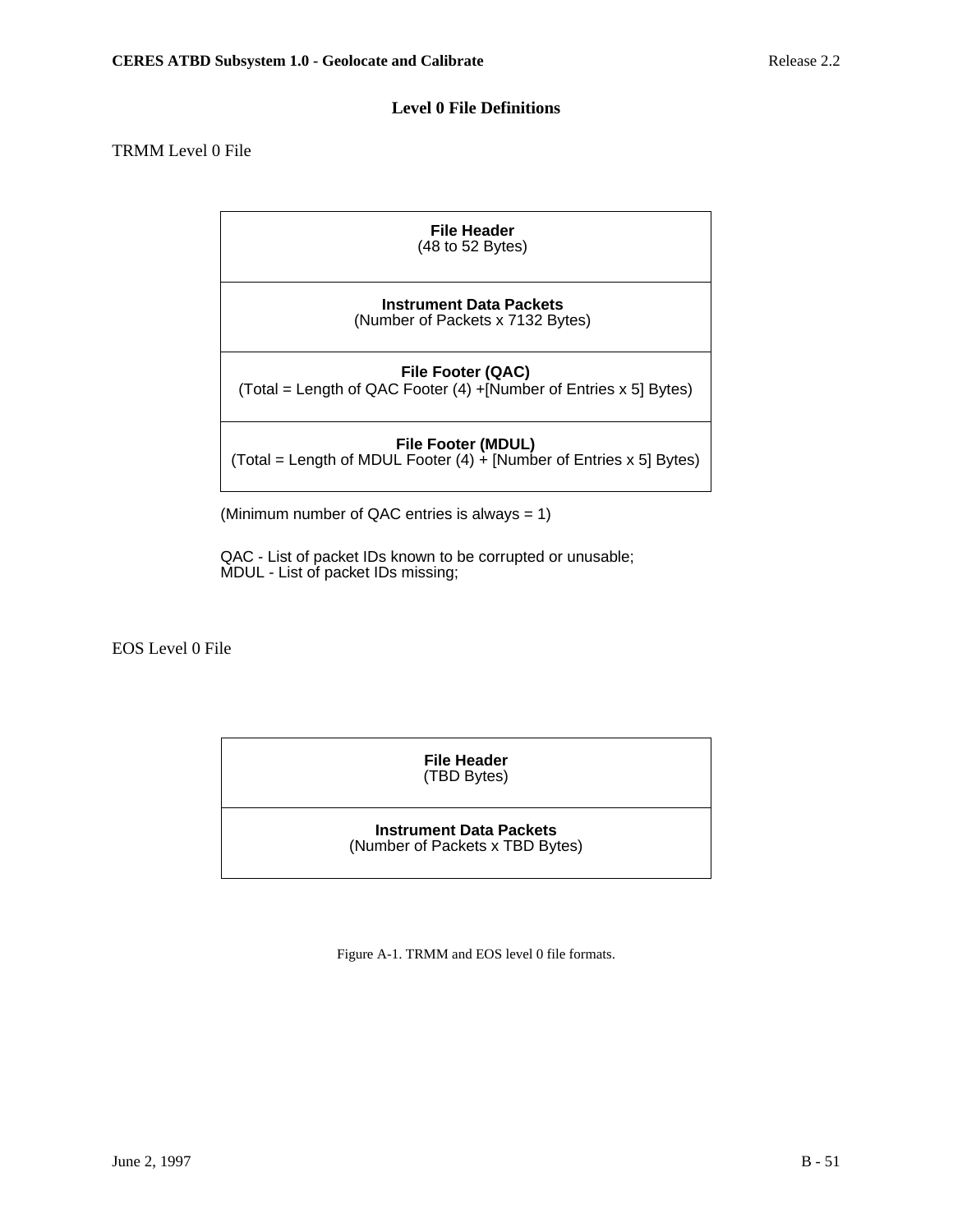# Table A-2. Instrument Production Data Set (INSTR\_PDS)

| Description                                                 | Parameter      | Units      | Range      | Elements/    | Bits/                | Elem           |
|-------------------------------------------------------------|----------------|------------|------------|--------------|----------------------|----------------|
| INSTR_PDS                                                   | Number         |            |            | Record       | Elem                 | Num            |
| INSTR_PDS File Header (TRMM)                                |                |            |            |              |                      |                |
| Spacecraft ID                                               |                | N/A        | N/A        | 1            | 16                   |                |
| Spacecraft Clock (first packet)                             |                | N/A        | N/A        | 1            | 72                   |                |
| Spare                                                       |                | N/A        | N/A        | 1            | 8                    |                |
| Spacecraft Clock (last packet)                              |                | N/A        | N/A        | 1            | 72                   |                |
| Spare                                                       |                | N/A        | N/A        | 1            | 8                    |                |
| Number of Packets in file                                   |                | N/A        | N/A        | 1            | 32                   |                |
| <b>Processing Options</b>                                   |                | N/A        | N/A        | 1            | 8                    |                |
| Data Type Flag                                              |                | N/A        | N/A        | 1            | 8                    |                |
| Time of Receipt at Originating Node                         |                | N/A        | N/A        | 1            | 56                   |                |
| Spare                                                       |                | N/A        | N/A        | 1            | 24                   |                |
| <b>Select Options</b>                                       |                | N/A        | N/A        | 1            | 8                    |                |
| Number of APIDs                                             |                | N/A        | N/A        | 1            | 8                    |                |
| <b>APIDs</b>                                                |                | N/A        | N/A        | $1$ to $3$   | 16                   |                |
| Spare                                                       |                | N/A        | N/A        | 1            | 8                    |                |
| Number of QAC lists in file                                 |                | N/A        | N/A        | 1            | 8                    |                |
| Offset to QAC List                                          |                | N/A        | N/A        | 1            | 32                   |                |
| INSTR_PDS File Header (EOS)<br><b>Contents TBD</b>          |                | N/A        | N/A        |              | <b>TBD</b>           |                |
| INSTR_PDS Data is Array[13091] of:<br>INSTR_PDS_Data_Packet |                |            |            |              |                      |                |
| INSTR_PDS_Data_Packet_Header is selection of                |                |            |            |              |                      |                |
| INSTR_Packet_Hdr (TRMM)                                     |                |            |            |              |                      |                |
| INSTR_Packet_Header_Data                                    | $\mathbf{1}$   | N/A        |            |              |                      |                |
| <b>Version Number</b>                                       |                |            | N/A        | 1<br>1       | 3                    | 1              |
| Type                                                        | 2              | N/A        | N/A        | 1            | 1<br>$\mathbf{1}$    | 2<br>3         |
| Secondary Header Flag                                       | 3              | N/A        | N/A        |              |                      |                |
| <b>APID</b>                                                 | 4<br>5         | N/A<br>N/A | N/A<br>N/A | 1<br>1       | 11<br>$\overline{2}$ | 4<br>5         |
| Sequence Flags<br>Packet Sequence Count                     |                | N/A        |            | 1            | 14                   |                |
|                                                             | 6              | 7 N/A      | N/A<br>N/A | 1            | 16                   | 6<br>7         |
| Packet Length                                               |                |            |            |              |                      |                |
| INSTR_Packet_Secondary_Hdr (TRMM)<br><b>Time Data</b>       |                | 8 N/A      | N/A        | 1            | 64                   | 8              |
| INSTR_Packet_Hdr (EOS)                                      |                |            |            |              |                      |                |
| INSTR_Packet_Header_Data                                    |                |            |            |              |                      |                |
| <b>Version Number</b>                                       | $\mathbf{1}$   | N/A        | N/A        | 1            | 3                    | 1              |
| Type                                                        | $\overline{2}$ | N/A        | N/A        | 1            | $\mathbf{1}$         | $\overline{c}$ |
| Secondary Header Flag                                       | 3              | N/A        | N/A        | 1            | $\mathbf{1}$         | 3              |
| <b>APID</b>                                                 | 4              | N/A        | N/A        | 1            | 11                   | 4              |
| Segment Flags                                               | 5              | N/A        | N/A        | 1            | $\overline{c}$       | 5              |
| Source Sequence Count                                       | 6              | N/A        | N/A        | $\mathbf{1}$ | 14                   | 6              |
| Packet Length                                               |                | 7 N/A      | N/A        | 1            | 16                   | $\overline{7}$ |
| EOS_Secondary_Hdr (EOS)                                     |                |            |            |              |                      |                |
| <b>Time Data</b>                                            | 9              | N/A        | N/A        | 1            | 72                   | 8              |
| Quick Look Flag                                             |                | 10 N/A     | N/A        | $\mathbf{1}$ | 8                    | 9              |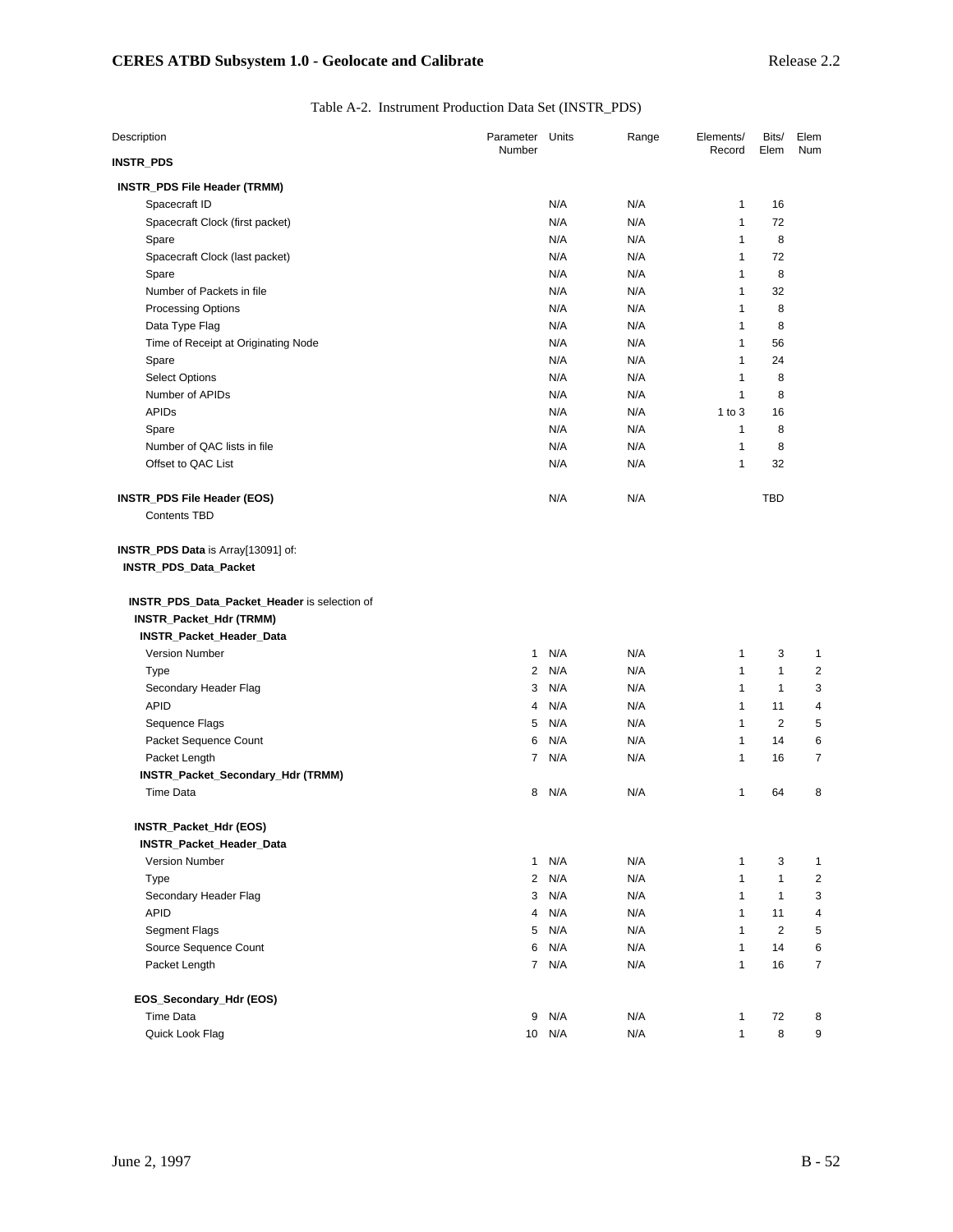#### Table A-2. Continued

| Description                                                     | Parameter<br><b>Number</b> | Units    | Range                   | Elements/<br>Record | Bits/<br>Elem | Elem<br><b>Num</b> |
|-----------------------------------------------------------------|----------------------------|----------|-------------------------|---------------------|---------------|--------------------|
| <b>INSTR_Measurement_Data</b> is selection of                   |                            |          |                         |                     |               |                    |
| INSTR_Science_Data is Array[660] of:                            |                            |          |                         |                     |               |                    |
| <b>INSTR Science Record</b>                                     |                            |          |                         |                     |               |                    |
| <b>Azimuth Position Count</b>                                   | 11                         | count    | 0.65535                 | 660                 | 16            | 13                 |
| <b>Elevation Position Count</b>                                 | 12 <sup>12</sup>           | count    | 0.65535                 | 660                 | 16            | 673                |
| <b>Total Detector Output</b>                                    | 13                         | count    | 0.4095                  | 660                 | 12            | 1333               |
| SW Detector Output                                              | 14                         | count    | 0.4095                  | 660                 | 12            | 1993               |
| <b>Window Detector Output</b>                                   | 15                         | count    | 0.4095                  | 660                 | 12            | 2653               |
| Instrument Analog Data - see DRL64, Rev. D (TRW) for details    | 16                         | $\sim$   |                         | 660                 | 12            | 3313               |
| INSTR_Diagnostic_Memory_Data is Array[660] of:                  |                            |          |                         |                     |               |                    |
| <b>INSTR_Memory_Record</b>                                      |                            |          |                         |                     |               |                    |
| <b>Azimuth Position Count</b>                                   | 17                         | count    | 0.65535                 | 660                 | 16            | 3973               |
| <b>Elevation Position Count</b>                                 | 18                         | count    | 0.65535                 | 660                 | 16            | 4633               |
| DAP Memory Dump Data                                            | 19                         | N/A      | 0.65535                 | 660                 | 16            | 5293               |
| ICP Memory Dump Data                                            | 20                         | N/A      | 0.65535                 | 660                 | 16            | 5953               |
| Fill Data                                                       | 21                         | N/A      | 0.15                    | 660                 | 4             | 6613               |
| Instrument Analog Data - see DRL64, Rev. D (TRW) for details    | $22 -$                     |          |                         | 660                 | 12            | 7273               |
| INSTR_Diagnostic_Gimbal_Operation_Data is Array[660] of:        |                            |          |                         |                     |               |                    |
| INSTR_Gimbal_Record                                             |                            |          |                         |                     |               |                    |
| <b>Azimuth Position Count</b>                                   |                            | 23 count | 0.65535                 | 660                 | 16            | 7933               |
| <b>Elevation Position Count</b>                                 | 24                         | count    | 0.65535                 | 660                 | 16            | 8593               |
| <b>Elevation Error</b>                                          | 25                         | count    | 0.55535                 | 660                 | 16            | 9253               |
| <b>Azimuth Error</b>                                            | 26                         | count    | 0.65535                 | 660                 |               | 9913               |
| Fill Data                                                       | 27                         | N/A      | 0.15                    | 660                 | 16            | 4 10573            |
| Instrument Analog Data - see DRL64, Rev. D (TRW) for details    | 28                         | $\sim$   |                         | 660                 |               | 12 11233           |
|                                                                 |                            |          |                         |                     |               |                    |
| INSTR_Diagnostic_Processor_Operation_Data is Array[660] of:     |                            |          |                         |                     |               |                    |
| INSTR_Processor_Op_Record                                       | 29                         |          |                         |                     |               |                    |
| <b>Azimuth Position Count</b>                                   |                            | count    | 0.65535                 | 660                 |               | 16 11893           |
| <b>Elevation Position Count</b>                                 | 30                         | count    | 0.65535                 | 660                 |               | 16 12553           |
| DAP Timing                                                      | 31                         | N/A      | 0.65535                 | 660                 |               | 16 13213           |
| <b>ICP Timing</b>                                               | 32                         | N/A      | 0.65535                 | 660                 |               | 16 13873           |
| Fill Data                                                       | 33                         | N/A      | 0.15                    | 660                 |               | 4 14533            |
| Instrument Analog Data - see DRL64, Rev. D (TRW) for details    | 34                         |          |                         | 660                 |               | 12 15193           |
| INSTR_Diagnostic_Fixed_Pattern_Data is Array[660] of:           |                            |          |                         |                     |               |                    |
| <b>INSTR_Fixed_Record</b>                                       |                            |          |                         |                     |               |                    |
| Fixed Pattern in Elevation Field                                | 35                         | N/A      | 0.65535                 | 660                 |               | 16 15853           |
| Fixed Pattern for Azimuth Field                                 | 36                         | N/A      | 0.65535                 | 660                 |               | 16 16513           |
| Fixed Pattern for Total Channel Field                           | 37                         | N/A      | 0.4095                  | 660                 |               | 12 17173           |
| Fixed Pattern for Window Channel Field                          | 38                         | N/A      | 0.4095                  | 660                 |               | 12 17833           |
| Fixed Pattern for Shortwave Channel Field                       | 39                         | N/A      | 0.4095                  | 660                 |               | 12 18493           |
| Fixed Pattern for Analog Field                                  | 40                         | N/A      | 0.4095                  | 660                 |               | 12 19153           |
| INSTR_Data                                                      |                            |          |                         |                     |               |                    |
| <b>INSTR_Digital_Status_Block is</b>                            |                            |          |                         |                     |               |                    |
| Instrument Digital Status - see DRL64, Rev D. (TRW) for details | 41 -                       |          |                         | 1                   | 2960          | 10                 |
| <b>INSTR-EOS_Ancillary_Data is selection of</b>                 |                            |          |                         |                     |               |                    |
| <b>INSTR_Ancillary_Data</b>                                     |                            |          |                         |                     |               |                    |
| Ancillary Time Stamp                                            |                            | 42 count | $0.1.84 \times 10^{19}$ | 1                   |               | 64 19813           |
| <b>GPS/UTC Time Conversion</b>                                  |                            | 43 count | 0.4.29x10 <sup>9</sup>  | $\mathbf{1}$        |               | 32 19814           |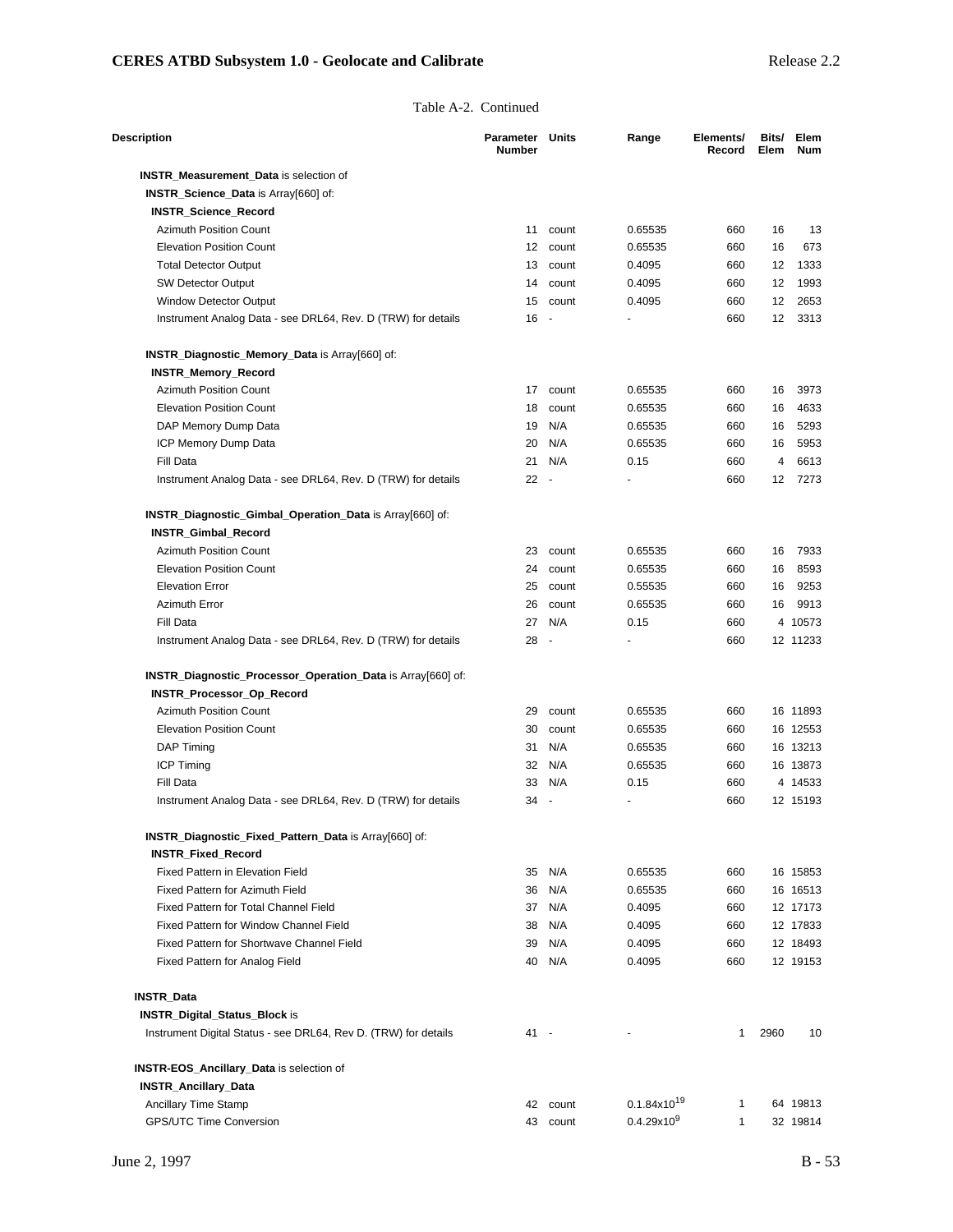| Table A-2. Concluded |
|----------------------|
|                      |

| <b>Description</b>                       | Parameter<br>Number                                | <b>Units</b> | Range                  | Elements/<br>Record | Bits/<br>Elem | Elem<br><b>Num</b> |
|------------------------------------------|----------------------------------------------------|--------------|------------------------|---------------------|---------------|--------------------|
| Solar Array Current                      | 44                                                 | count        | 0.255                  | 1                   | 8             | 19815              |
| Mag Coil Current X                       | 45                                                 | count        | 0.255                  | 1                   | 8             | 19816              |
| Mag Coil Current Y                       | 46                                                 | count        | 0.255                  | 1                   | 8             | 19817              |
| Mag Coil Current Z                       | 47                                                 | count        | 0.255                  | 1                   | 8             | 19818              |
| Satellite Position (X) Count             | 48                                                 | count        | $0.4.29x10^{9}$        | 1                   | 32            | 19819              |
| Satellite Position (Y) Count             | 49                                                 | count        | 0.4.29x10 <sup>9</sup> | $\mathbf{1}$        | 32            | 19820              |
| Satellite Position (Z) Count             | 50                                                 | count        | 0.4.29x10 <sup>9</sup> | 1                   | 32            | 19821              |
| Satellite Velocity (X) Count             | 51                                                 | count        | 0.4.29x10 <sup>9</sup> | 1                   | 32            | 19822              |
| Satellite Velocity (Y) Count             | 52                                                 | count        | 0.4.29x10 <sup>9</sup> | 1                   | 32            | 19823              |
| Satellite Velocity (Z) Count             | 53                                                 | count        | 0.4.29x10 <sup>9</sup> | 1                   | 32            | 19824              |
| Satellite Attitude (Roll) Count          | 54                                                 | count        | 0.65535                | 1                   | 16            | 19825              |
| Satellite Attitude (Pitch) Count         | 55                                                 | count        | 0.65535                | 1                   | 16            | 19826              |
| Satellite Attitude (Yaw) Count           | 56                                                 | count        | 0.65535                | 1                   | 16            | 19827              |
| Satellite Attitude Rate (Roll) Count     | 57                                                 | count        | 0.65535                | 1                   | 16            | 19828              |
| Satellite Attitude Rate (Pitch) Count    | 58                                                 | count        | 0.65535                | 1                   | 16            | 19829              |
| Satellite Attitude Rate (Yaw) Count      | 59                                                 | count        | 0.65535                | 1                   | 16            | 19830              |
| Solar X Position                         | 60                                                 | count        | 0.255                  | 1                   | 8             | 19831              |
| Solar Y Position                         | 61                                                 | count        | 0.255                  | 1                   | 8             | 19832              |
| Solar Z Position                         | 62                                                 | count        | 0.255                  | 1                   | 8             | 19833              |
| Lunar X Position                         | 63                                                 | count        | 0.255                  | 1                   | 8             | 19834              |
| Lunar Y Position                         | 64                                                 | count        | 0.255                  | 1                   | 8             | 19835              |
| Lunar Z Position                         | 65                                                 | count        | 0.255                  | 1                   | 8             | 19836              |
| INSTR_Fill_Data                          |                                                    |              |                        |                     |               |                    |
| <b>TRMM</b>                              | 66                                                 | N/A          | N/A                    | 1                   | 1104          | 19837              |
| EOS                                      | 67                                                 | N/A          | N/A                    | 1                   | 592           | 19838              |
| <b>INSTR_PDS File Footer (TRMM Only)</b> |                                                    |              |                        |                     |               |                    |
| INSTR_PDS_File_Footer is                 |                                                    |              |                        |                     |               |                    |
| QAC List                                 |                                                    | N/A N/A      | N/A                    | 1                   | 32            | 1                  |
| <b>QAC Entries</b>                       | N/A                                                | N/A          | N/A                    | $1 - q$             | 16            | 2                  |
| <b>MDUL</b>                              | N/A                                                | N/A          | N/A                    | $\mathbf{1}$        | 32            | 3                  |
| <b>MDU</b>                               | N/A                                                | N/A          | N/A                    | $1 - m$             | 16            | 4                  |
| <b>Total Header Bits/File:</b>           | 384.416                                            |              |                        |                     |               |                    |
| <b>Total Data Bits/Record:</b>           | 57056                                              |              |                        |                     |               |                    |
| <b>Total Records/File:</b>               | 13091                                              |              |                        |                     |               |                    |
| <b>Total Data Bits/File:</b>             | 746920096                                          |              |                        |                     |               |                    |
| <b>Total Bits/File:</b>                  | 746920480.746920512 + File Footer Size (TRMM Only) |              |                        |                     |               |                    |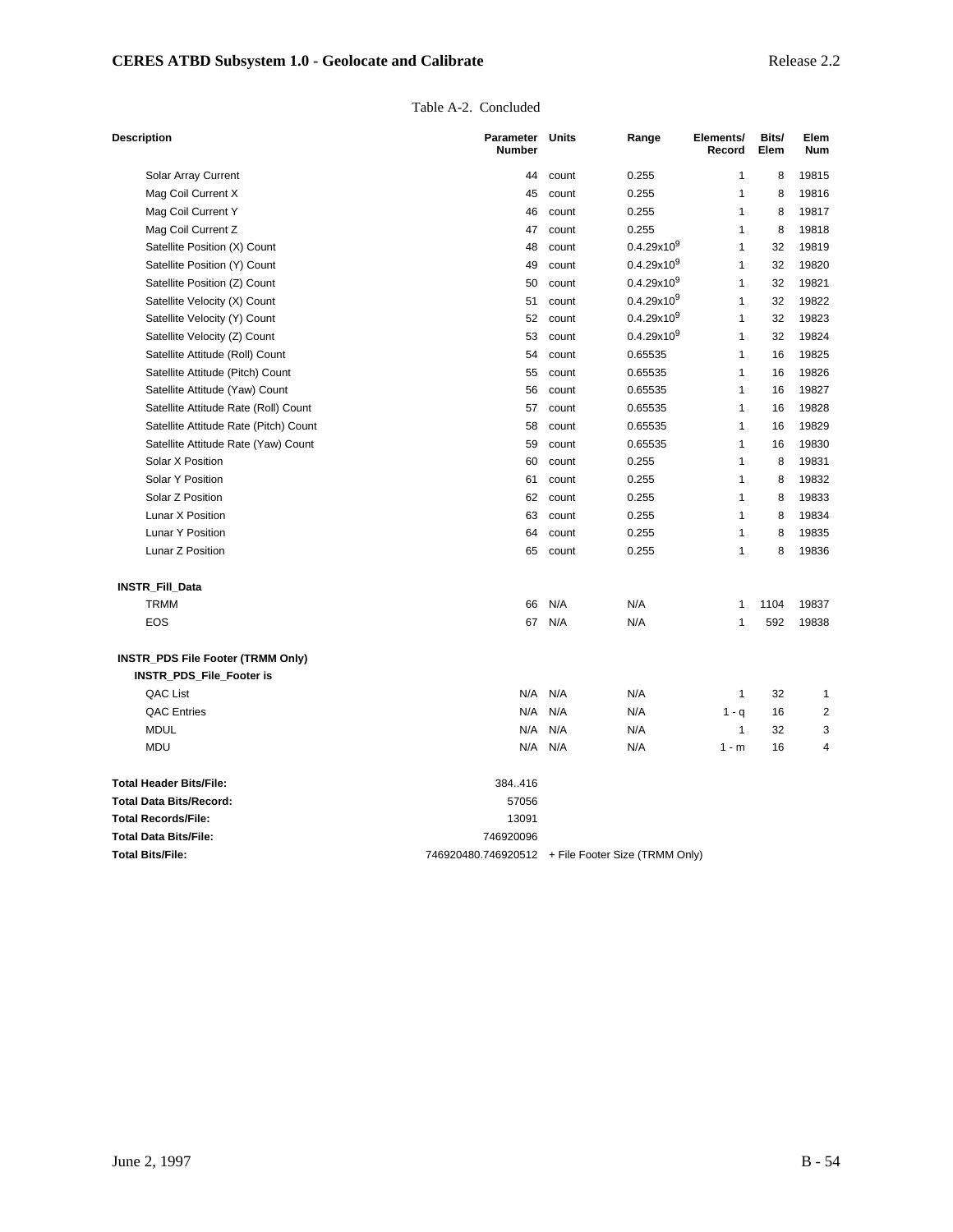# **Appendix B - Output Data Products**

# **Output Data Products**

### **Geolocate and Calibrate Earth Radiances (Subsystem 1)**

This appendix describes the data products which are produced by the algorithms in this subsystem. The table below summarizes these products, listing the CERES and EOSDIS product codes or abbreviations, a short product name, the product type, the production frequency, and volume estimates for each individual product as well as a complete data month of production. The product types are defined as follows:

| Archival products: | Assumed to be permanently stored by EOSDIS  |
|--------------------|---------------------------------------------|
| Internal products: | Temporary storage by EOSDIS (days to years) |

The following pages describe each product. An introductory page provides an overall description of the product and specifies the temporal and spatial coverage. The table which follows the introductory page briefly describes every parameter which is contained in the product. Each product may be thought of as metadata followed by data records. The metadata (or header data) is not well-defined yet and is included mainly as a placeholder. The description of parameters which are present in each data record includes parameter number (a unique number for each distinct parameter), units, dynamic range, the number of elements per record, an estimate of the number of bits required to represent each parameter, and an element number (a unique number for each instance of every parameter). A summary at the bottom of each table shows the current estimated sizes of metadata, each data record, and the total data product. A more detailed description of each data product will be contained in a User's Guide to be published before the first CERES launch.

| Product Code |                   | Name                          | Type<br>Frequency |           | Size, MB | Monthly  |  |
|--------------|-------------------|-------------------------------|-------------------|-----------|----------|----------|--|
| <b>CERES</b> | <b>EOSDIS</b>     |                               |                   |           |          | Size, MB |  |
| <b>BDS</b>   | CER <sub>01</sub> | <b>BiDirectional Scan</b>     | Archival          | 1/Day     | 710.92   | 22039    |  |
| <b>IES</b>   | CER <sub>09</sub> | <b>Instrument Earth Scans</b> | Internal          | $1/H$ our | 32.26    | 24001    |  |

Table B-1. Output Products Summary

#### **BiDirectional Scan (BDS)**

The BDS data product is an archival product containing level 1b CERES scanner data obtained for a 24 hour period. All science scan modes are included in the BDS, including the fixed and rotating azimuth scan modes that perform normal earth, internal calibration, and short scan elevation profiles. The BDS product includes samples taken for all 660 measurements (including space looks and internal calibration views).

The BDS includes the raw (unconverted) science and instrument data from the Level 0 input file (excluding Level 0 header and footer data) as well as the converted science and instrument data. The BDS also contains additional data not found in the Level 0 input file. This additional data is composed primarily of converted satellite position and velocity data, celestial data, and converted digital data.

All of the BDS data use Hierarchical Data Format (HDF) structures such as Vdata and Scientific Data Sets (SDSs). Metadata for the BDS is implemented using the ECS Toolkit metadata routines, which are based on HDF Annotations.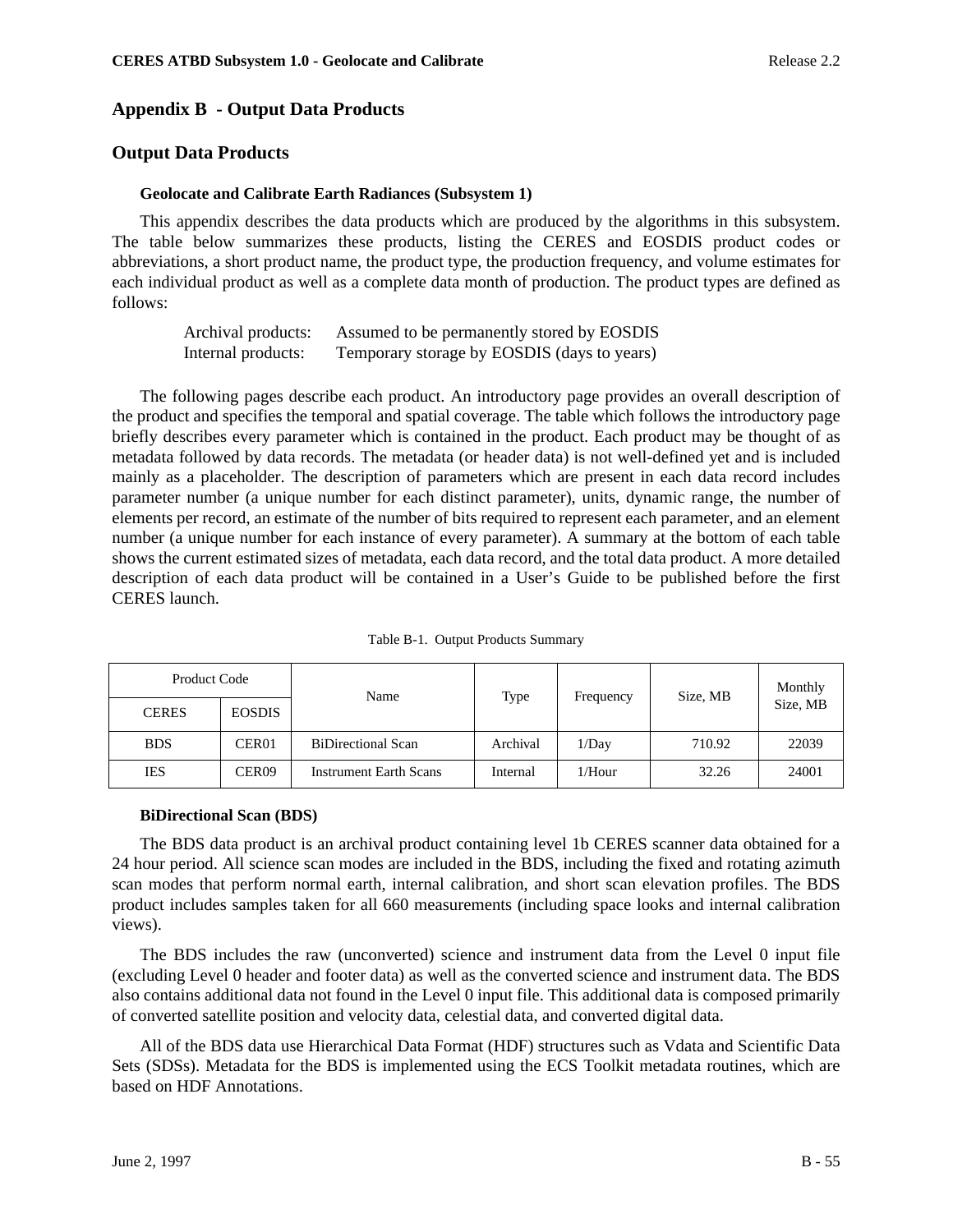The general composition of a BDS in terms of HDF components is as follows:

| 1. Metadata                    | Annotations |
|--------------------------------|-------------|
| 2. Unconverted Science Data    | SDS(s)      |
| 3. Unconverted Instrument Data | Vdata(s)    |
| 4. Converted Science Data      | SDS(s)      |
| 5. Converted Instrument Data   | Vdata(s)    |
| 6. Satellite/Celestial Data    | Vdata(s)    |

A complete and more detailed listing of the data parameters for this product can be found in the subsequent figure(s) and tables of this section.

| <b>Level:</b> 1b        | <b>Portion of Globe Covered</b> |
|-------------------------|---------------------------------|
| <b>Type:</b> Archival   | <b>File:</b> Satellite Swath    |
| <b>Frequency:</b> 1/Day | <b>Record:</b> N/A              |
|                         |                                 |

**File:** 24 hours **File:** Satellite Altitude **Record:** Single 6.6 second packet

**Time Interval Covered Portion of Atmosphere Covered**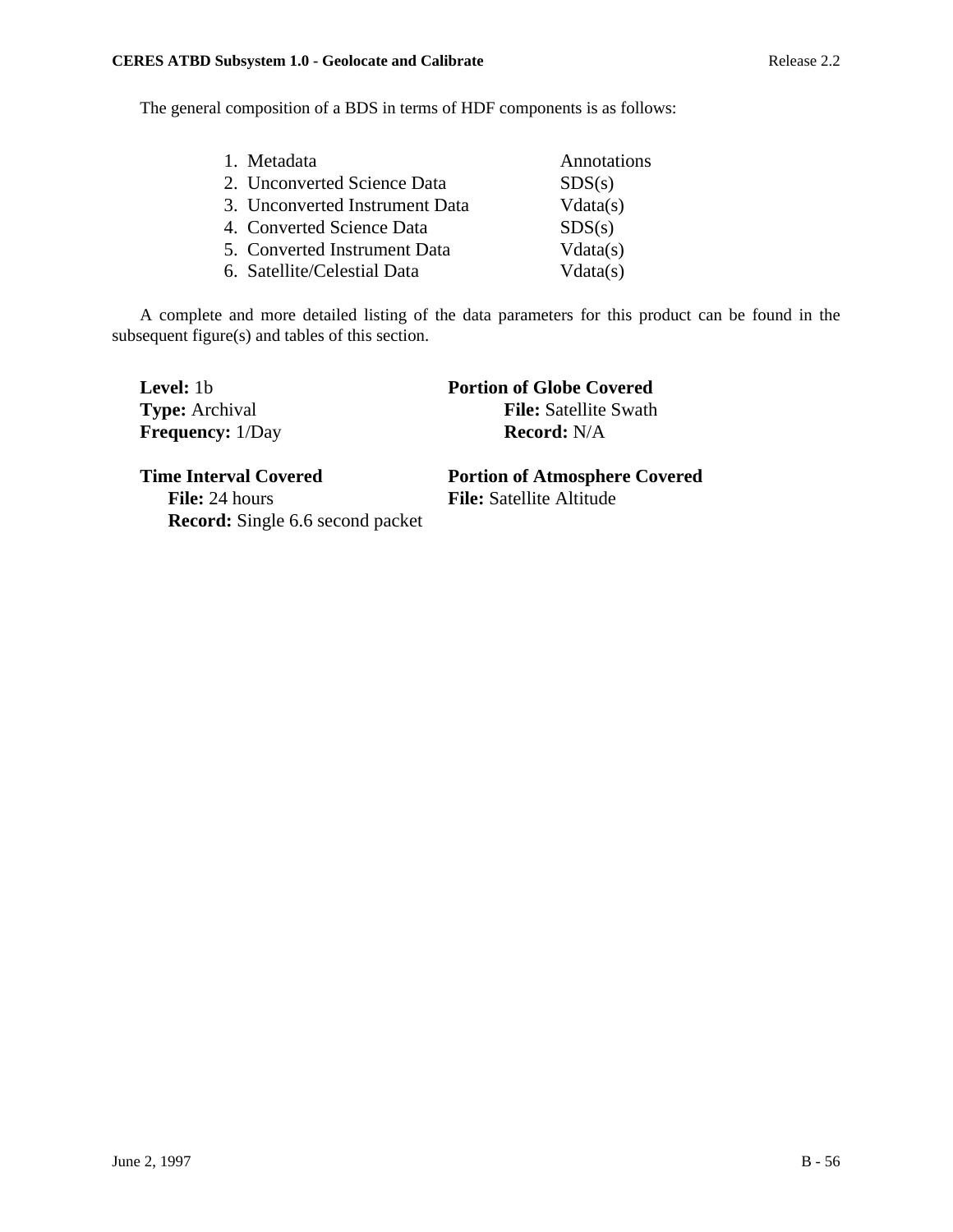# **BDS Metadata** - TBD

# **BDS Scientific Data Sets**

Every Scientific Data Set (SDS) in the BDS file, with exception of the SDS for Julian Times and the SDS for Unconverted Digital Data, represents a time ordered collection of data where each row in the SDS corresponds to a packet of data, and each column corresponds to a single sample within a packet.

|          |               | Sample 1 | Sample 2 | Sample 3 | Sample 4 | Sample 5 |     | Sample 660 |
|----------|---------------|----------|----------|----------|----------|----------|-----|------------|
| Packet 1 | $\rightarrow$ | Value    | Value    | Value    | Value    | Value    | →   | Value      |
| Packet 2 | $\rightarrow$ | Value    | Value    | Value    | Value    | Value    | →   | Value      |
| Packet 3 | $\rightarrow$ | Value    | Value    | Value    | Value    | Value    | →   | Value      |
| Packet 4 | $\rightarrow$ | Value    | Value    | Value    | Value    | Value    | →   | Value      |
| Packet 5 | $\rightarrow$ | Value    | Value    | Value    | Value    | Value    | →   | Value      |
|          |               |          |          |          |          |          |     |            |
|          |               | W        |          | Ŵ        | W        |          |     |            |
|          |               |          |          |          |          |          |     |            |
| Packet n | $\rightarrow$ | Value    | Value    | Value    | Value    | Value    | - → | Value      |

(Note: n = the number of packets/scan lines processed)

Table B-1 summarizes the contents of each SDS contained within the BDS file. For additional information regarding HDF Scientific Data Sets, consult the HDF User's Guide<sup>1</sup>.

| SDS Name                            | <b>HDF</b><br>Rank | <b>Rows</b> | Columns | Data<br><b>Type</b>     | Range         | Units                      | ~Nominal<br>Size (MB)* |
|-------------------------------------|--------------------|-------------|---------|-------------------------|---------------|----------------------------|------------------------|
| <b>Shortwave Detector Output</b>    | 2                  | n           | 660     | U16 Integer             | 04095         | counts                     | 16.45                  |
| <b>Total Detector Output</b>        | 2                  | n           | 660     | U16 Integer             | 04095         | counts                     | 16.45                  |
| Window Detector Output              | 2                  | n           | 660     | U <sub>16</sub> Integer | 04095         | counts                     | 16.45                  |
| <b>Elevation Position Count</b>     | 2                  | n           | 660     | U16 Integer             | 04095         | counts                     | 16.45                  |
| <b>Azimuth Position Count</b>       | 2                  | n           | 660     | U16 Integer             | 04095         | counts                     | 16.45                  |
| Raw Digital Status Measurement      | 2                  | n           | 185     | U <sub>16</sub> Integer | Table B-2     | N/A                        | 4.62                   |
| <b>Shortwave Filtered Radiances</b> | 2                  | n           | 660     | 32 Bit Float            | $-10.0.510.0$ | $Wm^{-2}$ sr <sup>-1</sup> | 32.96                  |
| <b>Total Filtered Radiances</b>     | 2                  | n           | 660     | 32 Bit Float            | 0.0.700.0     | $Wm^{-2}$ sr <sup>-1</sup> | 32.96                  |
| <b>Window Filtered Radiances</b>    | 2                  | n           | 660     | 32 Bit Float            | 0.0.50.0      | $Wm^{-2}$ sr <sup>-1</sup> | 32.96                  |
| Colatitude of FOV at TOA            | 2                  | n           | 660     | 64 Bit Float            | 0.0.180.0     | degrees                    | 65.92                  |
| Longitude of FOV at TOA             | 2                  | n           | 660     | 64 Bit Float            | 0.0.360.0     | degrees                    | 65.92                  |
| Viewing Zenith at TOA               | 2                  | n           | 660     | 64 Bit Float            | 0.0.90.0      | degrees                    | 65.92                  |
| Solar Zenith at TOA                 | 2                  | n           | 660     | 64 Bit Float            | 0.0.180.0     | degrees                    | 65.92                  |
| Relative Azimuth at TOA             | $\overline{2}$     | n           | 660     | 64 Bit Float            | 0.0.360.0     | degrees                    | 65.92                  |
| <b>Converted Elevation Angles</b>   | 2                  | n           | 660     | 64 Bit Float            | 0.0.180.0     | degrees                    | 65.92                  |

#### Table B-2. BDS SDS Summary

<sup>1</sup> Version 4.0, February 1996 from NCSA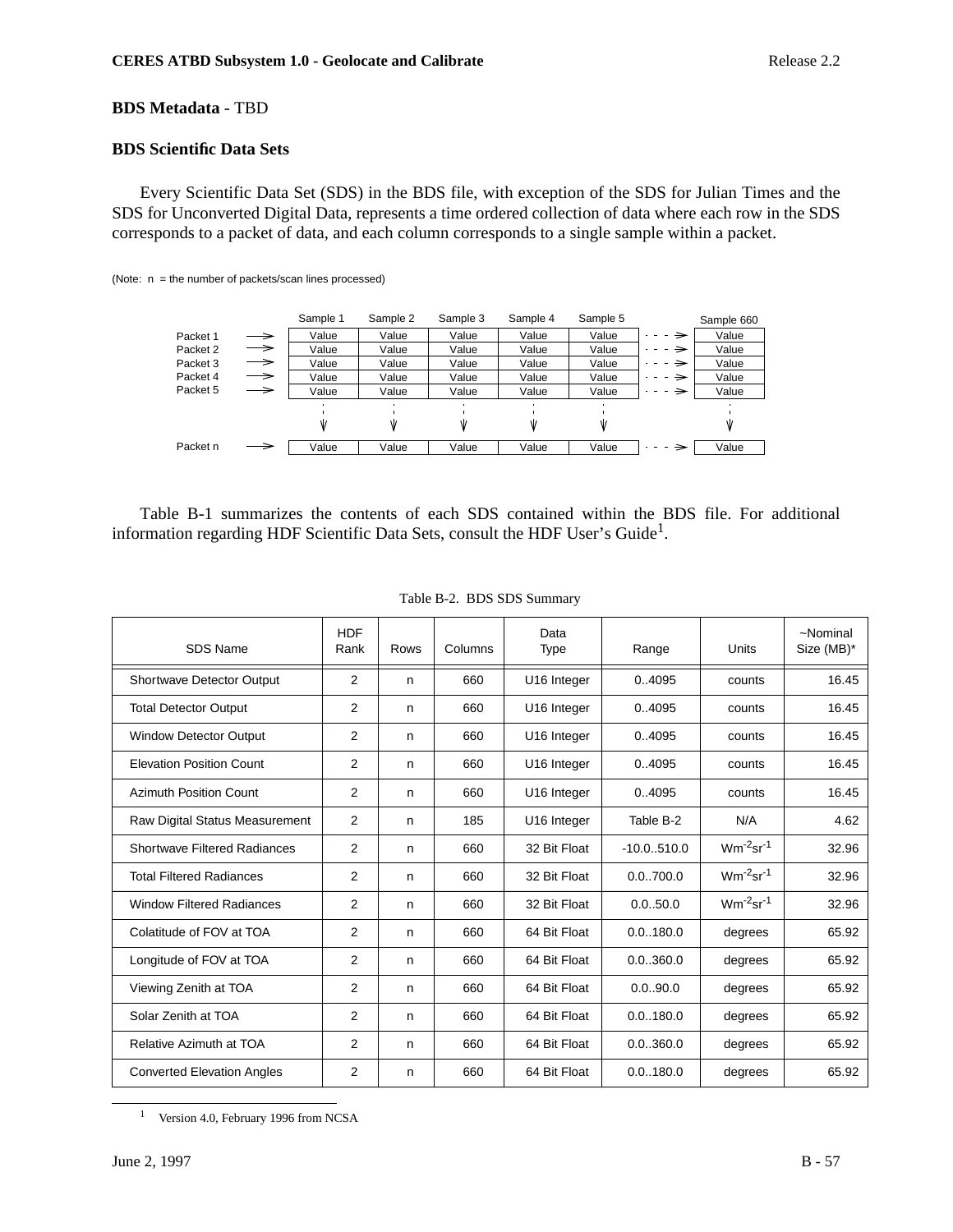| SDS Name                        | <b>HDF</b><br>Rank | <b>Rows</b> | Columns | Data<br>Type | Range     | Units   | ~Nominal<br>Size (MB)* |
|---------------------------------|--------------------|-------------|---------|--------------|-----------|---------|------------------------|
| <b>Converted Azimuth Angles</b> | 2                  | n           | 660     | 64 Bit Float | 0.0270.0  | degrees | 65.92                  |
| <b>Quality Flags</b>            | 2                  | n           | 660     | U32 Integer  | Table B-3 | N/A     | 32.96                  |
| Julian Time Indices             | 2                  | n           | 2       | 64 Bit Float | N/A       | N/A     | 0.20                   |
| <b>SDS TOTAL SIZE</b>           |                    |             |         |              |           | 680.35  |                        |

Table B-2. BDS SDS Summary (Continued)

 $* - n = 13091$ 

# **BDS Vdatas**

HDF Vdatas contained in the BDS represent tables of records which typically contain instrument housekeeping data. As with the BDS Scientific Data Sets, each record in a Vdata is associated with a single packet. Associations between Vdatas and SDSs are mapped by matching row numbers and record numbers. For example, all data for packet no. 15 can be will contained in row 15 of all SDSs and record 15 of all Vdatas contained in the BDS<sup>2</sup>. Table B-2 contains summary information for all of the BDS Vdatas.

| Vdata Name                    | Total<br><b>Records</b> | Fields Per<br>Record | Record Size<br>(bytes) | Fields         | ~Nominal<br>Size (MB)* |
|-------------------------------|-------------------------|----------------------|------------------------|----------------|------------------------|
| <b>Temperature Counts</b>     | n                       | 39                   | 450                    | See Table B-5  | 5.62                   |
| Voltage and Torque Counts     | n                       | 24                   | 180                    | See Table B-6  | 2.25                   |
| <b>Position Counts</b>        | n                       | 12                   | 528                    | See Table B-7  | 6.70                   |
| <b>Temperatures</b>           | n                       | 35                   | 708                    | See Table B-8  | 8.84                   |
| <b>Voltages and Torques</b>   | n                       | 23                   | 348                    | See Table B-9  | 4.35                   |
| <b>Satellite Positions</b>    | n                       | 20                   | 156                    | See Table B-10 | 1.95                   |
| <b>Converted Digital Data</b> | n                       | 18                   | 75                     | See Table B-11 | 0.94                   |
| <b>VDATA TOTAL SIZE</b>       |                         |                      |                        |                |                        |

Table B-3. BDS Vdata Summary

 $* - n = 13091$ 

|  | Table B-4. Digital Data Word Definitions |
|--|------------------------------------------|
|--|------------------------------------------|

| Word | Parameter Name                           | Bits $(MSB = 0)$ |
|------|------------------------------------------|------------------|
| 0    | Instrument Mode Sequence Number          | 0.4              |
|      | Instrument Previous Mode Sequence Number | 5.9              |
|      | Mode Sequence Changed By                 | 10.12            |
|      | Mode Sequence Has Changed                | 13.14            |
|      | Spare Bit                                | 15               |
| 1    | Sequence Command Index                   | 0.4              |
|      | <b>Sequence Execution Status</b>         | 5.7              |
|      | Sequence Time to Next Command            | 8.15             |
| 2    | Spare Word                               | 0.15             |
| 3    | Spare Word                               | 0.15             |

2 HDF row and record are actually 0 based, so the corresponding data for packet n would be contained in row n-1 of each SDS and record n-1 of each Vdata. For additional, information consult the HDF User's Guide.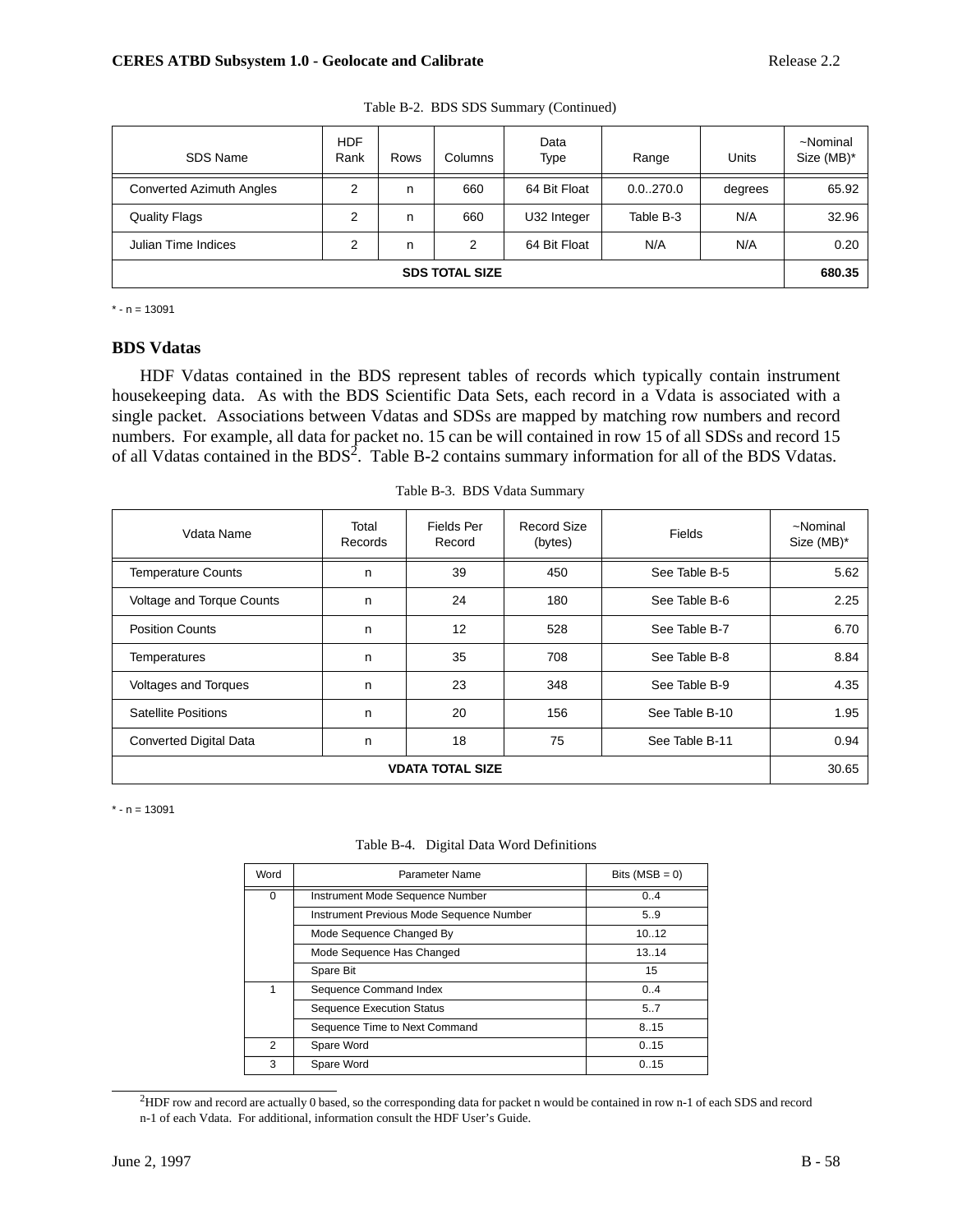| Word | Parameter Name                        | Bits $(MSB = 0)$ |
|------|---------------------------------------|------------------|
| 4    | Spare Word                            | 0.15             |
| 5    | Spare Word                            | 0.15             |
| 6    | Spare Word                            | 0.15             |
| 7    | <b>Instrument Command Counter</b>     | 0.15             |
| 8    | Instrument Command Main 1             | 0.15             |
| 9    | Instrument Command Parameter 1        | 0.15             |
| 10   | Instrument Command Sample Number 1    | 0.9              |
|      | <b>Instrument Command Status 1</b>    | 10.14            |
|      | <b>Instrument Command Source 1</b>    | 15               |
| 11   | <b>Instrument Command Main 2</b>      | 0.15             |
| 12   | <b>Instrument Command Parameter 2</b> | 0.15             |
| 13   | Instrument Command Sample Number 2    | 0.9              |
|      | <b>Instrument Command Status 2</b>    | 10.14            |
|      | <b>Instrument Command Source 2</b>    | 15               |
| 14   | Instrument Command Main 3             | 0.15             |
| 15   | Instrument Command Parameter 3        | 0.15             |
| 16   | Instrument Command Sample Number 3    | 0.9              |
|      | Instrument Command Status 3           | 10.14            |
|      | Instrument Command Source 3           | 15               |
| 17   | Instrument Command Main 4             | 0.15             |
| 18   | Instrument Command Parameter 4        | 0.15             |
| 19   | Instrument Command Sample Number 4    | 0.9              |
|      | <b>Instrument Command Status 4</b>    | 10.14            |
|      | <b>Instrument Command Source 4</b>    | 15               |
| 20   | Instrument Command Main 5             | 0.15             |
| 21   | Instrument Command Parameter 5        | 0.15             |
| 22   | Instrument Command Sample Number 5    | 0.9              |
|      | <b>Instrument Command Status 5</b>    | 10.14            |
|      | <b>Instrument Command Source 5</b>    | 15               |
| 23   | Instrument Command Main 6             | 0.15             |
| 24   | Instrument Command Parameter 6        | 0.15             |
| 25   | Instrument Command Sample Number 6    | 0.9              |
|      | <b>Instrument Command Status 6</b>    | 10.14            |
|      | Instrument Command Source 6           | 15               |
| 26   | Instrument Command Main 7             | 0.15             |
| 27   | Instrument Command Parameter 7        | 0.15             |
| 28   | Instrument Command Sample Number 7    | 0.9              |
|      | <b>Instrument Command Status 7</b>    | 1014             |
|      | <b>Instrument Command Source 7</b>    | 15               |
| 29   | <b>Instrument Command Main 8</b>      | 0.15             |
| 30   | Instrument Command Parameter 8        | 0.15             |
| 31   | Instrument Command Sample Number 8    | 0.9              |
|      | <b>Instrument Command Status 8</b>    | 1014             |
|      | Instrument Command Source 8           | 15               |
| 32   | <b>Instrument Error Counter</b>       | 0.15             |
| 33   | Instrument Error Sample Number 1      | 0.9              |
|      | Instrument Error Type 1               | 1015             |
| 34   | Instrument Error Sample Number 2      | 0.9              |
|      | Instrument Error Type 2               | 1015             |
| 35   | Instrument Error Sample Number 3      | 0.9              |
|      | Instrument Error Type 3               | 1015             |

|  | Table B-4. Digital Data Word Definitions (Continued) |  |
|--|------------------------------------------------------|--|
|  |                                                      |  |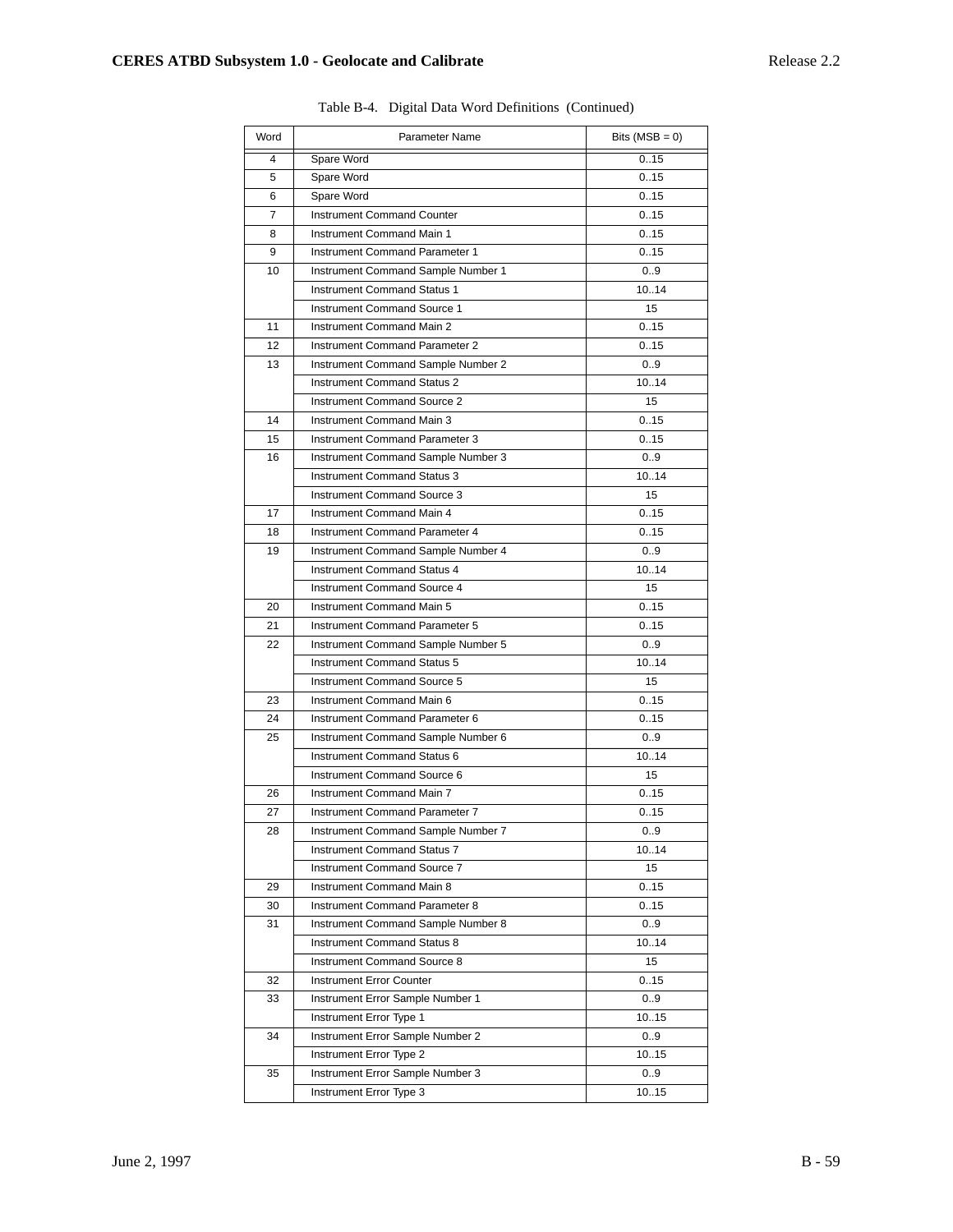| Word | Parameter Name                               | Bits $(MSB = 0)$ |
|------|----------------------------------------------|------------------|
| 36   | Instrument Error Sample Number 4             | 0.9              |
|      | Instrument Error Type 4                      | 10.15            |
| 37   | Instrument Error Sample Number 5             | 09               |
|      | Instrument Error Type 5                      | 10.15            |
| 38   | Instrument Error Sample Number 6             | 09               |
|      | Instrument Error Type 6                      | 10.15            |
| 39   | Instrument Error Sample Number 7             | 09               |
|      | Instrument Error Type 7                      | 10.15            |
| 40   | Instrument Error Sample Number 8             | 09               |
|      | Instrument Error Type 8                      | 1015             |
| 41   | Spare Word                                   | 0.15             |
| 42   | Spare Word                                   | 0.15             |
| 43   | Spare Word                                   | 0.15             |
| 44   | Spare Word                                   | 0.15             |
| 45   | Spare Word                                   | 0.15             |
| 46   | Total Bridge Balance Control Status          | 02               |
|      | Total Bridge Balance DAC Update Status Value | 3                |
|      | Total Bridge Balance Reset Counter           | 4.8              |
|      | Spare Bits                                   | 915              |
| 47   | Total Spacelook Average                      | 0.11             |
|      | Spare Bits                                   | 1215             |
| 48   | Total Bridge Balance DAC Coarse Value        | 0.11             |
|      | Spare Bits                                   | 1215             |
| 49   | Total Bridge Balance DAC Fine Value          | 0.11             |
|      | Spare Bits                                   | 1215             |
| 50   | SW Bridge Balance Control Status             | 0.2              |
|      | SW Bridge Balance DAC Update Status Value    | 3                |
|      | SW Bridge Balance Reset Counter              | 4.8              |
|      | Spare Bits                                   | 915              |
| 51   | SW Spacelook Average                         | 0.11             |
|      | Spare Bits                                   | 1215             |
| 52   | SW Bridge Balance DAC Coarse Value           | 0.11             |
|      | <b>Spare Bits</b>                            | 1215             |
| 53   | SW Bridge Balance DAC Fine Value             | 0.11             |
|      | Spare Bits                                   | 1215             |
| 54   | LW Bridge Balance Control Status             | 0.2              |
|      | LW Bridge DAC Update Status Value            | 3                |
|      | LW Bridge Balance Reset Counter              | 48               |
|      | Spare Bits                                   | 915              |
| 55   | LW Spacelook Average                         | 0.11             |
|      | Spare Bits                                   | 1215             |
| 56   | LW Bridge Balance DAC Coarse Value           | 0.11             |
|      | Spare Bits                                   | 1215             |
| 57   | LW Bridge Balance DAC Fine Value             | 0.11             |
|      | Spare Bits                                   | 1215             |
| 58   | Bridge Balance Spacelook Start Sample Number | 0.9              |
|      | Spare Bits                                   | 1015             |
| 59   | Bridge Balance Spacelook End Sample Number   | 0.9              |
|      | Spare Bits                                   | 1015             |
| 60   | Bridge Balance DAC Update Sample Number      | 0.9              |
|      | Spare Bits                                   | 10.15            |
|      |                                              |                  |

Table B-4. Digital Data Word Definitions (Continued)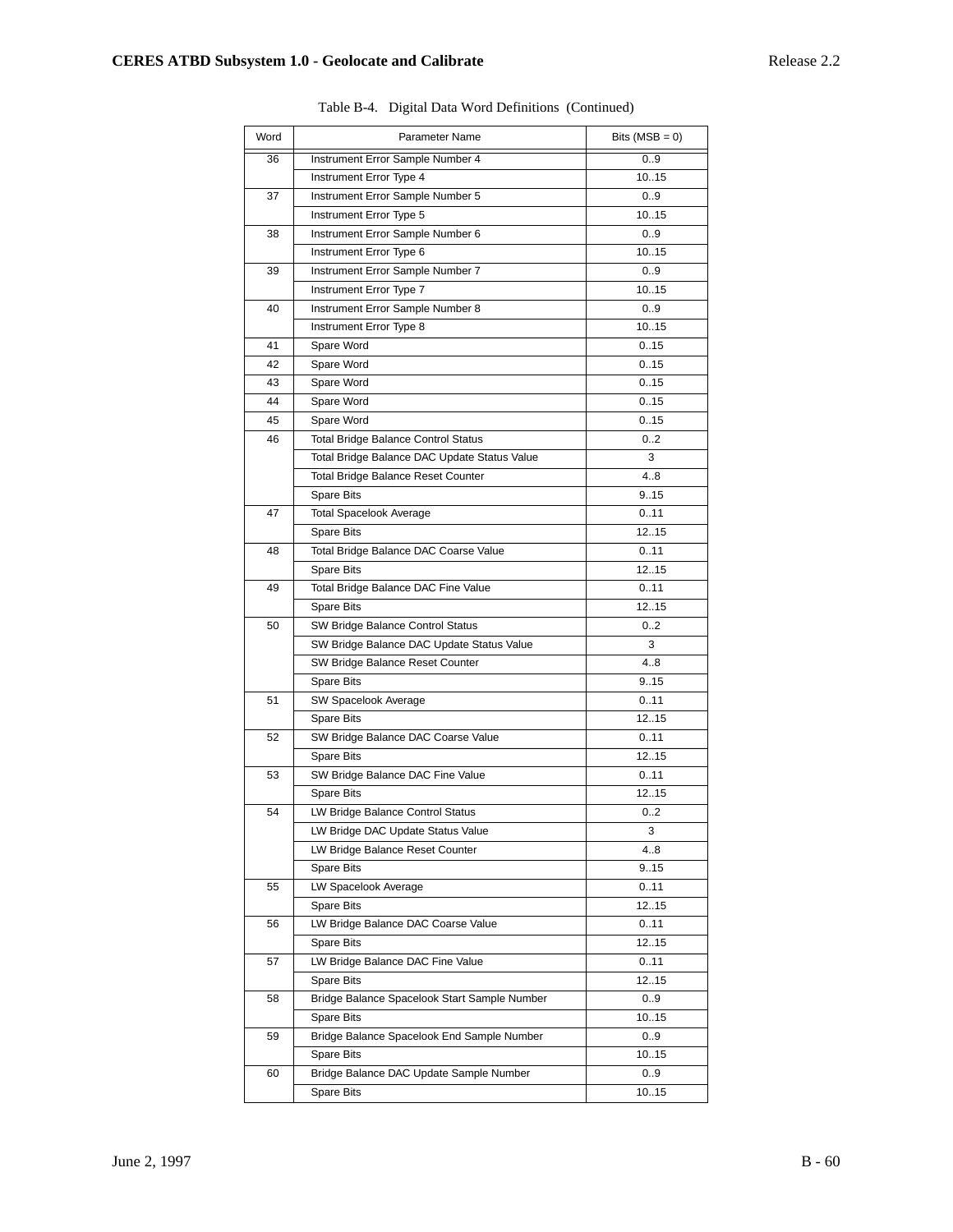| Word | Parameter Name                                   | Bits $(MSB = 0)$ |
|------|--------------------------------------------------|------------------|
| 61   | Bridge Balance Window High Value                 | 0.11             |
|      | <b>Spare Bits</b>                                | 1215             |
| 62   | Bridge Balance Window Low Value                  | 0.11             |
|      | Spare Bits                                       | 1215             |
| 63   | Bridge Balance Window Setpoint Value             | 0.11             |
|      | <b>Spare Bits</b>                                | 1215             |
| 64   | <b>Total Detector Temperature Setpoint</b>       | 0.11             |
|      | <b>Total Detector Temperature Control Status</b> | 12               |
|      | <b>Spare Bits</b>                                | 13.15            |
| 65   | SW Detector Temperature Setpoint                 | 0.11             |
|      | SW Detector Temperature Control Status           | 12               |
|      | <b>Spare Bits</b>                                | 13.15            |
| 66   | LW Detector Temperature Setpoint                 | 0.11             |
|      | LW Detector Temperature Control Status           | 12               |
|      | <b>Spare Bits</b>                                | 13.15            |
| 67   | <b>Blackbody Temperature Setpoint</b>            | 0.11             |
|      | <b>Blackbody Temperature Control Status</b>      | 12               |
|      | <b>Spare Bits</b>                                | 13.15            |
| 68   | <b>SWICS Intensity Level</b>                     | 0.1              |
|      | <b>Spare Bits</b>                                | 2.15             |
| 69   | Spare Word                                       | 0.15             |
| 70   | <b>Elevation Scan Mode</b>                       | 0.4              |
|      | Elevation On Deck Scan Mode                      | 5.9              |
|      | <b>Elevation Scan Status</b>                     | 1012             |
|      | <b>Elevation Motor Drive</b>                     | 13               |
|      | Elevation Encoder LED Intensity                  | 14               |
|      | <b>Elevation Stall</b>                           | 15               |
| 71   | <b>Elevation Offset Correction</b>               | 0.15             |
| 72   | <b>Elevation Stall Error Threshold</b>           | 0.15             |
| 73   | <b>Elevation Stall Count Threshold</b>           | 0.9              |
|      | <b>Spare Bits</b>                                | 1015             |
| 74   | Elevation Position Error Sample 1                | 0.15             |
| 75   | Elevation Position Error Sample 2                | 0.15             |
| 76   | Elevation Position Error Sample 3                | 0.15             |
| 77   | Main Cover Command                               | 0.3              |
|      | Main Cover Motion Status                         | 4.7              |
|      | Main Cover Position Status                       | 8.11             |
|      | Main Cover Sensor Active                         | 12.13            |
|      | Spare Bits                                       | 14.15            |
| 78   | Main Cover Commanded Position                    | 0.11             |
|      | Spare Bits                                       | 1215             |
| 79   | Main Cover Accumulated Lag Error Sensor 1        | 0.7              |
|      | Spare Bits                                       | 8.15             |
| 80   | Main Cover Accumulated Lag Error Sensor 2        | 0.7              |
|      | Spare Bits                                       | 8.15             |
| 81   | Main Cover Fixed Step Count                      | 0.15             |
| 82   | Main Cover Defined Closed Position               | 0.11             |
|      | Spare Bits                                       | 1215             |
| 83   | Main Cover Defined Open Position                 | 0.11             |
|      | Spare Bits                                       | 1215             |
| 84   | Main Cover Defined Closed Margin                 | 0.11             |
|      | Spare Bits                                       | 12.15            |

Table B-4. Digital Data Word Definitions (Continued)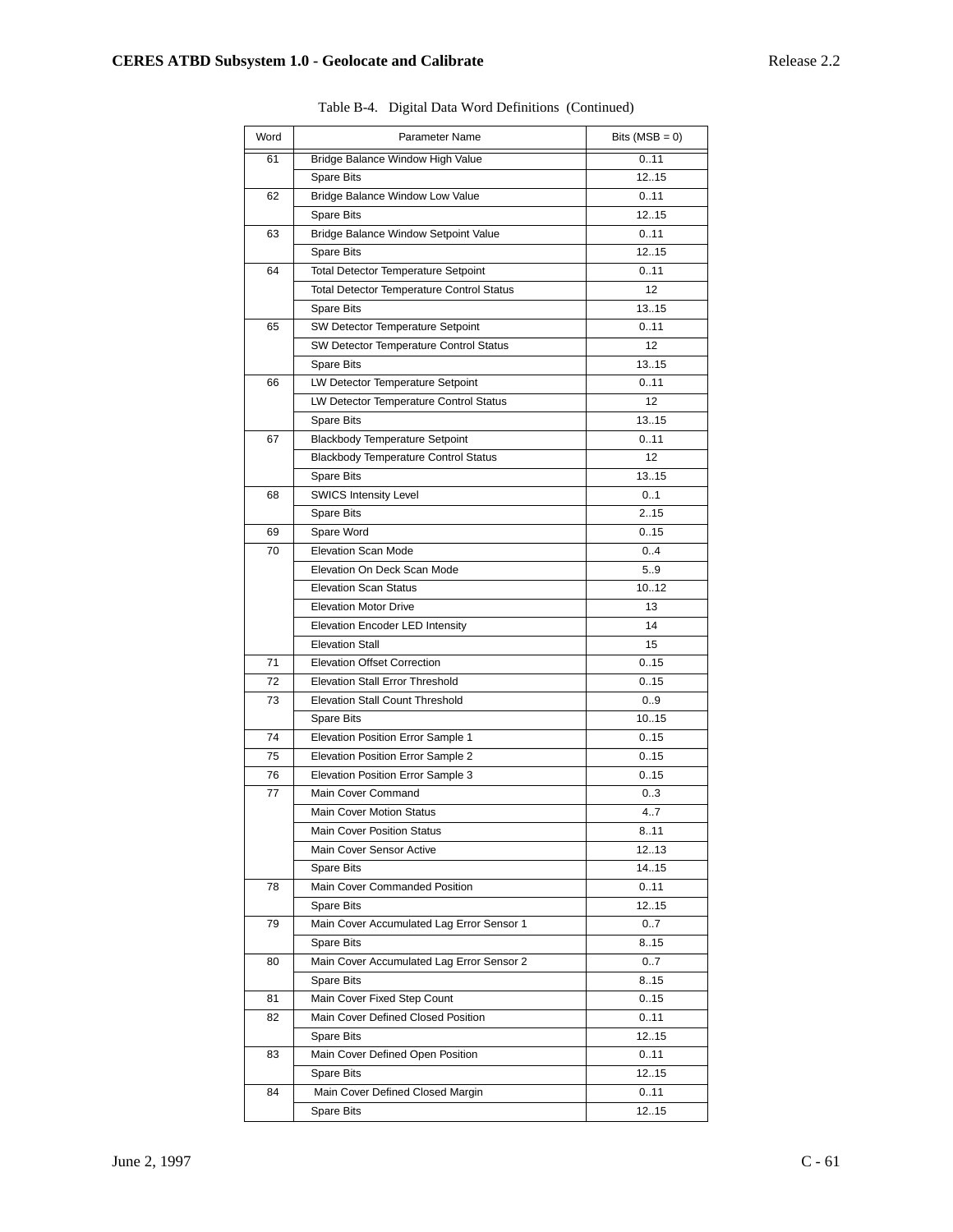| Word | Parameter Name                           | Bits $(MSB = 0)$ |
|------|------------------------------------------|------------------|
| 85   | Main Cover Defined Open Margin           | 0.11             |
|      | Spare Bits                               | 12.15            |
| 86   | <b>MAM Cover Command</b>                 | 03               |
|      | <b>MAM Cover Motion Status</b>           | 4.7              |
|      | <b>MAM Cover Position Status</b>         | 8.11             |
|      | <b>MAM Cover Sensor Active</b>           | 1213             |
|      | Spare Bits                               | 14.15            |
| 87   | <b>MAM Cover Commanded Position</b>      | 0.11             |
|      | <b>Spare Bits</b>                        | 1215             |
| 88   | Spare Word                               | 0.15             |
| 89   | Spare Word                               | 0.15             |
| 90   | <b>MAM Cover Fixed Step Count</b>        | 0.15             |
| 91   | <b>MAM Cover Defined Closed Position</b> | 0.11             |
|      | Spare Bits                               | 1215             |
| 92   | MAM Cover Defined Open Position          | 0.11             |
|      | Spare Bits                               | 1215             |
| 93   | MAM Cover Defined Closed Margin          | 0.11             |
|      | <b>Spare Bits</b>                        | 1215             |
| 94   | MAM Cover Defined Open Margin            | 0.11             |
|      | Spare Bits                               | 1215             |
| 95   | DAP Watchdog Boot Status                 | 0                |
|      | DAP Watchdog Enable Status               | 1                |
|      | DAP PROM Power Status                    | 2                |
|      | DAP Sample Clock Interrupt Occured       | 3.4              |
|      | <b>Spare Bits</b>                        | 5.15             |
| 96   | DA{ Scan Period Counter                  | 0.15             |
| 97   | DAP Memory Dump Start Address Offset     | 0.15             |
| 98   | DAP Memory Dump Start Address Segment    | 0.15             |
| 99   | DAP Memory Dump End Address Offset       | 0.15             |
| 100  | DAP Memory Dump End Address Segment      | 0.15             |
| 101  | DAP Packet Start Address Offset          | 0.15             |
| 102  | DAP Packet Start Address Segment         | 0.15             |
| 103  | DAP Address Changes Indicator            | 0.15             |
| 104  | DAP Minimum Execution Time               | 0.15             |
| 105  | DAP Minimum Sample Number                | 0.10             |
|      | <b>Spare Bits</b>                        | 1115             |
| 106  | DAP Maximum Execution Time               | 0.15             |
| 107  | DAP Maximum Sample Number                | 0.10             |
|      | Spare Bits                               | 1115             |
| 108  | DAP RAM Code Checksum                    | 0.15             |
| 109  | DAP ROM Code Checksum                    | 0.15             |
| 110  | Spare Word                               | 0.15             |
| 111  | Spare Word                               | 0.15             |
| 112  | Spare Word                               | 0.15             |
| 113  | Spare Word                               | 0.15             |
| 114  | Spare Word                               | 0.15             |

Table B-4. Digital Data Word Definitions (Continued)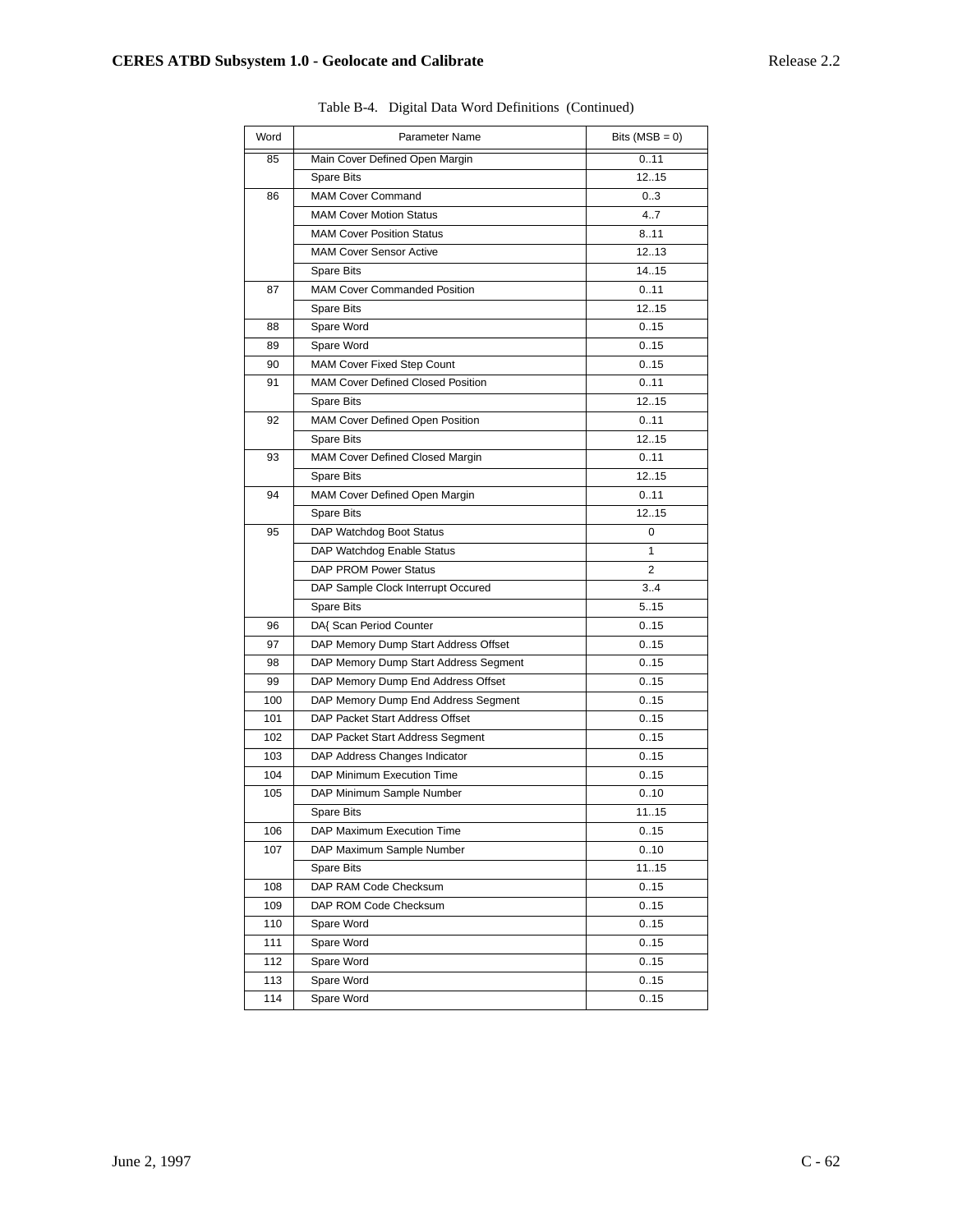| Word | Parameter Name                                   | Bits ( $MSB = 0$ ) |
|------|--------------------------------------------------|--------------------|
| 115  | Azimuth Mode                                     | 0.4                |
|      | <b>Azimuth Motion Status</b>                     | 5                  |
|      | <b>Azimuth Direction Status</b>                  | 6                  |
|      | <b>Azimuth Position Status</b>                   | 710                |
|      | <b>Azimuth Motor Drive Status</b>                | 11                 |
|      | Azimuth Encoder LED Status                       | 12                 |
|      | <b>Azimuth Stall</b>                             | 13                 |
|      | <b>Spare Bits</b>                                | 14.15              |
| 116  | Azimuth Defined Crosstrack Position              | 0.15               |
| 117  | Azimuth Defined Fixed Position A                 | 0.15               |
| 118  | Azimuth Defined Fixed Position B                 | 0.15               |
| 119  | Azimuth Defined Fixed Solar Calibration Position | 0.15               |
| 120  | Azimuth Defined Fixed Cage Position              | 0.15               |
| 121  | Azimuth Defined Fixed Position Spare 1           | 0.15               |
| 122  | Azimuth Defined Fixed Position Spare 2           | 0.15               |
| 123  | Azimuth Defined Fixed Position Spare 3           | 0.15               |
| 124  | Azimuth Defined Normal Slew Rate                 | 0.15               |
| 125  | Azimuth Defined Asynchronous Scan Rate           | 0.15               |
| 126  | Azimuth Defined Synchronous Scan Rate            | 0.15               |
| 127  | <b>Azimuth Offset Correction</b>                 | 0.15               |
| 128  | Azimuth Stall Error Threshold                    | 0.15               |
| 129  | Azimuth Stall Count Threshold                    | 0.9                |
|      | <b>Spare Bits</b>                                | 10.15              |
| 130  | <b>Brake Command Status</b>                      | 03                 |
|      | <b>Brake Motion Status</b>                       | 4.7                |
|      | <b>Brake Position Status</b>                     | 8.11               |
|      | <b>Spare Bits</b>                                | 1215               |
| 131  | <b>Brake Commanded Position</b>                  | 0.11               |
|      | <b>Spare Bits</b>                                | 1215               |
| 132  | <b>Brake Current Position</b>                    | 0.11               |
|      | <b>Spare Bits</b>                                | 1215               |
| 133  | <b>Brake Position SUBMUX Channel</b>             | 0.7                |
|      | <b>Spare Bits</b>                                | 8.15               |
| 134  | <b>Brake Step Count</b>                          | 0.15               |
| 135  | <b>Brake Defined Released Position</b>           | 0.11               |
|      | <b>Spare Bits</b>                                | 12.15              |
| 136  | <b>Brake Defined Applied Position</b>            | 0.11               |
|      | Spare Bits                                       | 12.15              |
| 137  | <b>Brake Defined Cage Position</b>               | 0.11               |
|      | Spare Bits                                       | 1215               |
| 138  | <b>Brake Defined Released Margin</b>             | 0.11               |
|      | Spare Bits                                       | 1215               |
| 139  | <b>Brake Defined Applied Margin</b>              | 0.11               |
|      | Spare Bits                                       | 1215               |
| 140  | <b>Brake Defined Cage Margin</b>                 | 0.11               |
|      | Spare Bits                                       | 1215               |
| 141  | Azimuth Position Error Value                     | 0.15               |
| 142  | Safehold Input A Status                          | 0                  |
|      | Safehold Input B Status                          | 1                  |
|      | Safehold Response A Status                       | 23                 |
|      | Safehold Response B Status                       | 4.5                |
|      | Spare Bits                                       | 6.15               |

Table B-4. Digital Data Word Definitions (Continued)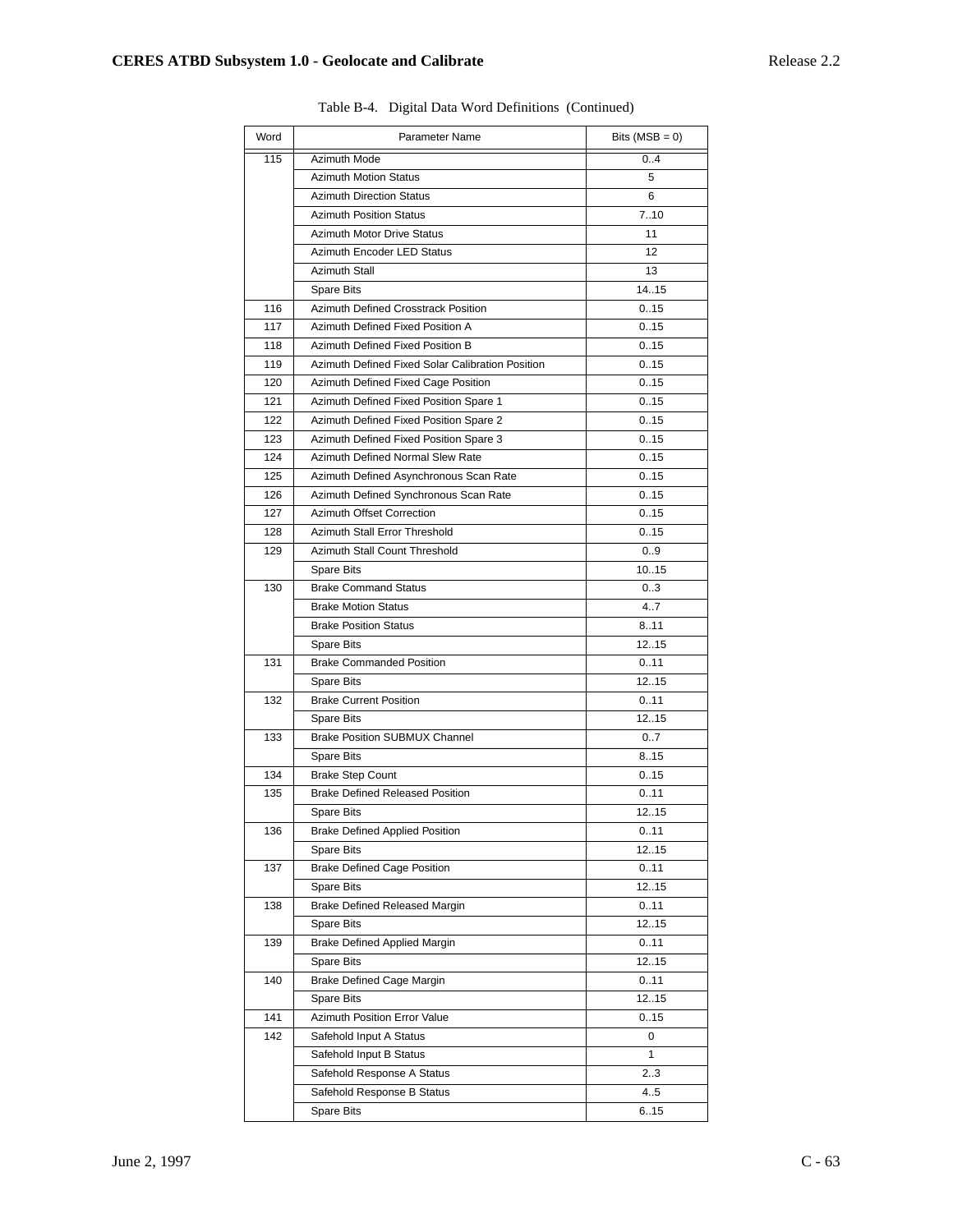| Word | Parameter Name                        | Bits $(MSB = 0)$ |
|------|---------------------------------------|------------------|
| 143  | ICP Watchdog Boot Status              | 0                |
|      | ICP Watchdog Enable Status            | 1                |
|      | <b>ICP PROM Power Status</b>          | 2                |
|      | ICP Sample Clock Interrupt Occured    | 34               |
|      | <b>DMA Communication Status</b>       | 5.7              |
|      | <b>Spare Bits</b>                     | 8.15             |
| 144  | ICP Scan Period Counter               | 0.15             |
| 145  | ICP Memory Dump Start Address Offset  | 0.15             |
| 146  | ICP Memory Dump Start Address Segment | 0.15             |
| 147  | ICP Memory Dump End Address Offset    | 0.15             |
| 148  | ICP Memory Dump End Address Segment   | 0.15             |
| 149  | ICP Packet Start Address Offset       | 0.15             |
| 150  | ICP Packet Start Address Segment      | 0.15             |
| 151  | ICP Address Changed Indicator         | 0.15             |
| 152  | ICP Minimum Execution Time            | 0.15             |
| 153  | ICP Minimum Sample Number             | 0.10             |
|      | <b>Spare Bits</b>                     | 1115             |
| 154  | <b>ICP Maximum Execution Time</b>     | 0.15             |
| 155  | ICP Maximum Sample Number             | 0.10             |
|      | <b>Spare Bits</b>                     | 1115             |
| 156  | ICP RAM Code Checksum                 | 0.15             |
| 157  | ICP ROM Code Checksum                 | 0.15             |
| 158  | Spare Word                            | 0.15             |
| 159  | Spare Word                            | 0.15             |
| 160  | Spare Word                            | 0.15             |
| 161  | Spare Word                            | 0.15             |
| 162  | Spare Word                            | 0.15             |
| 163  | SPS 1 State                           | 0                |
|      | SPS 2 State                           | 1                |
|      | SPS 1 Response                        | 2                |
|      | SPS 2 Response                        | 3                |
|      | Solar Warning                         | 4.5              |
|      | Scan Timeout Response                 | 6                |
|      | Scan Timeout Counting                 | 7.8              |
|      | Scan Timeout Occurred                 | 9.10             |
|      | <b>Spare Bits</b>                     | 1115             |
| 164  | Solar Warning Event Sample Number     | 0.15             |
| 165  | Solar Warning Event Scan Period       | 0.15             |
| 166  | Scan Timeout Scan Period              | 0.15             |
| 167  | SPS 1 Narrow FOV Signal               | 0.11             |
|      | Spare Bits                            | 1215             |
| 168  | SPS 1 Wide FOV Signal                 | 0.11             |
|      | Spare Bits                            | 1215             |
| 169  | SPS 1 Threshold Noise                 | 0.11             |
|      | Spare Bits                            | 1215             |
| 170  | SPS 1 Threshold Scale Numerator       | 0.5              |
|      | Spare Bits                            | 6.15             |
| 171  | SPS 1 Solar Detection State           | 0                |
|      | Spare Bits                            | 1.15             |
| 172  | SPS 1 Solar Detection Count           | 0.9              |
|      | Spare Bits                            | 10.15            |

Table B-4. Digital Data Word Definitions (Continued)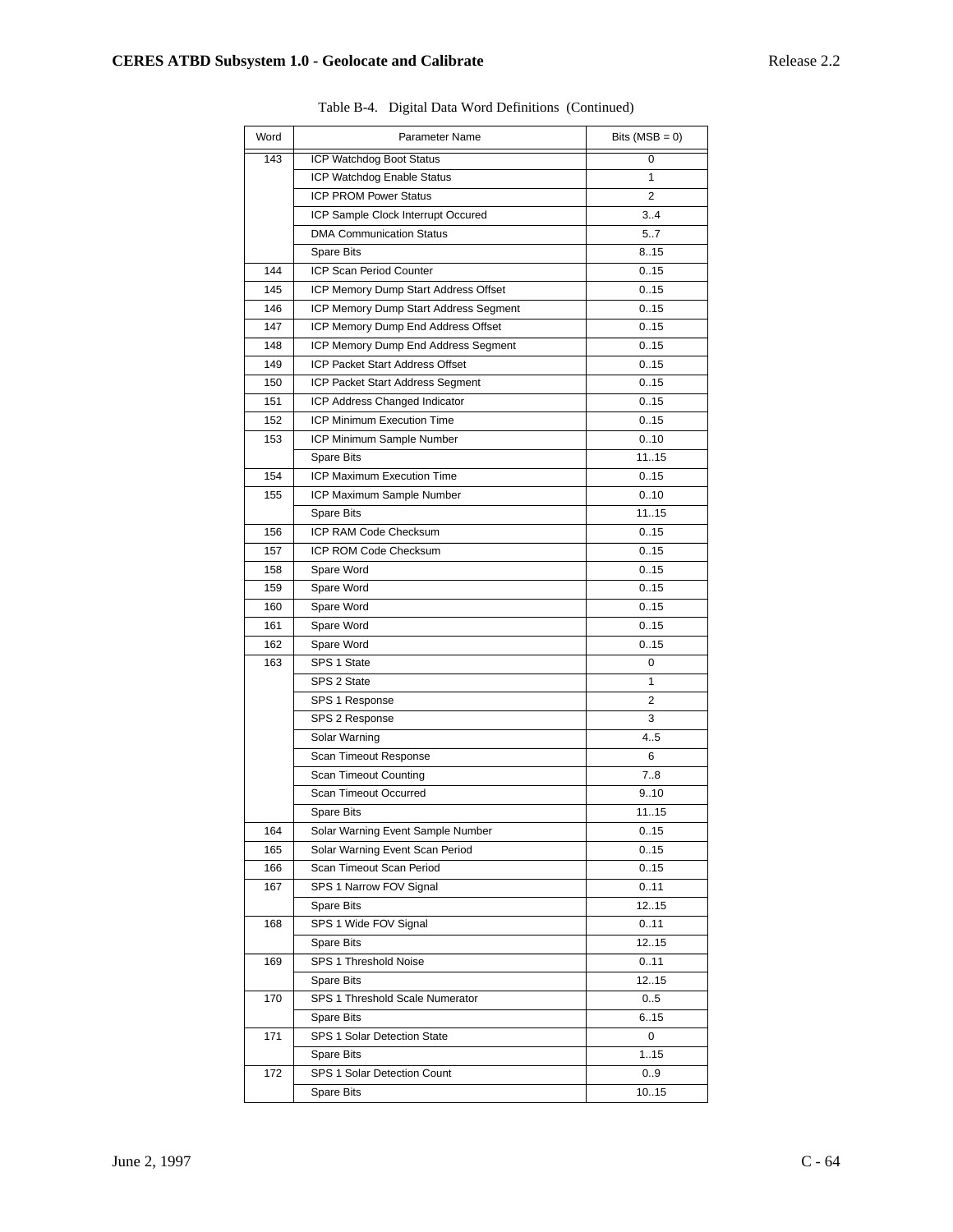| Word | Parameter Name                        | Bits $(MSB = 0)$ |
|------|---------------------------------------|------------------|
| 173  | SPS 1 Solar Detection Count Threshold | 0.9              |
|      | <b>Spare Bits</b>                     | 10.15            |
| 174  | SPS 1 Solar Detection Max Count       | 0.9              |
|      | <b>Spare Bits</b>                     | 10.15            |
| 175  | SPS 2 Narrow FOV Signal               | 0.11             |
|      | <b>Spare Bits</b>                     | 12.15            |
| 176  | SPS 2 Wide FOV Signal                 | 0.11             |
|      | <b>Spare Bits</b>                     | 12.15            |
| 177  | SPS 2 Threshold Noise                 | 0.11             |
|      | <b>Spare Bits</b>                     | 12.15            |
| 178  | SPS 2 Threshold Scale Numerator       | 0.5              |
|      | <b>Spare Bits</b>                     | 6.15             |
| 179  | SPS 2 Solar Detection State           | $\Omega$         |
|      | <b>Spare Bits</b>                     | 1.15             |
| 180  | SPS 2 Solar Detection Count           | 0.9              |
|      | <b>Spare Bits</b>                     | 10.15            |
| 181  | SPS 2 Solar Detection Count Threshold | 0.9              |
|      | <b>Spare Bits</b>                     | 10.15            |
| 182  | SPS 2 Solar Detection Max Count       | 0.9              |
|      | Spare Bits                            | 10.15            |
| 183  | Solar Avoidance Initial Scan Count    | 0.9              |
|      | Spare Bits                            | 1015             |
| 184  | Solar Avoidance Current Scan Count    | 0.9              |
|      | <b>Spare Bits</b>                     | 10.15            |

Table B-4. Digital Data Word Definitions (Continued)

Table B-5. BDS Quality Flag Definition

| Bits ( $MSB = 0$ ) | <b>Flag Parameter</b>          | Definition                                                                                                                                                               |
|--------------------|--------------------------------|--------------------------------------------------------------------------------------------------------------------------------------------------------------------------|
| 0.3                | <b>Azimuth Position Status</b> | $0000 = At GoTo Position$<br>$0001 = At$ Stopped<br>$0010 = At$ Initial Position<br>$0011 = At Scan Position$<br>$0100 =$ In Motion<br>All Others $=$ Undefined          |
| 4.7                | <b>Elevation Scan Mode</b>     | $0000 = Normal Earth Scan$<br>$0001$ = Short Earth Scan<br>$0010$ = MAM Scan Profile<br>$0011$ = NADIR Scan Profile<br>$0100 =$ Stowed Profile<br>All Others = Undefined |
| 8.8                | Shortwave Radiance             | $0 = Good$ , $1 = Bad$                                                                                                                                                   |
| 9.9                | <b>Window Radiance</b>         | $0 = Good$ , $1 = Bad$                                                                                                                                                   |
| 10.10              | <b>Total Radiance</b>          | $0 = Good$ , $1 = Bad$                                                                                                                                                   |
| 11.12              | Spaceclamp Algorithm           | $00 = No Clamp$<br>01 = Dual Scan Clamp<br>$10 =$ Single Scan Clamp<br>$11 =$ Undefined                                                                                  |
| 13.14              | Science Scan Mode              | $0 =$ Crosstrack, $1 =$ Biaxial                                                                                                                                          |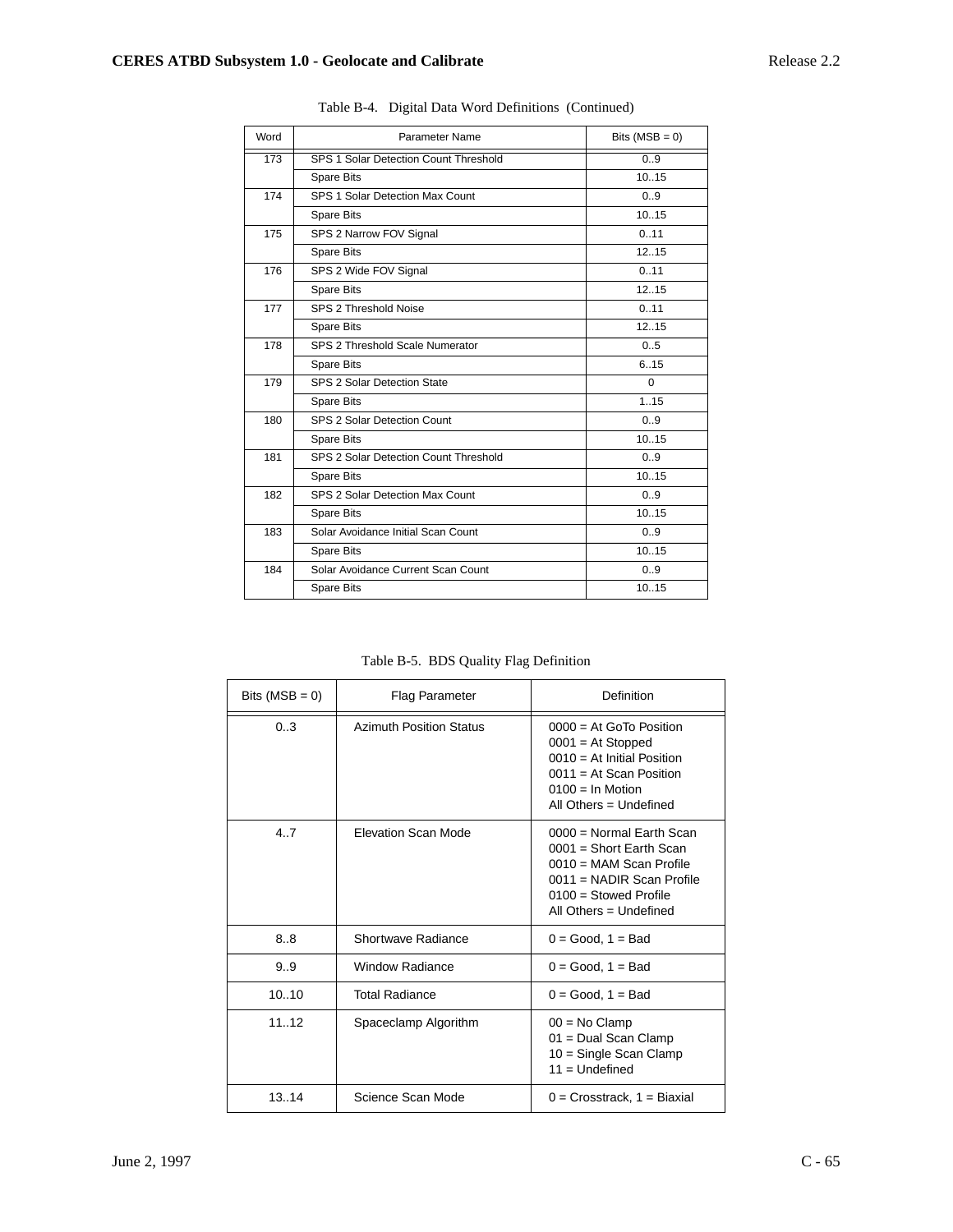| Bits $(MSB = 0)$ | <b>Flag Parameter</b>   | Definition                                                                                                                                                     |
|------------------|-------------------------|----------------------------------------------------------------------------------------------------------------------------------------------------------------|
| 15.15            | Spare                   |                                                                                                                                                                |
| 16.19            | <b>Geolocation Flag</b> | $0000 = Good$<br>$0001$ = Failed Instrument<br>Checks<br>$0010$ = Failed Spacecraft<br>Checks<br>$0011$ = Failed Algorithm<br>Checks<br>All Others = Undefined |
| 20.31            | <b>Spares</b>           |                                                                                                                                                                |

|  |  | Table B-5. BDS Quality Flag Definition (Continued) |
|--|--|----------------------------------------------------|
|  |  |                                                    |

|  | Table B-6. Temperature Counts Record |  |  |
|--|--------------------------------------|--|--|
|--|--------------------------------------|--|--|

| Field No.      | Field Name / Parameter                     | Data Type   | Units  | Range  | No. of<br>Components |
|----------------|--------------------------------------------|-------------|--------|--------|----------------------|
| $\mathbf{1}$   | <b>Total Channel Heater DAC Value</b>      | U16 Integer | N/A    | N/A    | 12                   |
| $\overline{2}$ | SW Channel Heater DAC Value                | U16 Integer | N/A    | N/A    | 12                   |
| 3              | LW Channel Heater DAC Value                | U16 Integer | N/A    | N/A    | 12                   |
| 4              | Blackbody Heater DAC Value                 | U16 Integer | N/A    | N/A    | 12                   |
| 5              | <b>Total Detector Control Temperature</b>  | U16 Integer | counts | 0.4095 | 12                   |
| 6              | <b>Total Detector Monitor Temperature</b>  | U16 Integer | counts | 0.4095 | 12                   |
| 7              | <b>SW Detector Control Temperature</b>     | U16 Integer | counts | 0.4095 | 12                   |
| 8              | SW Detector Monitor Temperature            | U16 Integer | counts | 0.4095 | 12                   |
| 9              | <b>LW Detector Control Temperature</b>     | U16 Integer | counts | 0.4095 | 12                   |
| 10             | LW Detector Monitor Temperature            | U16 Integer | counts | 0.4095 | 12                   |
| 11             | <b>Total Blackbody Temperature</b>         | U16 Integer | counts | 0.4095 | 12                   |
| 12             | LW Blackbody Temperature                   | U16 Integer | counts | 0.4095 | 12                   |
| 13             | Elevation Spindle Temperature (Motor)      | U16 Integer | counts | 0.4095 | 3                    |
| 14             | Elevation Spindle Temperature (Cable Wrap) | U16 Integer | counts | 0.4095 | 3                    |
| 15             | Elevation Bearing Temperature (Motor)      | U16 Integer | counts | 0.4095 | 3                    |
| 16             | Elevation Bearing Temperature (Cable Wrap) | U16 Integer | counts | 0.4095 | 3                    |
| 17             | <b>SWICS Photodiode Temperature</b>        | U16 Integer | counts | 0.4095 | 3                    |
| 18             | Sensor Module Temperature                  | U16 Integer | counts | 0.4095 | 3                    |
| 19             | <b>Sensor Electronics Temperature</b>      | U16 Integer | counts | 0.4095 | 3                    |
| 20             | Main Cover Motor Temperature               | U16 Integer | counts | 0.4095 | 3                    |
| 21             | MAM Total Baffle Temperature 1             | U16 Integer | counts | 0.4095 | 3                    |
| 22             | MAM Total Baffle Temperature 2             | U16 Integer | counts | 0.4095 | 3                    |
| 23             | MAM Assembly SW Temperature                | U16 Integer | counts | 0.4095 | 3                    |
| 24             | MAM Assembly Total Temperature             | U16 Integer | counts | 0.4095 | 3                    |
| 25             | DAA Radiator Temperature                   | U16 Integer | counts | 0.4095 | 3                    |
| 26             | DAA Processor Electronics Temperature      | U16 Integer | counts | 0.4095 | 3                    |
| 27             | DAA ADC Electronics Temperature            | U16 Integer | counts | 04095  | 3                    |
| 28             | <b>ECA Radiator Temperature</b>            | U16 Integer | counts | 04095  | 3                    |
| 29             | <b>ECA Electronics Temperature</b>         | U16 Integer | counts | 04095  | 3                    |
| 30             | <b>ACA Electronics Temperature</b>         | U16 Integer | counts | 04095  | 3                    |
| 31             | Azimuth Lower Bearing Temperature          | U16 Integer | counts | 0.4095 | 3                    |
| 32             | Azimuth Upper Bearing Temperature          | U16 Integer | counts | 0.4095 | 3                    |
| 33             | ICA Radiator Temperature                   | U16 Integer | counts | 0.4095 | 3                    |
| 34             | ICA Processor Electronics Temperature      | U16 Integer | counts | 0.4095 | 3                    |
| 35             | ICA ADC Electronics Temperature            | U16 Integer | counts | 0.4095 | 3                    |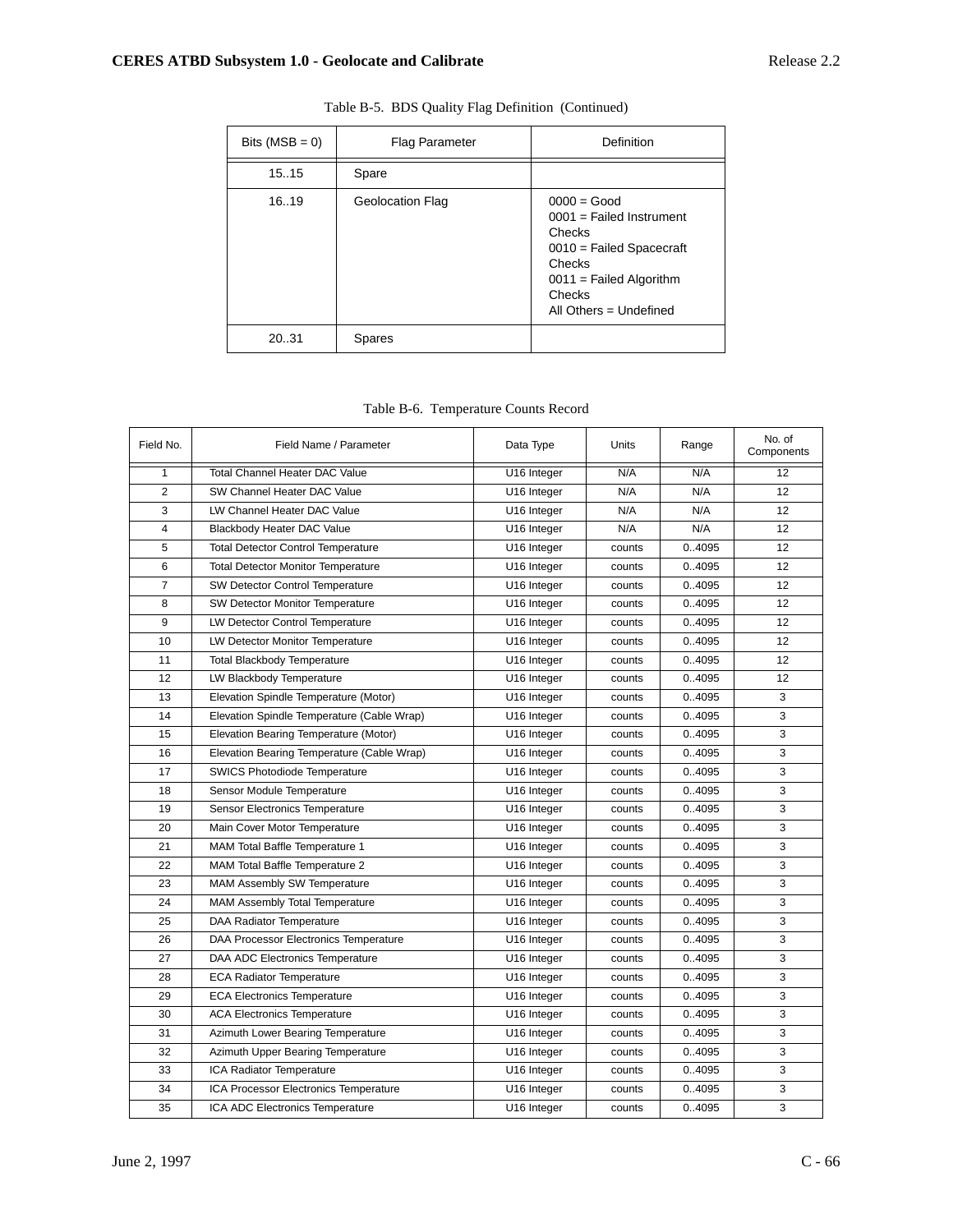| Field No. | Field Name / Parameter                 | Data Type               | Units  | Range  | No. of<br>Components |
|-----------|----------------------------------------|-------------------------|--------|--------|----------------------|
| 36        | PCA Radiator Temperature               | U16 Integer             | counts | 0.4095 |                      |
| 37        | <b>PCA Electronics Temperature</b>     | U16 Integer             | counts | 0.4095 |                      |
| 38        | Pedestal Temperature 1 (Brake Housing) | U16 Integer             | counts | 0.4095 |                      |
| 39        | Pedestal Temperature 2 (Isolator)      | U <sub>16</sub> Integer | counts | 0.4095 |                      |

Table B-6. Temperature Counts Record (Continued)

### Table B-7. Voltage and Torque Counts Record

| Field No.      | Field Name / Parameter         | Data Type   | <b>Units</b> | Range  | No. of<br>Components |
|----------------|--------------------------------|-------------|--------------|--------|----------------------|
| $\mathbf{1}$   | Detector +120V Bias            | U16 Integer | counts       | 0.4095 | 3                    |
| 2              | Detector -120V Bias            | U16 Integer | counts       | 04095  | 3                    |
| 3              | <b>SWICS Photodiode Output</b> | U16 Integer | counts       | 04095  | 3                    |
| $\overline{4}$ | <b>SWICS Lamp Current</b>      | U16 Integer | counts       | 04095  | 3                    |
| 5              | ICA +5V Digital                | U16 Integer | counts       | 04095  | 3                    |
| 6              | ICA +15V to ECA/ACA            | U16 Integer | counts       | 04095  | 3                    |
| $\overline{7}$ | ICA-15V to ECA/ACA             | U16 Integer | counts       | 04095  | 3                    |
| 8              | ICA + 5V Analog                | U16 Integer | counts       | 04095  | 3                    |
| 9              | ICA +10V Bias                  | U16 Integer | counts       | 04095  | 3                    |
| 10             | ICA +15V Internal              | U16 Integer | counts       | 04095  | 3                    |
| 11             | ICA-15V Internal               | U16 Integer | counts       | 04095  | 3                    |
| 12             | DAA Ground Reference 1         | U16 Integer | counts       | 04095  | 3                    |
| 13             | DAA Ground Reference 2         | U16 Integer | counts       | 0.4095 | 3                    |
| 14             | DAA -10V Reference             | U16 Integer | counts       | 04095  | 3                    |
| 15             | DAA +130V                      | U16 Integer | counts       | 0.4095 | 3                    |
| 16             | DAA -130V                      | U16 Integer | counts       | 0.4095 | 3                    |
| 17             | DAA +12V                       | U16 Integer | counts       | 04095  | 3                    |
| 18             | <b>DAA -12V</b>                | U16 Integer | counts       | 04095  | 3                    |
| 19             | $DAA + 15V$                    | U16 Integer | counts       | 04095  | 3                    |
| 20             | <b>DAA -15V</b>                | U16 Integer | counts       | 04095  | 3                    |
| 21             | $DAA + 5V$                     | U16 Integer | counts       | 04095  | 3                    |
| 22             | DAA +10V Reference             | U16 Integer | counts       | 04095  | 3                    |
| 23             | <b>ECA Torque Output</b>       | U16 Integer | counts       | 04095  | 12                   |
| 24             | <b>ACA Torque Output</b>       | U16 Integer | counts       | 0.4095 | 12                   |

# Table B-8. Position Counts Record

| Field No.       | Field Name / Parameter           | Data Type               | Units  | Range  | No. of<br>Components |
|-----------------|----------------------------------|-------------------------|--------|--------|----------------------|
|                 | <b>ACA Encoder Clear Track A</b> | U16 Integer             | counts | 04095  | 3                    |
| 2               | ACA Encoder Clear Track B        | U <sub>16</sub> Integer | counts | 0.4095 | 3                    |
| 3               | ECA Encoder Clear Track A        | U <sub>16</sub> Integer | counts | 0.4095 | 3                    |
| 4               | <b>ECA Encoder Clear Track B</b> | U <sub>16</sub> Integer | counts | 0.4095 | 3                    |
| 5               | Main Cover Position 1            | U16 Integer             | counts | 0.4095 | 3                    |
| 6               | Main Cover Position 2            | U <sub>16</sub> Integer | counts | 0.4095 | 3                    |
| $\overline{7}$  | <b>MAM Cover Position</b>        | U <sub>16</sub> Integer | counts | 0.4095 | 3                    |
| 8               | Azimuth Brake Position           | U16 Integer             | counts | 0.4095 | 3                    |
| 9               | SPS 1 Narrow FOV                 | U <sub>16</sub> Integer | counts | 0.4095 | 60                   |
| 10 <sup>1</sup> | SPS 1 Wide FOV                   | U16 Integer             | counts | 0.4095 | 60                   |
| 11              | SPS 2 Narrow FOV                 | U <sub>16</sub> Integer | counts | 0.4095 | 60                   |
| 12              | SPS 2 Wide FOV                   | U16 Integer             | counts | 0.4095 | 60                   |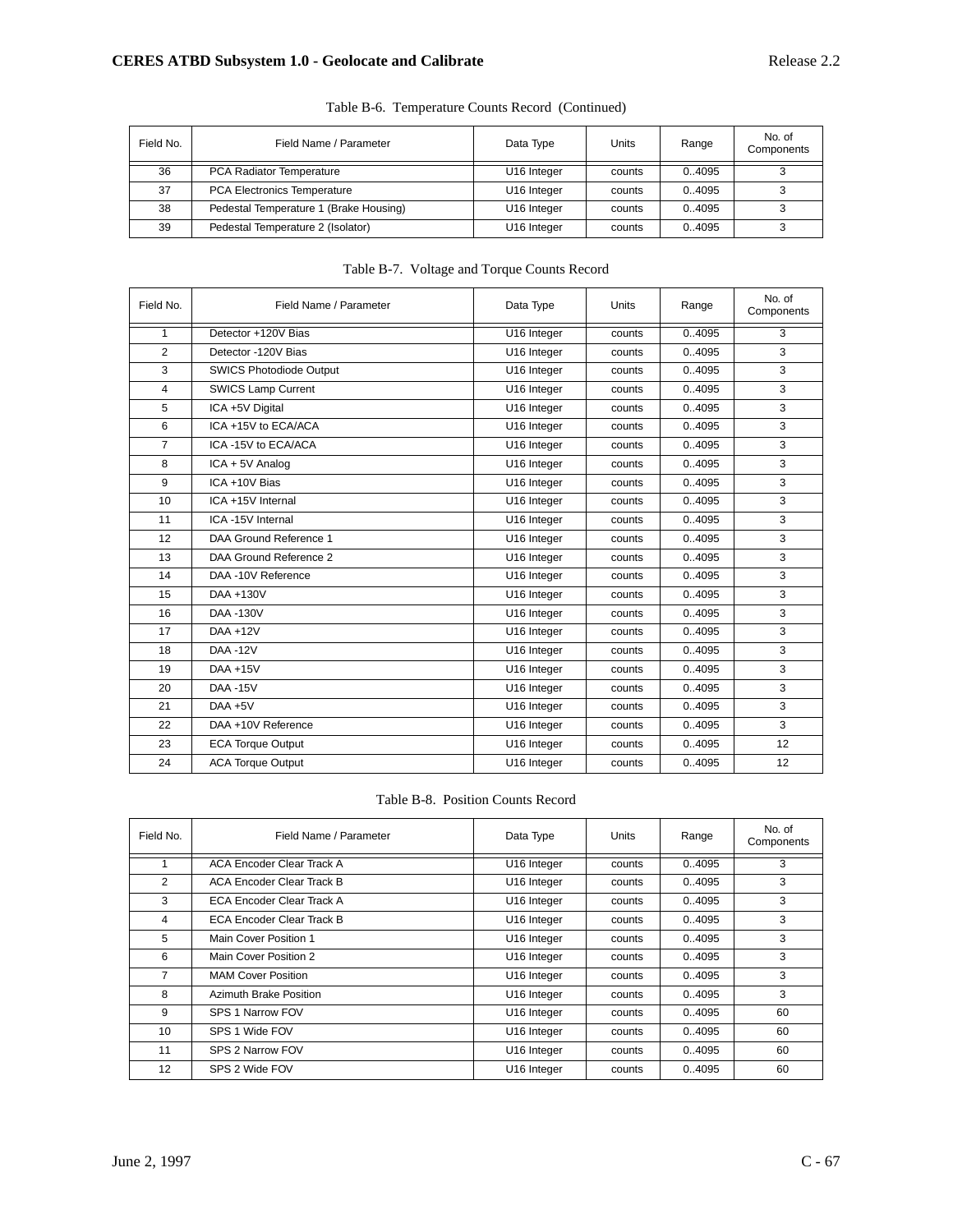| Field No.      | Field Name / Parameter                     | Data Type    | Units          | Range        | No. of<br>Components |
|----------------|--------------------------------------------|--------------|----------------|--------------|----------------------|
| 1              | <b>Total Detector Control Temperature</b>  | 32 Bit Float | $\overline{C}$ | 36.040.0     | 12                   |
| $\overline{2}$ | <b>Total Detector Monitor Temperature</b>  | 32 Bit Float | °C             | 36.040.0     | 12                   |
| 3              | <b>SW Detector Control Temperature</b>     | 32 Bit Float | °C             | 36.040.0     | 12                   |
| 4              | <b>SW Detector Monitor Temperature</b>     | 32 Bit Float | °C             | 36.040.0     | 12                   |
| 5              | <b>LW Detector Control Temperature</b>     | 32 Bit Float | °C             | 36.040.0     | 12                   |
| 6              | LW Detector Monitor Temperature            | 32 Bit Float | °C             | 36.040.0     | 12                   |
| $\overline{7}$ | <b>Total Blackbody Temperature</b>         | 32 Bit Float | °C             | $-15.0.60.0$ | 12                   |
| 8              | LW Blackbody Temperature                   | 32 Bit Float | °C             | $-15.0.60.0$ | 12                   |
| 9              | Elevation Spindle Temperature (Motor)      | 32 Bit Float | °C             | $-30.0.70.0$ | 3                    |
| 10             | Elevation Spindle Temperature (Cable Wrap) | 32 Bit Float | $\overline{C}$ | $-30.0.70.0$ | 3                    |
| 11             | Elevation Bearing Temperature (Motor)      | 32 Bit Float | °C             | $-30.0.70.0$ | 3                    |
| 12             | Elevation Bearing Temperature (Cable Wrap) | 32 Bit Float | $\overline{C}$ | $-30.0.70.0$ | 3                    |
| 13             | <b>SWICS Photodiode Temperature</b>        | 32 Bit Float | °C             | $-30.0.70.0$ | 3                    |
| 14             | Sensor Module Temperature                  | 32 Bit Float | °C             | $-30.0.70.0$ | 3                    |
| 15             | <b>Sensor Electronics Temperature</b>      | 32 Bit Float | $\overline{C}$ | $-30.0.70.0$ | 3                    |
| 16             | Main Cover Motor Temperature               | 32 Bit Float | $\overline{C}$ | $-30.0.70.0$ | 3                    |
| 17             | MAM Total Baffle Temperature 1             | 32 Bit Float | °C             | $-30.0.70.0$ | 3                    |
| 18             | MAM Total Baffle Temperature 2             | 32 Bit Float | °C             | $-30.0.70.0$ | 3                    |
| 19             | MAM Assembly SW Temperature                | 32 Bit Float | °C             | $-30.0.70.0$ | 3                    |
| 20             | MAM Assembly Total Temperature             | 32 Bit Float | °C             | $-30.0.70.0$ | 3                    |
| 21             | DAA Radiator Temperature                   | 32 Bit Float | °C             | $-30.0.70.0$ | 3                    |
| 22             | DAA Processor Electronics Temperature      | 32 Bit Float | °C             | $-30.0.70.0$ | 3                    |
| 23             | DAA ADC Electronics Temperature            | 32 Bit Float | °C             | $-30.0.70.0$ | 3                    |
| 24             | <b>ECA Radiator Temperature</b>            | 32 Bit Float | °C             | $-30.0.70.0$ | 3                    |
| 25             | <b>ECA Electronics Temperature</b>         | 32 Bit Float | °C             | $-30.0.70.0$ | 3                    |
| 26             | <b>ACA Electronics Temperature</b>         | 32 Bit Float | °C             | $-30.0.70.0$ | 3                    |
| 27             | Azimuth Lower Bearing Temperature          | 32 Bit Float | °C             | $-30.0.70.0$ | 3                    |
| 28             | Azimuth Upper Bearing Temperature          | 32 Bit Float | °C             | $-30.0.70.0$ | 3                    |
| 29             | ICA Radiator Temperature                   | 32 Bit Float | °C             | $-30.0.70.0$ | 3                    |
| 30             | ICA Processor Electronics Temperature      | 32 Bit Float | °C             | $-30.0.70.0$ | 3                    |
| 31             | ICA ADC Electronics Temperature            | 32 Bit Float | °C             | $-30.0.70.0$ | 3                    |
| 32             | PCA Radiator Temperature                   | 32 Bit Float | °C             | $-30.0.70.0$ | 3                    |
| 33             | PCA Electronics Temperature                | 32 Bit Float | °C             | $-30.0.70.0$ | 3                    |
| 34             | Pedestal Temperature 1 (Brake Housing)     | 32 Bit Float | °C             | $-30.0.70.0$ | 3                    |
| 35             | Pedestal Temperature 2 (Isolator)          | 32 Bit Float | $\overline{C}$ | $-30.0.70.0$ | 3                    |

|  | Table B-9. Converted Temperatures Record |  |
|--|------------------------------------------|--|
|  |                                          |  |
|  |                                          |  |

Vdata Name: Voltages and Torques Number of Fields: 23 Number of Records: n Parameter(s): Table B-8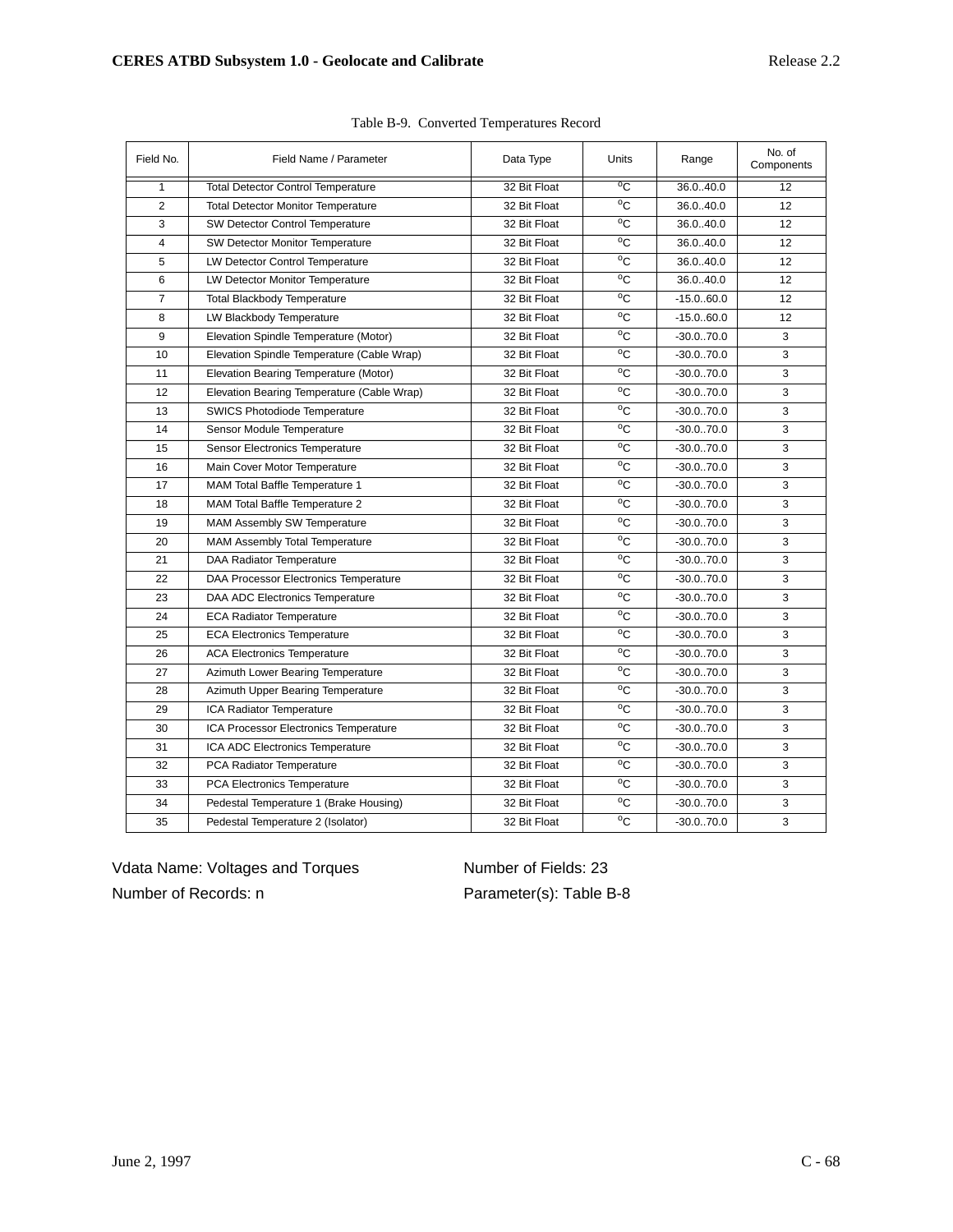| Field No.      | Field Name / Parameter         | Data Type    | <b>Units</b> | Range            | No. of<br>Components |
|----------------|--------------------------------|--------------|--------------|------------------|----------------------|
| $\mathbf{1}$   | Sensor +120V Bias              | 32 Bit Float | volts        | 115.0125.0       | 3                    |
| 2              | Sensor -120V Bias              | 32 Bit Float | volts        | $-125.0 - 115.0$ | 3                    |
| 3              | <b>SWICS Lamp Current</b>      | 32 Bit Float | mA           | 0.0100.0         | 3                    |
| $\overline{4}$ | ICA +5V Digital                | 32 Bit Float | volts        | 0.0.8.0          | 3                    |
| 5              | ICA +15V to ECA/ICA            | 32 Bit Float | volts        | 0.020.0          | 3                    |
| 6              | ICA-15V to ECA/ICA             | 32 Bit Float | volts        | $-20.0.0.0$      | 3                    |
| $\overline{7}$ | ICA +5V Analog                 | 32 Bit Float | volts        | 0.020.0          | 3                    |
| 8              | ICA +10V Bias                  | 32 Bit Float | volts        | $-20.0.0.0$      | 3                    |
| 9              | ICA +15V Internal              | 32 Bit Float | volts        | 0.030.0          | 3                    |
| 10             | ICA-15V Internal               | 32 Bit Float | volts        | $-30.0.0.0$      | 3                    |
| 11             | DAA Ground Reference 1         | 32 Bit Float | volts        | 0.010.0          | 3                    |
| 12             | DAA Ground Reference 2         | 32 Bit Float | volts        | 0.010.0          | 3                    |
| 13             | DAA -10V Reference             | 32 Bit Float | volts        | $-20.00.0$       | 3                    |
| 14             | DAA +130V                      | 32 Bit Float | volts        | 90.0170.0        | 3                    |
| 15             | DAA -130V                      | 32 Bit Float | volts        | $-224.0 - 36.0$  | 3                    |
| 16             | DAA +12V                       | 32 Bit Float | volts        | 0.020.0          | 3                    |
| 17             | <b>DAA -12V</b>                | 32 Bit Float | volts        | $-20.00.0$       | 3                    |
| 18             | DAA +15V                       | 32 Bit Float | volts        | 0.020.0          | 3                    |
| 19             | <b>DAA -15V</b>                | 32 Bit Float | volts        | $-20.00.0$       | 3                    |
| 20             | $DAA + 5V$                     | 32 Bit Float | volts        | 0.020.0          | 3                    |
| 21             | DAA +10V Reference             | 32 Bit Float | volts        | $-20.0.0.0$      | 3                    |
| 22             | <b>Elevation Torque Output</b> | 32 Bit Float | in-oz        | $-95.7.95.2$     | 12                   |
| 23             | Azimuth Torque                 | 32 Bit Float | in-oz        | $-266.7.0265.2$  | 12                   |

|  |  |  | Table B-10. Converted Voltages and Torques Record |
|--|--|--|---------------------------------------------------|
|--|--|--|---------------------------------------------------|

#### Table B-11. Satellite Positions Record

| Field No.      | Field Names / Parameters                | Data Type    | Units          | Range        | No. of<br>Components |
|----------------|-----------------------------------------|--------------|----------------|--------------|----------------------|
| $\mathbf{1}$   | Satellite Position X at record start    | 64 Bit Float | km             | $-80008000$  | 1                    |
| $\overline{2}$ | Satellite Position Y at record start    | 64 Bit Float | km             | $-80008000$  | 1                    |
| 3              | Satellite Position Z at record start    | 64 Bit Float | km             | $-80008000$  | 1                    |
| 4              | Satellite Position X at record end      | 64 Bit Float | km             | $-80008000$  | 1                    |
| 5              | Satellite Position Y at record end      | 64 Bit Float | km             | $-80008000$  | 1                    |
| 6              | Satellite Position Z at record end      | 64 Bit Float | km             | $-80008000$  | 1                    |
| 7              | Satellite Velocity X at record start    | 64 Bit Float | $km \sec^{-1}$ | $-10.0.10.0$ | 1                    |
| 8              | Satellite Velocity Y at record start    | 64 Bit Float | $km \sec^{-1}$ | $-10.0.10.0$ | $\mathbf{1}$         |
| 9              | Satellite Velocity Z at record start    | 64 Bit Float | $km \sec^{-1}$ | $-10.0.10.0$ | 1                    |
| 10             | Satellite Velocity X at record end      | 64 Bit Float | $km \sec^{-1}$ | $-10.0.10.0$ | 1                    |
| 11             | Satellite Velocity Y at record end      | 64 Bit Float | $km \sec^{-1}$ | $-10.0.10.0$ | 1                    |
| 12             | Satellite Velocity Z at record end      | 64 Bit Float | $km \sec^{-1}$ | $-10.0.10.0$ | $\mathbf{1}$         |
| 13             | Colatitude of satellite at record start | 64 Bit Float | degrees        | 0.0.180.0    | $\mathbf{1}$         |
| 14             | Longitude of satellite at record start  | 64 Bit Float | degrees        | 0.0.360.0    | 1                    |
| 15             | Colatitude of satellite at record end   | 64 Bit Float | degrees        | 0.0.180.0    | 1                    |
| 16             | Longitude of satellite at record end    | 64 Bit Float | degrees        | 0.0360.0     | $\mathbf{1}$         |
| 17             | Earth-Sun Distance                      | 64 Bit Float | AU             | 0.981.02     | 1                    |
| 18             | Number of Orbits                        | U32 Integer  | N/A            | <b>TBD</b>   | $\mathbf{1}$         |
| 19             | Colatitude of Sun at observation        | 64 Bit Float | degrees        | 0.0.180.0    | $\mathbf{1}$         |
| 20             | Longitude of Sun ar observation         | 64 Bit Float | degrees        | 0.0.360.0    | 1                    |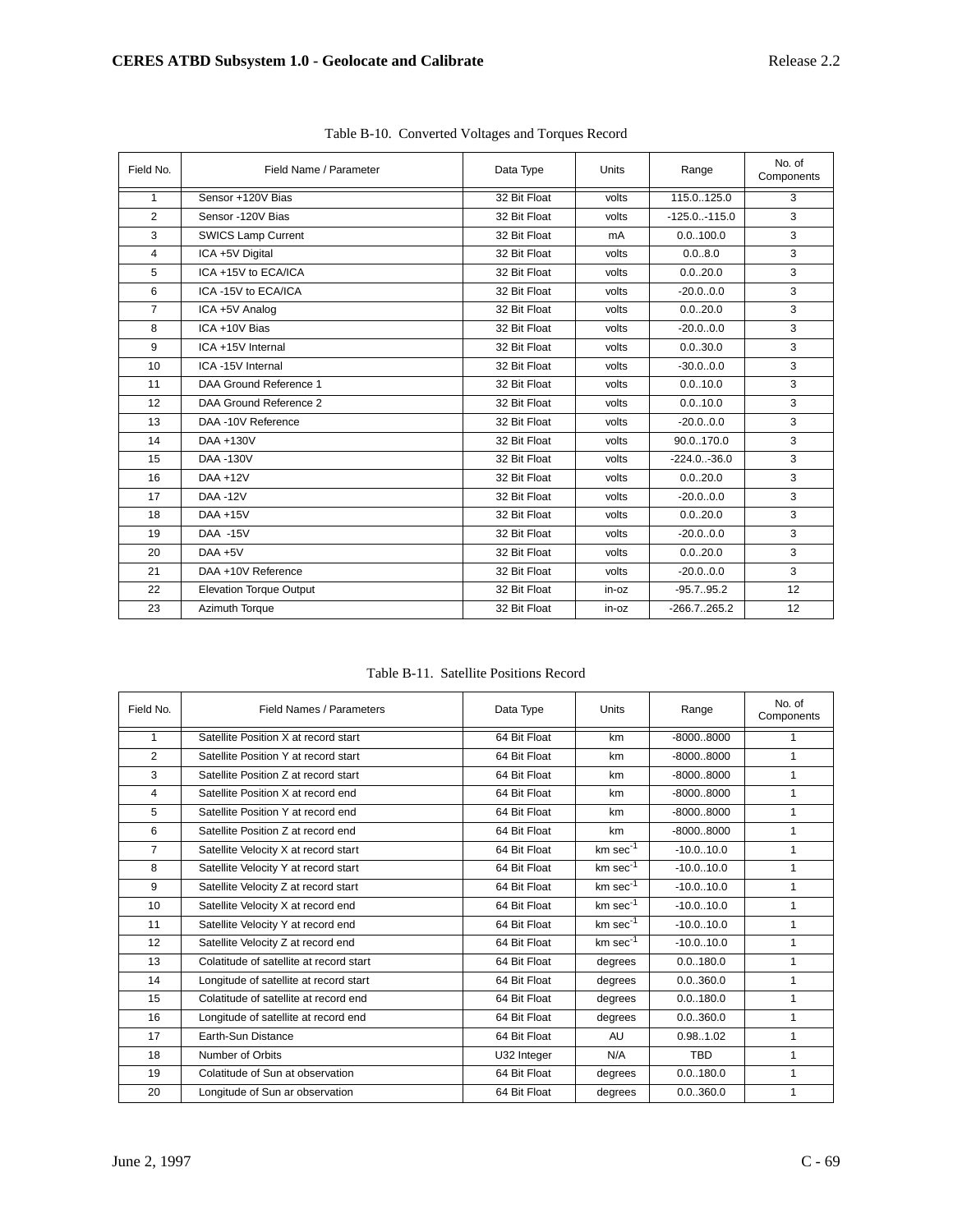| Field No.      | Field Names / Parameters                 | Data Type    | Units          | Range | No. of<br>Components |
|----------------|------------------------------------------|--------------|----------------|-------|----------------------|
| $\mathbf{1}$   | <b>Elevation Offset Correction</b>       | 32 Bit Float | degrees        |       | 1                    |
| $\overline{2}$ | Azimuth Offset Correction                | 32 Bit Float | degrees        |       | 1                    |
| 3              | Azimuth Defined Crosstrack Position      | 32 Bit Float | degrees        |       | 1                    |
| $\overline{4}$ | Azimuth Defined Fixed Position A         | 32 Bit Float | degrees        |       | 1                    |
| 5              | Azimuth Defined Fixed Position B         | 32 Bit Float | degrees        |       | 1                    |
| 6              | Azimuth Defined Fixed Solar Cal Position | 32 Bit Float | degrees        |       | 1                    |
| $\overline{7}$ | Azimuth Defined Fixed Cage Position      | 32 Bit Float | degrees        |       | $\mathbf{1}$         |
| 8              | Azimuth Defined Fixed Position Spare 1   | 32 Bit Float | degrees        |       | 1                    |
| 9              | Azimuth Defined Fixed Position Spare 2   | 32 Bit Float | degrees        |       | $\mathbf{1}$         |
| 10             | Azimuth Defined Fixed Position Spare 3   | 32 Bit Float | degrees        |       | 1                    |
| 11             | Azimuth Defined Normal Slew Rate         | 32 Bit Float | $deg sec-1$    |       | $\mathbf{1}$         |
| 12             | Azimuth Defined Asynchronous Scan Rate   | 32 Bit Float | $deg sec^{-1}$ |       | 1                    |
| 13             | Azimuth Defined Synchronous Scan Rate    | 32 Bit Float | $deg sec-1$    |       | $\mathbf{1}$         |
| 14             | DAP Minimum Execution Time               | 32 Bit Float | sec            |       | $\mathbf{1}$         |
| 15             | DAP Maximum Execution Time               | 32 Bit Float | sec            |       | 1                    |
| 16             | <b>ICP Minimum Execution Time</b>        | 32 Bit Float | sec            |       | 1                    |
| 17             | <b>ICP Maximum Execution Time</b>        | 32 Bit Float | sec            |       | 1                    |
| 18             | Instrument ID Number                     | U8 Integer   | N/A            |       | 1                    |
| 19             | Packet Data Indicator                    | U8 Integer   | N/A            |       | 1                    |
| 20             | Packet Data Version                      | U8 Integer   | N/A            |       | 1                    |
| 21             | Science Packet Quick Look Flag Status    | U8 Integer   | N/A            |       | 1                    |
| 22             | Packet Timecode Indicator                | U8 Integer   | N/A            |       | 1                    |
| 23             | Packet Counter                           | U16 Integer  | N/A            |       | 1                    |

# **Instrument Earth Scans (IES)**

The IES data product contains the equivalent of one hour of data from a single CERES scan. The data records are spatially ordered along the orbital ground track, with each footprint position related to the spacecraft's suborbital point at the start of the hour. The spatial ordering of records within this product will ease the comparison of CERES data with cloud imager data in subsystem 4.4. The footprint record is the basic data structure for this data product. This record contains the following kinds of information:

- 1. Time of Observation
- 2. Geolocation data (at both the Top of Atmosphere (TOA) and at the Earth's surface)
- 3. Filtered radiances (at satellite altitude), with associated quality data
- 4. Spacecraft orbital data
- 5. Footprint viewing geometric data

The IES data product contain only measurements that view the Earth. For the TRMM mission, this means that approximately 225 Earth-viewing footprints (records) are stored on the IES for each 3.3 second half-scan. Because the Earth scan pattern of the CERES instrument in the biaxial scan mode is irregular, the exact number of pixels in each IES data product varies. This variation is caused by the asynchronous scan azimuth position at both the start and end of the hour. If the azimuth angle near the start (or end) of an hour is near the crosstrack position, then the number of footprints in the IES product is near the estimated value given below. If the azimuth angle is near the alongtrack position, some of the footprints are instead spatially located within the previous (or next) hour's IES. Thus, we have used an estimate of the number of 3.3 second half-scans per hour (approximately 1091) times the number of Earth-viewing measurements in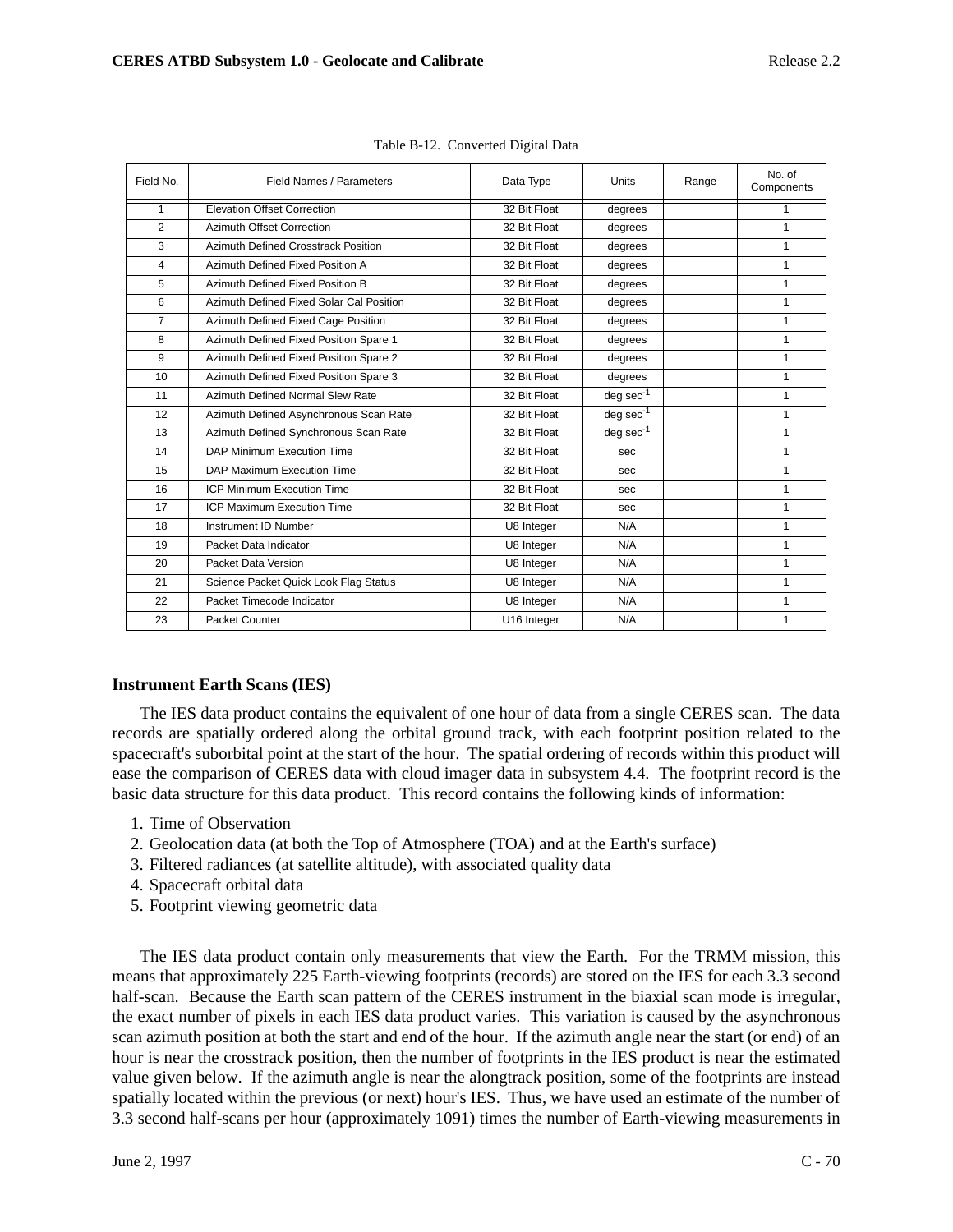a half-scan (TRMM estimate is 225, EOS estimate is 195) to arrive at the IES product size. For TRMM, this is estimated as 245475 measurements per IES data product and for EOS the estimate is 212745 measurements. The larger of these two measures is used to determine product storage sizing.

**Level:** 1b **Portion of Globe Covered Type:** Internal **File:** Satellite Swath **Frequency:** 1/Hour **Record:** One CERES footprint

**Record:** 100 Hz

**Time Interval Covered Portion of Atmosphere Covered<br>File: 1 Hour File: Satellite Altitude File:** Satellite Altitude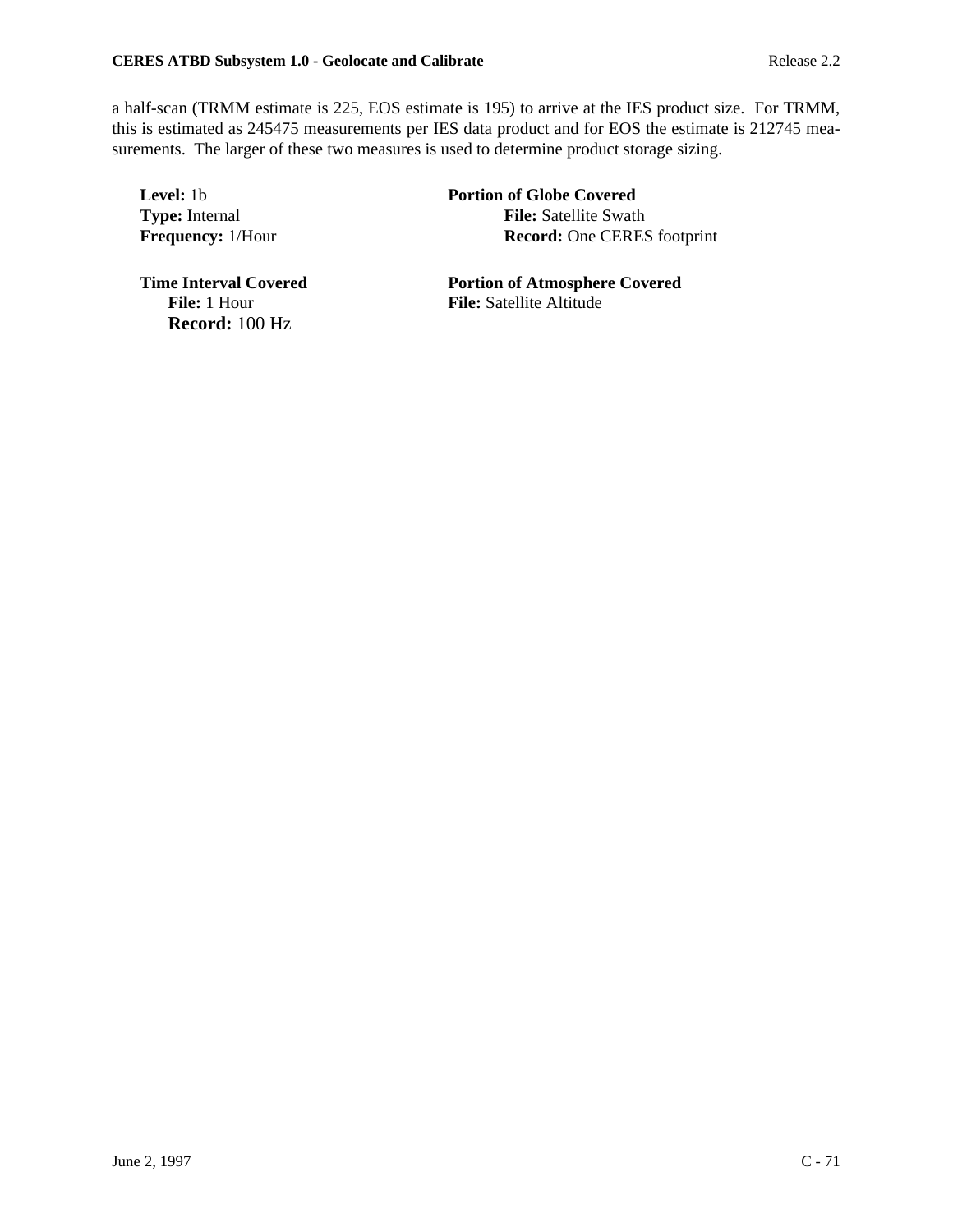# **IES Metadata - TBD**

# **IES Vdatas**

The IES product currently contains two HDF Vdatas. The primary Vdata nominally contains an hourly collection of Footprint records sorted by time. The second Vdata serves as an sort index for the Footprint table, allowing Footprint records to be retrieved in a sorted manner by Along Track angle. The two IES Vdatas are summarized in Table B-12.

| Vdata Name              | Total<br>Records | Fields Per<br>Record | <b>Record Size</b><br>(bytes) | <b>Fields</b>  | ~Nominal<br>Size (MB)* |
|-------------------------|------------------|----------------------|-------------------------------|----------------|------------------------|
| Footprints              | ~260,000         | 30                   | 136                           | See Table B-13 | 33.72                  |
| Along Track Sort Index  | ~260,000         | 2                    | 8                             | See Table B-14 | 1.98                   |
| <b>VDATA TOTAL SIZE</b> |                  |                      |                               |                |                        |

|  | Table B-7. IES Vdata Summary |
|--|------------------------------|
|--|------------------------------|

| Field No.      | Field Name / Parameter         | Data Type    | Units                       | Range          | No. of<br>Components |
|----------------|--------------------------------|--------------|-----------------------------|----------------|----------------------|
| $\mathbf{1}$   | Colatitude at TOA              | 32 Bit Float | degrees                     | 0.0.180.0      | 1                    |
| 2              | Longitude at TOA               | 32 Bit Float | degrees                     | 0.0360.0       | $\mathbf{1}$         |
| 3              | Colatitude at Surface          | 32 Bit Float | degrees                     | 0.0.180.0      | $\mathbf{1}$         |
| 4              | Longitude at Surface           | 32 Bit Float | degrees                     | 0.0360.0       | $\mathbf{1}$         |
| 5              | Viewing Zenith Angle           | 32 Bit Float | degrees                     | 0.0.90.0       | $\mathbf{1}$         |
| 6              | Solar Zenith Angle             | 32 Bit Float | degrees                     | 0.0.180.0      | $\mathbf{1}$         |
| $\overline{7}$ | Relative Azimuth Angle         | 32 Bit Float | degrees                     | 0.0.360.0      | $\mathbf{1}$         |
| 8              | Azimuth Viewing Angle North    | 32 Bit Float | degrees                     | 0.0360.0       | $\mathbf{1}$         |
| 9              | Crosstrack Angle               | 32 Bit Float | degrees                     | $-90.0.90.0$   | $\mathbf{1}$         |
| 10             | Along Track Angle              | 32 Bit Float | degrees                     | 0.0360.0       | $\mathbf{1}$         |
| 11             | Cone Angle                     | 32 Bit Float | degrees                     | 0.0.180.0      | $\mathbf{1}$         |
| 12             | Clock Angle                    | 32 Bit Float | degrees                     | 0.0.180.0      | $\mathbf{1}$         |
| 13             | Cone Angle Rate                | 32 Bit Float | $deg sec^{-1}$              | $-100.0.100.0$ | $\mathbf{1}$         |
| 14             | Clock Angle Rate               | 32 Bit Float | $deg sec-1$                 | $-10.010.0$    | $\mathbf{1}$         |
| 15             | Satellite Velocity X           | 64 Bit Float | km sec <sup>-1</sup>        | $-10.0.10.0$   | $\mathbf{1}$         |
| 16             | Satellite Velocity Y           | 64 Bit Float | $km \sec^{-1}$              | $-10.010.0$    | $\mathbf{1}$         |
| 17             | Satellite Velocity Z           | 64 Bit Float | $km \sec^{-1}$              | $-10.0.10.0$   | $\mathbf{1}$         |
| 18             | Radius from Earth              | 64 Bit Float | km                          | 6000.08000.0   | $\mathbf{1}$         |
| 19             | <b>Total Filtered Radiance</b> | 32 Bit Float | $W m^{-2}$ sr <sup>-1</sup> | 0.0700.0       | $\mathbf{1}$         |
| 20             | <b>SW Filtered Radiance</b>    | 32 Bit Float | $W m-2 sr-1$                | $-10.0.510.0$  | $\mathbf{1}$         |
| 21             | <b>LW Filtered Radiance</b>    | 32 Bit Float | $W m^{-2}$ sr <sup>-1</sup> | 0.0.50.0       | $\mathbf{1}$         |
| 22             | <b>Colatitude of Satellite</b> | 32 Bit Float | degrees                     | 0.0.180.0      | $\mathbf{1}$         |
| 23             | Longitude of Satellite         | 32 Bit Float | degrees                     | 0.0.360.0      | $\mathbf{1}$         |
| 24             | Colatitude of Sun              | 32 Bit Float | degrees                     | 0.0.180.0      | $\mathbf{1}$         |
| 25             | Longitude of Sun               | 32 Bit Float | degrees                     | 0.0.360.0      | $\mathbf{1}$         |
| 26             | Earth-Sun Distance             | 32 Bit Float | <b>AU</b>                   | 0.981.02       | $\mathbf{1}$         |
| 27             | Sample Number                  | U16 Integer  | N/A                         | 1.660          | $\mathbf{1}$         |
| 28             | <b>Quality Flags</b>           | U32 Integer  | N/A                         | N/A            | $\mathbf{1}$         |
| 29             | Scan Number                    | U16 Integer  | N/A                         | 126000         | $\mathbf{1}$         |
| 30             | <b>Observation Time</b>        | 64 Bit Float | Julian Frac                 | N/A            | $\mathbf{1}$         |

Table B-13. Footprint Record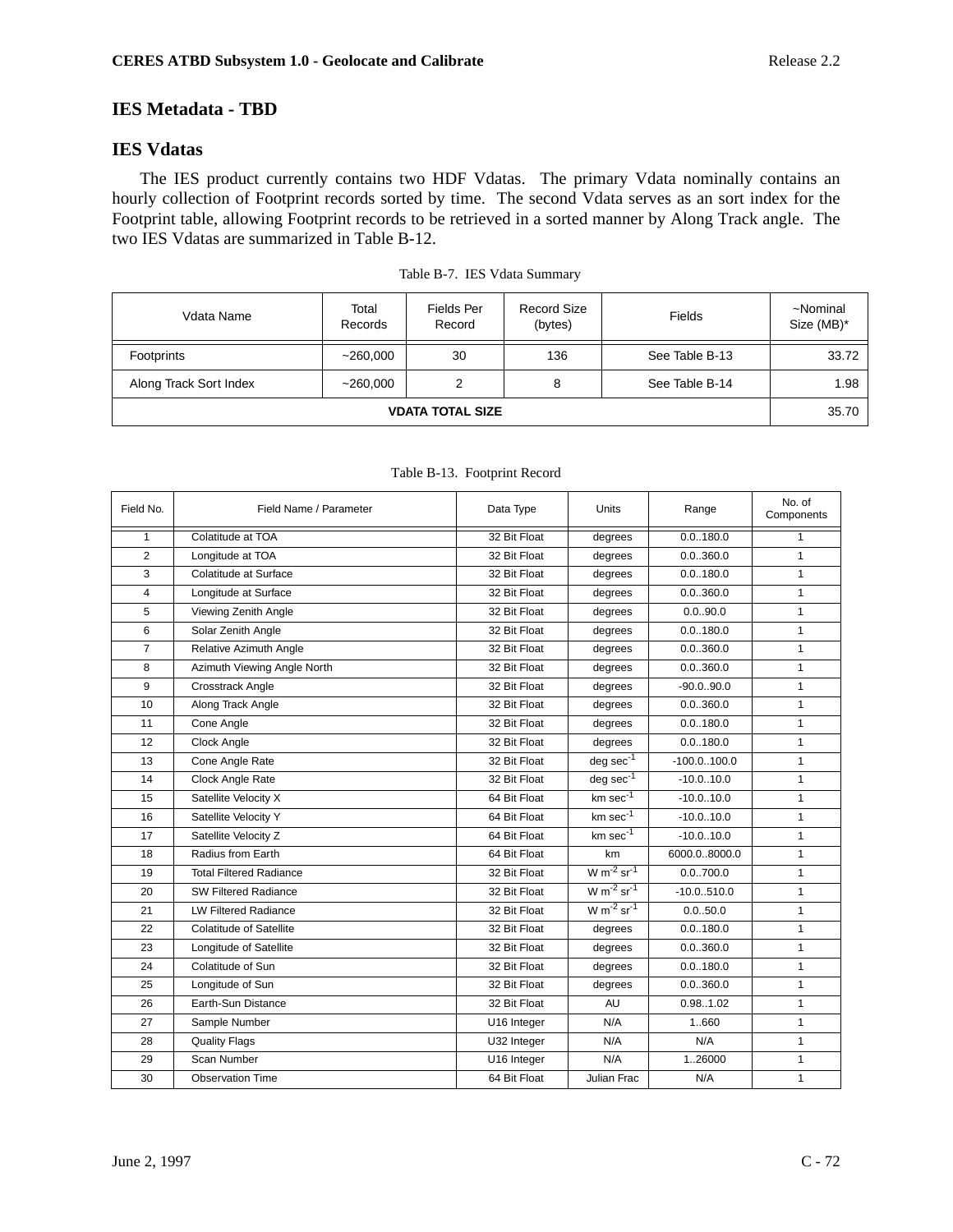| Field No. | Field Name        | Data Type    | Units   | Range    | No. of<br>Components |
|-----------|-------------------|--------------|---------|----------|----------------------|
|           | Footprint Index   | U32 Integer  | N/A     | 0n       |                      |
| ∸         | Along Track Angle | 32 Bit Float | degrees | 0.0360.0 |                      |

| Table B-14. Along Track Angle Sort Index |  |
|------------------------------------------|--|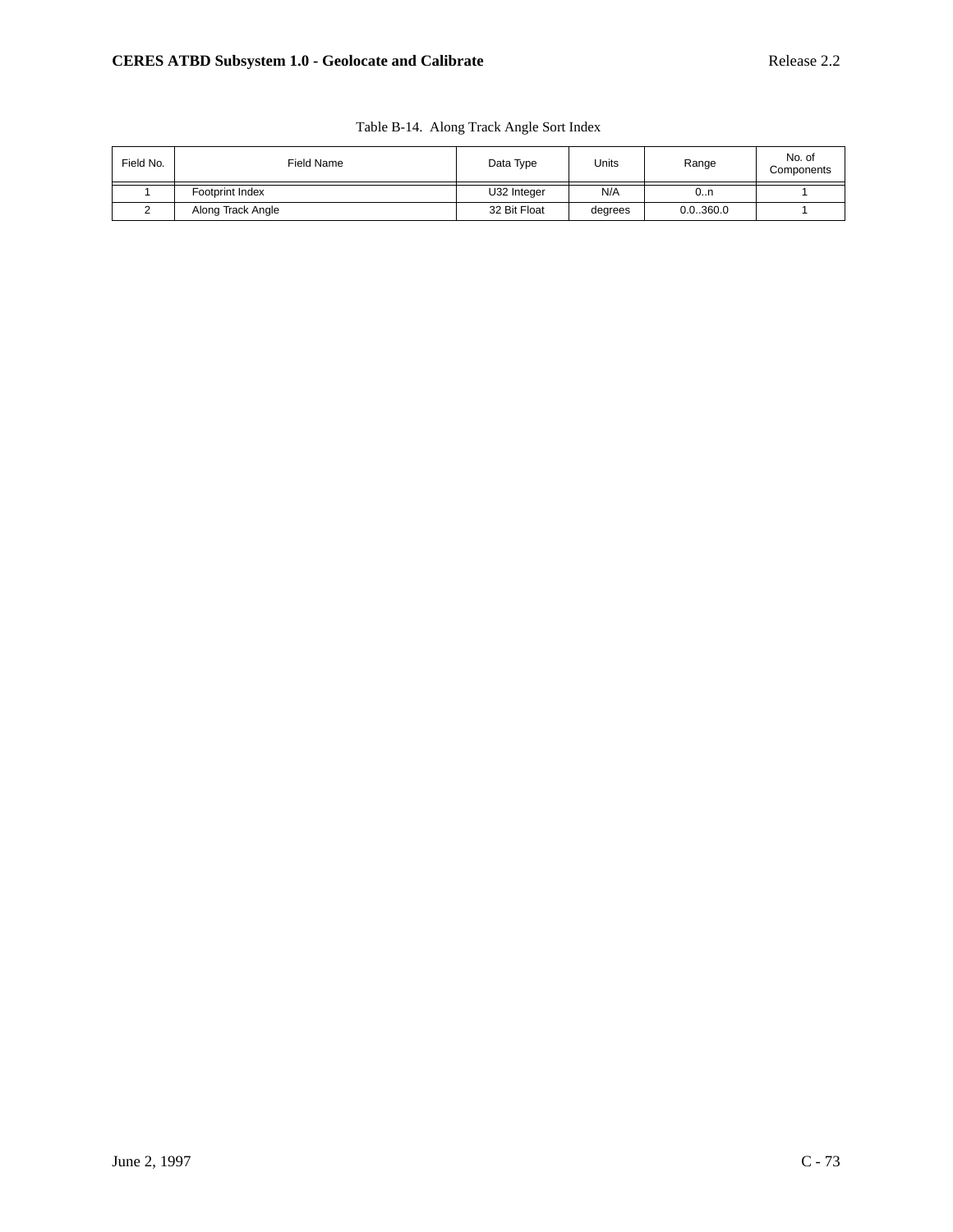### **Appendix C**

### **Nomenclature**

### **Acronyms**

| <b>ADEOS</b> | <b>Advanced Earth Observing System</b>                                                         |
|--------------|------------------------------------------------------------------------------------------------|
| <b>ADM</b>   | <b>Angular Distribution Model</b>                                                              |
| <b>AIRS</b>  | Atmospheric Infrared Sounder (EOS-AM)                                                          |
| AMSU         | Advanced Microwave Sounding Unit (EOS-PM)                                                      |
| <b>APD</b>   | Aerosol Profile Data                                                                           |
| <b>APID</b>  | <b>Application Identifier</b>                                                                  |
| <b>ARESE</b> | <b>ARM Enhanced Shortwave Experiment</b>                                                       |
| <b>ARM</b>   | <b>Atmospheric Radiation Measurement</b>                                                       |
| <b>ASOS</b>  | <b>Automated Surface Observing Sites</b>                                                       |
| <b>ASTER</b> | Advanced Spaceborne Thermal Emission and Reflection Radiometer                                 |
| <b>ASTEX</b> | <b>Atlantic Stratocumulus Transition Experiment</b>                                            |
| <b>ASTR</b>  | <b>Atmospheric Structures</b>                                                                  |
| <b>ATBD</b>  | <b>Algorithm Theoretical Basis Document</b>                                                    |
| <b>AVG</b>   | Monthly Regional, Average Radiative Fluxes and Clouds (CERES Archival Data<br>Product)         |
| <b>AVHRR</b> | Advanced Very High Resolution Radiometer                                                       |
| <b>BDS</b>   | Bidirectional Scan (CERES Archival Data Product)                                               |
| <b>BRIE</b>  | <b>Best Regional Integral Estimate</b>                                                         |
| <b>BSRN</b>  | <b>Baseline Surface Radiation Network</b>                                                      |
| <b>BTD</b>   | Brightness Temperature Difference(s)                                                           |
| <b>CCD</b>   | <b>Charge Coupled Device</b>                                                                   |
| <b>CCSDS</b> | <b>Consultative Committee for Space Data Systems</b>                                           |
| <b>CEPEX</b> | <b>Central Equatorial Pacific Experiment</b>                                                   |
| <b>CERES</b> | Clouds and the Earth's Radiant Energy System                                                   |
| <b>CID</b>   | Cloud Imager Data                                                                              |
| <b>CLAVR</b> | <b>Clouds from AVHRR</b>                                                                       |
| <b>CLS</b>   | <b>Constrained Least Squares</b>                                                               |
| <b>COPRS</b> | Cloud Optical Property Retrieval System                                                        |
| <b>CPR</b>   | Cloud Profiling Radar                                                                          |
| <b>CRH</b>   | Clear Reflectance, Temperature History (CERES Archival Data Product)                           |
| <b>CRS</b>   | Single Satellite CERES Footprint, Radiative Fluxes and Clouds (CERES Archival Data<br>Product) |
| <b>DAAC</b>  | Distributed Active Archive Center                                                              |
| <b>DAC</b>   | Digital-Analog Converter                                                                       |
| <b>DAO</b>   | Data Assimilation Office                                                                       |
|              |                                                                                                |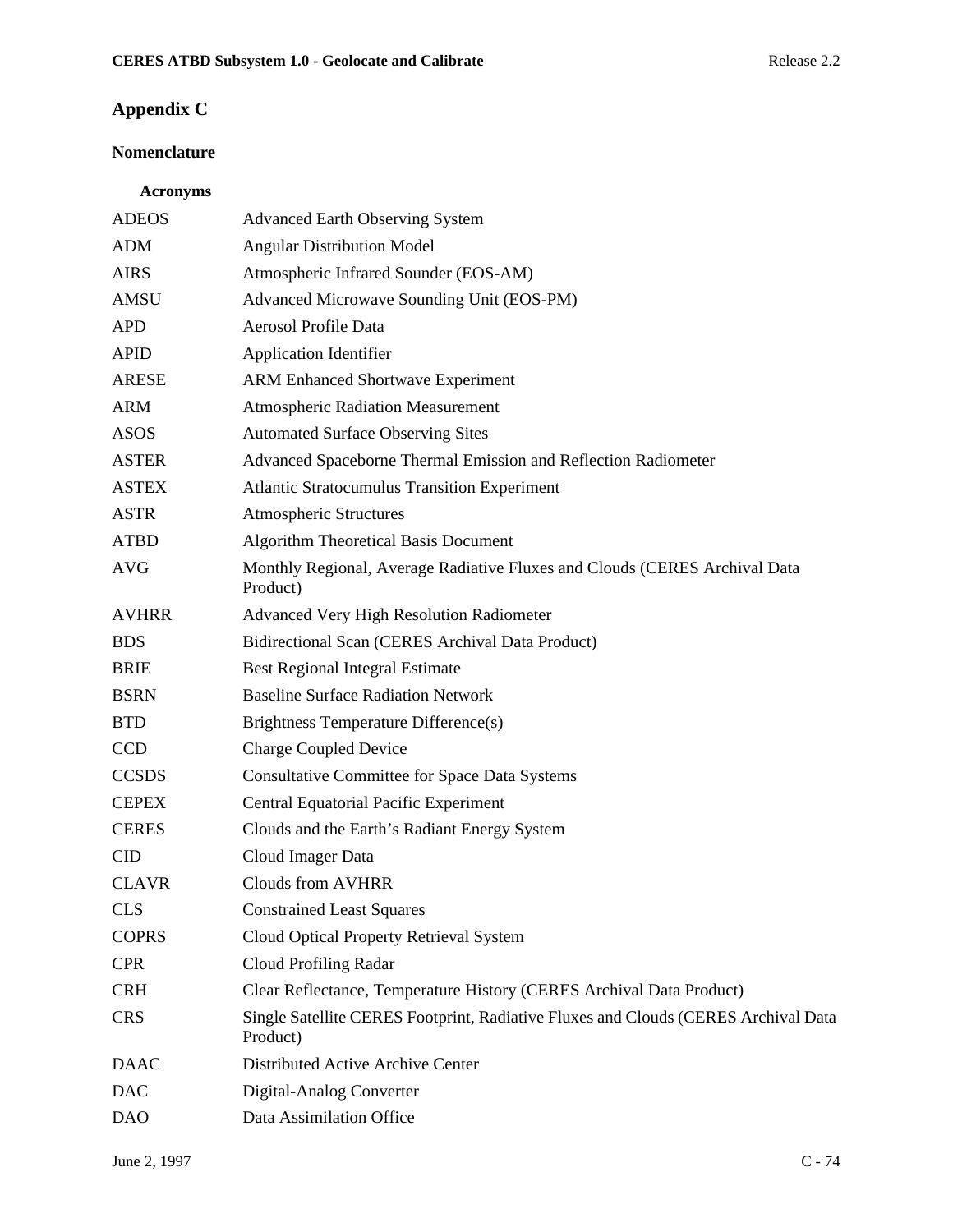| $DB$             | Database                                                                        |
|------------------|---------------------------------------------------------------------------------|
| <b>DFD</b>       | Data Flow Diagram                                                               |
| <b>DLF</b>       | Downward Longwave Flux                                                          |
| <b>DMSP</b>      | Defense Meteorological Satellite Program                                        |
| <b>EADM</b>      | ERBE-Like Albedo Directional Model (CERES Input Data Product)                   |
| <b>ECA</b>       | Earth Central Angle                                                             |
| <b>ECLIPS</b>    | <b>Experimental Cloud Lidar Pilot Study</b>                                     |
| <b>ECMWF</b>     | European Centre for Medium-Range Weather Forecasts                              |
| <b>EDDB</b>      | ERBE-Like Daily Data Base (CERES Archival Data Product)                         |
| EID <sub>9</sub> | ERBE-Like Internal Data Product 9 (CERES Internal Data Product)                 |
| <b>EOS</b>       | Earth Observing System                                                          |
| <b>EOSDIS</b>    | Earth Observing System Data Information System                                  |
| EOS-AM           | <b>EOS Morning Crossing Mission</b>                                             |
| <b>EOS-PM</b>    | <b>EOS Afternoon Crossing Mission</b>                                           |
| <b>ENSO</b>      | El Niño/Southern Oscillation                                                    |
| <b>ENVISAT</b>   | <b>Environmental Satellite</b>                                                  |
| <b>EPHANC</b>    | Ephemeris and Ancillary (CERES Input Data Product)                              |
| ERB              | <b>Earth Radiation Budget</b>                                                   |
| <b>ERBE</b>      | Earth Radiation Budget Experiment                                               |
| <b>ERBS</b>      | <b>Earth Radiation Budget Satellite</b>                                         |
| <b>ESA</b>       | European Space Agency                                                           |
| ES4              | ERBE-Like S4 Data Product (CERES Archival Data Product)                         |
| ES4G             | ERBE-Like S4G Data Product (CERES Archival Data Product)                        |
| ES8              | ERBE-Like S8 Data Product (CERES Archival Data Product)                         |
| ES <sub>9</sub>  | ERBE-Like S9 Data Product (CERES Archival Data Product)                         |
| <b>FLOP</b>      | <b>Floating Point Operation</b>                                                 |
| <b>FIRE</b>      | <b>First ISCCP Regional Experiment</b>                                          |
| FIRE II IFO      | First ISCCP Regional Experiment II Intensive Field Observations                 |
| <b>FOV</b>       | Field of View                                                                   |
| <b>FSW</b>       | Hourly Gridded Single Satellite Fluxes and Clouds (CERES Archival Data Product) |
| <b>FTM</b>       | <b>Functional Test Model</b>                                                    |
| <b>GAC</b>       | Global Area Coverage (AVHRR data mode)                                          |
| GAP              | Gridded Atmospheric Product (CERES Input Data Product)                          |
| <b>GCIP</b>      | <b>GEWEX Continental-Phase International Project</b>                            |
| <b>GCM</b>       | <b>General Circulation Model</b>                                                |
| <b>GEBA</b>      | Global Energy Balance Archive                                                   |
| <b>GEO</b>       | <b>ISSCP Radiances (CERES Input Data Product)</b>                               |
| <b>GEWEX</b>     | Global Energy and Water Cycle Experiment                                        |
| <b>GLAS</b>      | Geoscience Laser Altimetry System                                               |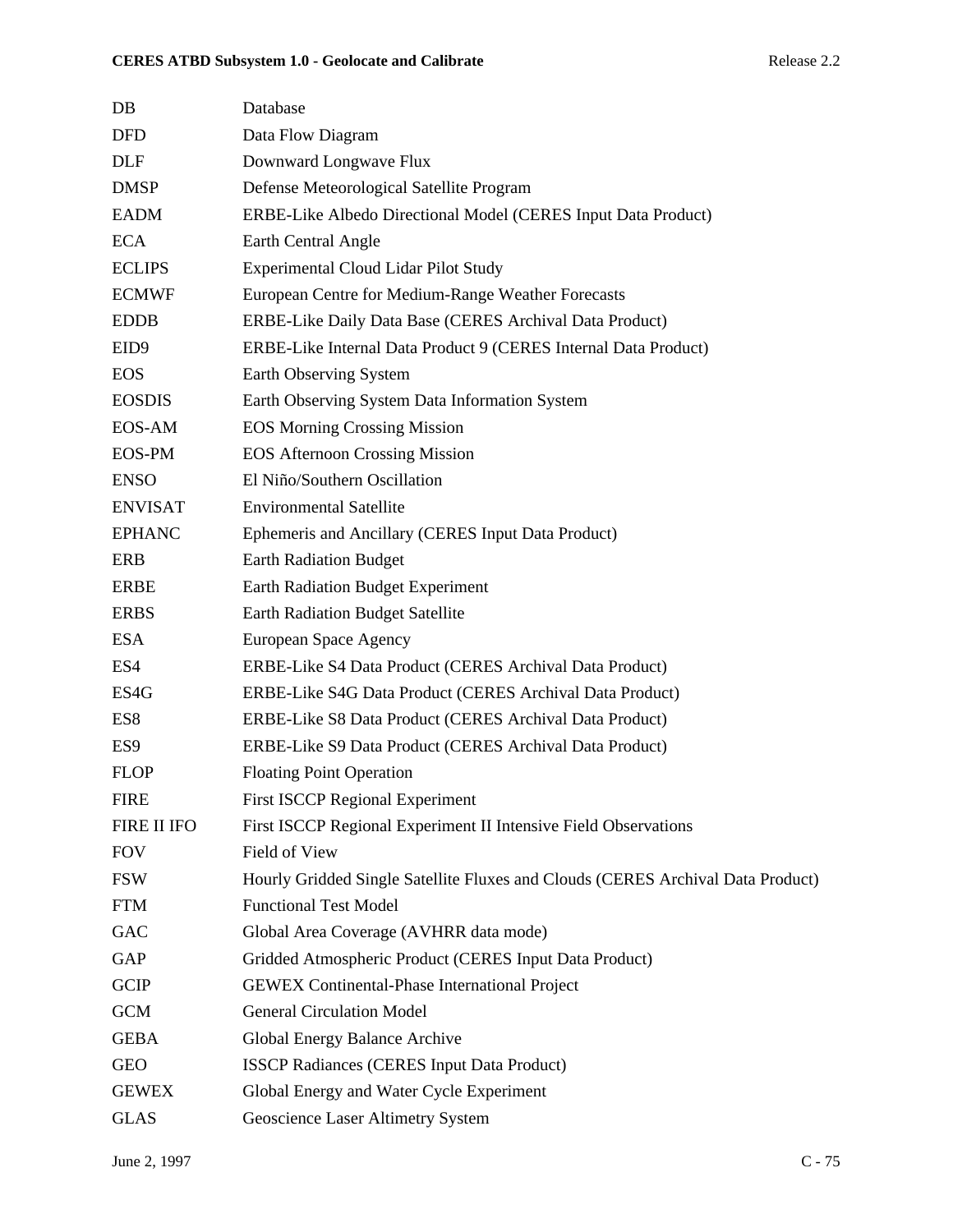| <b>GMS</b>      | <b>Geostationary Meteorological Satellite</b>               |
|-----------------|-------------------------------------------------------------|
| <b>GOES</b>     | Geostationary Operational Environmental Satellite           |
| <b>HBTM</b>     | Hybrid Bispectral Threshold Method                          |
| <b>HIRS</b>     | High-Resolution Infrared Radiation Sounder                  |
| <b>HIS</b>      | High-Resolution Interferometer Sounder                      |
| <b>ICM</b>      | <b>Internal Calibration Module</b>                          |
| <b>ICRCCM</b>   | Intercomparison of Radiation Codes in Climate Models        |
| ID              | Identification                                              |
| <b>IEEE</b>     | Institute of Electrical and Electronics Engineers           |
| <b>IES</b>      | <b>Instrument Earth Scans (CERES Internal Data Product)</b> |
| <b>IFO</b>      | <b>Intensive Field Observation</b>                          |
| <b>INSAT</b>    | <b>Indian Satellite</b>                                     |
| <b>IOP</b>      | <b>Intensive Observing Period</b>                           |
| IR              | Infrared                                                    |
| <b>IRIS</b>     | <b>Infrared Interferometer Spectrometer</b>                 |
| <b>ISCCP</b>    | <b>International Satellite Cloud Climatology Project</b>    |
| <b>ISS</b>      | <b>Integrated Sounding System</b>                           |
| <b>IWP</b>      | <b>Ice Water Path</b>                                       |
| <b>LAC</b>      | Local Area Coverage (AVHRR data mode)                       |
| LaRC            | <b>Langley Research Center</b>                              |
| <b>LBC</b>      | Laser Beam Ceilometer                                       |
| <b>LBTM</b>     | Layer Bispectral Threshold Method                           |
| Lidar           | <b>Light Detection and Ranging</b>                          |
| <b>LITE</b>     | Lidar In-Space Technology Experiment                        |
| Lowtran 7       | Low-Resolution Transmittance (Radiative Transfer Code)      |
| LW              | Longwave                                                    |
| <b>LWP</b>      | Liquid Water Path                                           |
| MAM             | <b>Mirror Attenuator Mosaic</b>                             |
| MC              | <b>Mostly Cloudy</b>                                        |
| <b>MCR</b>      | Microwave Cloud Radiometer                                  |
| <b>METEOSAT</b> | Meteorological Operational Satellite (European)             |
| <b>METSAT</b>   | Meteorological Satellite                                    |
| <b>MFLOP</b>    | <b>Million FLOP</b>                                         |
| <b>MIMR</b>     | Multifrequency Imaging Microwave Radiometer                 |
| <b>MISR</b>     | Multiangle Imaging Spectroradiometer                        |
| <b>MLE</b>      | Maximum Likelihood Estimate                                 |
| <b>MOA</b>      | Meteorology Ozone and Aerosol                               |
| <b>MODIS</b>    | Moderate-Resolution Imaging Spectroradiometer               |
| <b>MSMR</b>     | Multispectral, multiresolution                              |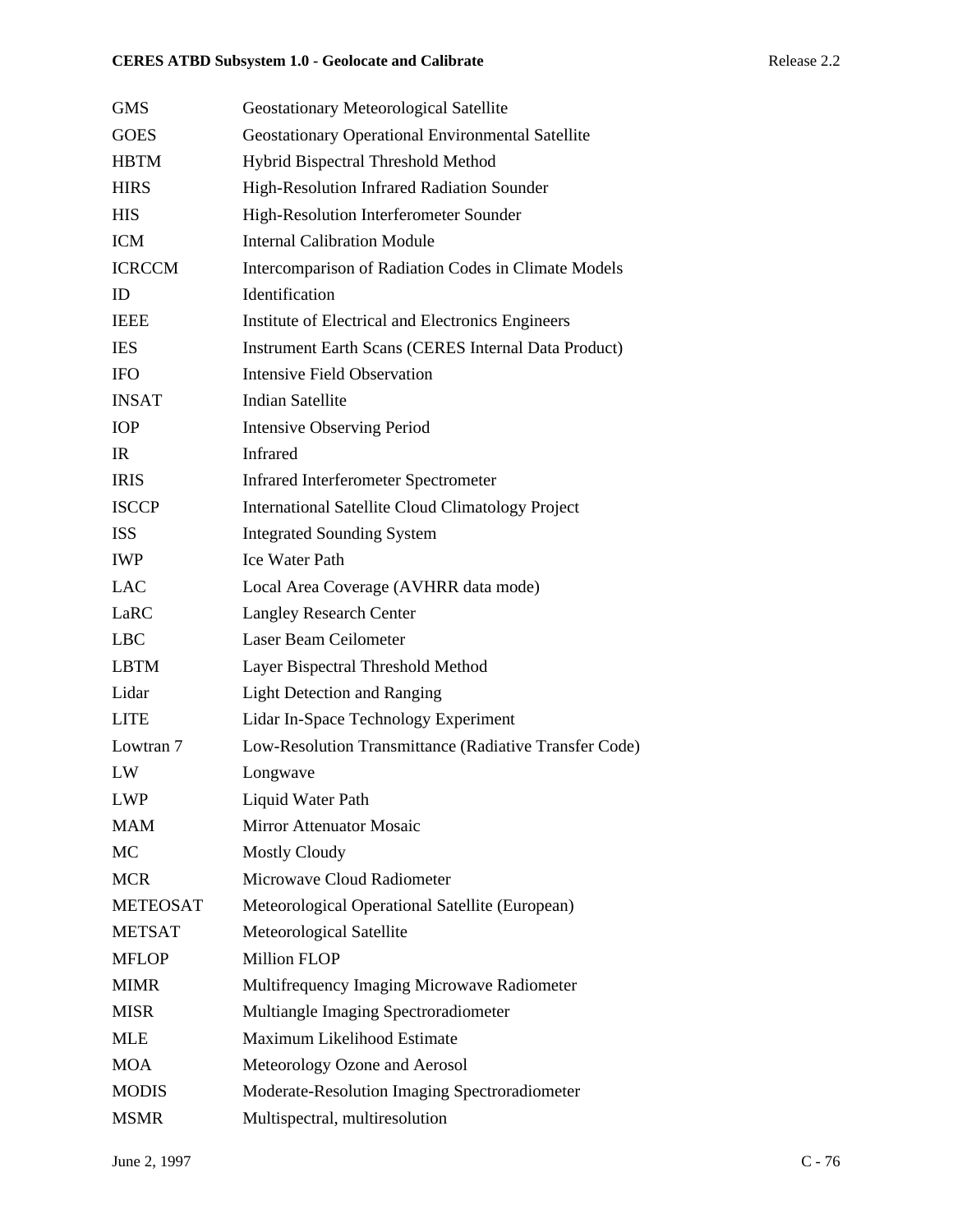| <b>MTSA</b>    | Monthly Time and Space Averaging                                                        |
|----------------|-----------------------------------------------------------------------------------------|
| <b>MWH</b>     | Microwave Humidity                                                                      |
| <b>MWP</b>     | Microwave Water Path                                                                    |
| <b>NASA</b>    | National Aeronautics and Space Administration                                           |
| <b>NCAR</b>    | National Center for Atmospheric Research                                                |
| <b>NCEP</b>    | <b>National Centers for Environmental Prediction</b>                                    |
| <b>NESDIS</b>  | National Environmental Satellite, Data, and Information Service                         |
| <b>NIR</b>     | Near Infrared                                                                           |
| <b>NMC</b>     | National Meteorological Center                                                          |
| <b>NOAA</b>    | National Oceanic and Atmospheric Administration                                         |
| <b>NWP</b>     | <b>Numerical Weather Prediction</b>                                                     |
| <b>OLR</b>     | <b>Outgoing Longwave Radiation</b>                                                      |
| <b>OPD</b>     | Ozone Profile Data (CERES Input Data Product)                                           |
| OV             | Overcast                                                                                |
| PC             | Partly Cloudy                                                                           |
| <b>POLDER</b>  | Polarization of Directionality of Earth's Reflectances                                  |
| <b>PRT</b>     | <b>Platinum Resistance Thermometer</b>                                                  |
| PSF            | Point Spread Function                                                                   |
| PW             | Precipitable Water                                                                      |
| <b>RAPS</b>    | Rotating Azimuth Plane Scan                                                             |
| <b>RPM</b>     | <b>Radiance Pairs Method</b>                                                            |
| <b>RTM</b>     | <b>Radiometer Test Model</b>                                                            |
| SAB            | Sorting by Angular Bins                                                                 |
| <b>SAGE</b>    | Stratospheric Aerosol and Gas Experiment                                                |
| <b>SARB</b>    | Surface and Atmospheric Radiation Budget Working Group                                  |
| <b>SDCD</b>    | <b>Solar Distance Correction and Declination</b>                                        |
| <b>SFC</b>     | Hourly Gridded Single Satellite TOA and Surface Fluxes (CERES Archival<br>Data Product) |
| <b>SHEBA</b>   | Surface Heat Budget in the Arctic                                                       |
| <b>SPECTRE</b> | <b>Spectral Radiance Experiment</b>                                                     |
| <b>SRB</b>     | <b>Surface Radiation Budget</b>                                                         |
| <b>SRBAVG</b>  | Surface Radiation Budget Average (CERES Archival Data Product)                          |
| <b>SSF</b>     | Single Satellite CERES Footprint TOA and Surface Fluxes, Clouds                         |
| <b>SSMI</b>    | Special Sensor Microwave Imager                                                         |
| <b>SST</b>     | Sea Surface Temperature                                                                 |
| <b>SURFMAP</b> | Surface Properties and Maps (CERES Input Product)                                       |
| SW             | Shortwave                                                                               |
| <b>SWICS</b>   | <b>Shortwave Internal Calibration Source</b>                                            |
| <b>SYN</b>     | Synoptic Radiative Fluxes and Clouds (CERES Archival Data Product)                      |
|                |                                                                                         |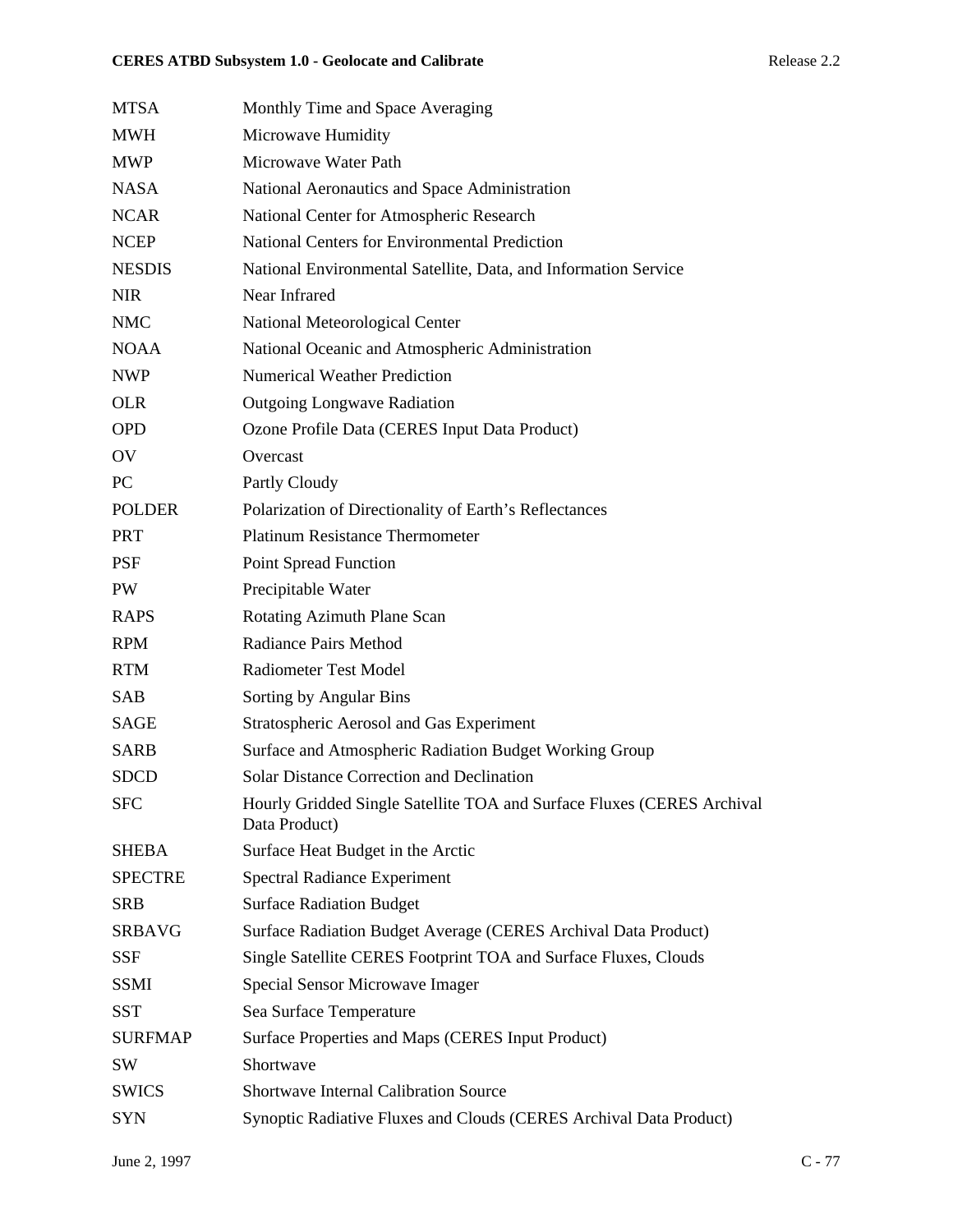| <b>SZA</b>     | Solar Zenith Angle                                                                            |
|----------------|-----------------------------------------------------------------------------------------------|
| <b>THIR</b>    | Temperature/Humidity Infrared Radiometer (Nimbus)                                             |
| <b>TIROS</b>   | <b>Television Infrared Observation Satellite</b>                                              |
| <b>TISA</b>    | Time Interpolation and Spatial Averaging Working Group                                        |
| TMI            | <b>TRMM Microwave Imager</b>                                                                  |
| <b>TOA</b>     | Top of the Atmosphere                                                                         |
| <b>TOGA</b>    | Tropical Ocean Global Atmosphere                                                              |
| <b>TOMS</b>    | <b>Total Ozone Mapping Spectrometer</b>                                                       |
| <b>TOVS</b>    | <b>TIROS Operational Vertical Sounder</b>                                                     |
| <b>TRMM</b>    | <b>Tropical Rainfall Measuring Mission</b>                                                    |
| <b>TSA</b>     | Time-Space Averaging                                                                          |
| <b>UAV</b>     | <b>Unmanned Aerospace Vehicle</b>                                                             |
| UT             | <b>Universal Time</b>                                                                         |
| <b>UTC</b>     | <b>Universal Time Code</b>                                                                    |
| <b>VAS</b>     | VISSR Atmospheric Sounder (GOES)                                                              |
| <b>VIRS</b>    | <b>Visible Infrared Scanner</b>                                                               |
| <b>VISSR</b>   | Visible and Infrared Spin Scan Radiometer                                                     |
| <b>WCRP</b>    | World Climate Research Program                                                                |
| WG             | <b>Working Group</b>                                                                          |
| Win            | Window                                                                                        |
| WN             | Window                                                                                        |
| <b>WMO</b>     | World Meteorological Organization                                                             |
| ZAVG           | Monthly Zonal and Global Average Radiative Fluxes and Clouds (CERES Archival<br>Data Product) |
| <b>Symbols</b> |                                                                                               |

### *A* atmospheric absorptance *B*λ(*T*) Planck function *C* cloud fractional area coverage  $CF<sub>2</sub>Cl<sub>2</sub>$  dichlorofluorocarbon CFCl<sub>3</sub> trichlorofluorocarbon CH<sub>4</sub> methane  $CO<sub>2</sub>$  carbon dioxide *D* total number of days in the month *D<sub>e</sub>* cloud particle equivalent diameter (for ice clouds) *E<sub>o</sub>* solar constant or solar irradiance *F* flux *f* fraction *Ga* atmospheric greenhouse effect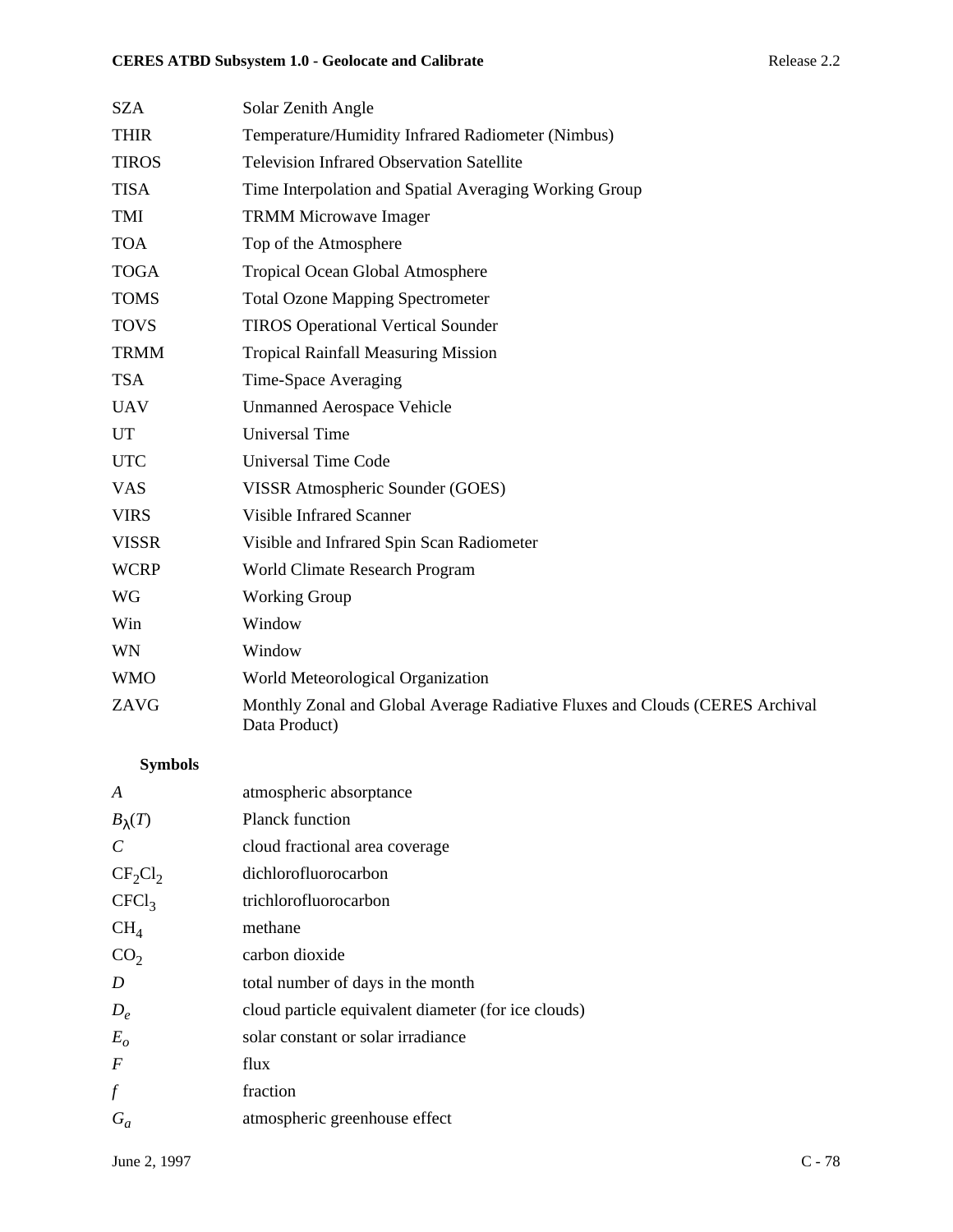| g                           | cloud asymmetry parameter                         |
|-----------------------------|---------------------------------------------------|
| $H_2O$                      | water vapor                                       |
| Ι                           | radiance                                          |
| i                           | scene type                                        |
| $m_i$                       | imaginary refractive index                        |
| Ñ                           | angular momentum vector                           |
| $N_2O$                      | nitrous oxide                                     |
| $O_3$                       | ozone                                             |
| $\boldsymbol{P}$            | point spread function                             |
| $\boldsymbol{p}$            | pressure                                          |
| $Q_a$                       | absorption efficiency                             |
| $Q_e$                       | extinction efficiency                             |
| $Q_{s}$                     | scattering efficiency                             |
| $\boldsymbol{R}$            | anisotropic reflectance factor                    |
| $r_E$                       | radius of the Earth                               |
| $r_e$                       | effective cloud droplet radius (for water clouds) |
| $r_h$                       | column-averaged relative humidity                 |
| $S_{o}$                     | summed solar incident SW flux                     |
| $S'_{o}$                    | integrated solar incident SW flux                 |
| $\overline{T}$              | temperature                                       |
| $T_R$                       | blackbody temperature                             |
| t                           | time or transmittance                             |
| $W_{liq}$                   | liquid water path                                 |
| w                           | precipitable water                                |
| $\hat{x}_o$                 | satellite position at $t_o$                       |
| x, y, z                     | satellite position vector components              |
| $\dot{x}, \dot{y}, \dot{z}$ | satellite velocity vector components              |
| $\mathcal{Z}$               | altitude                                          |
| $z_{top}$                   | altitude at top of atmosphere                     |
| α                           | albedo or cone angle                              |
| β                           | cross-scan angle                                  |
| γ                           | Earth central angle                               |
| $\gamma_{at}$               | along-track angle                                 |
| $\gamma_{ct}$               | cross-track angle                                 |
| δ                           | along-scan angle                                  |
| ε                           | emittance                                         |
| Θ                           | colatitude of satellite                           |
| $\theta$                    | viewing zenith angle                              |
| $\theta_o$                  | solar zenith angle                                |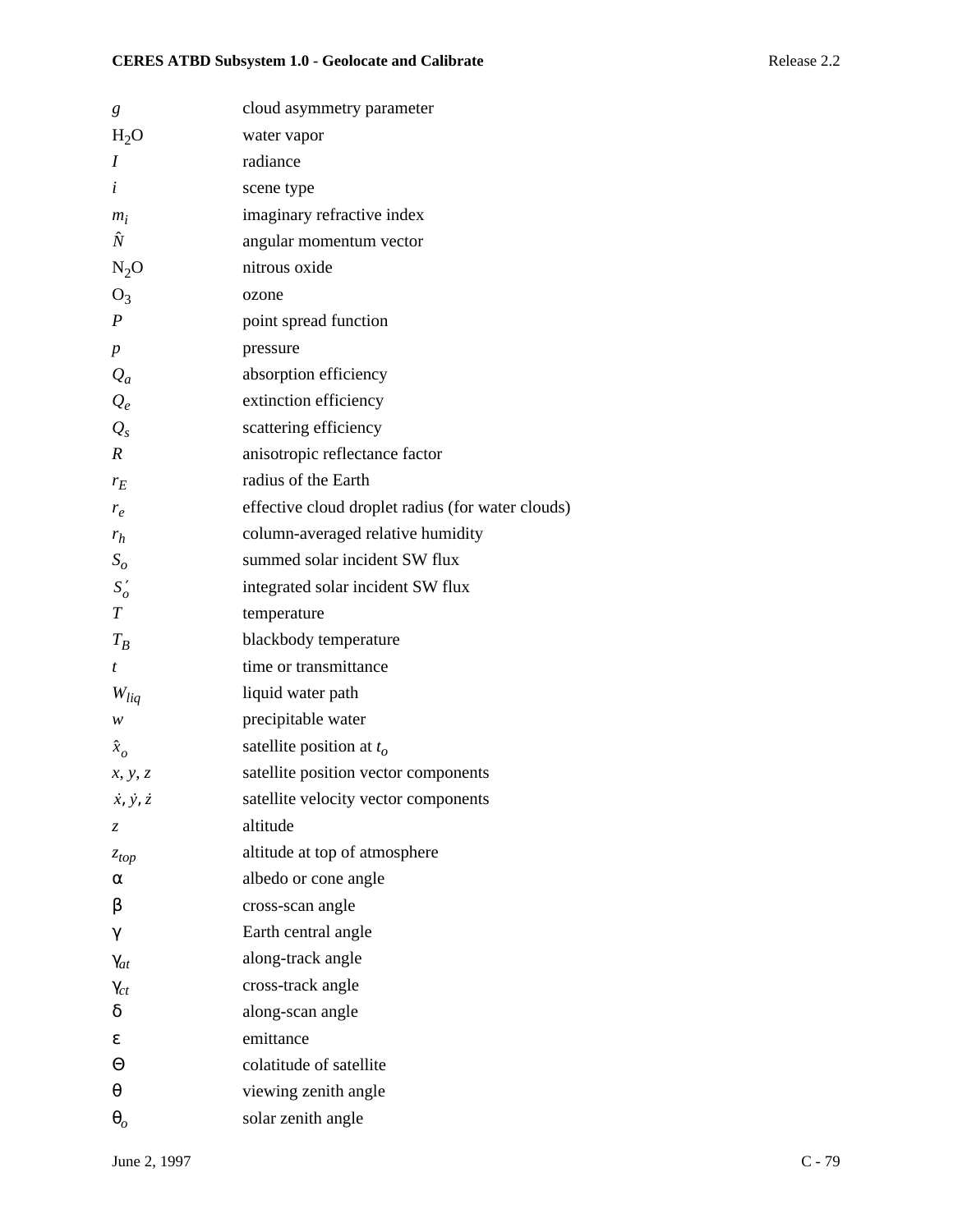| λ                       | wavelength                                     |
|-------------------------|------------------------------------------------|
| $\mu$                   | viewing zenith angle cosine                    |
| $\mu_{o}$               | solar zenith angle cosine                      |
| $\mathbf{v}$            | wave number                                    |
| ρ                       | bidirectional reflectance                      |
| τ                       | optical depth                                  |
| $\tau_{aer}(p)$         | spectral optical depth profiles of aerosols    |
| $\tau_{H_2O\lambda}(p)$ | spectral optical depth profiles of water vapor |
| $\tau_{\text{O}_3}(p)$  | spectral optical depth profiles of ozone       |
| Φ                       | longitude of satellite                         |
| φ                       | azimuth angle                                  |
| $\tilde{\omega}_o$      | single-scattering albedo                       |
|                         |                                                |

### Subscripts:

| C                | cloud               |
|------------------|---------------------|
| сh               | cloud base          |
| ce               | cloud effective     |
| cld              | cloud               |
| $\overline{c}$ s | clear sky           |
| ct               | cloud top           |
| ice              | ice water           |
| lc               | lower cloud         |
| liq              | liquid water        |
| S                | surface             |
| uc               | upper cloud         |
| λ                | spectral wavelength |

#### **Units**

| AU                    | astronomical unit          |
|-----------------------|----------------------------|
| cm                    | centimeter                 |
| $cm\text{-}sec^{-1}$  | centimeter per second      |
| count                 | count                      |
| day                   | day, Julian date           |
| deg                   | degree                     |
| $deg\text{-}sec^{-1}$ | degree per second          |
| DU                    | Dobson unit                |
| $erg\text{-}sec^{-1}$ | erg per second             |
| fraction              | fraction (range of $0-1$ ) |
| g                     | gram                       |
| $g-cm$                | gram per square centimeter |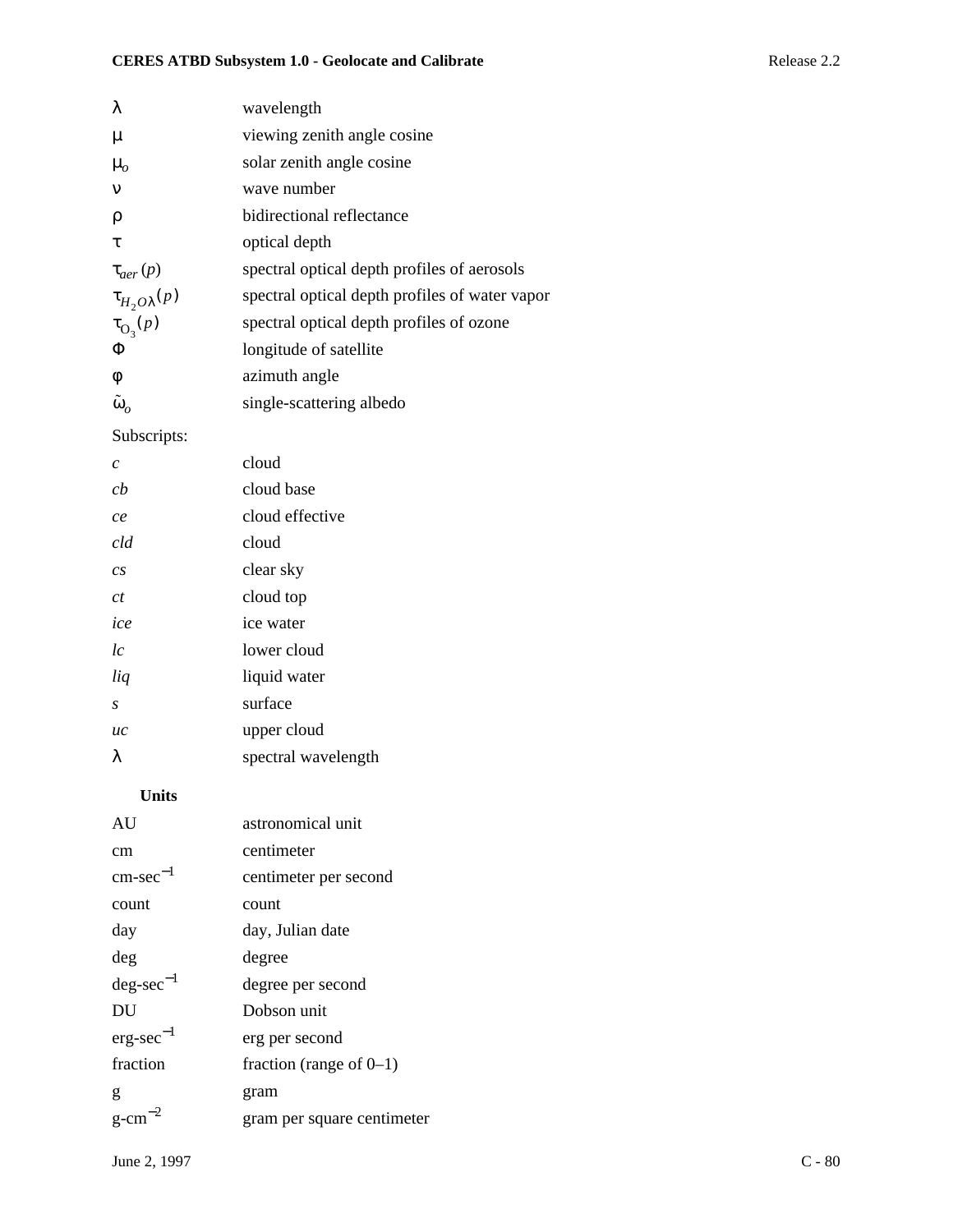| $g-g^{-1}$                  | gram per gram                                      |
|-----------------------------|----------------------------------------------------|
| $g-m^{-2}$                  | gram per square meter                              |
| h                           | hour                                               |
| hPa                         | hectopascal                                        |
| K                           | Kelvin                                             |
| kg                          | kilogram                                           |
| $kg-m^{-2}$                 | kilogram per square meter                          |
| km                          | kilometer                                          |
| $km\text{-}sec^{-1}$        | kilometer per second                               |
| m                           | meter                                              |
| mm                          | millimeter                                         |
| $\mu$ m                     | micrometer, micron                                 |
| N/A                         | not applicable, none, unitless, dimensionless      |
| $ohm-cm^{-1}$               | ohm per centimeter                                 |
| percent                     | percent (range of $0-100$ )                        |
| rad                         | radian                                             |
| $rad\text{-}sec^{-1}$       | radian per second                                  |
| sec                         | second                                             |
| $sr^{-1}$                   | per steradian                                      |
| W                           | watt                                               |
| $W-m^{-2}$                  | watt per square meter                              |
| $W-m^{-2}sr^{-1}$           | watt per square meter per steradian                |
| $W-m^{-2}sr^{-1}\mu m^{-1}$ | watt per square meter per steradian per micrometer |
|                             |                                                    |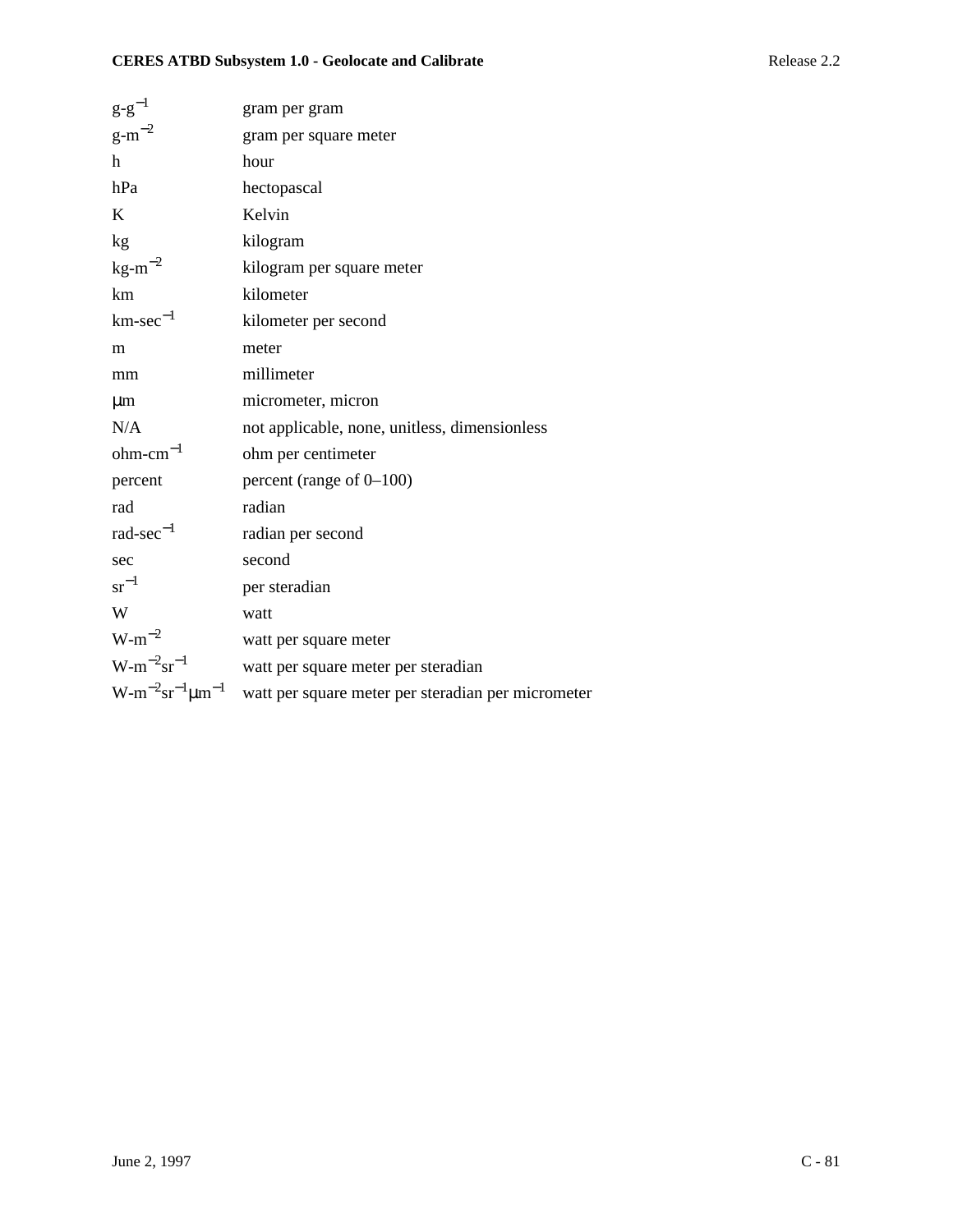# **CERES VALIDATION SUMMARY**

# **Subsystem 1.0 - CERES Geolocate and Calibrate Earth Radiances**

# **Data Products**

- **Earth radiances:**
	- 1) **Filtered broadband shortwave [0.3 5.0** µ**m]**
	- 2) **Total-wave [0.3 >100** µ**m]**
	- 3) **Water vapor window [8 12** µ**m]**

# **Approach**

- **Resolution/geometric sites used during the ERBE spacecraft missions**
- **Radiometric accuracy and precision in-flight calibration systems [demonstrated by ERBE] measurement accuracy via ground-to-orbit and precision via in-flight time series**
- **Radiometric precision/consistency checks among same and different types of CERES sensors using ERBE techniques**
- **Compare CERES radiances to earth validation targets calibrated with 5 years of ERBS data**
- **Three channel redundancy check for consistency**
- **Offsets validated using spacecraft pitch-up and monitored monthly against ERBS global limb-darkening**